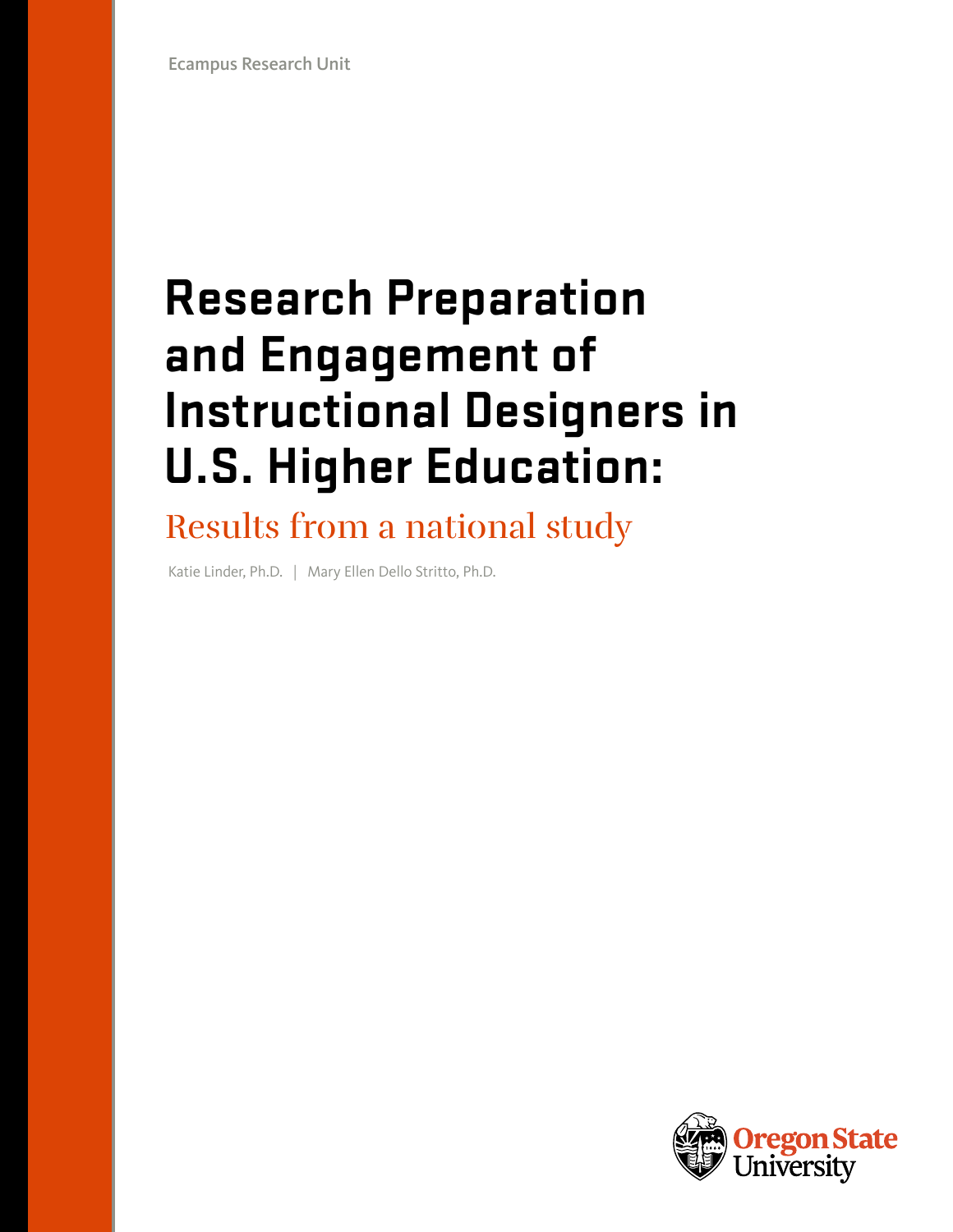# Research Preparation and Engagement of Instructional Designers in U.S. Higher Education

Katie Linder, PhD Mary Ellen Dello Stritto, PhD

Ecampus Research Unit Oregon State University Ecampus

Suggested citation: Linder, K. & Dello Stritto, M.E. (2017). *Research Preparation and Engagement of Instructional Designers in U.S. Higher Education*. Corvallis, OR: Oregon State University Ecampus Research Unit*.*

September 2017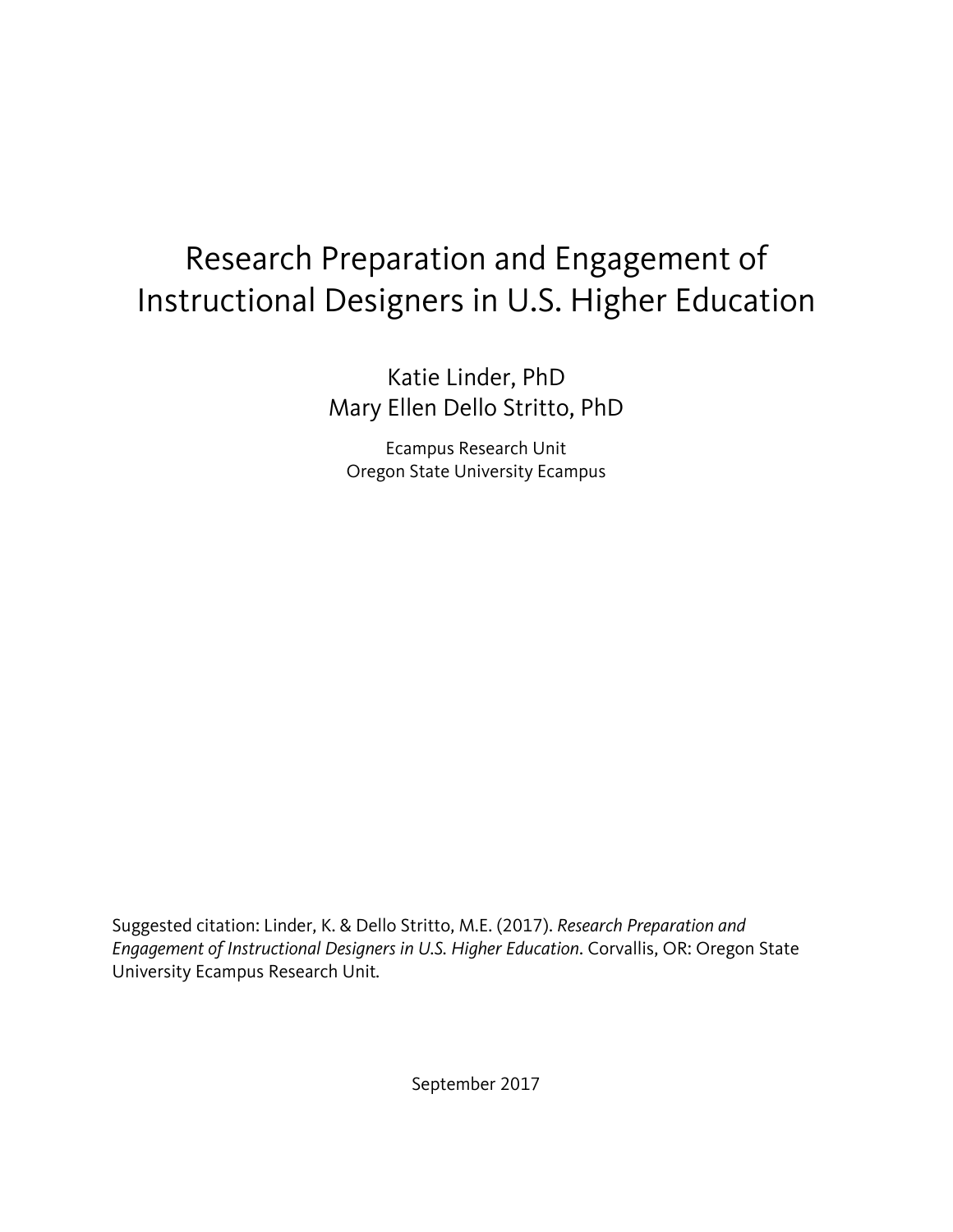# **CONTENTS**

| Instructional Designers' Formal Education in Research Design and Methodology  11       |
|----------------------------------------------------------------------------------------|
|                                                                                        |
|                                                                                        |
|                                                                                        |
|                                                                                        |
| Research Methodology and Research Design Training Needs of Instructional Designers  30 |
|                                                                                        |
|                                                                                        |
|                                                                                        |
|                                                                                        |
|                                                                                        |
|                                                                                        |

### Cover design by Nick Saemenes



This work is licensed under a [Creative Commons Attribution-NonCommercial-](http://creativecommons.org/licenses/by-nc-nd/4.0/)[NoDerivatives 4.0 International License.](http://creativecommons.org/licenses/by-nc-nd/4.0/)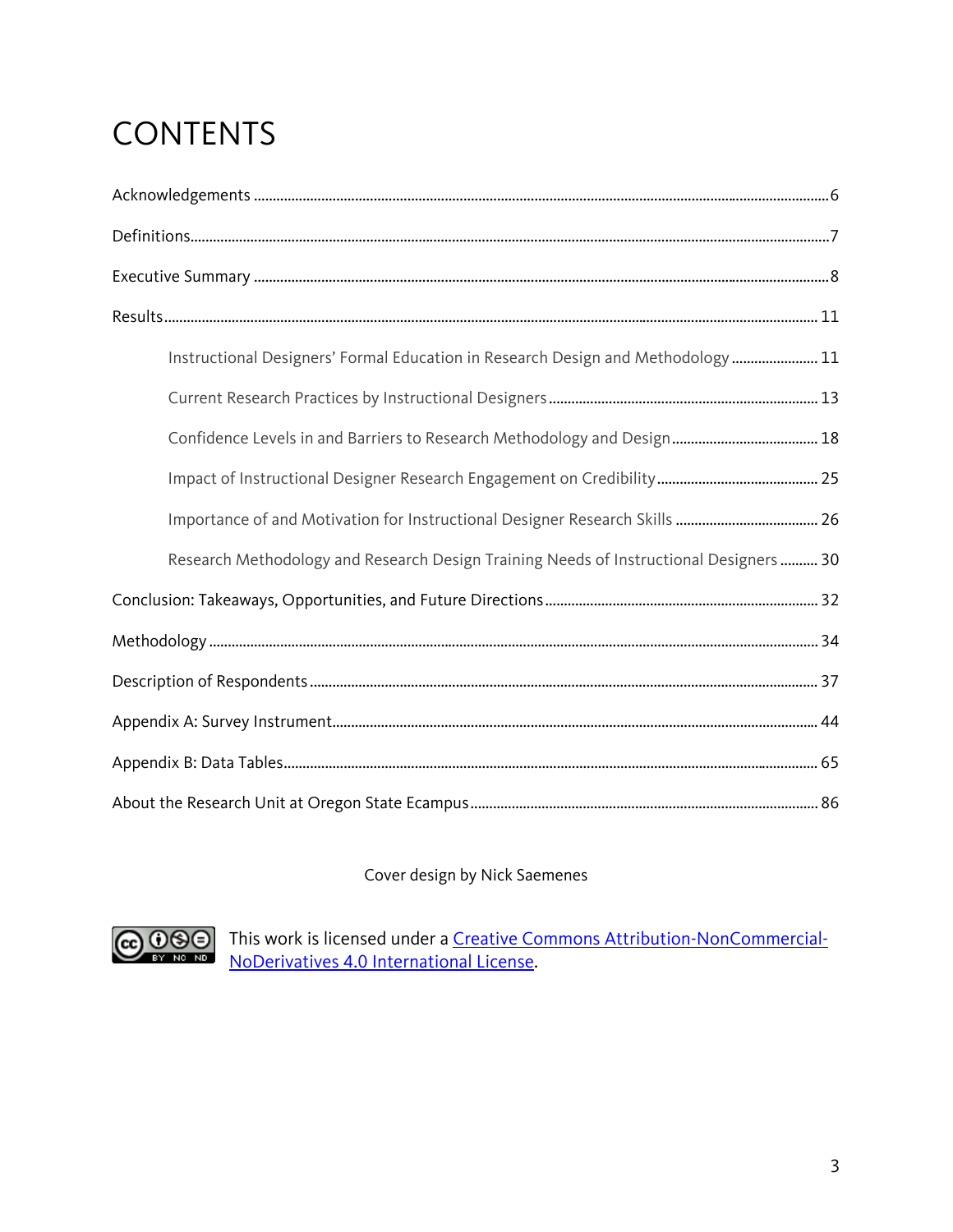# LIST OF TABLES & FIGURES

| Figure 2: Number of Undergraduate-level Courses Taken by Respondents in Research Design and           |  |
|-------------------------------------------------------------------------------------------------------|--|
| Table 1: Years of Experience Engaging in Academic Research In and Out of ID Roles 14                  |  |
| Figure 3: Respondents' Level of Experience with a Range of Research Design Tasks 14                   |  |
|                                                                                                       |  |
| Table 3: Instructional Designers' Research Methods and Designs for Research on Teaching and           |  |
|                                                                                                       |  |
| Figure 4: Inclusion of Research on Teaching and Learning in Instructional Designers' Job Descriptions |  |
|                                                                                                       |  |
| Table 6: Respondents' Publication Outlets for Research on Teaching and Learning  18                   |  |
| Table 7: Instructional Designers' Level of Confidence in Completing a Range of Research Tasks 19      |  |
| Table 8: Instructional Designers' Level of Confidence when Collaborating with Faculty on Research on  |  |
| Figure 5: Instructional Designers' Perceived Barriers to Research on Teaching and Learning 20         |  |
| Table 9: Perceived Stakeholder Value Placed on Research by Instructional Designers 25                 |  |
| Table 10: Instructional Designers' Perceptions of whether Stakeholders Assign Credibility based on    |  |
| Table 11: Rationales for Further Developing Instructional Designer Research Design and Methodology    |  |
| Table 12: Degree to which Knowledge in Research Design and Methods Enhances the Work of an            |  |
|                                                                                                       |  |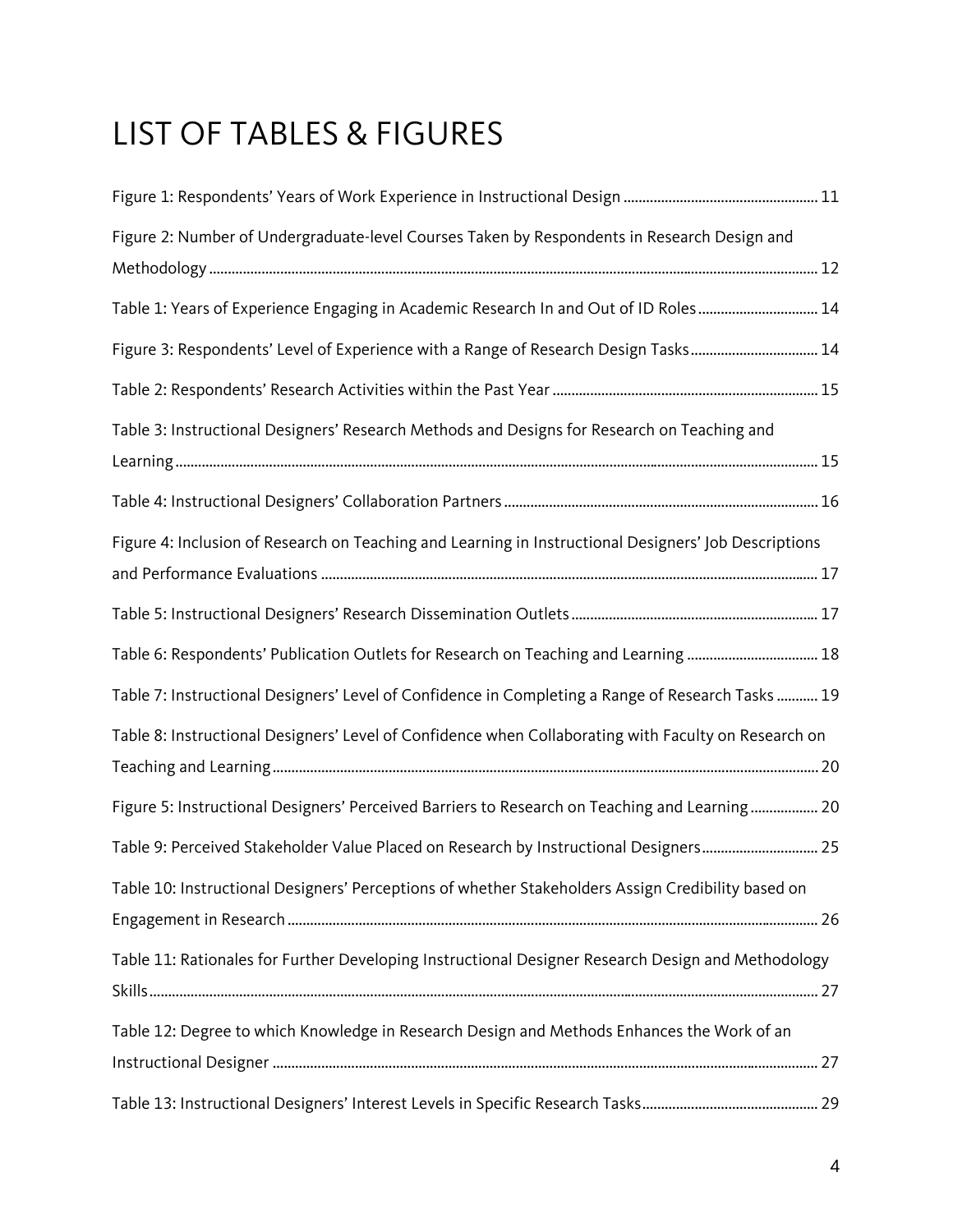| Table 14: Previously Pursued Training Opportunities by Instructional Designers to Learn More about  |  |
|-----------------------------------------------------------------------------------------------------|--|
|                                                                                                     |  |
| Figure 6: Instructional Designers' Perceptions of the Need for More Training in Research Design and |  |
|                                                                                                     |  |
| Table 15: Previous Employment Outside of an Institution of Higher Education by Industry 39          |  |
| Table 16: Additional Previous Employment Outside of an Institution of Higher Education 39           |  |
|                                                                                                     |  |
|                                                                                                     |  |
|                                                                                                     |  |
|                                                                                                     |  |
|                                                                                                     |  |
| Table 22: Additional Professional Training Pursued for Instructional Design Careers  42             |  |
| Table 23: Coded "Other" Category Breakdown for Additional Professional Training 42                  |  |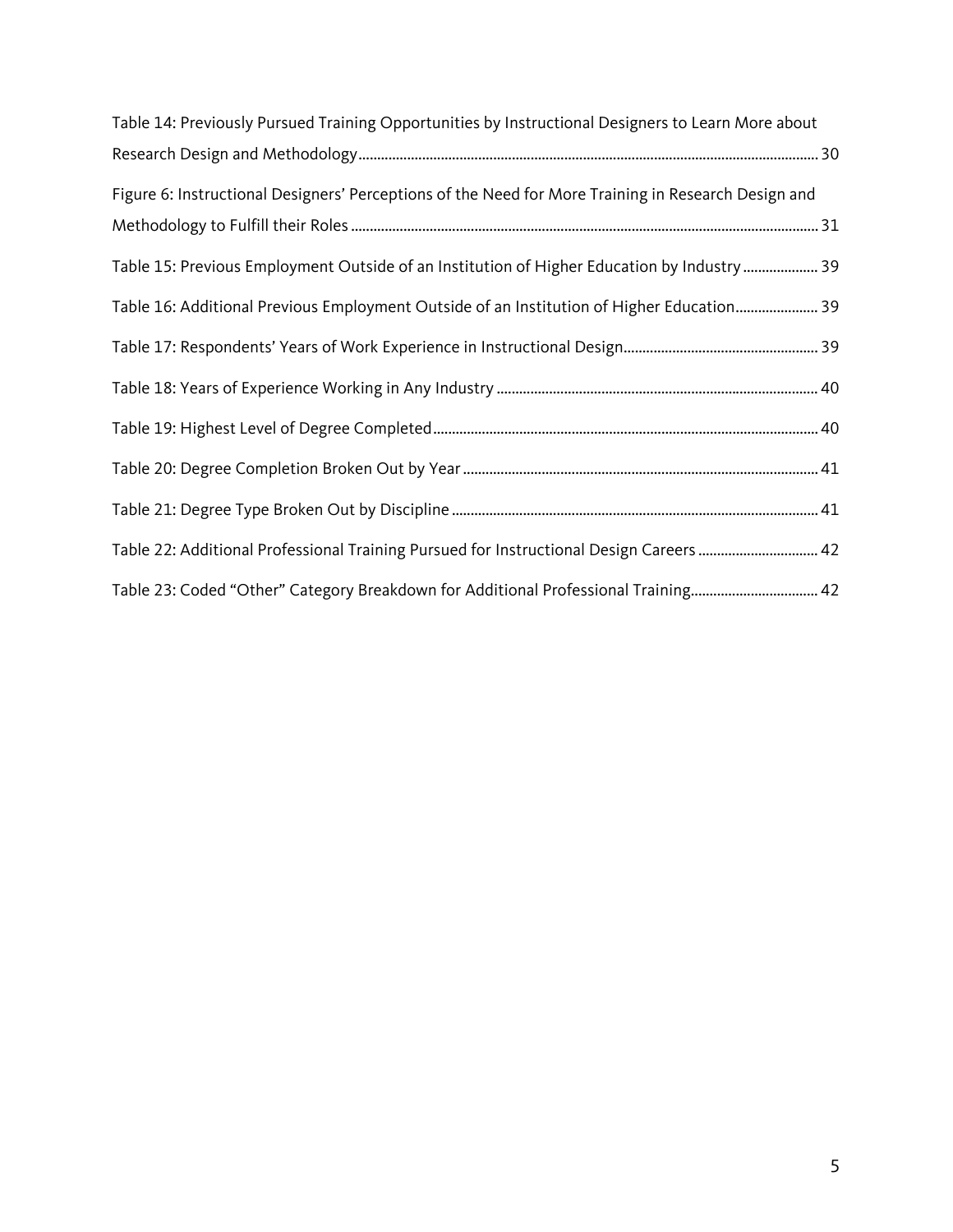# ACKNOWLEDGEMENTS

Recent literature has started to explore the importance of the role of instructional designers within higher education. However, one area that has received little attention in this literature is the role of instructional designers in teaching and learning research. Anecdotal evidence suggests that instructional designers may feel underprepared to collaborate with faculty on teaching and learning research.

In spring 2017, the Oregon State University Ecampus Research Unit engaged in a national study to explore the research engagement and training of instructional designers in institutions of higher education. The study targeted institutional designers with a range of experience levels and training backgrounds from campuses all over the United States.

We appreciate, first and foremost, the instructional designers who took the time to respond to this survey and share how they are using and engaging in research on teaching and learning in their current roles, what previous training they have received in research methods and design, and whether they feel prepared to conduct research on teaching and learning in their current roles.

Additional thanks to the instructional design team at Oregon State University Ecampus, who assisted with reviewing early drafts of the survey instrument and who provided useful feedback. For assistance with data coding and cleaning, for the creation of data visualizations used in this report, and for her careful copy editing, we are indebted to Amy Donley.

Many thanks also to our recruitment and research dissemination partners at EDUCAUSE, OLC, QM, UPCEA, and WCET. We are thankful that these partners generously shared the study with their email lists, professional networks, and social media communities.

Finally, we express much gratitude to Oregon State Ecampus for funding the national study.

Katil Li

Dr. Katie Linder Research Director, Oregon State University Ecampus

Mary Eller Dello Str

Dr. Mary Ellen Dello Stritto Assistant Director of Research, Oregon State University Ecampus

September 2017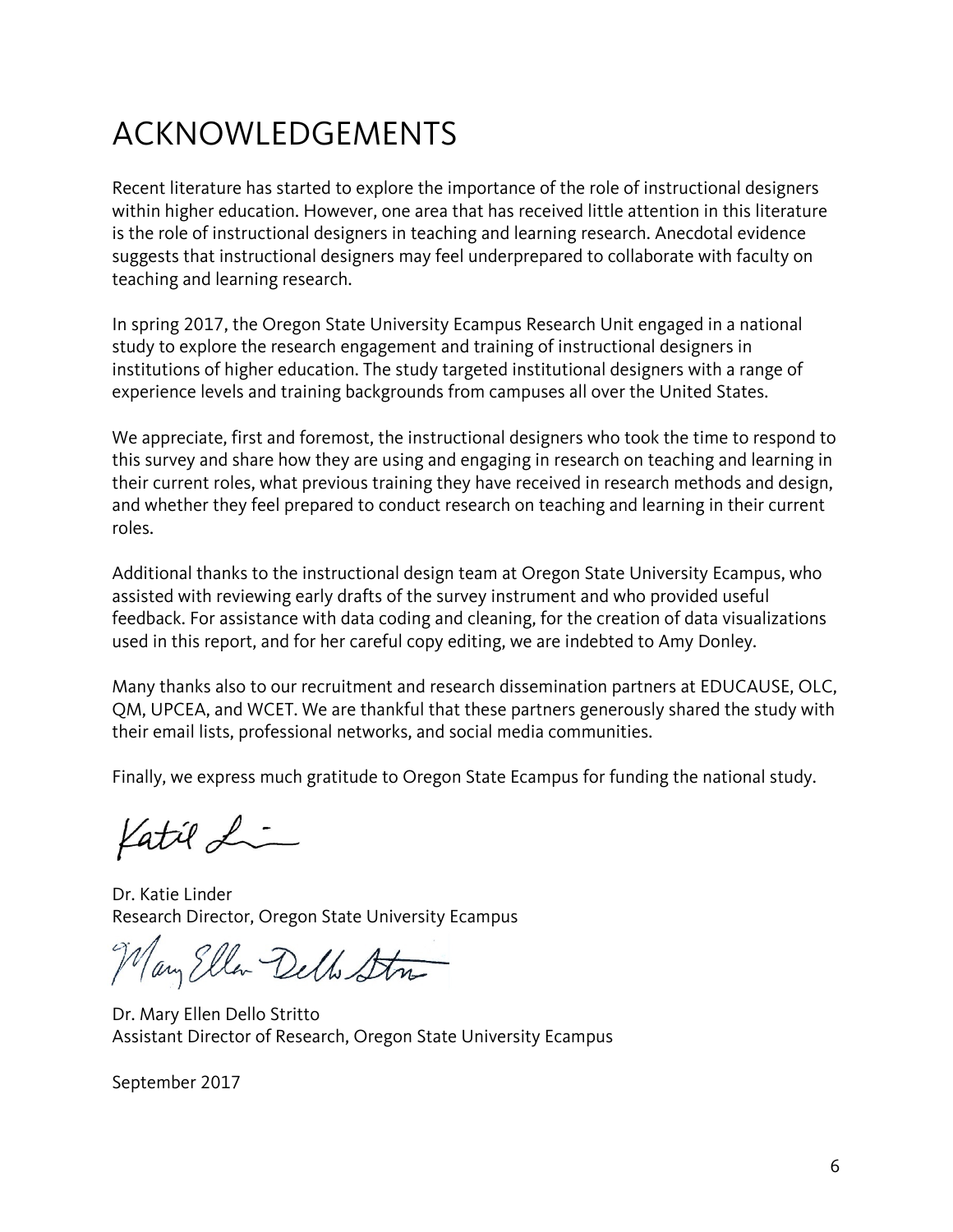# DEFINITIONS

### **Instructional designer**

We define an "instructional designer" for the purpose of this survey as a higher education professional who is engaged in course design and development and who provides faculty support to aid in the adoption of academic technologies and effective teaching strategies across face-to-face, blended, and online modalities. We acknowledge that instructional designers may be practicing instructional design under different titles such as learning designer or educational designer.

#### **Academic research**

For the purpose of this survey, we define "academic research" as engaging with one or more of the following: designing and planning a research study, reading and or summarizing literature, collecting data, analyzing data, writing up results, and/or disseminating results with the intention of creating generalizable knowledge that advances a field.

#### **Research on teaching and learning**

For the purpose of this survey, we define "research on teaching and learning" as an investigation of higher education classroom practice (including online environments) using a systematic methodology resulting in a scholarly product to be publicly disseminated.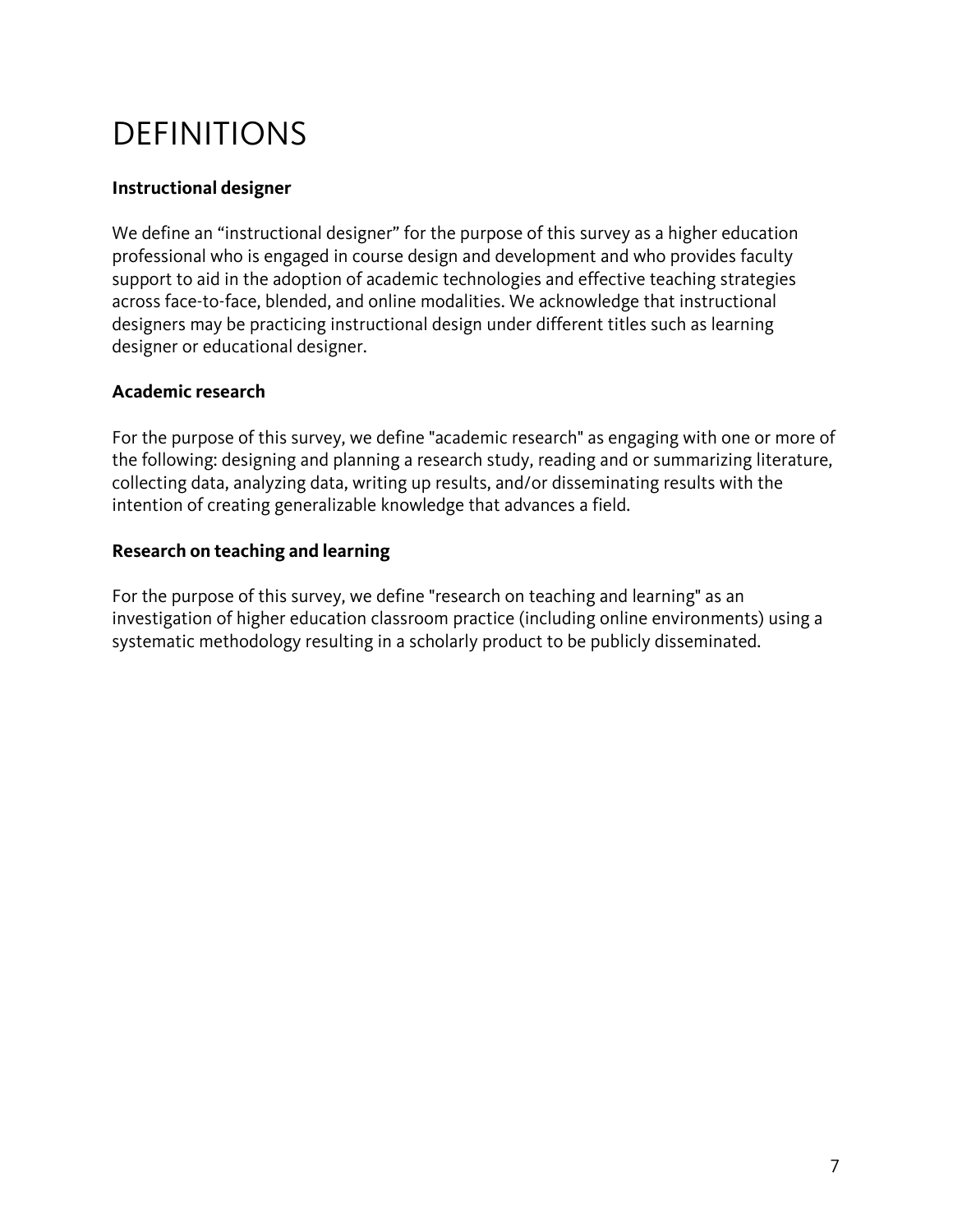# EXECUTIVE SUMMARY

#### **Instructional Designers' Formal Education and Training in Research Methodology and Design**

More than half of the 311 instructional designer survey respondents (162 or 52.1%) did not take any undergraduate level courses in research design and research methodology.

Of the 149 respondents (47.9%) who took research design and methodology courses as undergraduates, 102 (68.5%) took courses specific to their undergraduate degree of study (for example, polling in political science or experimental design in lab-based sciences). Slightly more than half of these respondents (78 or 52.3%) who took research design and methodology courses as undergraduates had hands-on experience with research design (such as a thesis project) in their courses.

When asked about the research methods and designs emphasized in their instructional design training at both the undergraduate and graduate level, 74 respondents (23.9%) described broad methods, such as quantitative, qualitative, basic, and applied research. Only 51 (16%) indicated their training emphasized specific methodologies, and 23 (7.4%) indicated their training emphasized specific research skills. Eighty-nine (28.7%) indicated research methods were not emphasized.

Of the respondents with graduate degrees in disciplines other than instructional design or a related field (n=219), 171 respondents (78.1%) had taken at least one course in research design and methodology. The largest number of this subset, 57 (33%), had taken three or four courses. The majority of those who took graduate courses in research design and methodology, 144 (84%), indicated that the courses involved hands-on experience with research design and methods.

#### **Current Research Practices by Instructional Designers**

Within their roles as instructional designers, 37.6% of respondents have engaged in academic research for one year or less. Of the total respondents, 71.4% indicated they had engaged in research activities within the last year with 49.2% currently engaging in research on teaching and learning.

Of those 153 who reported currently engaging in research on teaching and learning, 64.7% reported using qualitative methods, 51.6% using quantitative methods, and 45.8% using a mixed methods approach.

A little less than one-quarter (77 or 24.8%) of instructional designers surveyed have research on teaching and learning in their job descriptions and a little more than one-fifth (67 or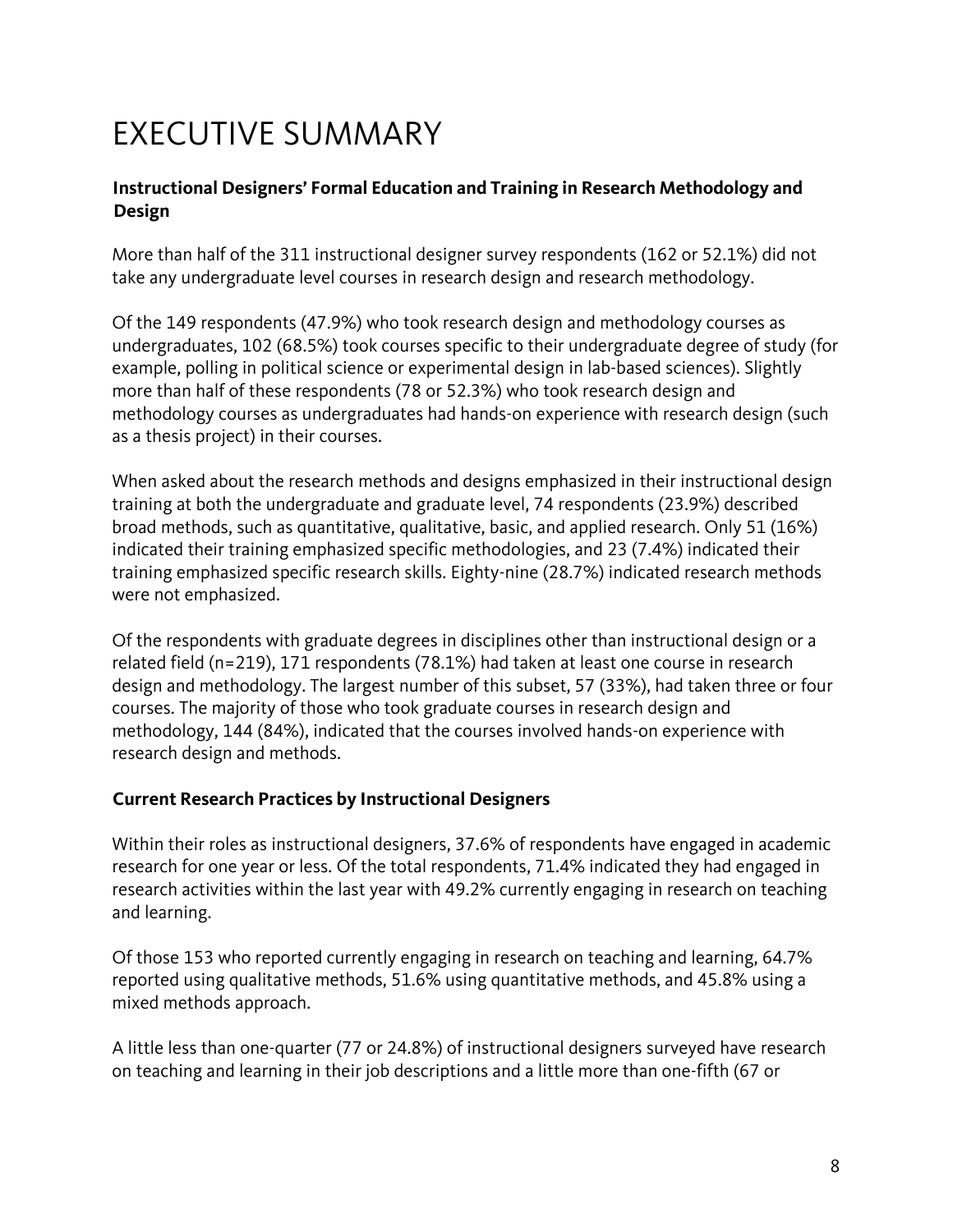21.5%) of survey respondents are evaluated on their engagement in research on teaching and learning.

The majority of respondents (56.6%) have collaborated to conduct research on teaching and learning and 43.4% of survey respondents noted that they are expected to collaborate as a team member on research on teaching and learning.

Of the 311 respondents, 154 (49.5%) had disseminated results from research on teaching and learning in some way, with conferences and peer-reviewed journal publication being the most frequent methods.

# **Confidence Levels in and Barriers to Research Design and Methodology**

The research tasks that the respondents had the most experience with were completing literature reviews (87.5%), writing research questions (85.9%), and creating survey instruments (80.1%). However, respondents lacked confidence in completing many research tasks. The task of completing a literature review had the largest group with a rating of "high confidence" (53.4%). This was also the only task where "high confidence" was selected at a higher rate than "medium" or "low confidence."

Of 13 research tasks, six were rated the most by respondents as having "low confidence" in their ability to complete the task. These six tasks included choosing an appropriate statistical test to analyze data (64.3%), cleaning data (60.5%), validating a survey instrument (58.2%), using data for archival research purposes (52.1%), coding qualitative data (44.1%), and completing IRB paperwork (36.7%).

Respondents were asked about their confidence level in collaborating with a faculty member on a teaching and learning research project. The largest number of respondents (116 or 37.3%) felt confident with some direction and 43.7% (136 respondents) felt confident with little or no direction in these collaborations.

In qualitative responses, survey respondents noted seven barriers to conducting research in teaching and learning: (1) time, (2) collaboration barriers, (3) research not in job description, (4) lack of experience or training, (5) research logistics, (6) institutional barriers, and (7) lack of support or mentoring.

#### **Impact of Instructional Designer Knowledge of Research Design and Methodology on Credibility**

Respondents were asked how much value various stakeholder groups place on research on teaching and learning conducted by instructional designers. More than half (180 respondents) perceived that institutional leadership and corporate partner/vendors assigned "low" value to research by instructional designers. Peers within and outside the institution were rated as assigning "moderate" value to research by more than half of respondents (158 and 163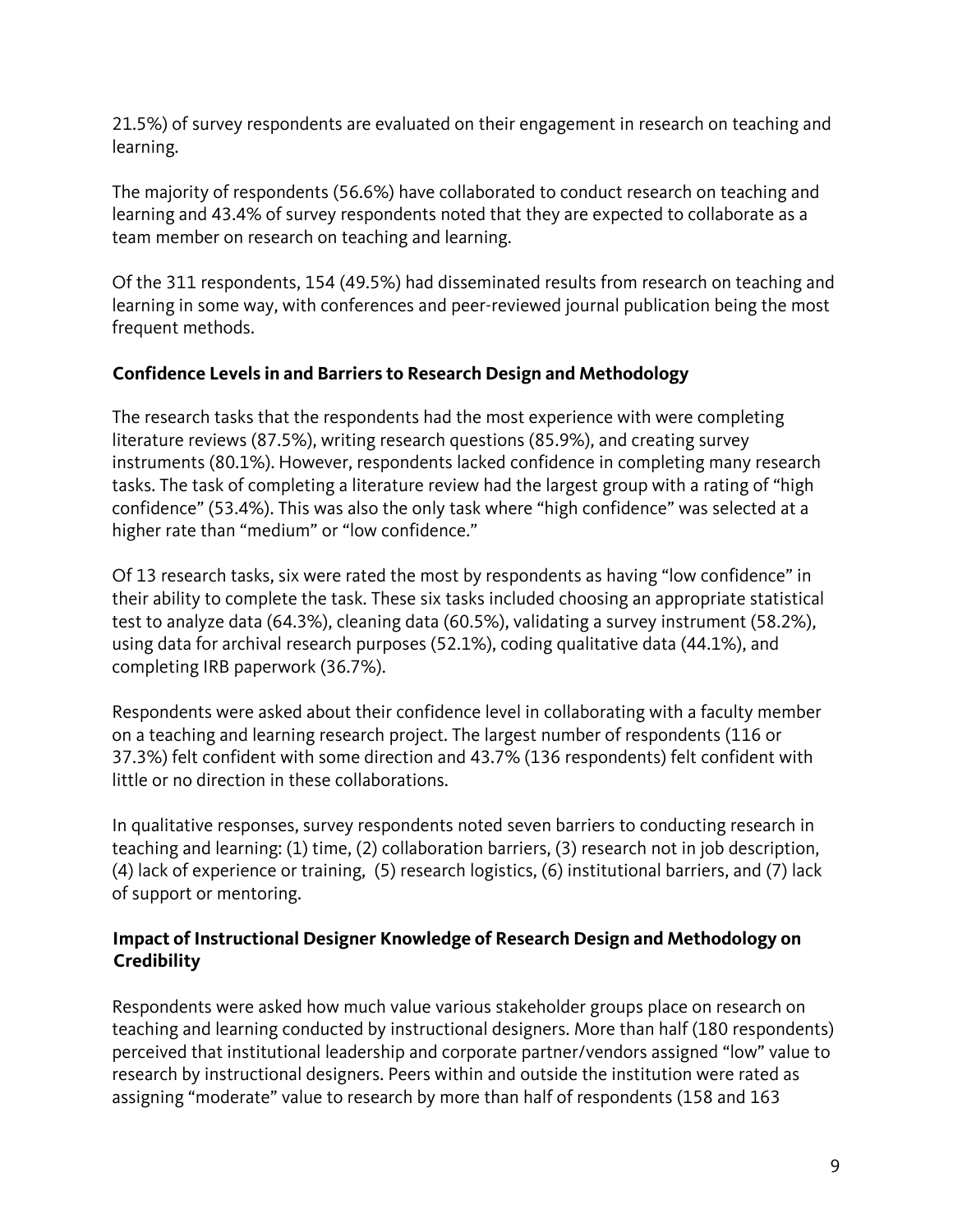respondents, respectively). Students were also rated as an important stakeholder group by instructional designers.

Respondents were asked whether different stakeholder groups perceived instructional designers to be more credible when they are conducting research on teaching and learning. About 80% indicated that the broader academic and community faculty/subject matter experts perceived instructional designers as more credible when conducting research on teaching and learning. However, between 62% and 80% indicated that almost all categories of stakeholders perceived them as more credible when conducting research, with the exception of corporate partners/vendors.

### **Importance of and Motivation for Instructional Designers' Research Skills**

The top five reasons that instructional designers chose for why instructional designers should further develop skills in research methods or research design included opportunities for individual professional development (88.4%), understanding student needs (86.5%), understanding instructor/faculty needs (86.2%), opportunities for faculty collaboration (85.5%), and to further the discipline (84.2%).

The majority of respondents (68.8%) thought that knowledge in research design and methods enhances their work "quite a bit" or "a great deal" with an additional 25.1% of respondents thinking that it "somewhat" enhances their work. Only 6.1% of respondents thought that knowledge in research design and methods enhances the work of an instructional designer "a little" or "not at all."

Respondents were asked to describe how they thought knowledge of research methods and design enhances the work of an instructional designer. The two largest categories of openended responses were using research for evidence based design (35%) and supporting the credibility and legitimacy of the instructional designer (25%).

# **Research Methodology and Research Design Training Needs of Instructional Designers**

The majority of respondents (172 or 55.3%) said that they needed more training in research design and methodology. A little less than one-third (99 or 31.8%) said that they do not need more training. About 13% (40 respondents) did not know whether they needed more training in research design and methodology to fulfill their roles.

Over half of the respondents (168 or 54%) are currently engaging or are planning to engage in training in the future. Almost half of the respondents (143 or 46%) were not sure if they would engage in any training on research design and methodology in the future. When asked if they planned to engage in training on research design or methodology through pursuing an additional degree, the majority of respondents (215 or 69.1%) said they were not sure. Of the 311 respondents, 42 (13.5%) are currently pursuing an additional degree and 54 (17.4%) are planning to in the future.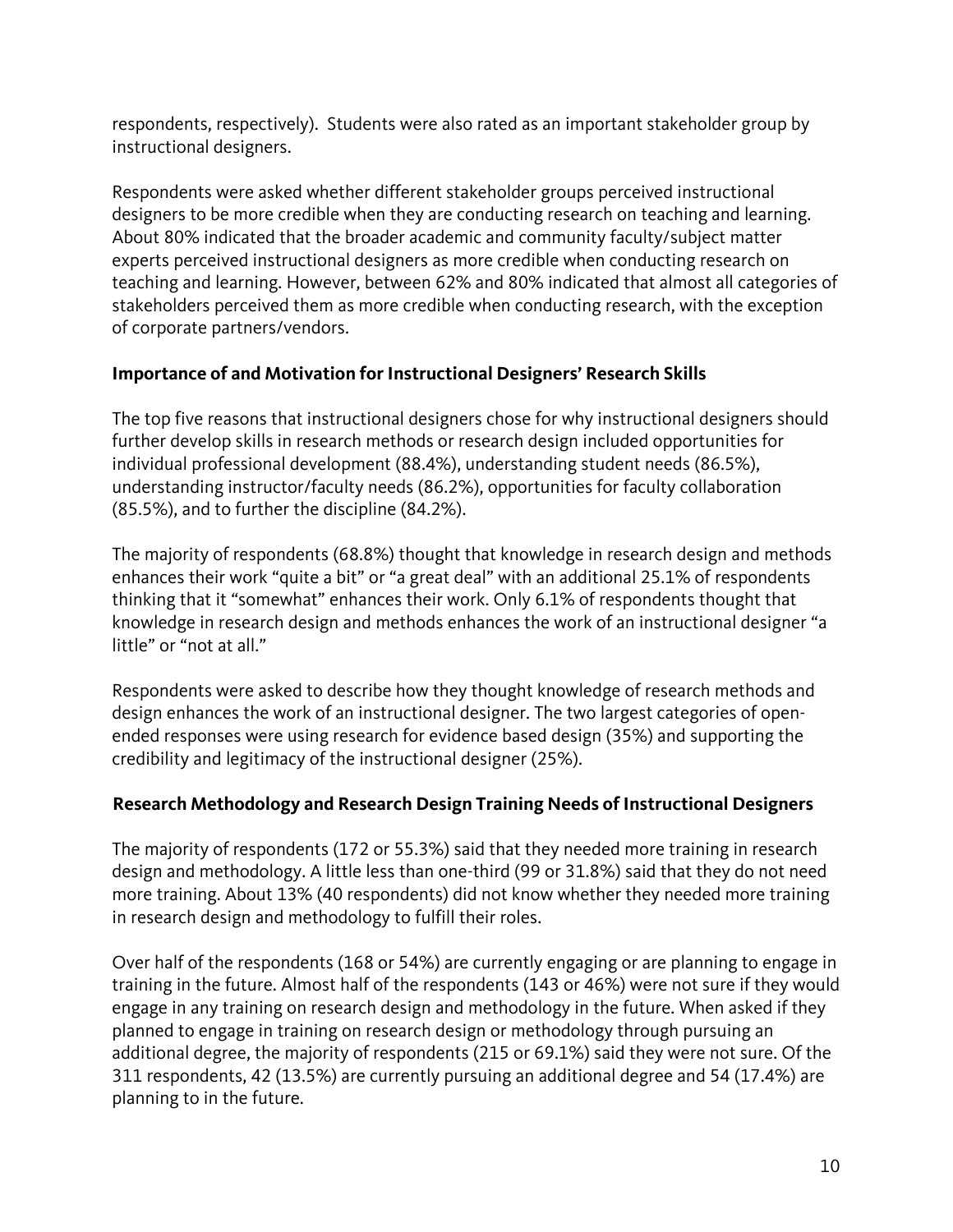# RESULTS

The results in this report are based on a sample of 311 instructional designers who responded to a 60-item online survey.

Of the total respondents:

- 48.9% have experience working at a single higher education institution as an instructional designer
- 79.4% identify their race/ethnicity as White
- 69.8% identify their gender as female
- 62.4% work at a university granting PhD/MD/JD/EdD degrees
- 63.3% work at a public institution
- 63.7% reported a Master's Degree as their highest degree

Approximately one-third of respondents (33.1%) had worked as instructional designers in higher education for less than five years (see Figure 1).



Figure 1: Respondents' Years of Work Experience in Instructional Design

More than one-quarter of the respondents (26%) are currently supervising other instructional designers.

For more details about the study respondents, see the Description of Respondents section of this report.

#### **Instructional Designers' Formal Education in Research Design and Methodology**

Respondents were asked how many undergraduate level courses they took in research design and research methodology (see Figure 2). More than half (162 or 52.1%) did not take any of these courses. However, 60 respondents (19.3%) had taken one course, 41 respondents (13.2%) had taken two courses, 25 respondents (8%) took between three and five courses,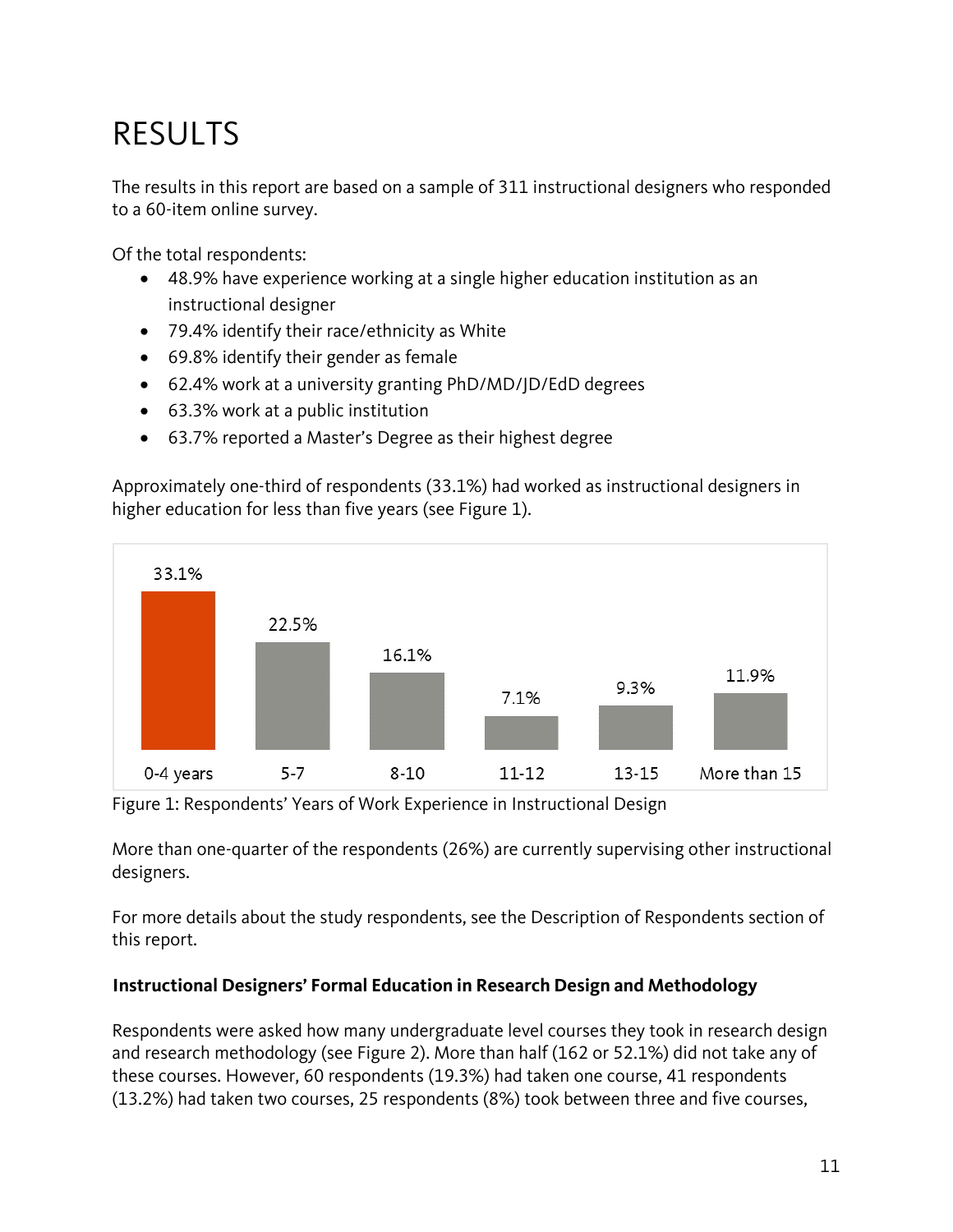and seven respondents (2.3%), took more than five courses. Approximately 5% of respondents (16) were unsure.



Figure 2: Number of Undergraduate-level Courses Taken by Respondents in Research Design and Methodology

Of the 149 respondents who took research design and methodology courses, 102 respondents (68.5%) took courses specific to their undergraduate degree of study (for example, polling in political science or experimental design in lab-based sciences). In contrast, 27 respondents (18.1%) did not, and 20 respondents (13.4%) were unsure.

# *Research Methods and Designs in Instructional Designers' Training*

Respondents were asked to describe the research methods and designs that were emphasized in their instructional design training at the undergraduate or graduate level. A total of 310 responses were identified for coding. A total of 89 responded "not applicable" which indicated that those respondents did not have discipline-specific training in research. The remaining responses were coded into the following four categories that are described below: broad methods, specific methods, skills, and other.

The category of *broad methods* included the following concepts: broad overviews of research, quantitative methods, qualitative methods, applied research, basic research, mixed methods, educational research methods, and evaluation. Seventy-four respondents' (23.9%) answers were categorized as broad methods, indicating that nearly one-quarter had instructional design training that emphasized these broad methodologies.

The category of *specific methods* included the following: archival research, case studies, narrative based research, surveys, interviews, focus groups, big data/data mining, content analysis, qualitative coding, experimental design, observation, action research, and ethnography. A total of 51 respondents' answers were categorized as specific methods, indicating that 16.5% had instructional design training that emphasized specific methodologies.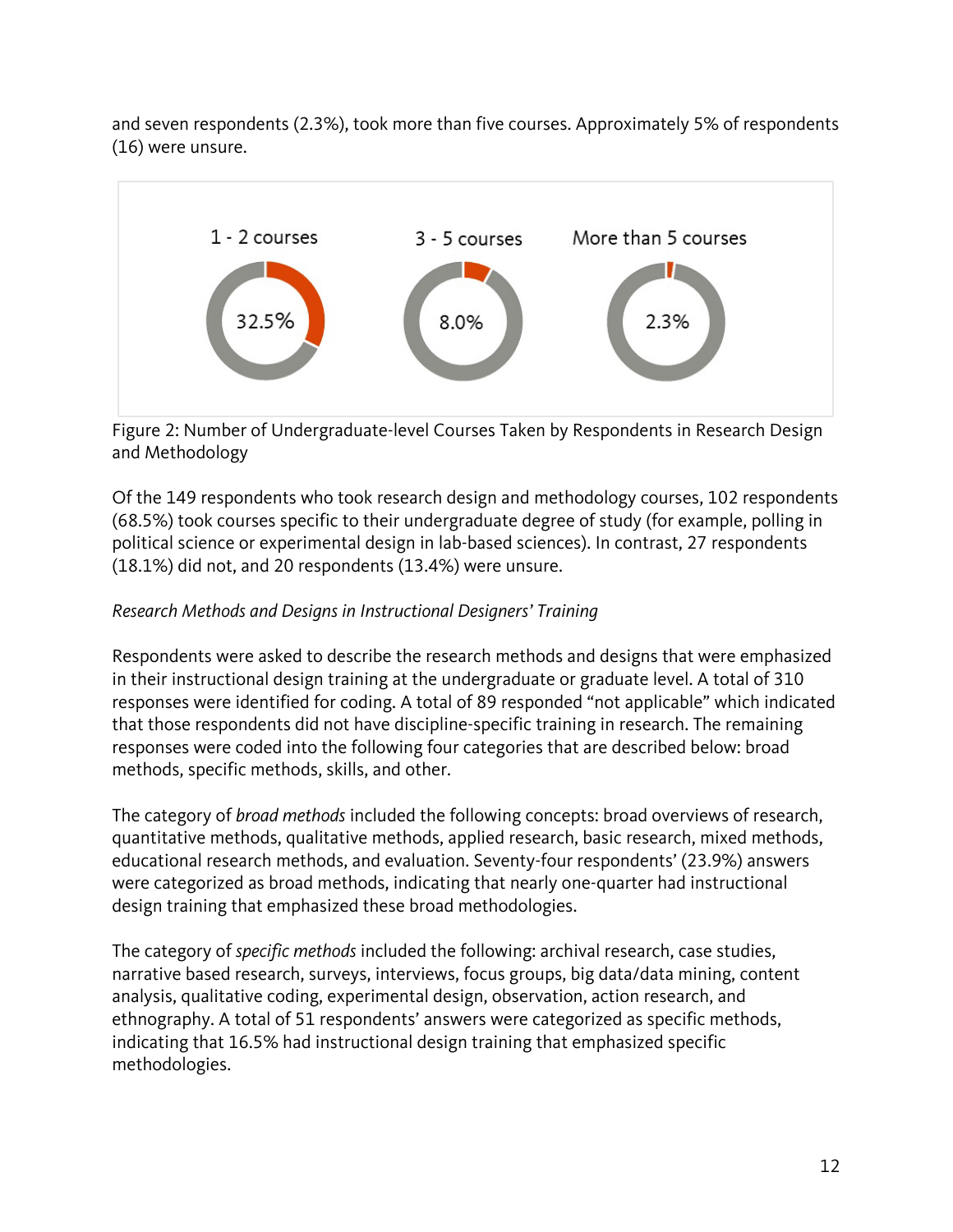The category of *skills* included the following: IRB training, collaboration, analysis, statistics, literature reviews and synthesis, developing research questions, understanding validity, how to collect data, research literacy and knowledge about publication/dissemination. A total of 23 respondents' answers were coded as skills, indicating that 7.4% had instructional design training in specific skills related to research.

The category of *other* included methodologies that were not identified in the other three categories. Thirty-five (11.3%) respondents' answers were categorized as other. In this category respondents described things such as very specific research projects or methods specific to a discipline (e.g. benchmarking, rapid prototyping, or polling).

#### *Hands-on Experience with Research*

Respondents were also asked if their degree-specific research design and methodology courses provided hands-on experience with research design (such as a thesis project). Of the 149 respondents who took research design and research methods courses, slightly more than half (78 or 52.3%) had hands-on experience with research design, 60 respondents (40.3%) did not receive hands-on experience with research design in their courses, and 11 respondents (7.4%) did not know.

Respondents with graduate degrees in disciplines other than instructional design or a related field (n=219) were asked how many graduate courses they took in research design and methodology. The results showed that 171 (78.1%) had taken one or more courses and that 48 (21.9%) had not taken any of those courses.

Of those 171 respondents who had taken courses, 42 (24.6%) had taken one course, 47 (27.5%) had taken two courses, 57 (33.3%) had taken three or four courses, and 25 (14.6%) had taken five or more courses. The majority, 144 respondents (84.2%), of those who took graduate courses indicated that they involved hands-on experience with research design and methods. A much smaller number (23 or 13.5%) indicated their courses did not involve handson experience and four respondents (2.3%) did not know.

# **Current Research Practices by Instructional Designers**

#### *Level of Engagement in Academic Research Within and Outside of Instructional Design Roles*

Respondents were asked how many years they have engaged in academic research both within their roles as instructional designers and in roles outside of instructional design (see Table 1). Within their roles as instructional designers, the largest number of respondents (115 or 37.6%) have engaged in academic research for less than one year. The second largest group (91 or 29.7%) had engaged in academic research for one to three years. A little less than onethird of respondents (32.7%) had engaged in academic research for four years or more while in an instructional design role.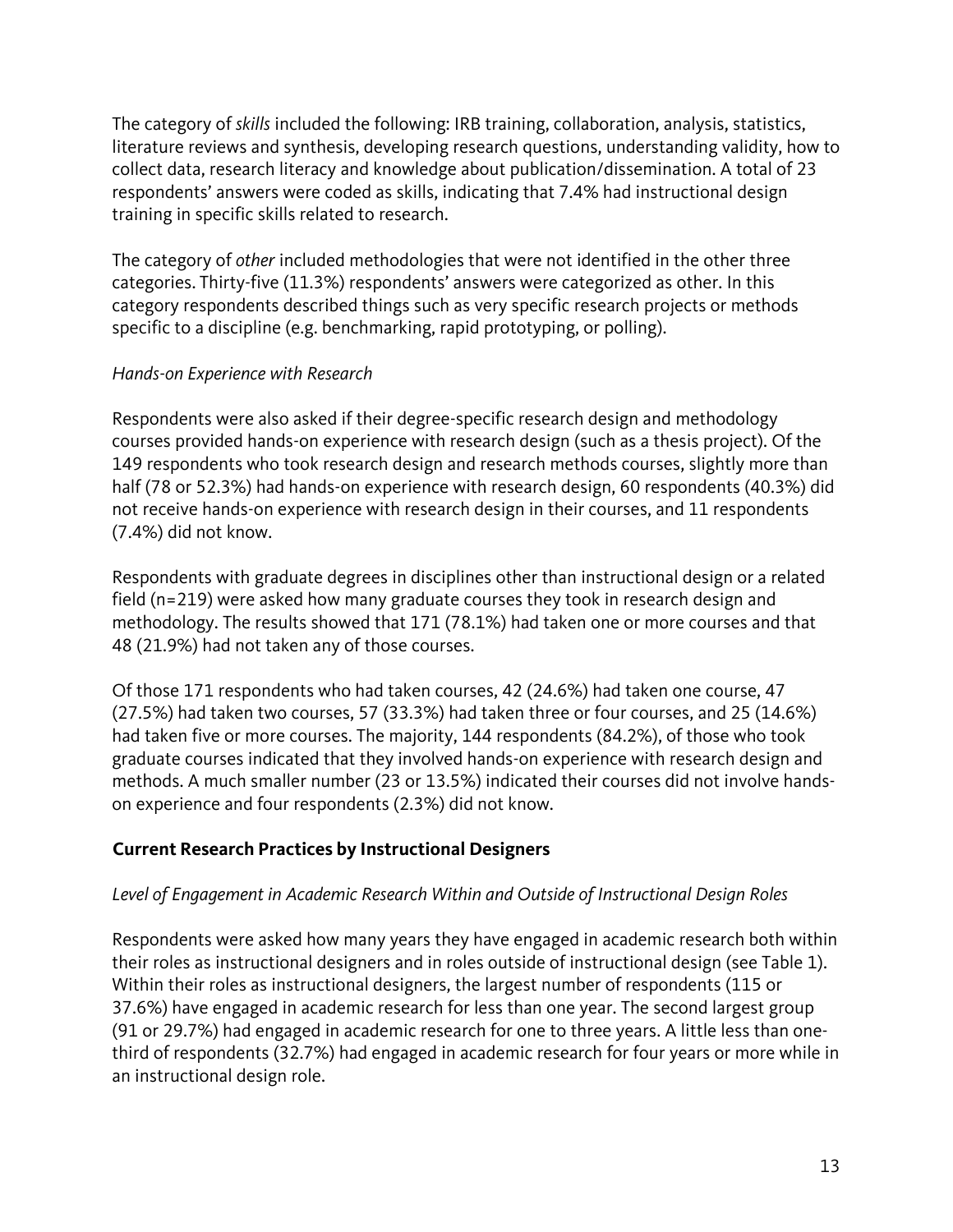In roles outside of instructional design, 124 respondents (44.4%) had engaged in academic research for less than one year and 80 respondents (28.7%) had engaged in academic research for one to three years. A little less than one-quarter of respondents (27%) had engaged in academic research for four years or more while in roles outside of instructional design.

| <b>Years</b>  |     | In ID Role |     | <b>Outside of ID Role</b> |
|---------------|-----|------------|-----|---------------------------|
|               | Ν   | %          | N   | %                         |
| Less than one | 115 | 37.6%      | 124 | 44.4%                     |
| $1 - 3$       | 91  | 29.7%      | 80  | 28.7%                     |
| $4 - 6$       | 50  | 16.3%      | 25  | 9.0%                      |
| $7 - 9$       | 21  | 6.9%       | 17  | 6.1%                      |
| $10 - 19$     | 26  | 8.5%       | 24  | 8.6%                      |
| 20 or more    |     | 1.0%       |     | 3.3%                      |
| Total         | 306 | 100%       | 279 | 100%                      |

Table 1: Years of Experience Engaging in Academic Research In and Out of ID Roles

#### *Current Engagement with Research*

Respondents were also asked whether they have experience with a range of research design tasks (see Figure 3). Of the 311 respondents, 87.5% had experience completing a literature review, 85.9% had experience writing a research question, and 80.1% had experience creating a survey instrument for research purposes. Survey respondents were least experienced in research tasks such as using archival data for research purposes (43.1%), choosing an appropriate statistical test to analyze data in accordance with a research design (44.7%), cleaning data (45.3%), validating survey instruments (46.3%), and conducting focus groups for research purposes (48.2%).

| Complete a literature review                     | 87.5% |
|--------------------------------------------------|-------|
| Write a research question                        | 85.9% |
| Create a survey instrument for research purposes | 80.1% |
| Choose an appropriate research study design      | 75.6% |
| Conduct an interview for research purposes       | 72.0% |
| Complete paperwork for the IRB                   | 60.1% |
| Conduct an observation for research purposes     | 58.5% |
| Code qualitative data                            | 57.9% |
| Conduct a focus group for research purposes      | 48.2% |
| Validate a survey instrument                     | 46.3% |
| Clean data                                       | 45.3% |
| Choose an appropriate statistical test           | 44.7% |
| Use archival data for research purposes          | 43.1% |

Figure 3: Respondents' Level of Experience with a Range of Research Design Tasks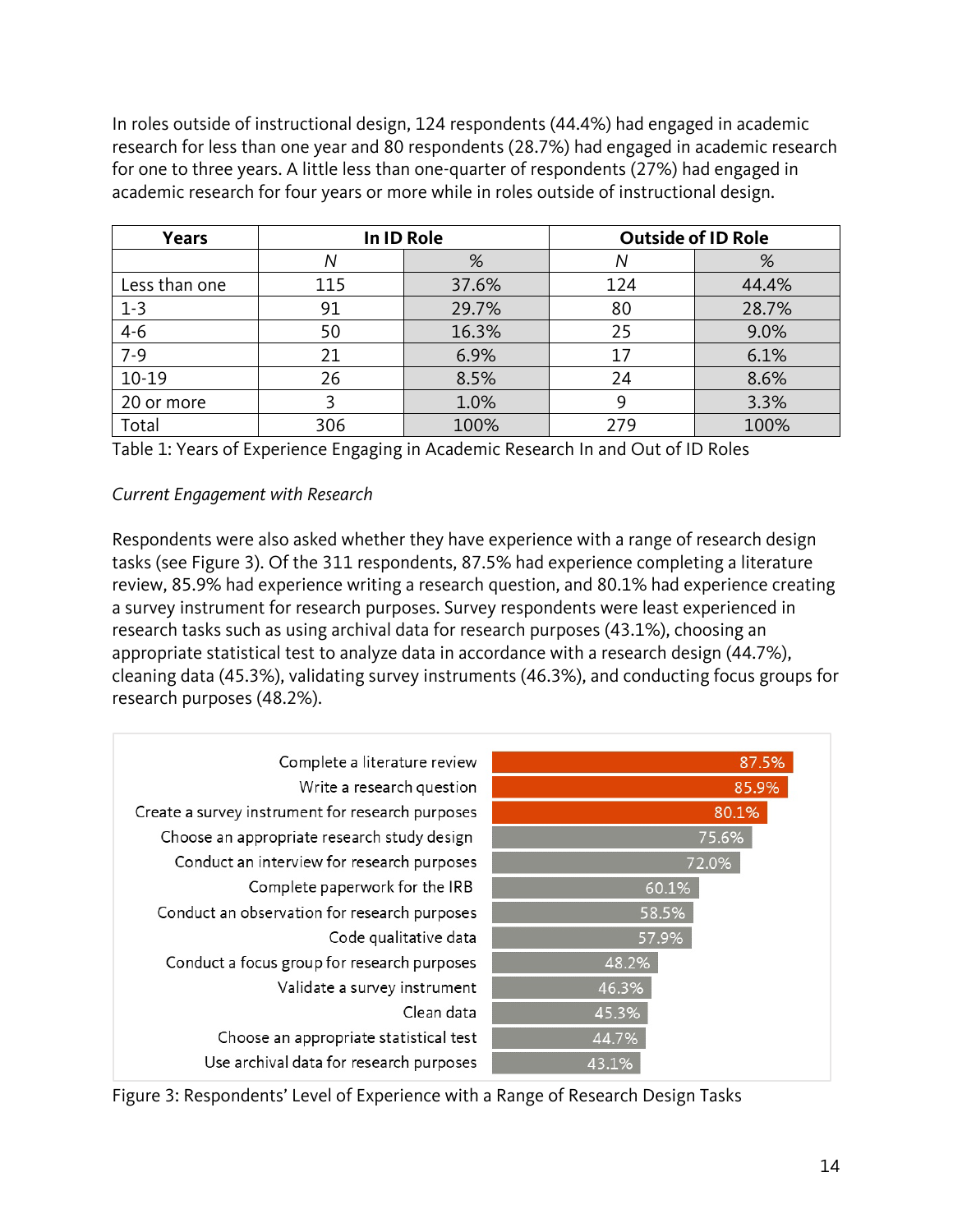When asked about engaging in six different research activities as an instructional designer (see Table 2), 222 respondents (71.4%) indicated they had engaged in one or more of these research activities in the last year. The highest number of respondents (175 or 56.3%) had read and/or summarized literature while the second highest group (153 or 48.2%) had collected data during this time frame. Survey respondents were least likely to have disseminated research results in the past year.

| <b>Research Activity</b>                | <b>Frequency</b> | Percentage |
|-----------------------------------------|------------------|------------|
| Reading and/or summarizing literature   | 175              | 56.3%      |
| Collecting data                         | 153              | 49.2%      |
| Analyzing data                          | 140              | 45.0%      |
| Writing up results                      | 121              | 38.9%      |
| Designing and planning a research study | 99               | 31.8%      |
| Disseminating results                   | 96               | 30.9%      |
| None of the above                       | 89               | 28.6%      |

Table 2: Respondents' Research Activities within the Past Year

When asked about current research, 153 respondents (49.2%) reported currently engaging in research on teaching and learning. Respondents were also asked to select what research methods and designs they were using (see Table 3). The largest percentage of these respondents (64.7%) indicated that they were using qualitative research methods, and 61.4% were conducting survey research. Further, 51.6% indicated they were using quantitative methods, 47.1% were using interviews, and 45.8% were using mixed methods. Smaller numbers of respondents indicated conducting focus groups, utilizing design-based research, mining big data, conducting experimental studies, and using scientific methods.

| <b>Research Method or Design</b> | <b>Frequency</b> | Percentage |
|----------------------------------|------------------|------------|
| Qualitative                      | 99               | 64.7%      |
| Survey research                  | 94               | 61.4%      |
| Quantitative                     | 79               | 51.6%      |
| Interviews                       | 72               | 47.1%      |
| Mixed methods                    | 70               | 45.8%      |
| Focus groups                     | 48               | 31.4%      |
| Design-based research            | 35               | 22.9%      |
| Mining big data                  | 24               | 15.7%      |
| <b>Experimental studies</b>      | 11               | 7.2%       |
| Scientific methods               | 10               | 6.5%       |
| Other                            | 6                | 3.9%       |

Table 3: Instructional Designers' Research Methods and Designs for Research on Teaching and Learning *Note. N=153.*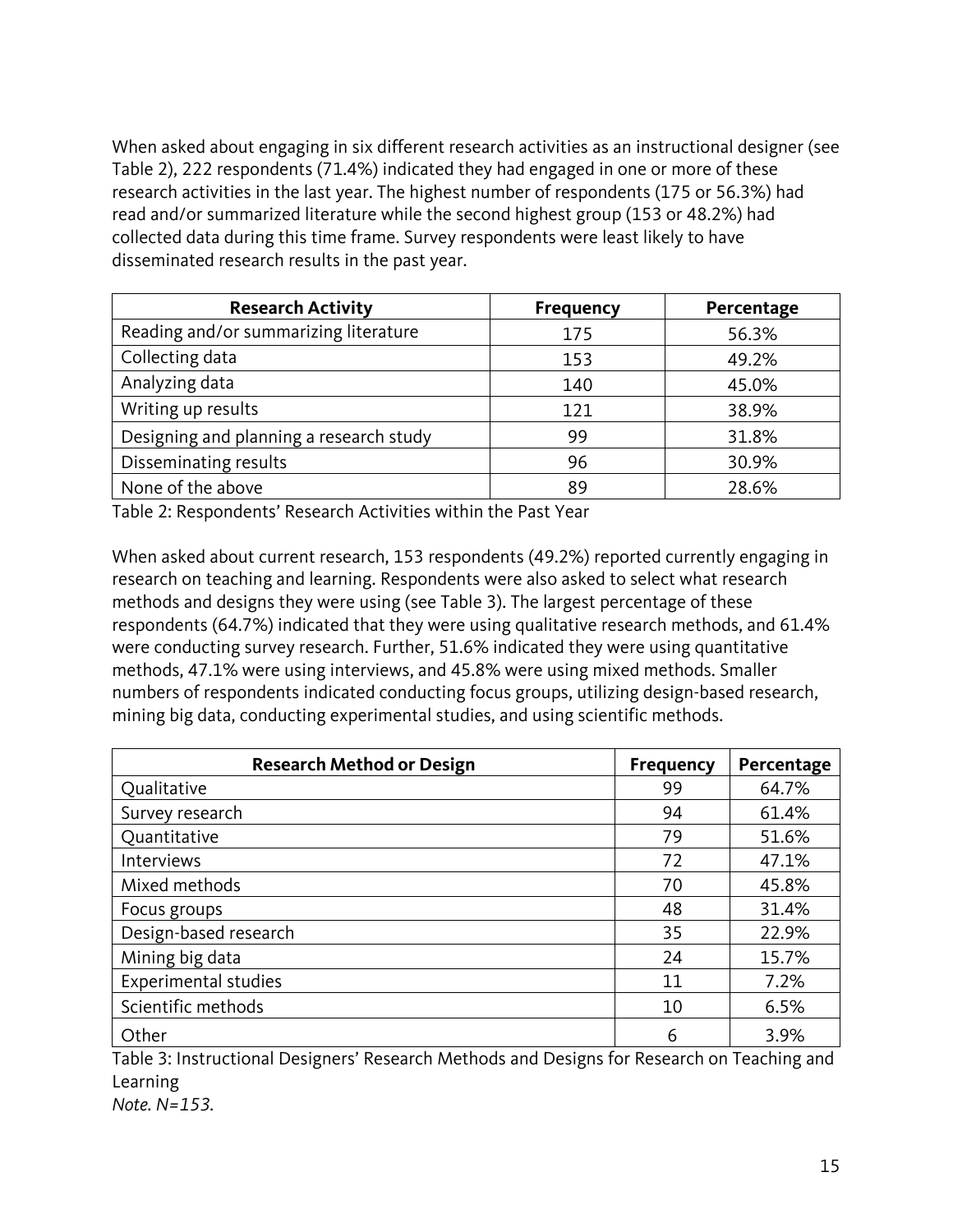### *Level of Experience with Research Collaboration*

When asked about collaborations in the past year, 176 respondents indicated that they had collaborated to conduct research on teaching and learning. Of those respondents, 138 (78.4%) reported collaborating with faculty or subject matter experts, and 112 (63.6%) reported collaborating with other instructional designers (see Table 4). Smaller numbers of respondents also reported collaborations with content experts, administrators, institutional research staff, other scholarship of teaching and learning staff, other e-learning developers, librarians, professional organizations, and vendors.

| <b>Collaborators</b>                             | <b>Frequency</b> | Percentage |
|--------------------------------------------------|------------------|------------|
| Faculty/subject matter experts                   | 138              | 78.4%      |
| Other instructional designers                    | 112              | 63.6%      |
| Content experts                                  | 57               | 32.4%      |
| Administrators (deans, Provost)                  | 54               | 30.7%      |
| Institutional Research staff                     | 51               | 29.0%      |
| Other scholarship of teaching and learning staff | 48               | 27.3%      |
| Other e-learning developers                      | 35               | 19.9%      |
| Librarians                                       | 35               | 19.9%      |
| Professional organizations                       | 29               | 16.5%      |
| Vendors                                          | 17               | 9.7%       |
| Other                                            | 3                | 1.7%       |

Table 4: Instructional Designers' Collaboration Partners *Note. N=176.* 

#### *Research as an Official Job Responsibility*

Respondents were asked whether their job description included conducting research on teaching and learning and whether they are evaluated for their job based on their engagement in research in teaching and learning.

A little less than one-quarter of instructional designers surveyed (77 or 24.8%) have research on teaching and learning in their job descriptions.

However, 135 (43.4%) of survey respondents noted that they are expected to collaborate as a team member on research on teaching and learning. A little more than one-fifth of survey respondents (67 or 21.5%) are evaluated on their engagement in research on teaching and learning (see Figure 4). A similar number of respondents (66 or 21%) are expected to independently conduct research on teaching and learning.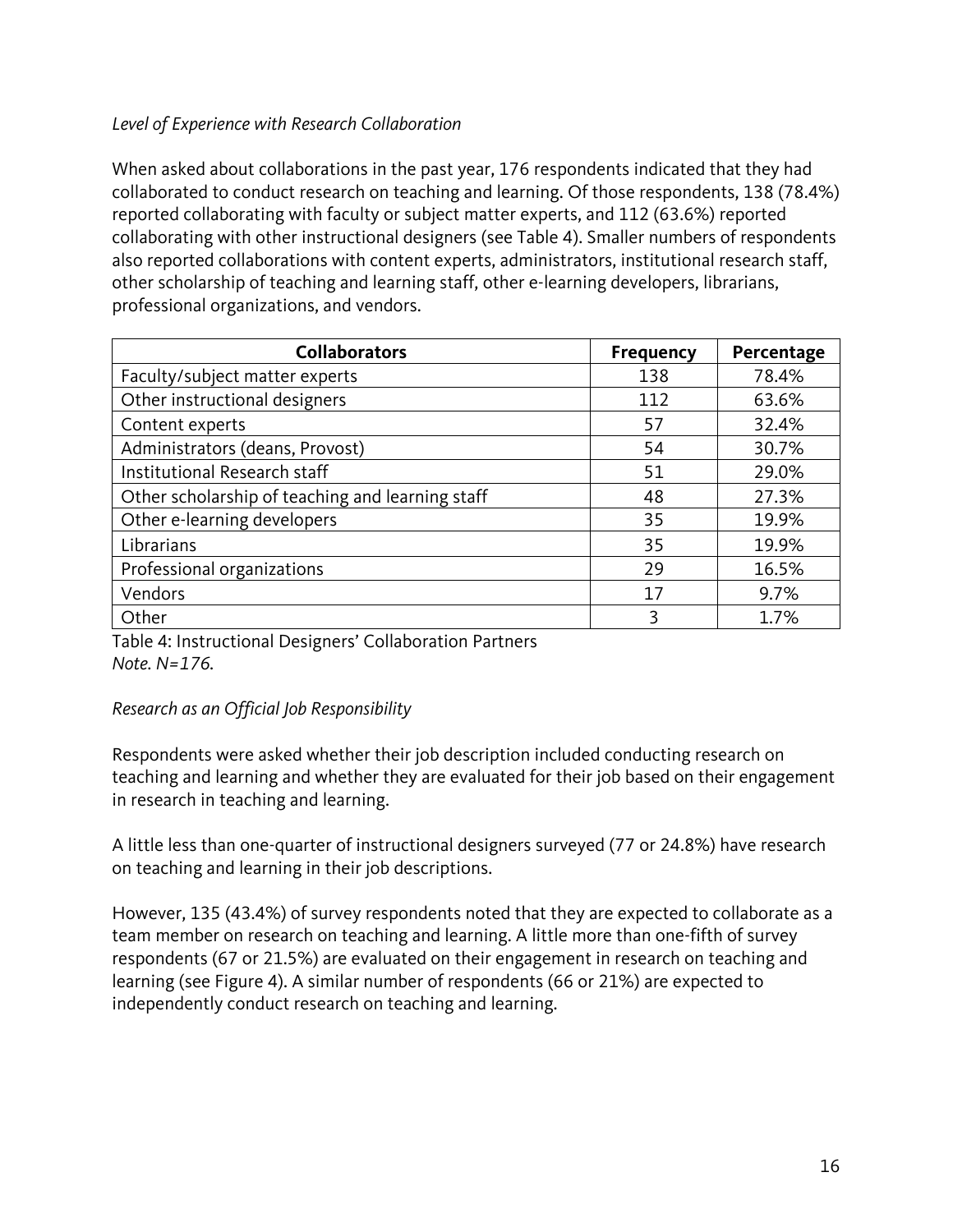

Figure 4: Inclusion of Research on Teaching and Learning in Instructional Designers' Job Descriptions and Performance Evaluations

A closer examination of the 77 respondents whose job descriptions included conducting research revealed that 50 (64.4%) indicated that that research was part of the evaluation of their work. Of the 77, 68 (88.3%) were expected to collaborate on research. In this group, 53 respondents (68.9%) were expected to independently conduct research.

Of the 221 who indicated that research was not a part of their job description, 61 (27.6%) responded that they were expected to collaborate on research.

### *Dissemination of Research*

Of the 311 respondents, 154 (49.5%) had disseminated results from research on teaching and learning in some way. Of those 154, the largest number (107 or 69.5%) reported providing an internal presentation at their institution (see Table 5). National and regional conferences were also popular research dissemination venues with 64.3% and 61% of respondents, respectively.

| <b>Research Dissemination Outlet</b>              | <b>Frequency</b> | Percentage    |
|---------------------------------------------------|------------------|---------------|
| Internal presentation at your institution         | 107              | 69.5%         |
| Conference presentation (national)                | 99               | 64.3%         |
| Conference presentation (regional)                | 94               | 61.0%         |
| Conference poster session (national)              | 49               | 31.8%         |
| Conference presentation (international)           | 44               | 28.6%         |
| Conference poster session (regional)              | 44               | 28.6%         |
| Conference poster session (international)         | 19               | 12.3 %        |
| Forthcoming presentations (conference & internal) | 4                | 1.3%          |
| Webinars                                          | 3                | 1.0%          |
| Other                                             |                  | $\langle 1\%$ |

Table 5: Instructional Designers' Research Dissemination Outlets *Note. N=154.*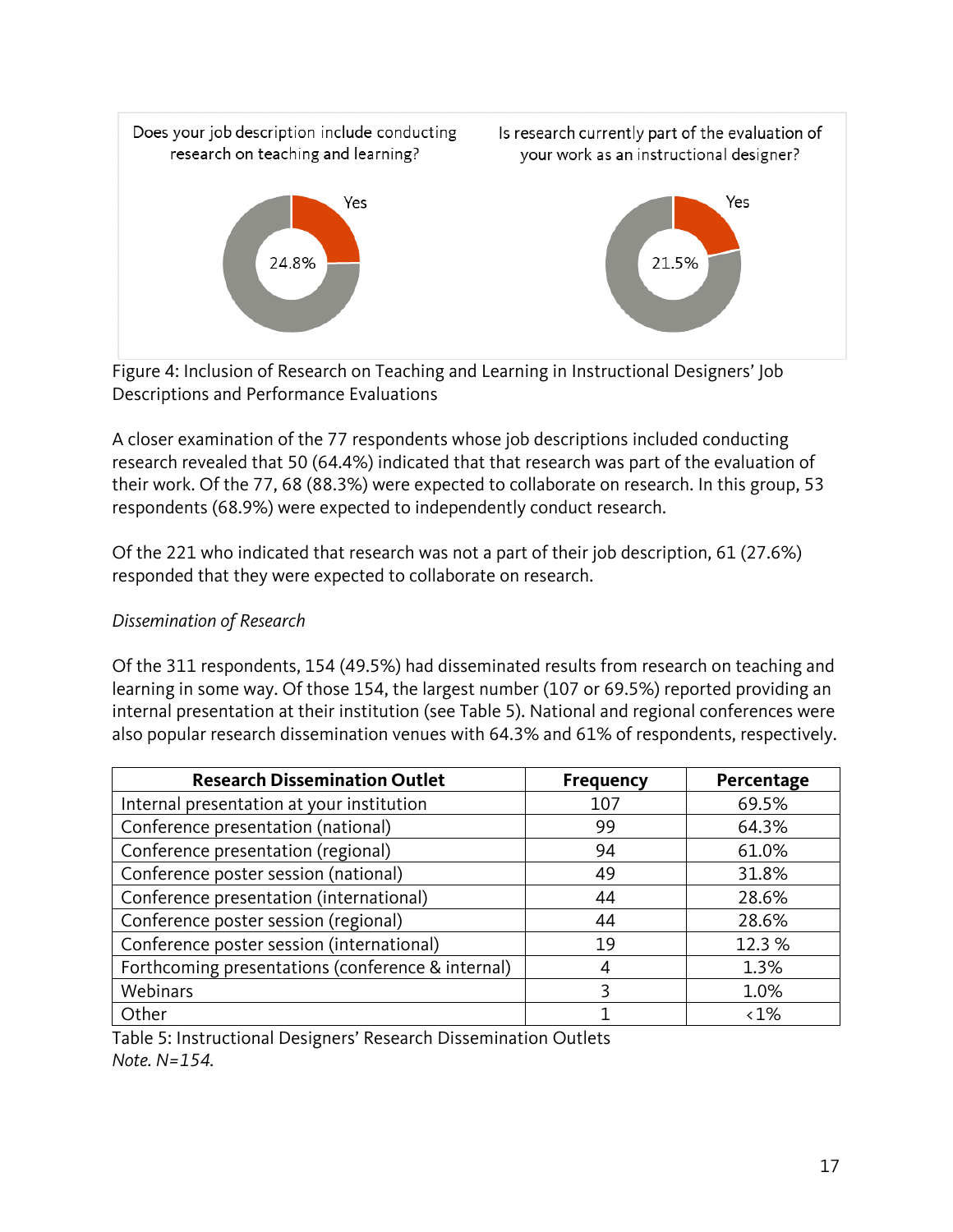Respondents were also asked about their experiences disseminating research results through publication. Of the 311 respondents, 110 (35.4%) had published results while 201 respondents (64.6%) had not disseminated research on teaching and learning via publication.

Of the 110 respondents who had published results, the largest number (77 or 70%) had done so via a peer-reviewed journal. A significantly lower number of respondents (33 or 30%) had published a book chapter and less than one-quarter had published research results via a report (see Table 6).

| <b>Research Publication Outlet</b> | <b>Frequency</b> | Percentage    |
|------------------------------------|------------------|---------------|
| Peer-reviewed journal              | 77               | 70.0%         |
| Book chapter                       | 33               | 30.0%         |
| Research report                    | 27               | 24.5%         |
| White paper                        | 17               | 15.5%         |
| Case study                         | 14               | 12.7%         |
| <b>Book</b>                        | 8                | 7.3%          |
| Press release                      | 6                | 5.5%          |
| Dissertation                       | $\overline{2}$   | 1.8%          |
| Internal report                    |                  | $\langle 1\%$ |
| Magazine / trade journal           |                  | $\langle 1\%$ |
| Other                              |                  | $\langle 1\%$ |
| Conference proceedings             |                  | 0%            |

Table 6: Respondents' Publication Outlets for Research on Teaching and Learning *Note. N=110.*

# **Confidence Levels in and Barriers to Research Methodology and Design**

#### *Instructional Designers' Confidence in Completing Research Tasks*

In addition to indicating whether or not they had experience with 13 particular research tasks (see Figure 3), respondents were also asked to rate their confidence levels in completing these same research tasks (see Table 7).

In general, respondents lacked a high amount of confidence in completing many research tasks. The task of completing a literature review had the largest group with high confidence (166 or 53.4%). This was also the only task where high confidence was selected more frequently than medium or low confidence.

Of 13 research tasks, between 36% and 64% of respondents indicated they had "low confidence" in their ability to complete six of the tasks. These six tasks included choosing an appropriate statistical test to analyze data (64.3%), cleaning data (60.5%), validating a survey instrument (58.2%), using data for archival research purposes (52.1%), coding qualitative data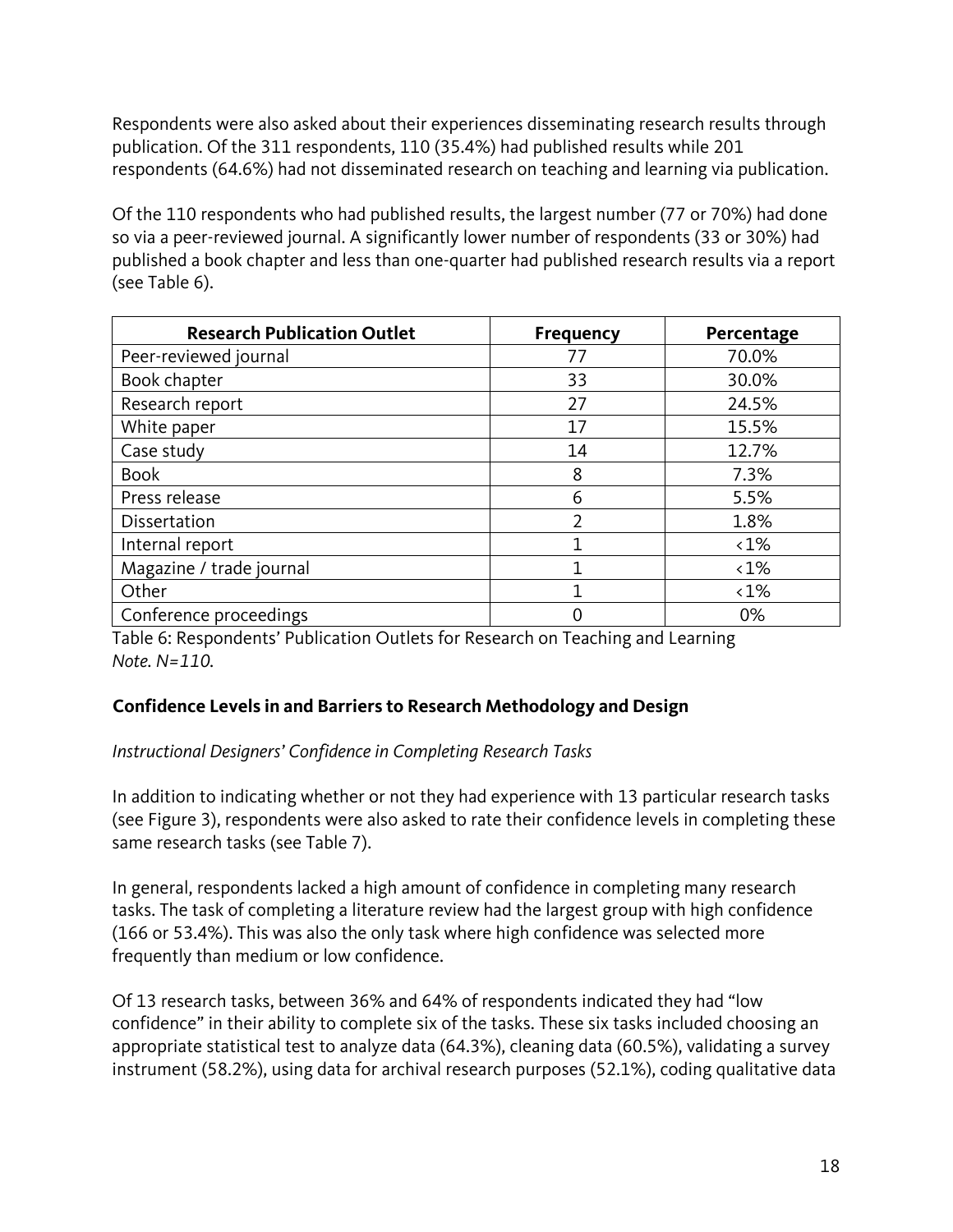(44.1%), and completing IRB paperwork (36.7%). In the remaining six research tasks, higher percentages indicated they had "medium confidence" in those tasks.

| <b>Research Task</b>                              | Low        |       | Medium         |       | High           |       |
|---------------------------------------------------|------------|-------|----------------|-------|----------------|-------|
|                                                   | Confidence |       | Confidence     |       | Confidence     |       |
|                                                   | N          | %     | $\overline{N}$ | %     | $\overline{N}$ | %     |
| Write a research question                         | 51         | 16.4% | 133            | 42.8% | 127            | 40.8% |
| Complete a literature review                      | 42         | 13.5% | 103            | 33.1% | 166            | 53.4% |
| Choose an appropriate research                    |            |       |                |       |                |       |
| study design to align with a research<br>question | 100        | 32.2% | 126            | 40.5% | 85             | 27.3% |
| Conduct an interview for research                 | 63         | 20.3% | 130            | 41.8% | 118            | 37.9% |
| purposes                                          |            |       |                |       |                |       |
| Conduct a focus group for research                | 115        | 37.0% | 119            | 38.3% | 77             | 24.8% |
| purposes                                          |            |       |                |       |                |       |
| Conduct an observation for research               | 99         | 31.8% | 119            | 38.3% | 93             | 29.9% |
| purposes                                          |            |       |                |       |                |       |
| Code qualitative data                             | 137        | 44.1% | 105            | 33.8% | 69             | 22.2% |
| Complete paperwork for                            |            |       |                |       |                |       |
| Institutional Review Board (IRB)                  | 114        | 36.7% | 91             | 29.3% | 106            | 34.1% |
| approval                                          |            |       |                |       |                |       |
| Create a survey instrument for                    | 67         | 21.5% | 136            | 43.7% | 108            | 34.7% |
| research purposes                                 |            |       |                |       |                |       |
| Validate a survey instrument                      | 181        | 58.2% | 93             | 29.9% | 37             | 11.9% |
| Choose an appropriate statistical                 |            |       |                |       |                |       |
| test to analyze data in alignment                 | 200        | 64.3% | 83             | 26.7% | 28             | 9.0%  |
| with a study design                               |            |       |                |       |                |       |
| Clean data                                        | 188        | 60.5% | 77             | 24.8% | 46             | 14.8% |
| Use archival data for research                    | 162        | 52.1% | 95             | 30.5% | 54             | 17.4% |
| purposes                                          |            |       |                |       |                |       |

Table 7: Instructional Designers' Level of Confidence in Completing a Range of Research Tasks

#### *Confidence Level in Collaborating on Teaching and Learning Research Projects*

Respondents were asked about their confidence level in collaborating with a faculty member on a teaching and learning research project (see Table 8). The largest number of respondents (116 or 37.3%) felt confident with some direction. However, when combining categories, 136 respondents (43.7%) felt confident with little or no direction. Only 18.9% (59 respondents) did not feel confident or would only feel confident with a lot of direction.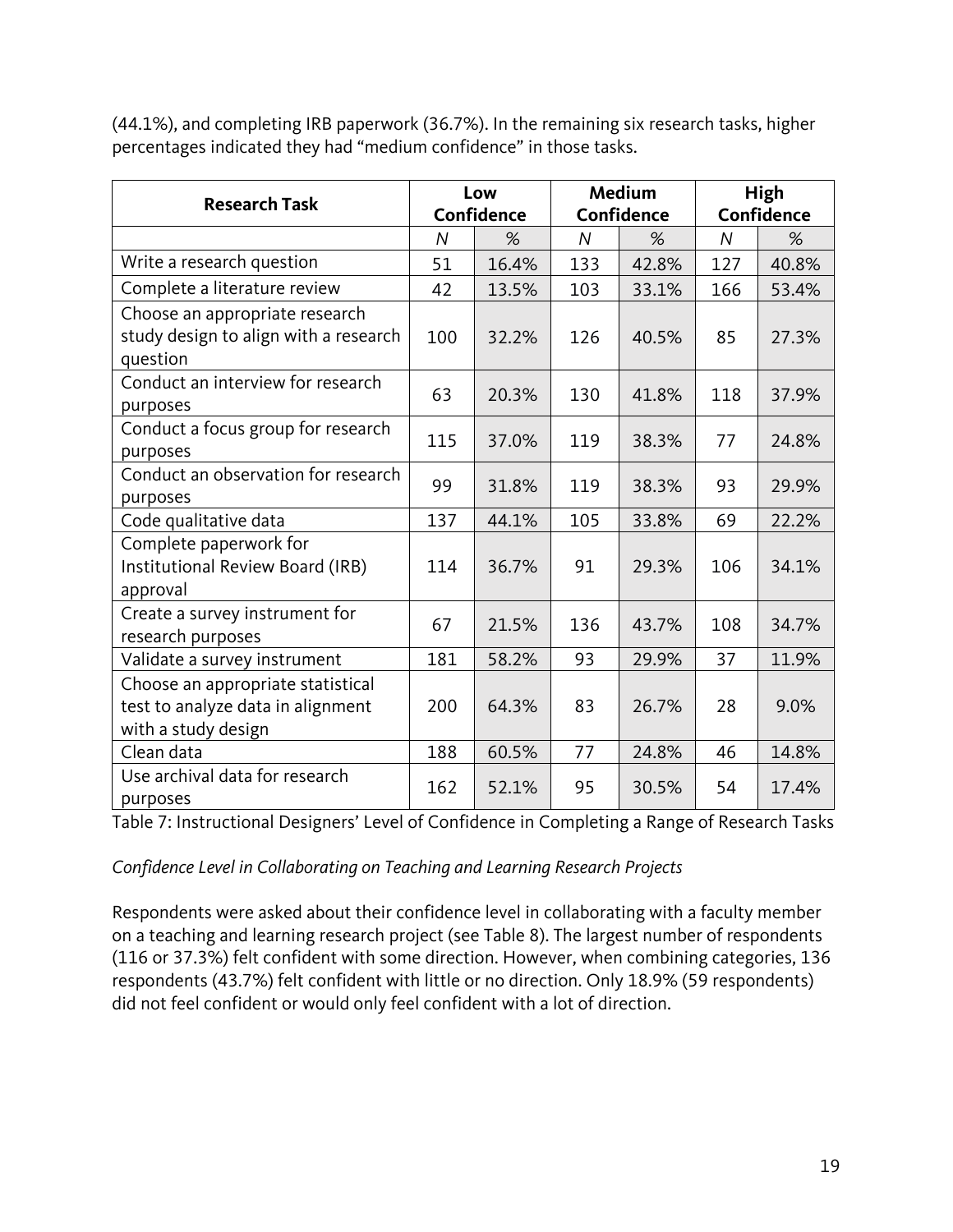| <b>Level of Confidence</b>        | <b>Frequency</b> | Percentage |
|-----------------------------------|------------------|------------|
| Confident with no direction       |                  | 21.5%      |
| Confident with little direction   | 69               | 22.2%      |
| Confident with some direction     | 116              | 37.3%      |
| Confident with a lot of direction | 53               | 17.0%      |
| Do not feel confident             | h                | 1.9%       |

Table 8: Instructional Designers' Level of Confidence when Collaborating with Faculty on Research on Teaching and Learning

*Perceived Barriers to Research for Instructional Designers*

Respondents were asked an open-ended question about the barriers that they encounter when conducting research on teaching and learning in their work as instructional designers.

Of the 311 total respondents, 185 responses were usable for coding. Figure 5 shows the top seven categories, and example responses from each of those seven categories are provided.



Figure 5: Instructional Designers' Perceived Barriers to Research on Teaching and Learning *Note. N=185.*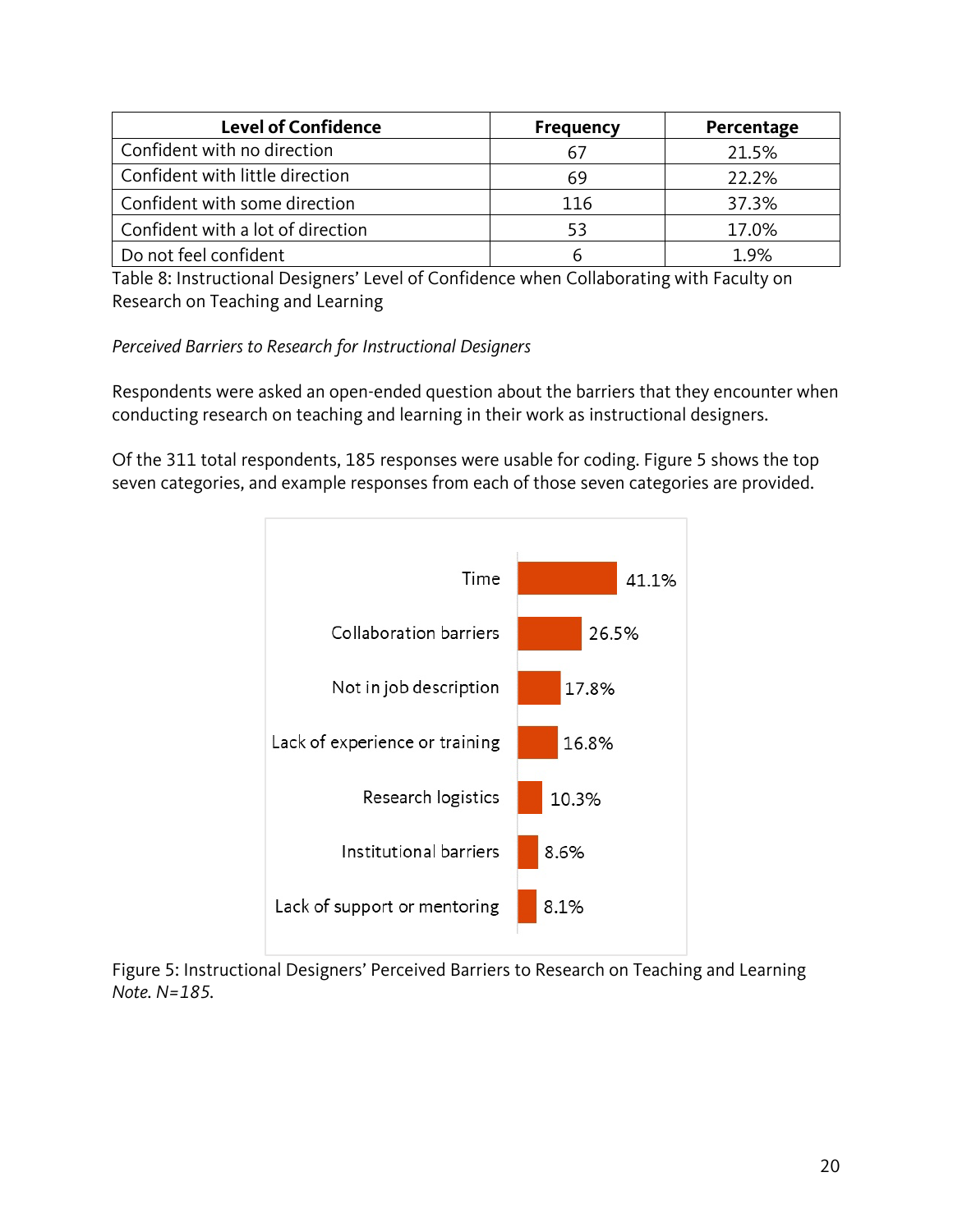#### *Time*

Time was the most noted factor that presented a barrier to conducting research on teaching and learning with 76 respondents including it in their responses. Respondents had such comments such as:

*"Finding enough time to write and publish."*

*"Finding time to do it. I have been asked to participant in a couple of different research studies in the past year and have had to turn them down due to time constraints. I am working full-time and am neck deep in a doctoral program. I just don't have the time to devote to additional research beyond my upcoming dissertation."*

*"Having enough time is a problem."*

*"Lack of time. As the sole instructional designer for the institution, I have many responsibilities, including LMS support, educational technology support, course design and development, and review of teaching."*

#### *Collaboration Barriers*

The second most frequently noted category (49 respondents) was collaboration barriers. Respondents had comments such as:

*"Faculty don't often think of me as someone to collaborate with on research projects, although I am very interested and open to the possibilities."*

*"Finding faculty who are as interested in studying their teaching and learning approaches as I am."*

*"I am often more adept at designing an educational methods research study than the PhD I'm collaborating with, and I almost always write better. This can be difficult because I first have to convince someone who outranks me to trust my skills, and then is difficult because I have to do all the work. And they almost always get to be first author."*

*"Instructor buy in: From the back end, we can think of lots of ideas for research, but instructors are often too busy with their own research to participate or allow their classes to be subjects for our research ideas."*

*"Pretty sure the faculty at my institution don't view instructional designers as worthy research partners."*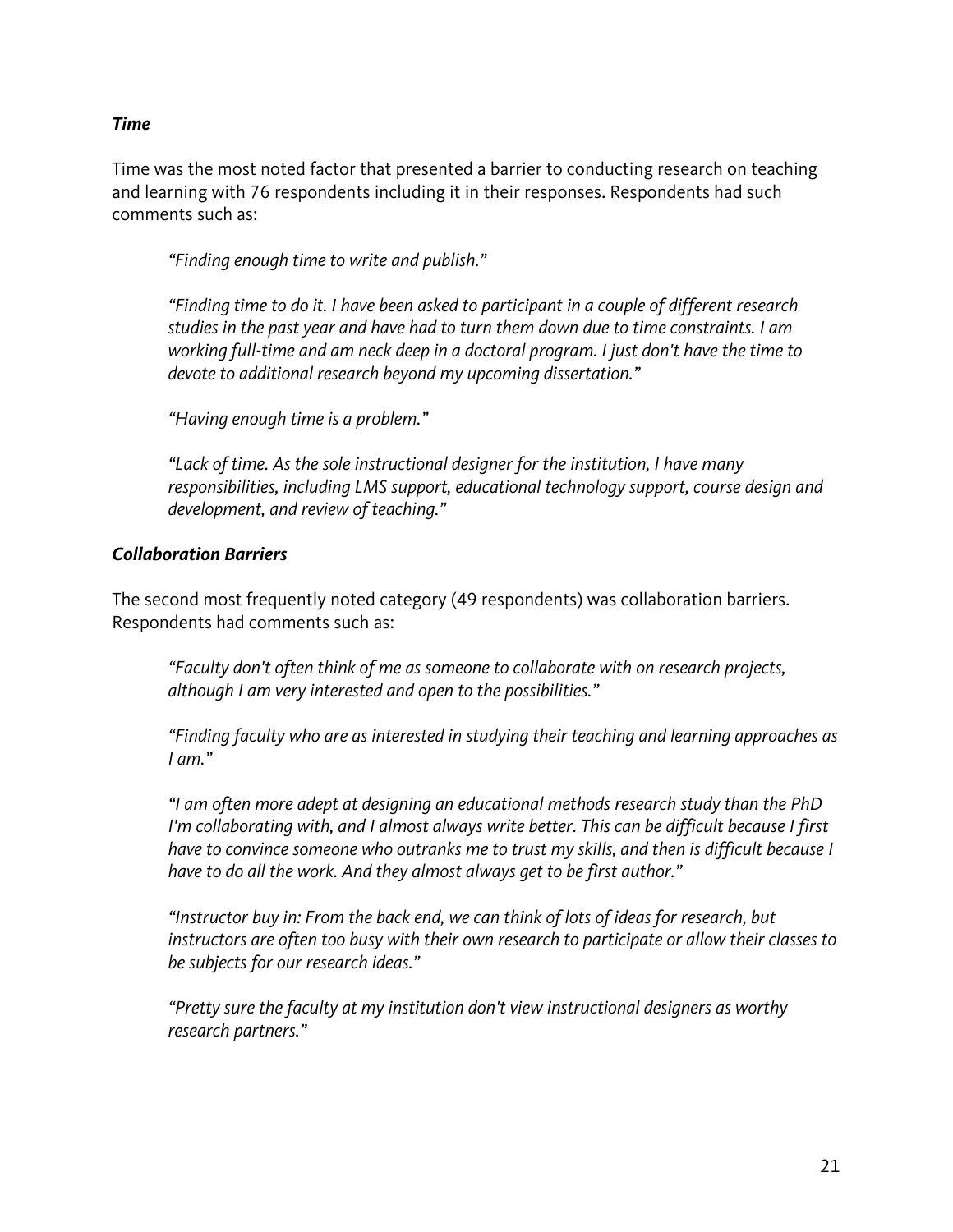#### *Not in Job Description*

Several respondents (33) noted that conducting research on teaching and learning was not in their job description, or that because they did not work at a research institution, it was not something expected of their role. Respondents had comments such as:

*"Formal research tends to be out of scope of my current role."*

*"I do not work in a research institution - my role is support and professional development. I do not conduct research. I do develop training and program based on best practices and what fits best with the knowledge base of my faculty."*

*"I would be doing way more of this because I think it is interesting and fun but it isn't an explicit part of my role and therefore is difficult to prioritize."*

*"Justification of the importance of research to my stakeholders as it has not been a clear expectation in my job duties."*

*"My institutional employer has not asked for it and has discouraged research as part of my I.D. job description."*

*"Research is not considered part of my job at my current institution. Therefore I am not allowed to participate."*

Some respondents also noted that they are not able to conduct research during normal work hours:

*"Our office does not value research in the scholarship of teaching and learning. If we want to conduct research, we need to conduct it on our own time such as evenings or weekends."*

*"Research activities must happen outside my job responsibilities."*

#### *Lack of Experience or Training*

Thirty-one respondents noted that not having a PhD or lacking training or knowledge in conducting research on teaching and learning was a barrier for them. Respondents had comments such as:

*"I don't feel prepared, entirely, to conduct research. I wish I had more training."*

*"I don't know enough about the different data tests and how to 'read' the data."*

*"I have ideas for research projects that will contribute to the body of knowledge in my field, but I don't know how to get started."*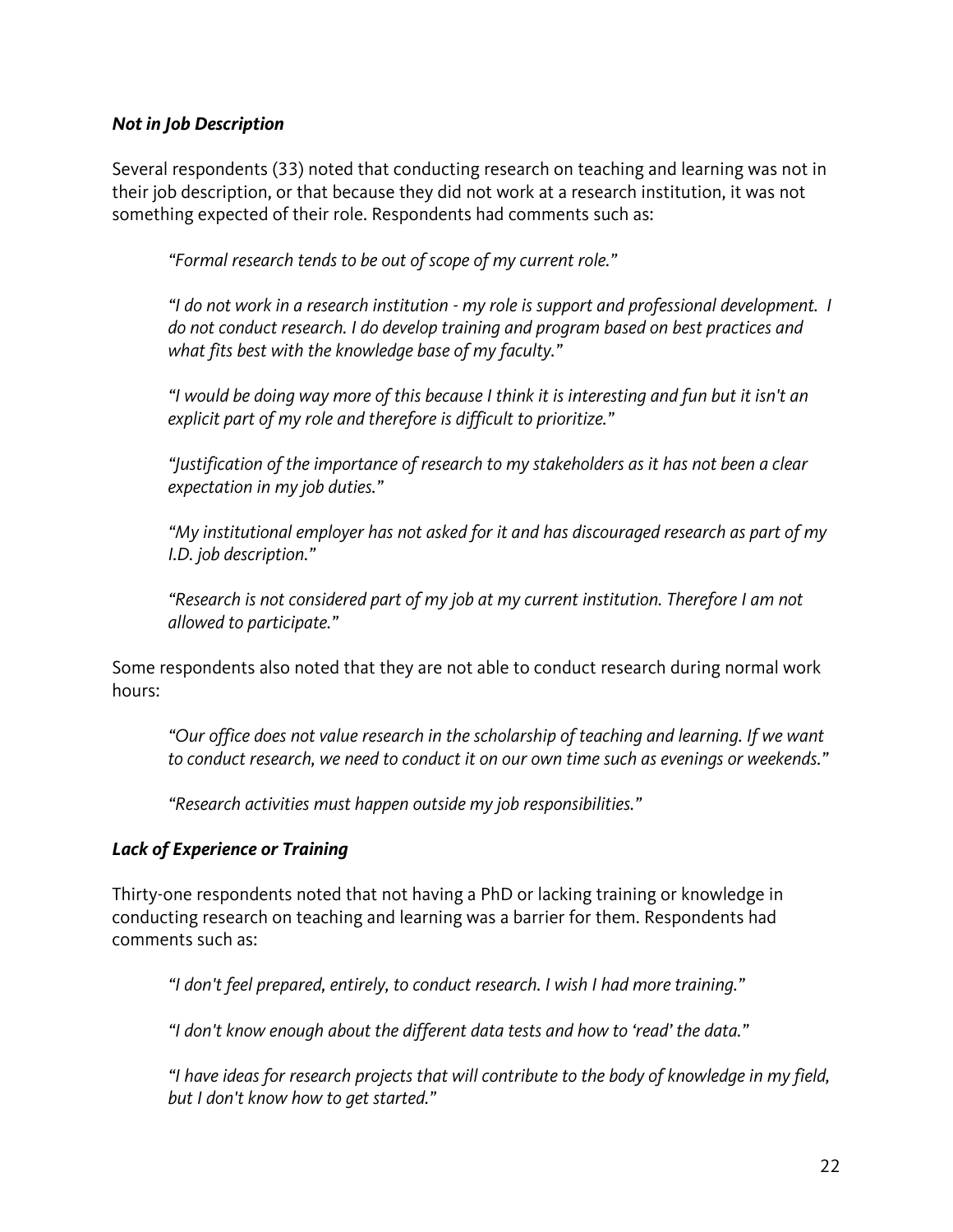*"It is difficult for me to move from theory based research to process based research which is what instructional design is. I also find it difficult to come up with research questions in the numerous content areas for which I assist faculty member to design instruction for. The faculty I assist have no experience with education research and solely rely on me to provide direction. Not easy to do without a literature background into the specific challenges in their individual fields."*

*"Learning on my own and learning as I go."*

*"Though I am more experienced in research methods and writing than many of my peers, I do not have a PhD. Even when I conceive of the research study and write the majority of papers we publish and present, I am never first author. At best, so far (6 months in), I am second author behind a PhD."*

*"You don't know, what you don't know. I missed the graduate level sequence of research methods, qualitative methods, quantitative methods, and statistics by not doing a PhD. I'm self-taught through books and mentorship, but always find a missing piece."*

### *Research Logistics*

Nineteen respondents also commented that research logistics such as recruitment challenges and access to data can present barriers for them when conducting research on teaching and learning. Respondents had comments such as:

*"Establishing a sufficient N of participants."*

*"IRB process adds significant time and effort, esp. for faculty partners; tension between requirement that human subjects research be voluntary and fact that educational assignments often not voluntary (makes our IRB uncomfortable); low research participation rates…"*

*"To ask questions well, I need access to student information, and that is likely a non-starter… Another challenge is that we do not have access to the full data needed to answer interesting questions."*

*"Receiving permission from administration to survey students."*

#### *Institutional Barriers*

There were 16 respondents who commented on institutional barriers that interfered with them conducting research on teaching and learning. Respondents had comments such as:

*"As an instructional designer, it can be difficult to get institutions to recognize me as a researcher. They often struggle with how to categorize me for IRB and other supports.*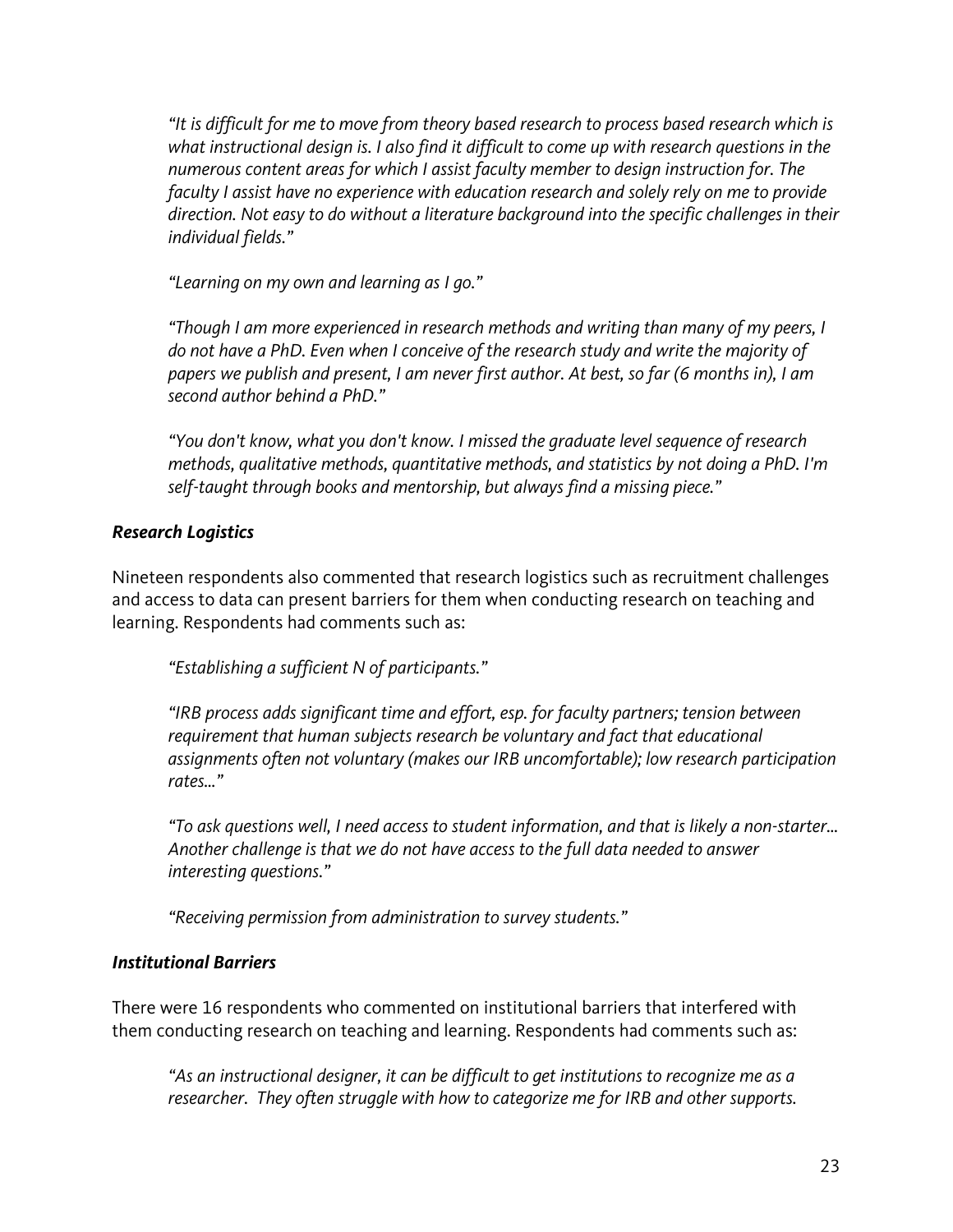*Since I do not possess a faculty role, I am also not eligible for most institutional funding for research."*

*"I needed a (PI Exception) form signed by a higher administrator. This form would allow me to be the PI for a research idea that I had developed and a qualifying funding opportunity that I had found. Unfortunately, the said administrator refused to sign it unless I made her the PI. These sort of policies (and politics) may vary across higher ed institutions (I am at an R2 university), but not being given credit for work that one has done (or is proposing to do) because of technicalities of being considered Staff rather than Faculty has been a big source of frustration for me and I can easily see this impacting ID's motivation to carry out research (that would require funding, anyway)."*

*"Lack of institutional understanding of role of instructional designer, and lack of support for research by instructional designer (in a non-faculty role)."*

*"Lack of institutional commitment/buy-in."*

*"A general lack of institutional support for scholarship - and certainly not by staff."*

*"Research on our campus must always have a PI with 51% faculty status to serve as PI. This devalues the role that ID staff has in the research process."*

#### *Lack of Support or Mentoring*

Lack of support from supervisors and lack of mentoring was a barrier for 15 respondents. Respondents had such comments as:

*"Administrative support or knowledge of my field."*

*"At [institution name] I was told that research and publication is nice, but I should remember that I'm in a service position. This is when I realized my Academic identity was not supported."*

*"Not enough mentoring."*

*"I am trained in a different field but because I have a PhD, I have been assigned educational*  research tasks with little training or guidance. The organization is more interested that it *look like we are doing research than that the research have any substance."*

*"No support in my current ID role (last 2 years) - only two people in our unit are 'allowed' to 'do research'."*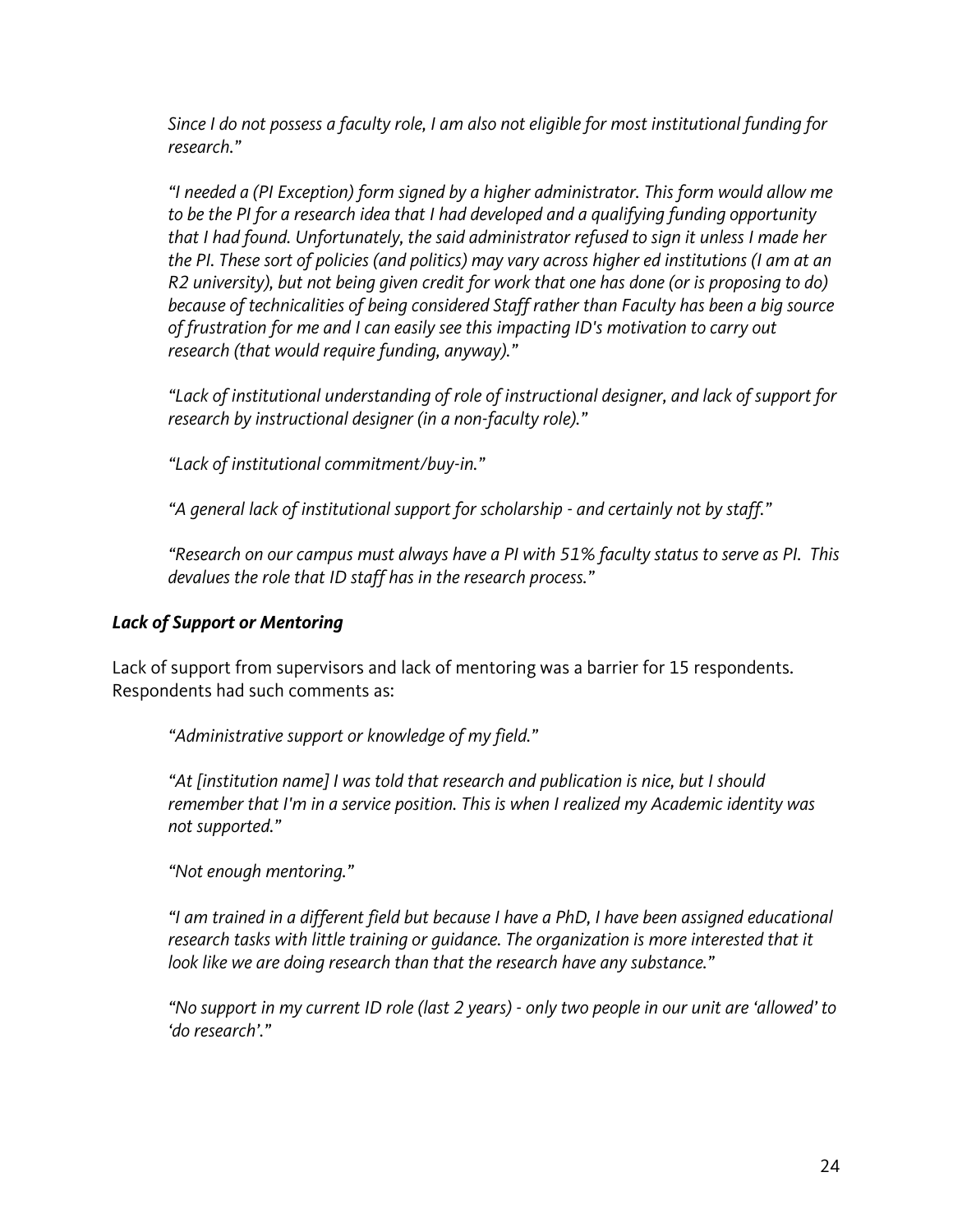### **Impact of Instructional Designer Research Engagement on Credibility**

Respondents were asked how much value various stakeholder groups place on research on teaching and learning conducted by instructional designers (see Table 9). More than half perceived that institutional leadership and corporate partner/vendors assigned low value to research by instructional designers. Peers within and outside the institution were rated as assigning "moderate" value to research by more than half of respondents (158, 163 respectively). Approximately 40% of respondents perceived that the broader academic community assigned "high" value to instructional designers conducting research, but an equal percentage also perceived this group as assigning "moderate" value to instructional designers conducting research.

| <b>Stakeholder</b>              |     | Low   | Moderate |       | High |       |
|---------------------------------|-----|-------|----------|-------|------|-------|
|                                 | N   | %     | N        | %     | N    | %     |
| Institutional<br>leadership     | 170 | 54.7% | 102      | 32.8% | 39   | 12.5% |
| Direct supervisor               | 99  | 31.8% | 116      | 37.3% | 96   | 30.9% |
| Faculty / SME                   | 113 | 36.3% | 149      | 47.9% | 49   | 15.8% |
| Peers within<br>institution     | 106 | 34.1% | 158      | 50.8% | 47   | 15.1% |
| Peers outside of<br>institution | 72  | 23.2% | 163      | 52.4% | 76   | 24.4% |
| Broader academic<br>community   | 59  | 19.0% | 127      | 40.8% | 125  | 40.2% |
| Corporate partners /<br>vendors | 180 | 57.9% | 100      | 32.2% | 31   | 10.0% |

Table 9: Perceived Stakeholder Value Placed on Research by Instructional Designers

Respondents were also given the opportunity to list "other" stakeholder groups who value instructional designers' research on teaching and learning. The open-ended responses included 31 who indicated that students were an important stakeholder group and seven who mentioned professional organizations as a stakeholder group.

Respondents were also asked whether different stakeholder groups perceived instructional designers to be more credible when they are conducting research on teaching and learning (see Table 10).

About 80% indicated that the broader academic community and faculty/subject matter experts perceived instructional designers as more credible when they conduct research on teaching and learning. However, between 62% and 80% indicated that almost all categories of stakeholders perceive them as more credible when conducting research, with the exception of corporate partners/vendors.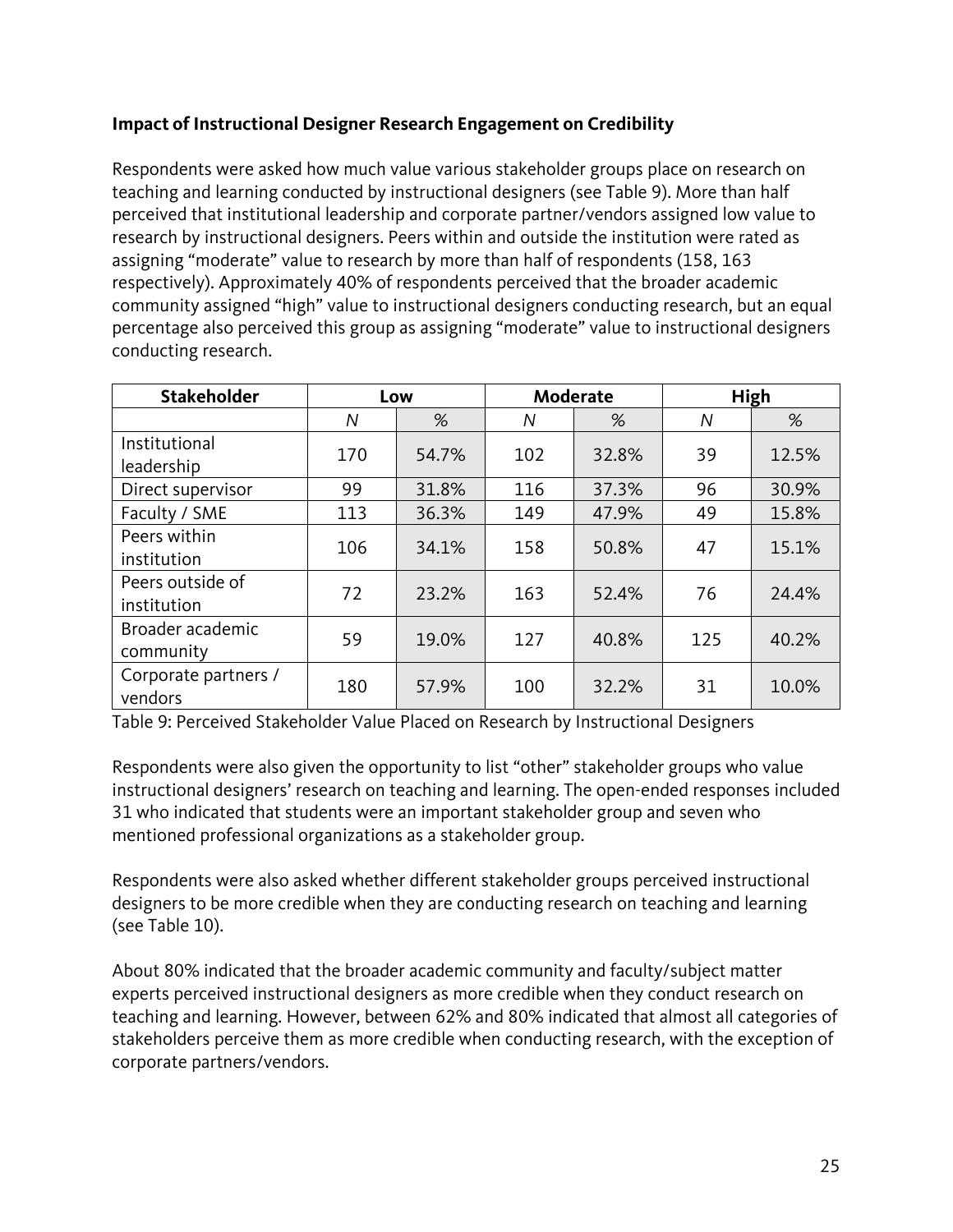| <b>Stakeholder</b>           | Yes |       | <b>No</b> |       |  |
|------------------------------|-----|-------|-----------|-------|--|
|                              | Ν   | %     | Ν         | %     |  |
| Institutional leadership     | 193 | 62.1% | 118       | 37.9% |  |
| Direct supervisor            | 197 | 63.3% | 114       | 36.7% |  |
| Faculty / SME                | 247 | 79.4% | 64        | 20.6% |  |
| Peers within institution     | 213 | 68.5% | 98        | 31.5% |  |
| Peers outside of institution | 229 | 73.6% | 82        | 26.4% |  |
| Broader academic community   | 249 | 80.1% | 62        | 19.9% |  |
| Corporate partners / vendors | 133 | 42.8% | 178       | 57.2% |  |

Table 10: Instructional Designers' Perceptions of whether Stakeholders Assign Credibility based on Engagement in Research

Respondents were also given the opportunity to list "other" stakeholder groups who they think perceived instructional designers to be more credible when conducting research. The open-ended responses showed that 19 mentioned students and three mentioned professional organizations as stakeholder groups.

#### **Importance of and Motivation for Instructional Designer Research Skills**

#### *Why should instructional designers further develop their research skills?*

Respondents were asked to select the reasons why they think that instructional designers should further develop skills in research methods or research design (see Table 11).

The top five reasons that instructional designers chose included opportunities for individual professional development (88.4%), understanding student needs (86.5%), understanding instructor/faculty needs (86.2%), opportunities for faculty collaboration (85.5%), and to further the discipline (84.2%). A high percentage of respondents also noted opportunities for career or job advancement (79.1%) and opportunities for collaboration with other instructional designers (77.8%).

Respondents were less interested in opportunities for publication (68.5%), grant funding (63.3%), and to demonstrate their own value (59.8%), but each of these categories still had a relatively high percentage of respondents, with more than half to two-thirds of respondents selecting each one.

For those respondents that checked the "other" category, additional rationales were coded into three categories that included providing evidence of efficacy (10 or 3.2%), for personal fulfillment (7 or 2.3%), and for increased credibility (4 or 1.3%).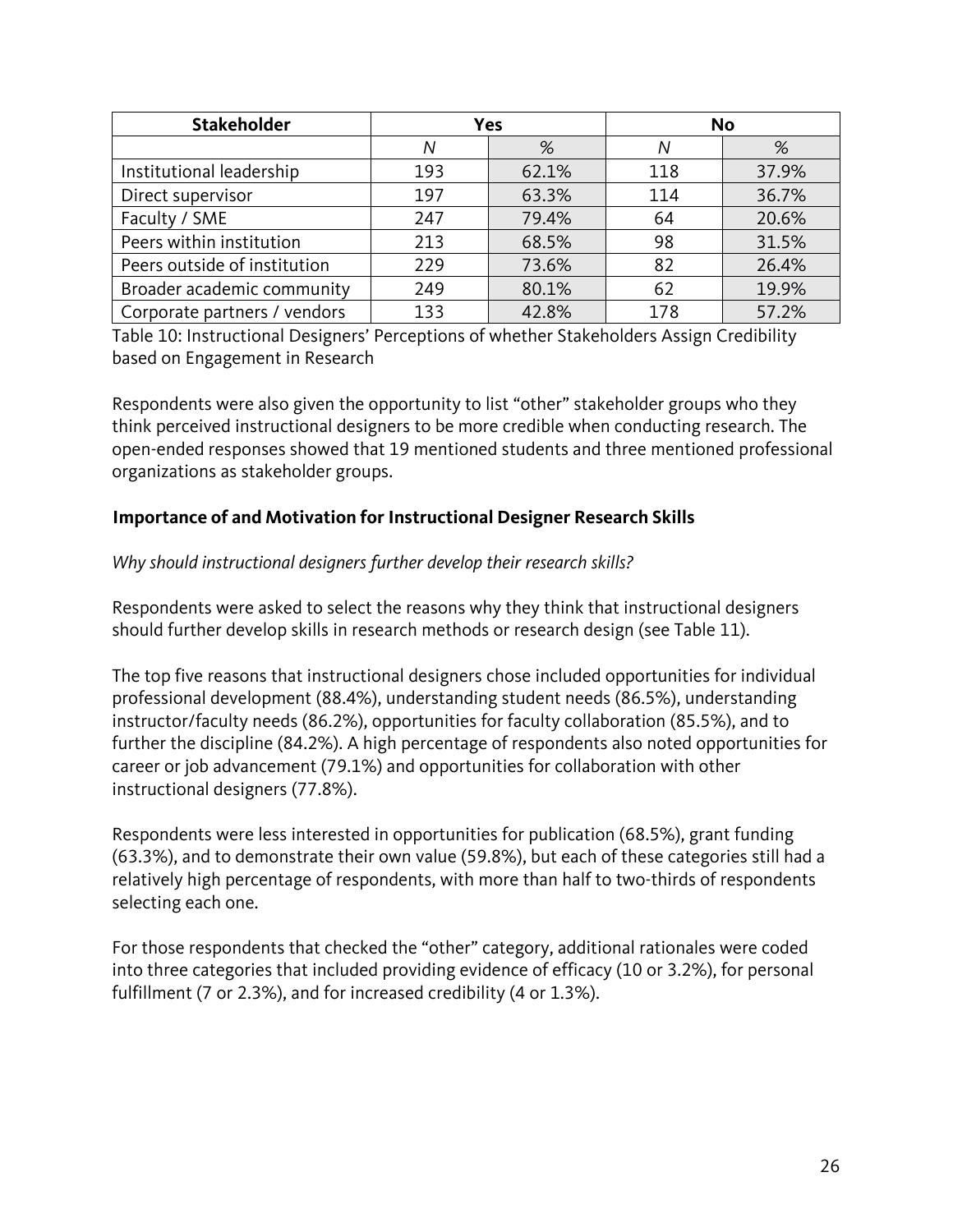| <b>Reasons</b>                                                        | <b>Frequency</b> | Percentage    |
|-----------------------------------------------------------------------|------------------|---------------|
| Opportunities for individual professional development                 | 275              | 88.4%         |
| Understanding student needs                                           | 269              | 86.5%         |
| Understanding instructor/faculty needs                                | 268              | 86.2%         |
| Opportunities for faculty collaboration                               | 266              | 85.5%         |
| Further the discipline (innovation)                                   | 262              | 84.2%         |
| Opportunities for career/job advancement                              | 246              | 79.1%         |
| Opportunities for collaboration with other instructional<br>designers | 242              | 77.8%         |
| Opportunities for publication                                         | 213              | 68.5%         |
| Grant funding                                                         | 197              | 63.3%         |
| Demonstrate their value                                               | 186              | 59.8%         |
| Other                                                                 | 21               | 6.8%          |
| None                                                                  | 2                | $\langle 1\%$ |

Table 11: Rationales for Further Developing Instructional Designer Research Design and Methodology Skills

#### *Does knowledge of research design and methods enhance the work of an instructional designer?*

Respondents were asked to what degree they thought knowledge in research design and methodology enhances the work of an instructional designer (see Table 12).

The majority of respondents (68.8%) thought that knowledge in research design and methods enhances their work "quite a bit" or "a great deal" with an additional 25.1% of respondents thinking that it "somewhat" enhances their work. Only 6.1% of respondents thought that knowledge in research design and methods enhances the work of an instructional designer "a little" or "not at all."

| <b>Degree</b> | <b>Frequency</b> | Percentage |
|---------------|------------------|------------|
| A great deal  | 104              | 33.4%      |
| Quite a bit   | 110              | 35.4%      |
| Somewhat      | 78               | 25.1%      |
| A little      | 16               | 5.1%       |
| Not at all    |                  | 1.0%       |

Table 12: Degree to which Knowledge in Research Design and Methods Enhances the Work of an Instructional Designer

Respondents were asked to describe how they thought knowledge of research methods and design enhances the work of an instructional designer. Of the 311 responses, 7 were not usable for coding, and 45 responded "not applicable" to this question, leaving 259 responses for further categorization. The top two categories of responses are discussed in more detail in the remainder of this section.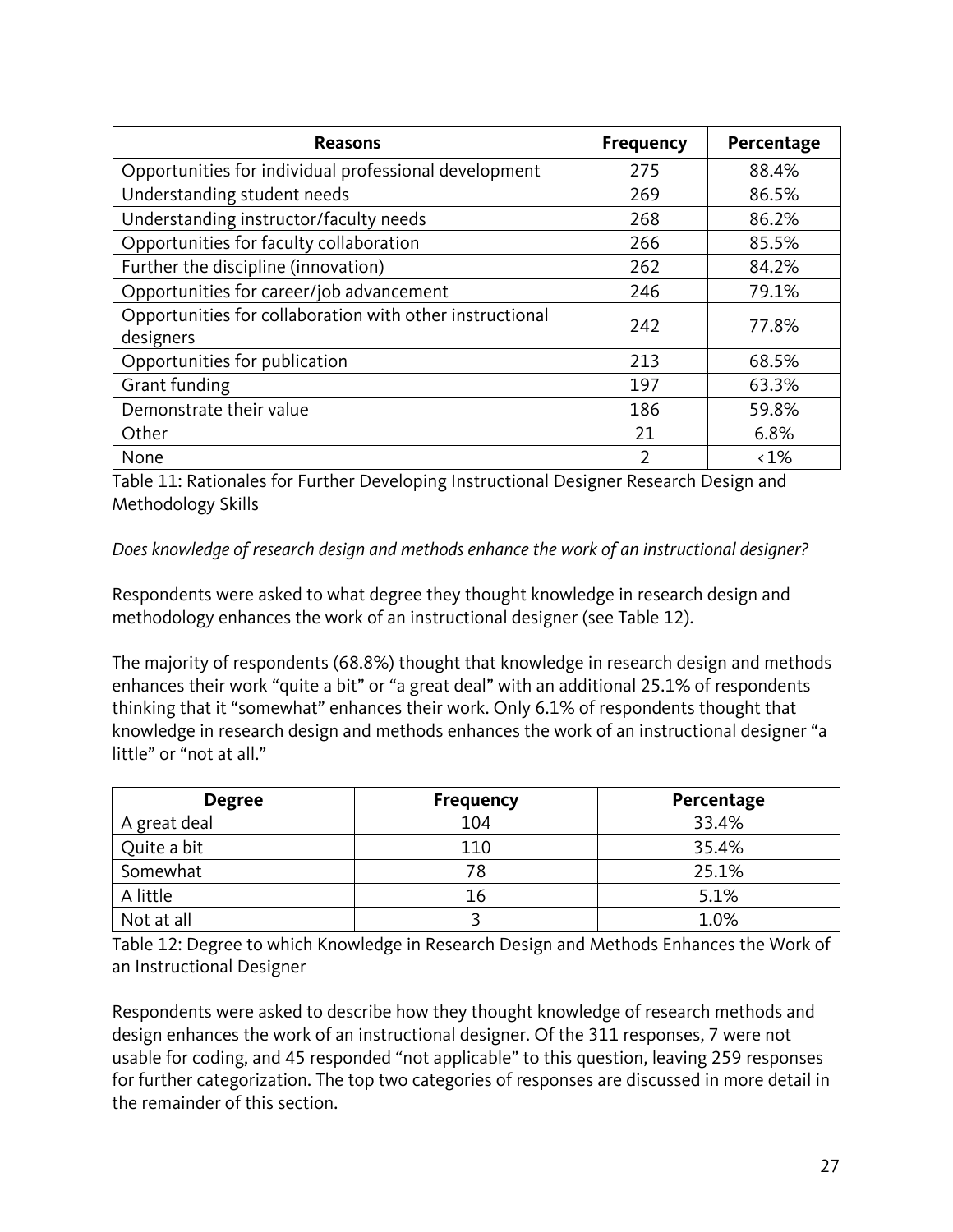#### *Evidence-based design*

More than one-third of the respondents (105 or 35%) indicated that knowledge of research methods enhanced the work of instructional designers by providing them the background and skills to understand the research evidence and apply it to their course design. Further they indicated that having research skills allowed instructional designers to do their own research, and the results would inform their course design. Representative responses include comments such as:

*"Being able to incorporate results of well-designed research into course design yields improved courses."*

*"Conducting research would be helpful in knowing directions to take in a project. It would be helpful at the least in knowing what to look for in the field to make informed decisions about design."*

*"I think knowledge of this helps in developing critical thinking skills that are required when making decisions when designing instruction."*

*"It helps instructional designers to collect and analyze data about the courses they design and revise with greater trustworthiness and validity."*

*"When I have a question about what changes would be best for a course I have the ability to collect and analyze data to make better informed decisions."*

#### *Credibility/legitimacy*

The second largest group of respondents, 75 (25%) indicated that knowledge of research methods enhanced the work of instructional designers by supporting or improving the credibility and legitimacy of their roles as instructional designers. Representative responses include comments such as:

*"So much in learning and teaching involves experimentation and more formal research on the area would greatly enhance and give more value to the recommendations I make to faculty, as well as the strategies I utilize within course design."*

*"Faculty respect instructional designers with this knowledge, and therefore utilize them more and engage with them in more challenging projects*.*"*

*"Gives innovative insight on the work id's do and makes instructional design credible to faculty members."*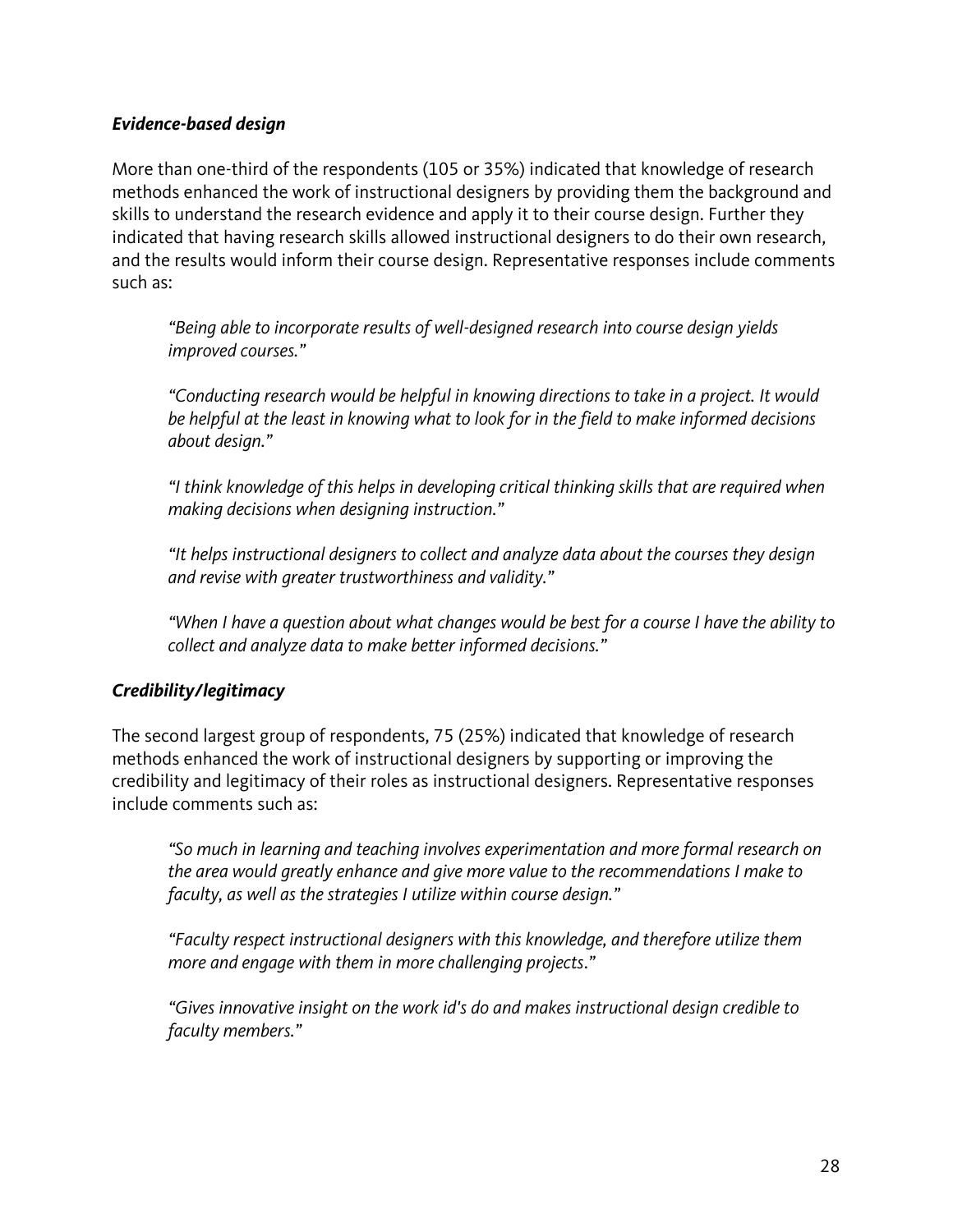*"I think it can enhance the credibility of the role the instructional designer plays in the curriculum/content development process. Additionally, it gives the instructional designer more information to use when meeting with stakeholders about how certain instructional strategies are impacting student success/retention, etc."*

The remaining responses describing how knowledge of research methods enhances the work of instructional designers fell into the following categories: helps with evaluation and assessment of interventions, allows for data-driven decision making, makes instructional designer's better consumers of research, provides a better understanding of the faculty role, provides the skills to share out research more effectively, produces better learning experiences for students, and advances the field.

#### *Instructional Designers' Interest in Particular Research Tasks*

The respondents were asked about the level of interest that they had in engaging in a range of research tasks. The majority of respondents rated all of the research tasks as having "moderate" to "high" interest for them with collaborating on research (75.9%), disseminating results (69.8%), and reading/summarizing literature (69.1%) rated the most frequently in this category (see Table 13).

| <b>Task</b>                          | No / Slight Interest |       |    | <b>Some Interest</b> |     | Moderate /<br><b>High Interest</b> |  |
|--------------------------------------|----------------------|-------|----|----------------------|-----|------------------------------------|--|
|                                      | N                    | %     | N  | %                    | Ν   | %                                  |  |
| Independently<br>conducting research | 66                   | 21.2% | 77 | 24.8%                | 168 | 54%                                |  |
| Collaborating on<br>research         | 25                   | 8%    | 50 | 16.1%                | 236 | 75.9%                              |  |
| Designing and<br>planning research   | 58                   | 18.6% | 63 | 20.3%                | 190 | 61.0%                              |  |
| Reading / summarizing<br>literature  | 35                   | 11.3% | 61 | 19.6%                | 215 | 69.1%                              |  |
| Collecting data                      | 46                   | 14.8% | 66 | 21.2%                | 199 | 64.0%                              |  |
| Analyzing data                       | 42                   | 13.5% | 68 | 21.9%                | 201 | 64.7%                              |  |
| Writing up results                   | 44                   | 14.2% | 62 | 19.9%                | 205 | 65.9%                              |  |
| Disseminating results                | 38                   | 12.2% | 56 | 18.0%                | 217 | 69.8%                              |  |

Relatively small numbers of respondents (less than 15% in most cases) expressed no or slight interest in the various research tasks.

Table 13: Instructional Designers' Interest Levels in Specific Research Tasks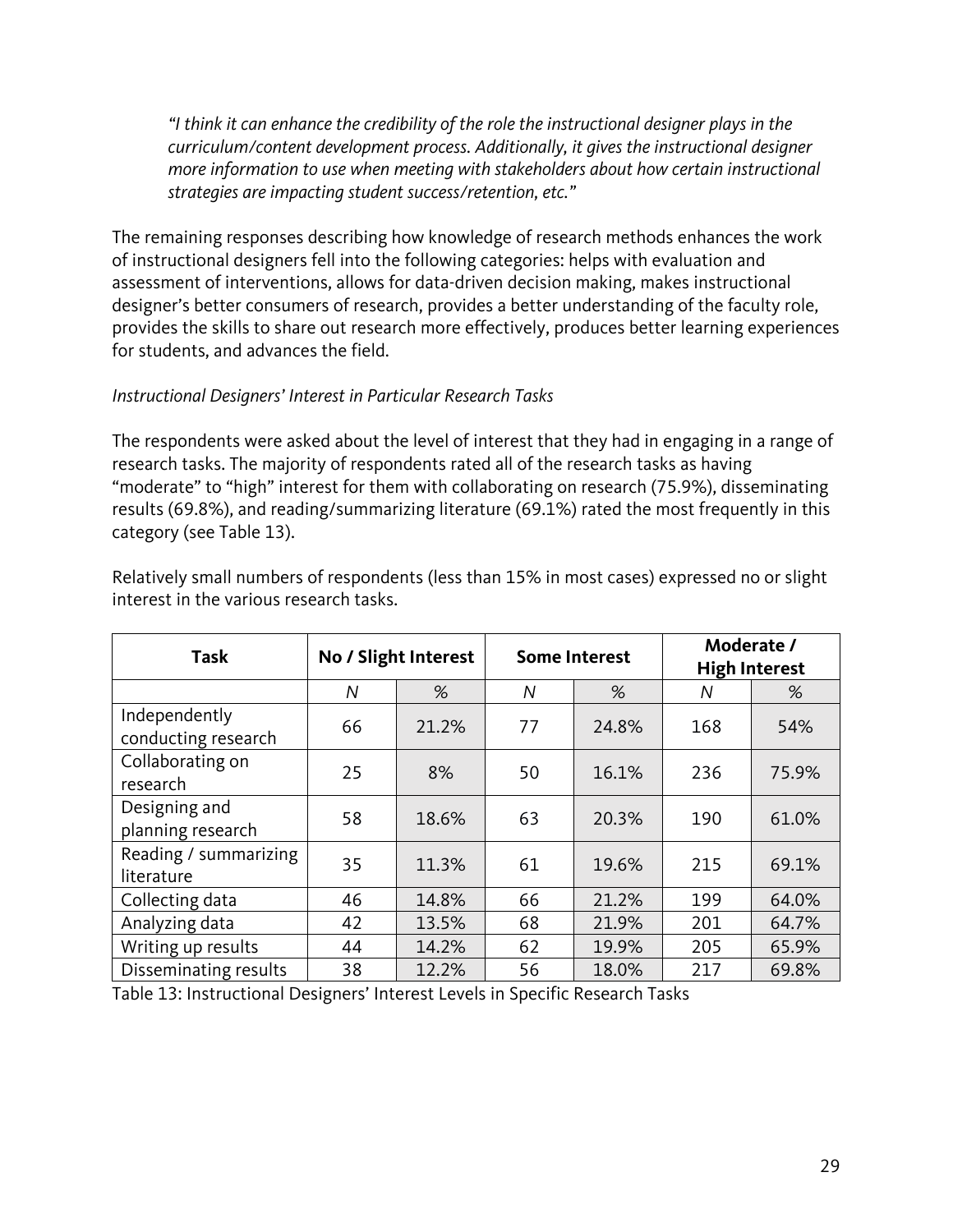### **Research Methodology and Research Design Training Needs of Instructional Designers**

Respondents were asked how they have pursued training in research design and methods in the past (see Table 14).

Respondents were most likely to have pursued training through formal coursework for credit (44.4%), through conference workshops and sessions (40.2%), and reading on their own (34.7%). Approximately 30% of respondents also pursued training through collaborating with others and via webinars (31.8% and 31.2%, respectively). Over a quarter of respondents (28.6%) had not pursued additional training in research methods and design.

Respondents were least likely to pursue additional training in research methods and design via non-credit continuing education programs (13.5%), certification through a professional organization (11.6%), graduate certificates for credit (10.3%), or software certification (4.8%).

| <b>Training Opportunities</b>                              | <b>Frequency</b> | Percentage |
|------------------------------------------------------------|------------------|------------|
| Formal coursework for credit                               | 138              | 44.4%      |
| Conference workshops and sessions                          | 125              | 40.2%      |
| Reading                                                    | 108              | 34.7%      |
| Collaborating with others                                  | 99               | 31.8%      |
| Webinar(s)                                                 | 97               | 31.2%      |
| I have not pursued additional training in research methods |                  |            |
| and design                                                 | 89               | 28.6%      |
| <b>MOOCs</b>                                               | 56               | 18.0%      |
| One-on-one mentorship                                      | 52               | 16.7%      |
| Continuing education (non credit)                          | 42               | 13.5%      |
| Professional organization certification (non credit)       | 36               | 11.6%      |
| Graduate certification (for credit)                        | 32               | 10.3%      |
| Software certification                                     | 15               | 4.8%       |
| Other                                                      | 7                | 2.3%       |

The respondents who chose "other" most often referred to internal or required training at their institutions, such as that mandated by the IRB.

Table 14: Previously Pursued Training Opportunities by Instructional Designers to Learn More about Research Design and Methodology

Respondents were asked whether they felt they needed more training in research design and methodology to fulfill their roles (see Figure 6).

The majority of respondents (172 or 55.3%) said that they did need more training. A little less than one-third (99 or 31.8%) said that they did not need more training. About 13% (40 respondents) did not know whether they needed more training in research design and methodology to fulfill their roles.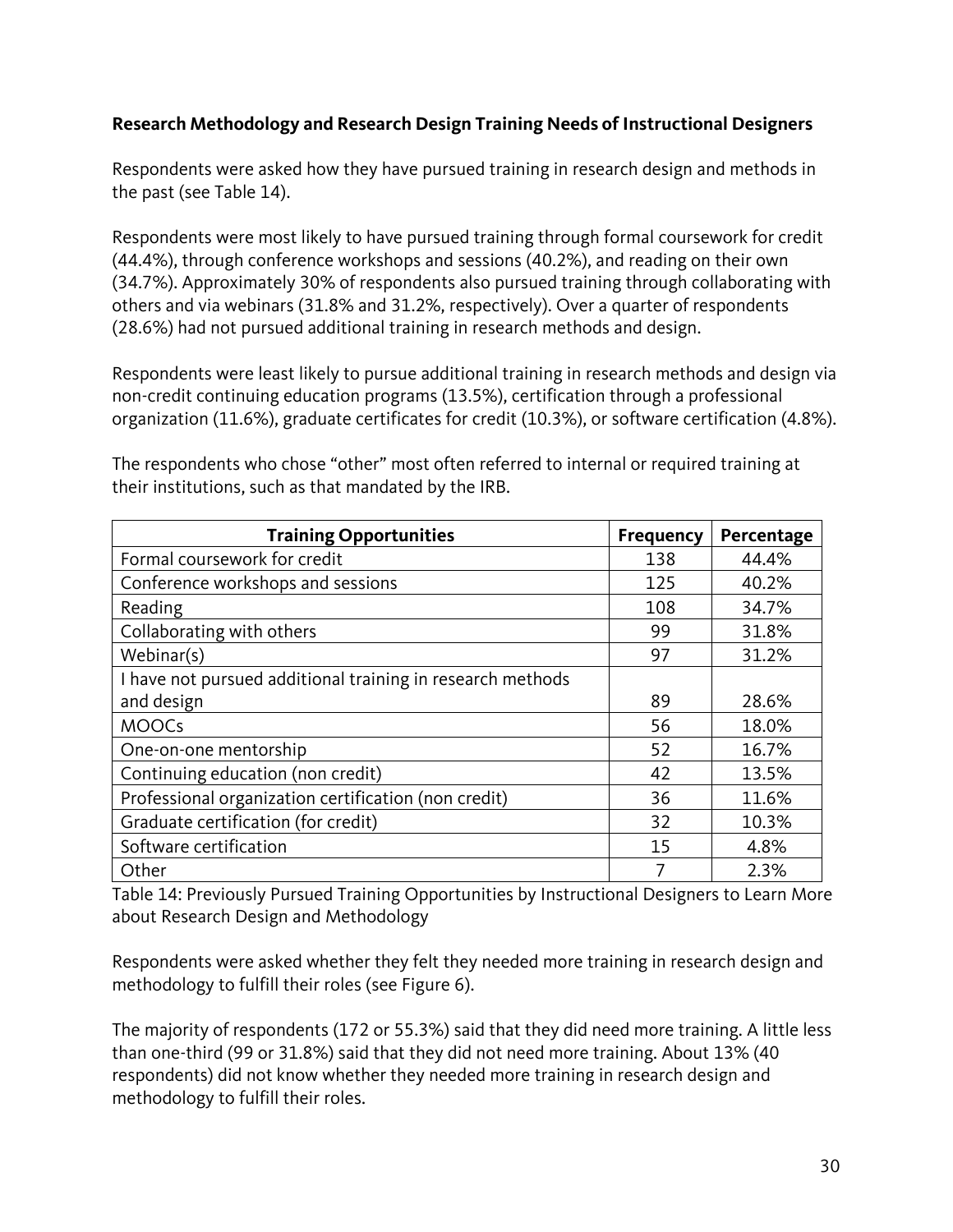

Figure 6: Instructional Designers' Perceptions of the Need for More Training in Research Design and Methodology to Fulfill their Roles

Respondents were also asked whether they are currently engaging in any training on research design and methodology, or whether they are planning to engage in the future.

A little over a quarter of respondents (85 or 27.3%) are currently engaging in training. About the same number of respondents (83 or 26.7%) are planning to engage in training in the future. Almost half of the respondents (143 or 46%) were not sure if they would engage in any training on research design and methodology in the future.

When asked if they planned to engage in training research design or methodology through pursuing an additional degree, the majority of respondents (215 or 69.1%) said they were not sure. Of the 311 respondents, 42 (13.5%) are currently pursuing an additional degree and 54 (17.4%) are planning to in the future.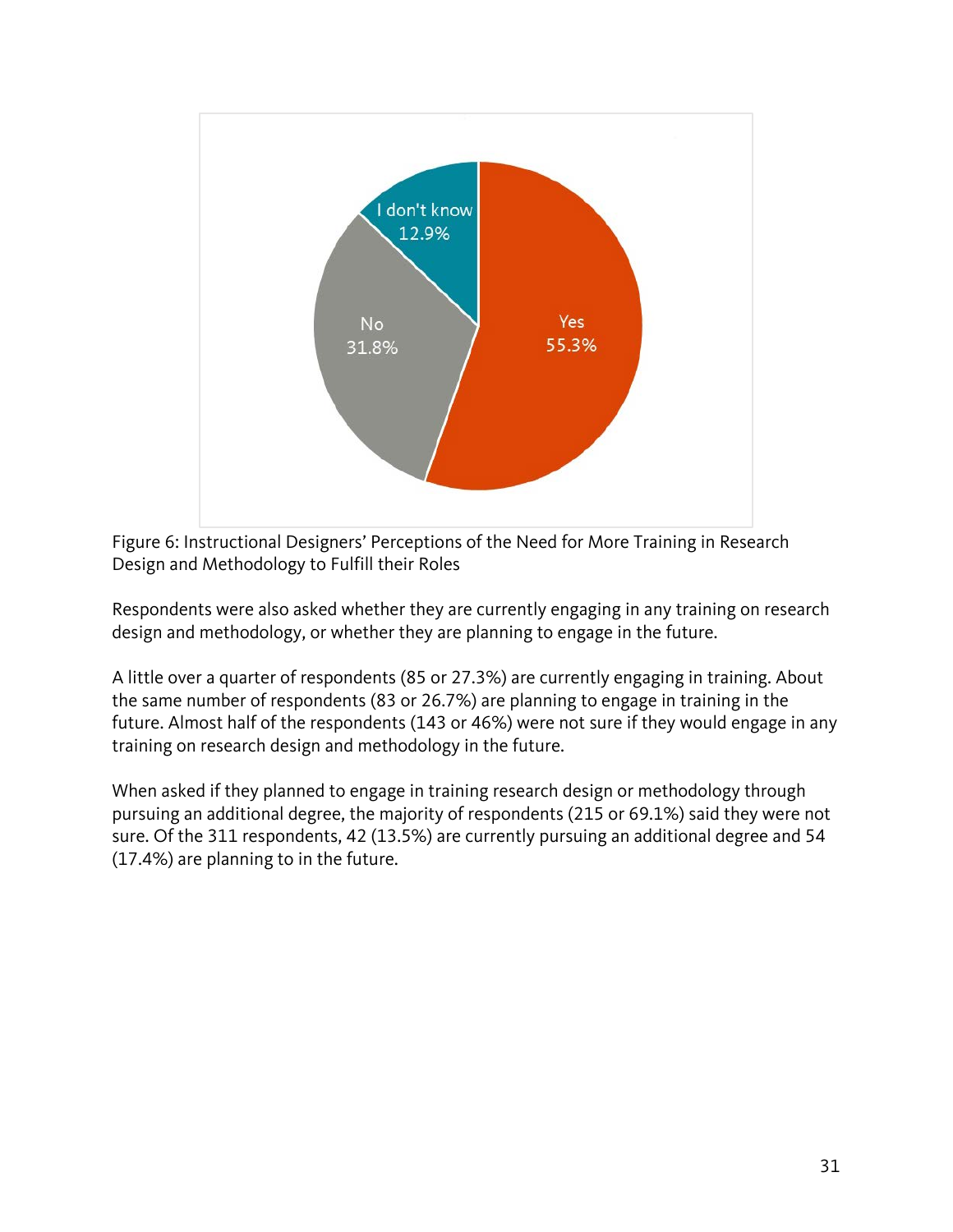#### **Conclusion: Takeaways, Opportunities, and Future Directions**

There are several important takeaways from this study on the Research Preparation and Engagement of Instructional Designers in U.S. Higher Education. These takeaways indicate several opportunities for instructional designers, the supervisors of instructional designers, and campus leaders who wish to best leverage the expertise and skills of instructional designers at their institutions.

*Takeaway*: Many instructional designers want to collaborate on teaching and learning research with faculty and their peers.

*Opportunity*: Recognize instructional designers as potential researchers and partners in teaching and learning research projects.

*Takeaway*: Many instructional designers feel under-prepared to engage in research on teaching and learning.

*Opportunity*: Provide professional development opportunities for instructional designers to learn more about research designs and methods related to researching teaching and learning.

**Takeaway:** Although research on teaching and learning is not included in the job descriptions of the majority of instructional designers, a large number are engaging in research collaborations.

*Opportunity*: When appropriate, formally recognize the research engagement of instructional designers by including this work in their job description and in their evaluation criteria.

*Takeaway*: Instructional designers face a range of obstacles when attempting to engage in research on teaching and learning.

*Opportunity*: Review institutional policies for conducting research on teaching and learning research to ensure that instructional designers are not unnecessarily excluded from this work.

**Takeaway:** The majority of instructional designers in this study think that knowledge of research design and methods enhances their work and that they will be perceived as more credible if they are conducting research on teaching and learning.

*Opportunity*: Embrace the identity of instructional designers as researchers by creating space to read scholarly literature, engage in research projects, and collaborate with partners on research designs, analyses, and dissemination.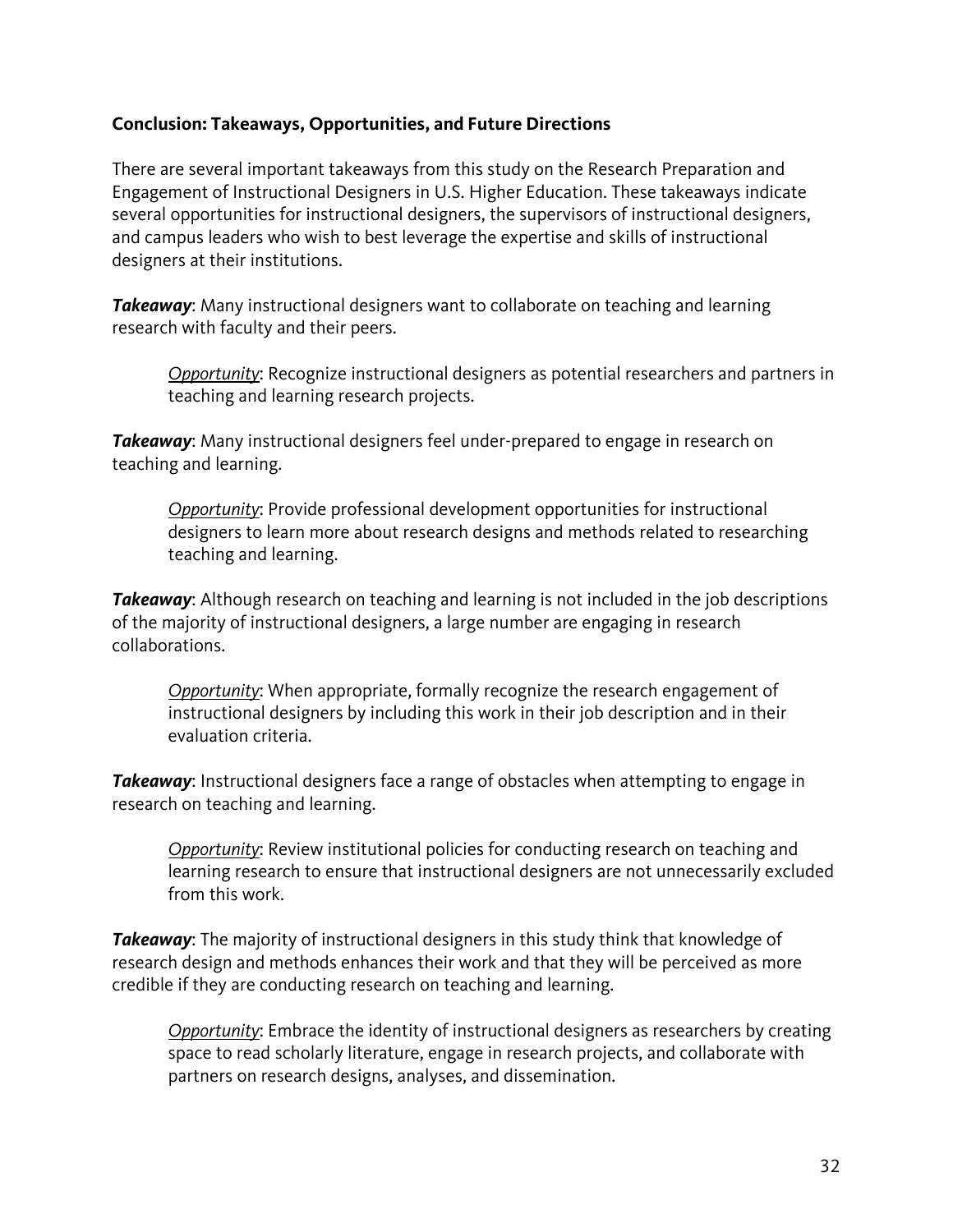### *Future Research Directions for the Research Preparation and Engagement of Instructional Designers in U.S. Higher Education*

This study highlights several potential future research directions related to the research training and engagement of instructional designers:

- 1) Further exploration is needed regarding how research design and methodology training is included in instructional design degree programs at the undergraduate and graduate levels.
- 2) Additional analysis is needed regarding research design and methodology training opportunities for instructional designers that exist outside of traditional education models. This exploration should also include the training opportunities for disciplinespecific methodologies that could be of interest to instructional designers such as design-based research and user-experience research.
- 3) As the scholarship of teaching and learning continues to grow, a study of where and how much instructional designers are contributing to this literature is needed to better understand the contributions of this group to peer-reviewed publication venues.
- 4) Although this study touches on the training needs of instructional designers, additional exploration is needed to better understand the topics and training locations and/or modalities that will best fit this population and their needs.
- 5) This study focused only on the self-perceptions of instructional designers on their research engagement and training needs; additional research should explore the perspectives of instructional designers' supervisors, faculty members and/or subject matter experts, campus leaders, and other stakeholders such as vendors and students regarding the role of instructional designers in research on teaching and learning.

We welcome the exploration of these topics by researchers in the field and especially by instructional designers engaged in research to further their field.

The results of this study indicate that instructional designers represent a significant and important stakeholder group that may be underutilized in research on teaching and learning. The more we can learn about how best to leverage the research skills and experience of instructional designers, the better positioned we will be to improve the teaching experiences of our faculty and the learning environments of our students.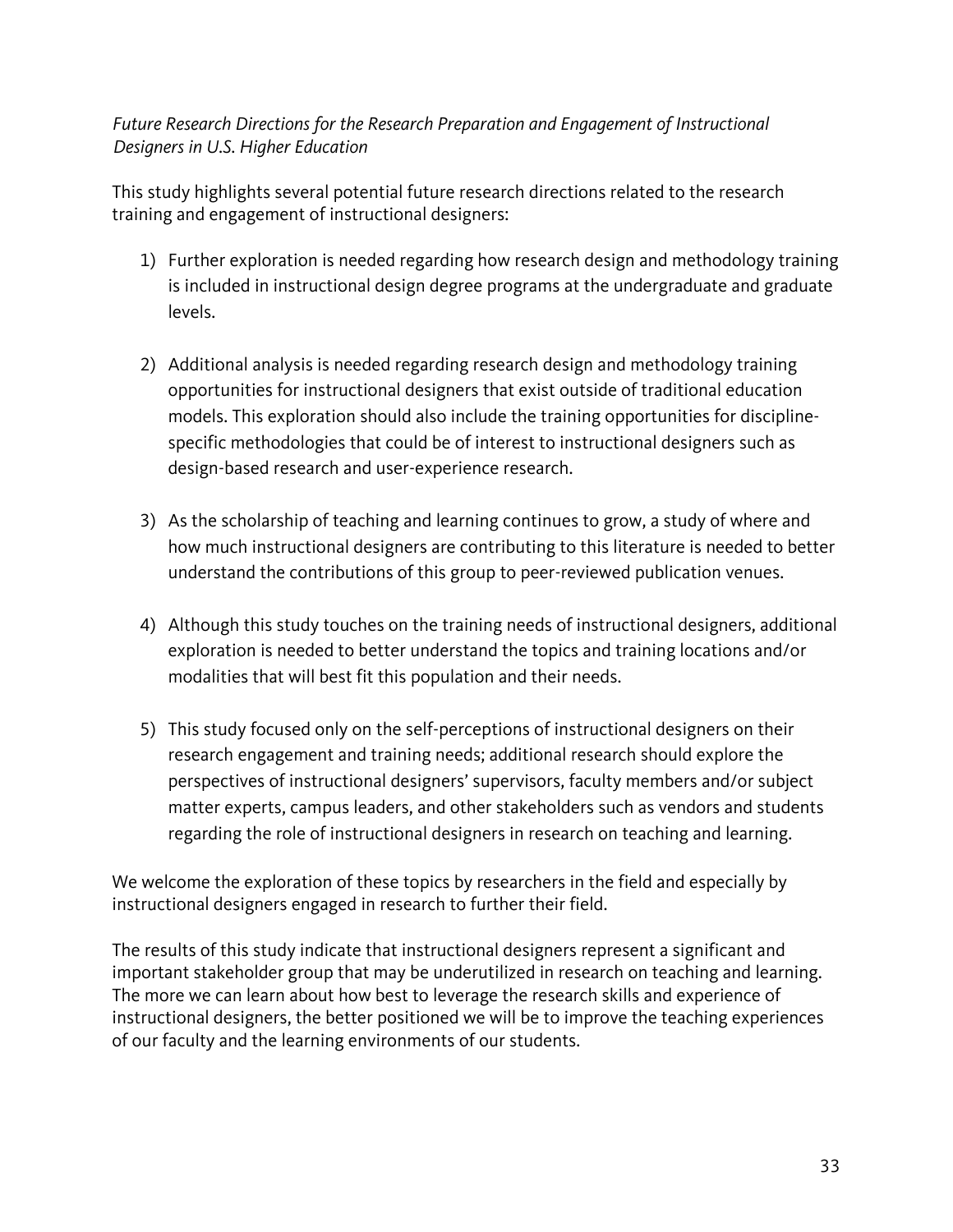# METHODOLOGY

The following research questions were developed to guide the design of the survey:

#### **Formal Educational Training**

- What are the ways that instructional designers are trained in research methods and design as part of their formal education?
	- o At the undergraduate level?
	- o At the MA level?
	- o At the PhD level?
	- o Disciplinary training?
- Are there research methods and design that are particular to the training of instructional designers?
- Are instructional designers planning to pursue another degree or more training?
- Do instructional designers receive hands-on experience with designing and implementing research as part of their formal education?
- Based on their formal training, what areas of research methods and design do instructional designers feel most confident about? Least confident about?
- To what degree do instructional designers feel confident collaborating with faculty on teaching and learning research projects?

#### **Research Methods and Design Training Needs of IDs**

- What kinds of research questions do instructional designers ask in their day-to-day work?
- What kinds of training do instructional designers perceive that they need regarding research methods and design?
- What do instructional designers think are the most important elements needed for successful research implementation in their day-to-day work?
- What are the opportunities for instructional designers to learn about research methods and design after their formal education is complete?

#### **Purpose of Training**

- Why should instructional designers (further) develop skills in research methods and design?
- To what degree do instructional designers want to develop additional skills in research methods or design?
- What kinds of role(s) do instructional designers wish to play in the research of educational technology and technology-enhanced pedagogy?
- What kinds of research method or design skills are most important for instructional designers to have/learn (according to instructional designers)?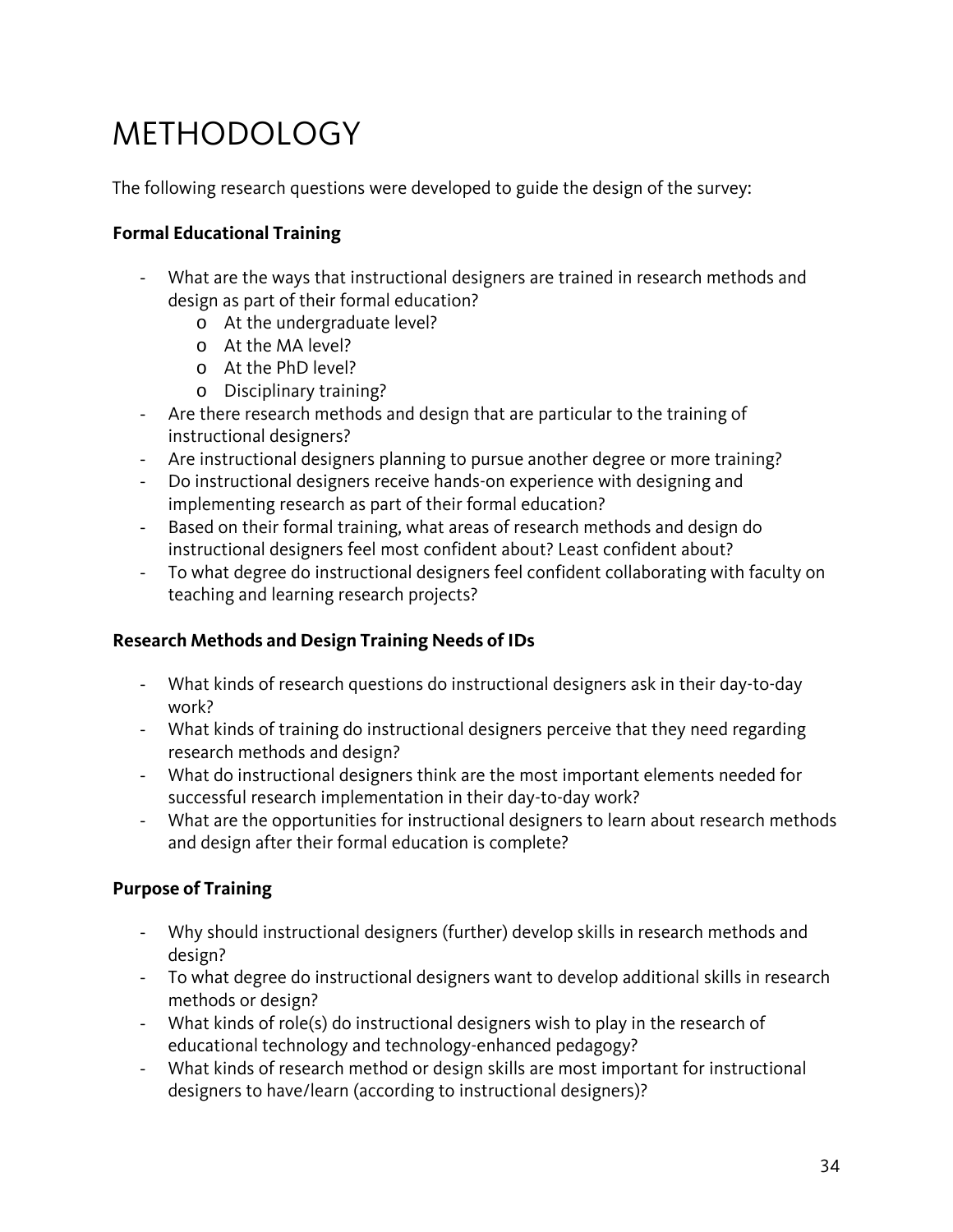- What kinds of research method or design skills are most important for instructional designers to have/learn (according to faculty)?
- What kinds of research method or design skills are most important for instructional designers to have/learn (according to administrators)?

#### **Current Research by Instructional Designers**

- To what degree are instructional designers currently engaging in research as part of their day-to-day work?
- Who do instructional designers partner with to conduct their research (faculty, SMEs, vendors, peers, etc.)?
- What research methods and designs do instructional designers use to answer research questions?
- To what degree are instructional designers currently publishing their research?
- What are the barriers that instructional designers encounter with conducting research as part of their day-to-day work?
- What incentives do instructional designers have to conduct research as part of their day-to-day work?
- To what degree do instructional designers perceive that supervisors, faculty members/SMEs, their peers, and the academic community value their research?
- To what degree do instructional designers perceive that supervisors, faculty members/SMEs, their peers, and the academic community as seeing them as more credible based on their research?

The survey included closed- and open-ended questions designed by the PI and Co-I. All participants for the study responded to the same online survey and no identifiable information was collected.

The survey questions were designed to collect data on the ways in which instructional designers engage in research in their current positions, their previous training in research methods and design, and their perceptions of their current research training and design needs.

The survey was pilot tested with instructional designers currently working in higher education in two ways. First, the draft survey was discussed in a small focus group of instructional designers to gather feedback on the question wording and any missing information that needed to be included in the survey. Second, the programmed survey was tested by these same instructional designers for additional feedback.

The instructional designers who offered feedback on the survey design did not participate as study respondents.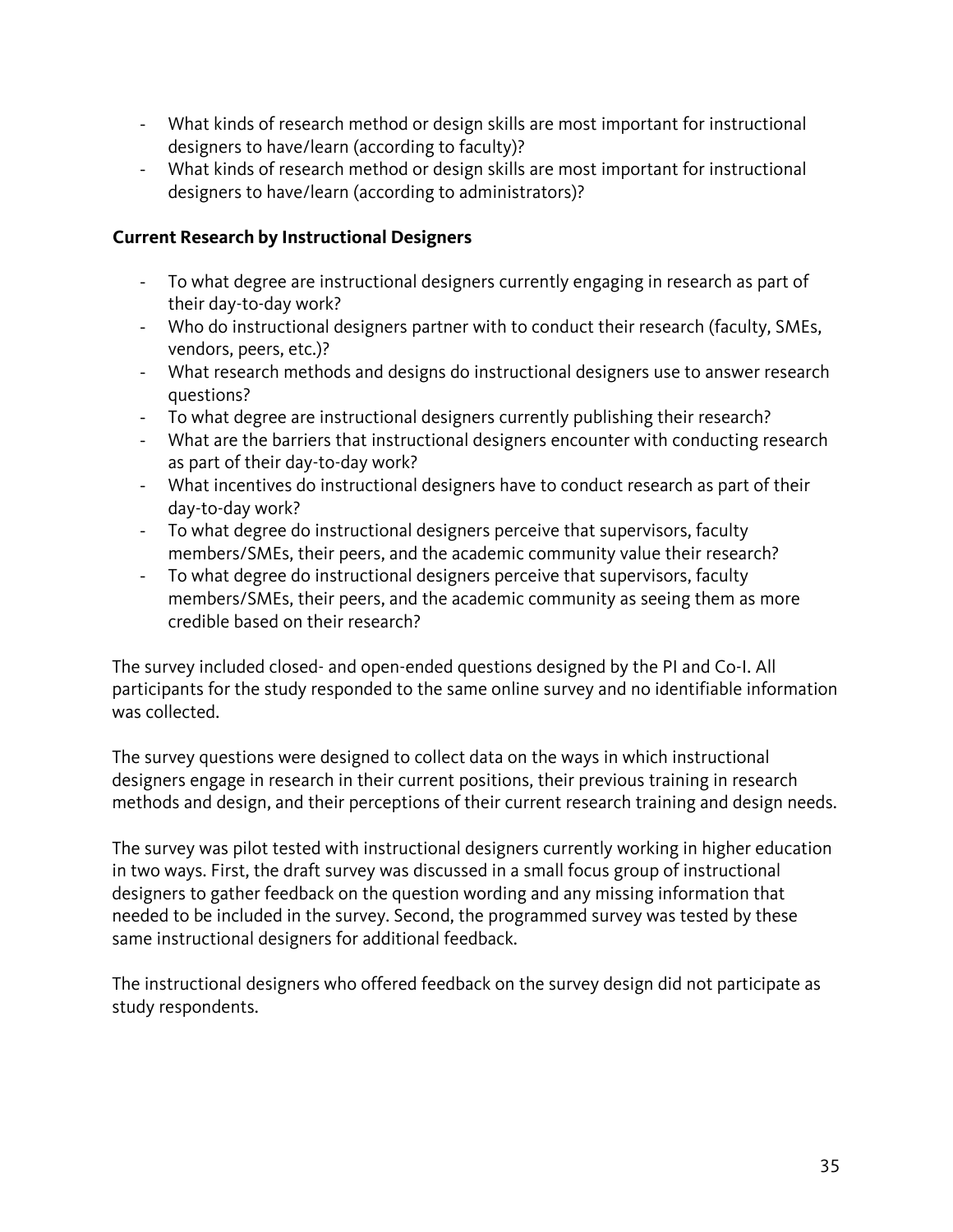#### **Recruitment**

Recruitment for this study took place over four weeks starting in late March 2017 and completing in mid-June 2017.

The recruitment process for this study involved the following methods:

- A series of recruitment invitations (initial invitation, follow-up reminder, and final reminder) was sent to a list of self-identified instructional designers who are members of the Online Learning Consortium (OLC);
- A series of recruitment invitations (initial invitation, follow-up reminder, and final reminder) was sent to email lists owned by EDUCAUSE, UPCEA, and WCET (WICHE Cooperative for Educational Technologies);
- A series of social media messages were shared via the Ecampus Research Unit Twitter social media channels (@ecresearchunit), Quality Matters (QM) social media channels, and the PI and Co-I LinkedIn profiles. These messages were also shared with OLC, WCET, UPCEA, and EDUCAUSE for possible distribution on their social media channels.
- Recruitment also occurred via word-of-mouth from one study participant to another and via email forwarding among instructional designers in higher education institutions.

All recruitment messaging included a link to the online survey that participants clicked to be taken directly to the instrument.

#### **Data Analysis**

Descriptive analyses were conducted for quantitative survey items using SPSS. Subgroup analyses were also conducted for select variables.

Content analysis and induction were used to analyze and interpret qualitative data generated from the open-ended survey items. After an initial reading of the responses, the principal investigator (PI) created categories and codes for each open-ended item. Each item was coded independently by the PI and Co-PI and the frequency of each of the category codes was calculated. A match score was calculated that measured how often the coders assigned the same code to a response. These match scores were used as a measure of reliability between coders. If a particular code showed that the two coders agreed less than 80% on a particular category, then the responses were reviewed by the two coders until consensus was reached.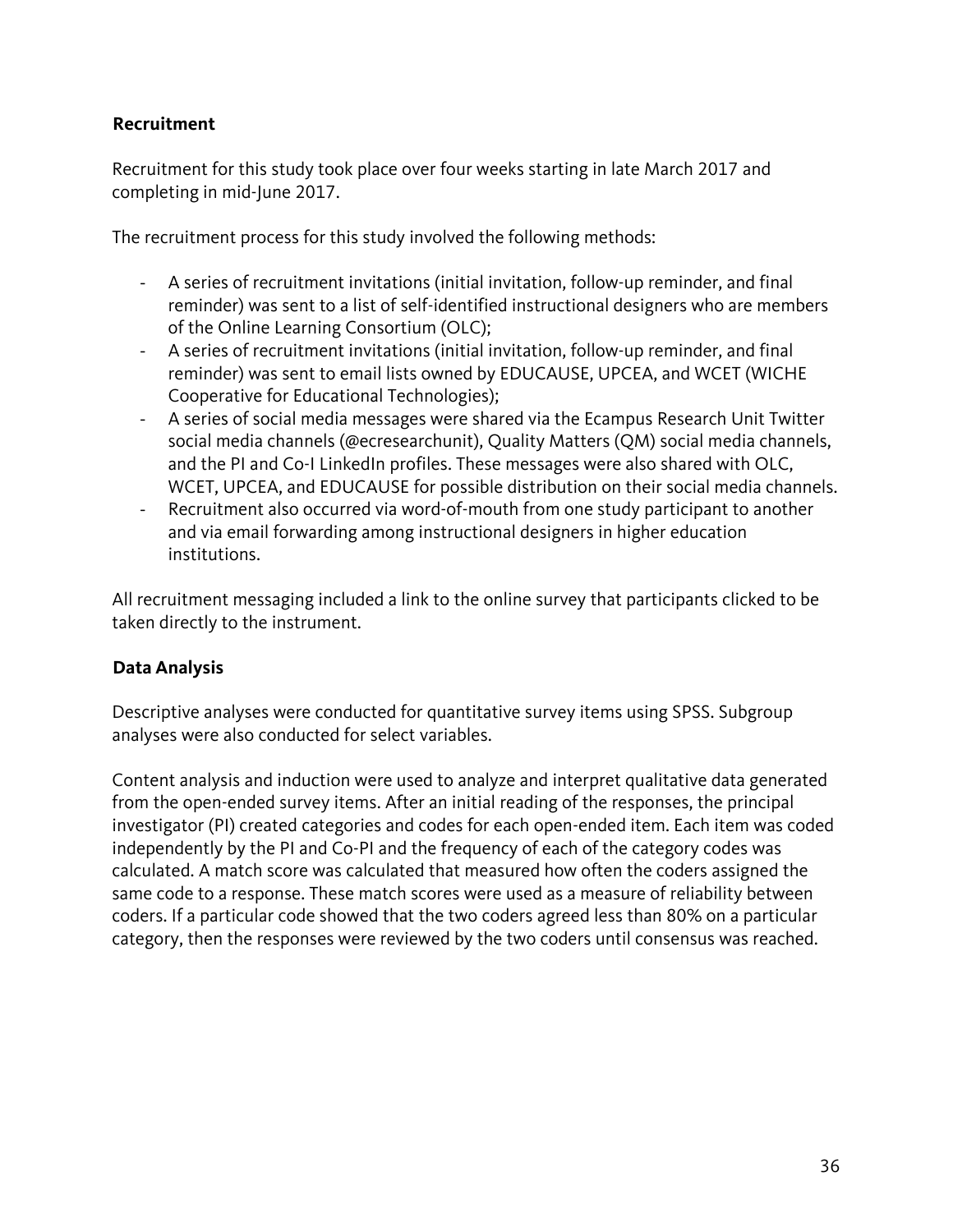# DESCRIPTION OF RESPONDENTS

Of 538 individuals who consented to take the survey, 439 were currently working as instructional designers in the United States and were eligible to participate in the study. However, only 337 respondents completed the 60 item survey. Of those, 26 did not provide complete demographic information and were removed from the analysis. Thus, the following results are based on a sample of 311 respondents.

# *Work Experience*

The majority of respondents (152, 48.9%) have experience working at a single higher education institution as an instructional designer, 81 respondents (26%) have experience working at two institutions, and 48 respondents (15.4%) have experience working at three institutions. A smaller number of respondents (26 or 8.4%) have experience working at 4 or more institutions, with 6 of those working at 7 or more institutions. The smallest number of respondents (4 or 1%) answered zero; we hypothesize this may be because they are affiliated with a higher education organization that is not an institution of higher education.

#### *Gender*

The majority of the respondents (217 or 69.8%) identified their gender as female with 81 respondents identifying as male (26%). Eleven (3.5%) chose not to identify, and two chose genderqueer or a different identity.

# *Race/Ethnicity*

The majority of the respondents identified their race/ethnicity as White (247 or 79.4%). Twenty-one (6.8%) preferred not to identify and 13 (4.2%) identified with two or more races/ethnicities. The remaining identifications were: Asian (11 or 3.5%), Hispanic/Latino (10 or 3.2%), Black or African American (7 or 2.3%), American Indian or Alaskan Native (1 or .3%), and Native Hawaiian or Other Pacific Islander (1 or <1%).

# *Current Employment*

When asked about where they currently work, the majority of respondents (194 or 62.4%) indicated they work at a university granting PhD/MD/JD/EdD degrees, while another 69 (22.2%) work at a university granting bachelor's and master's degrees. Twelve (3.9%) work at colleges that grant bachelor's but not graduate degrees and 20 (6.4%) work in two-year or community colleges. The remaining 16 (5.2%) work in technical/trade/vocational schools or designated their current place of employment as "other."

Of the 311 respondents, 197 (63.3%) described their current institution as public, 97 respondents (31.2%) work at private institutions, 80 respondents (25.7%) are employed by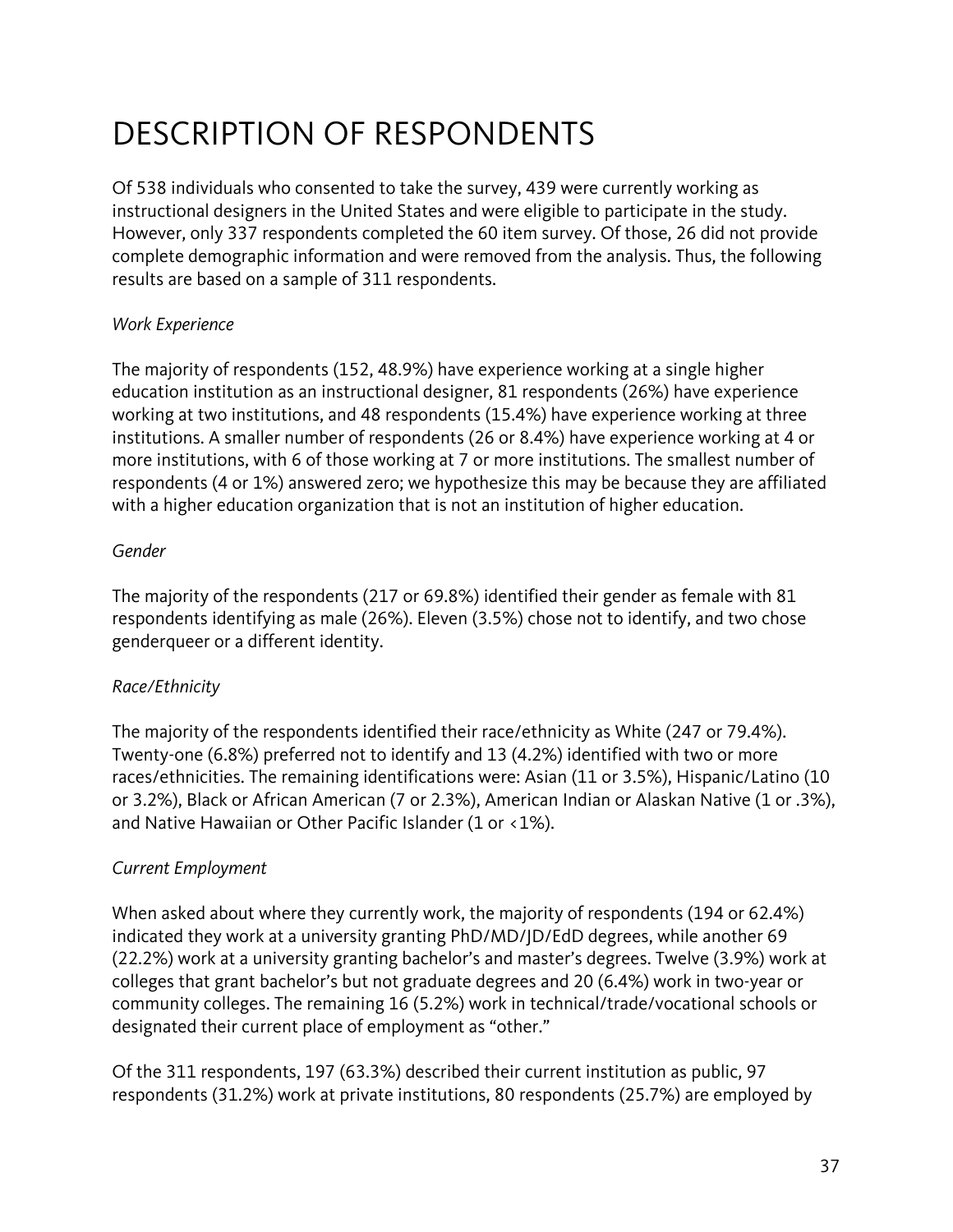non-profits, 9 respondents (2.9%) work at for-profit institutions, and 4 respondents (1.3%) described the institution where they are employed as fully online.

In their current positions, the vast majority of the respondents (255 or 82%) indicated they typically work with online courses. Almost half of the respondents (146 or 46.9%) indicated that they typically work with face-to-face courses. Over two-thirds of the respondents (210 or 67.5%) indicated they typically worked on courses with online and face-to-face components.

# *Previous Employment at Institutions of Higher Education*

Respondents also reported the institution type of previous positions they have held in higher education. Nearly one-quarter (74, 23.8%) did not have a previous position. Approximately half of respondents (154, 49.5%) indicated they worked in a university granting PhD/MD/JD/EdD degrees in the past, and 90 (28.9%) worked at a university granting bachelor's and master's degrees. Additionally, 53 respondents (17.1%) previously worked in two-year or community college and 22 respondents (7.1%) worked in colleges that grant bachelor's but not graduate degrees. The remaining 35 respondents (11.2%) worked in technical/trade/vocational schools, professional schools or "other."

Of the 311 respondents, 165 respondents (53.1%) described their past work experience as being at a public institution, 97 respondents (31.2%) at a private institution, 64 respondents (20.6%) at a non-profit institution, 24 respondents (7.7%) at a for-profit institution, and 11 respondents (3.5%) at a fully online institution.

When asked about other positions in higher education prior to their current position, 277 provided responses. The top five categories of previous positions included the following: 54 respondents (19.5%) indicated previous administrative IT positions such as in instructional technology, 54 respondents (19.5%) had previous tenure-track faculty positions, 43 (15.5%) had previous instructional design positions, 38 (13.7%) reported adjunct or part-time faculty positions, and 35 (12.6%) reported other administrative positions in areas such as student affairs.

# *Previous Employment Outside of Institutions of Higher Education*

Of the 311 respondents, 92 (29.6%) reported working in industries outside of higher education in an instructional designer role. Table 15 shows the breakdown of these industries. The highest percentage (60.9%) reported working in a corporate setting. Approximately onequarter of respondents reported working in government, as a freelancer or contractor, or in a non-profit setting, respectively.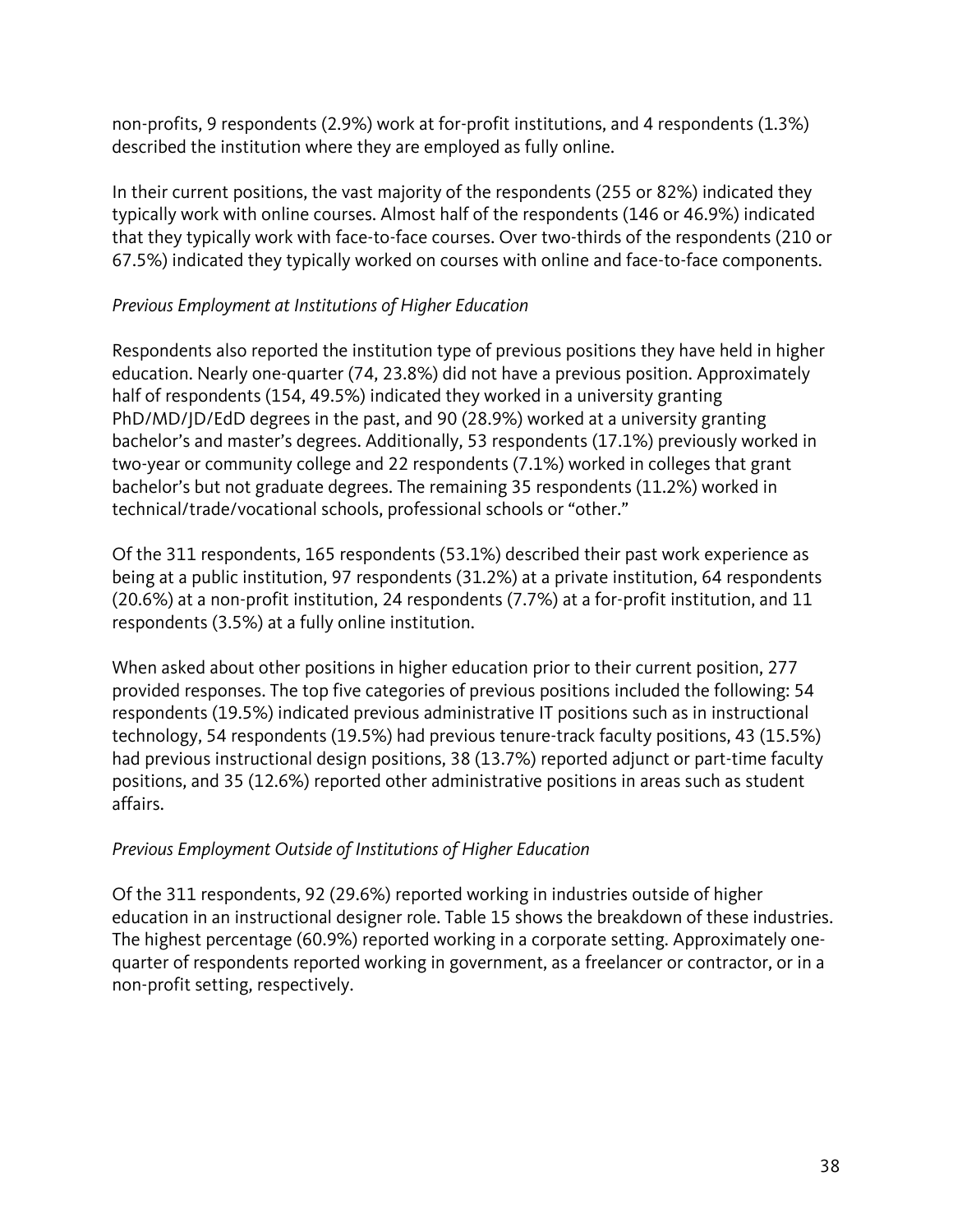| Industry               | <b>Frequency</b> | Percentage |
|------------------------|------------------|------------|
| Corporate              | 56               | 60.9%      |
| Government             | 25               | 27.2%      |
| Freelance/contract     | 25               | 27.2%      |
| Non-profits            | 23               | 25.0%      |
| Other                  | 21               | 22.8%      |
| Medical                | 16               | 17.4%      |
| Manufacturing          | 8                | 8.7%       |
| Sales                  | 6                | 6.5%       |
| <b>Human Resources</b> | 6                | 6.5%       |

Table 15: Previous Employment Outside of an Institution of Higher Education by Industry *Note. N=92.*

Of the 21 respondents who chose "other," 20 respondents described these industries. These responses were coded into the categories noted in Table 16.

| <b>Industry</b>    | <b>Frequency</b> | Percentage |
|--------------------|------------------|------------|
| $K-12$             |                  | 9.8%       |
| Informal Education |                  | 3.3%       |
| Military           |                  | 2.2%       |
| Publishing         |                  | 2.2%       |
| Other              |                  | 4.3%       |

Table 16: Additional Previous Employment Outside of an Institution of Higher Education *Note. N=92.* 

#### *Amount of Work Experience*

Approximately one-third of respondents (103 or 33.1%) have worked as instructional designers in higher education for less than 5 years. More than one-quarter of respondents have worked as an instructional designer for more than 10 years (see Table 17).

| <b>Years</b> | <b>Frequency</b> | Percentage |  |  |
|--------------|------------------|------------|--|--|
| $0 - 1$      | 25               | 8.0%       |  |  |
| $2 - 4$      | 78               | 25.1%      |  |  |
| $5 - 7$      | 70               | 22.5%      |  |  |
| $8 - 10$     | 50               | 16.1%      |  |  |
| $11 - 12$    | 22               | 7.1%       |  |  |
| $13 - 15$    | 29               | 9.3%       |  |  |
| more than 15 | 37               | 11.9%      |  |  |

Table 17: Respondents' Years of Work Experience in Instructional Design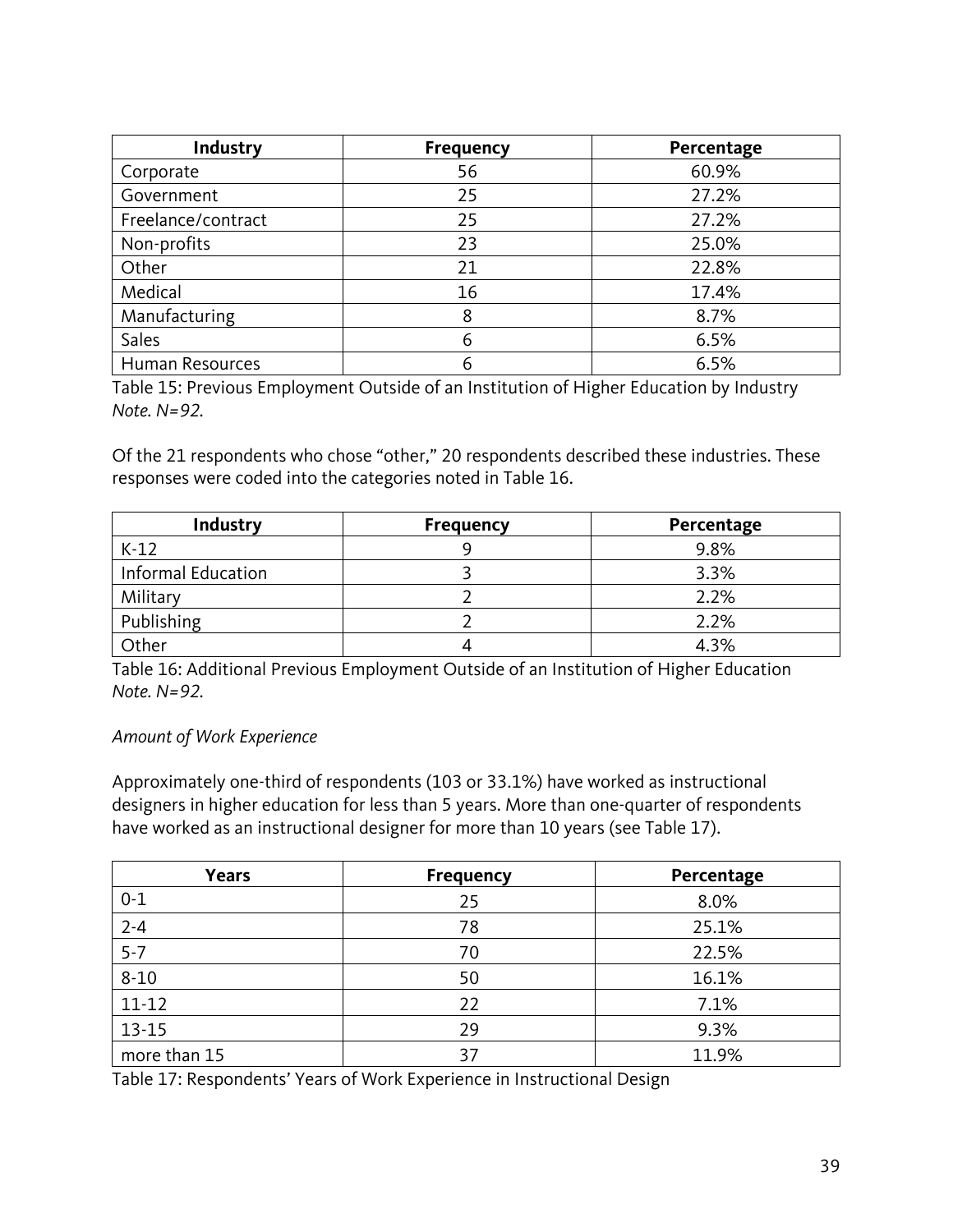When asked how many total years they had worked as an instructional designer in any industry, the largest percentage, 30.4% (28), indicated more than 15 total years, and the second largest percentage, 23.9% (22), had work experience of between 5-7 years (see Table 18).

| <b>Years</b> | <b>Frequency</b> | Percentage |
|--------------|------------------|------------|
| $0 - 1$      |                  | 5.4%       |
| $2 - 4$      | 11               | 12.0%      |
| $5 - 7$      | 22               | 23.9%      |
| $8 - 10$     | 10               | 10.9%      |
| $11 - 12$    | 10               | 10.9%      |
| $13 - 15$    | 6                | 6.5%       |
| more than 15 | 28               | 30.4%      |

Table 18: Years of Experience Working in Any Industry *Note. N=92.*

#### *Level of Previous Education*

The majority of respondents (199 or 64%) reported a master's degree as their highest degree, but more than one quarter of the respondents (82 or 26.4%) had doctoral degrees (see Table 19).

| <b>Degree</b>            | <b>Respondents</b> | Percentage    |
|--------------------------|--------------------|---------------|
| Bachelor's degree        |                    | 1.6%          |
| Some graduate coursework | 12                 | 3.9%          |
| Master's degree          | 199                | 64.0%         |
| Doctoral Candidate       | 6                  | 1.9%          |
| Doctorate/JD             | 82                 | 26.4%         |
| Other terminal degree    | 6                  | 1.9%          |
| Other                    |                    | $\langle 1\%$ |

Table 19: Highest Level of Degree Completed

Combined, the 311 respondents to our survey have earned 304 bachelor's degrees, 337 master's degrees, 86 doctoral degrees, and 40 other degrees. Taken together, this sample of 311 instructional designers reported earning a total of 767 degrees (or an average of 2.5 degrees per instructional designer).

The most frequent degree configuration was 136 (43.7%) respondents with a bachelor's and master's degree combination, followed by 58 (18.6%) reporting a bachelor's, master's, and doctoral degree combination. Four respondents reported having five degrees including multiple bachelor's and master's degrees.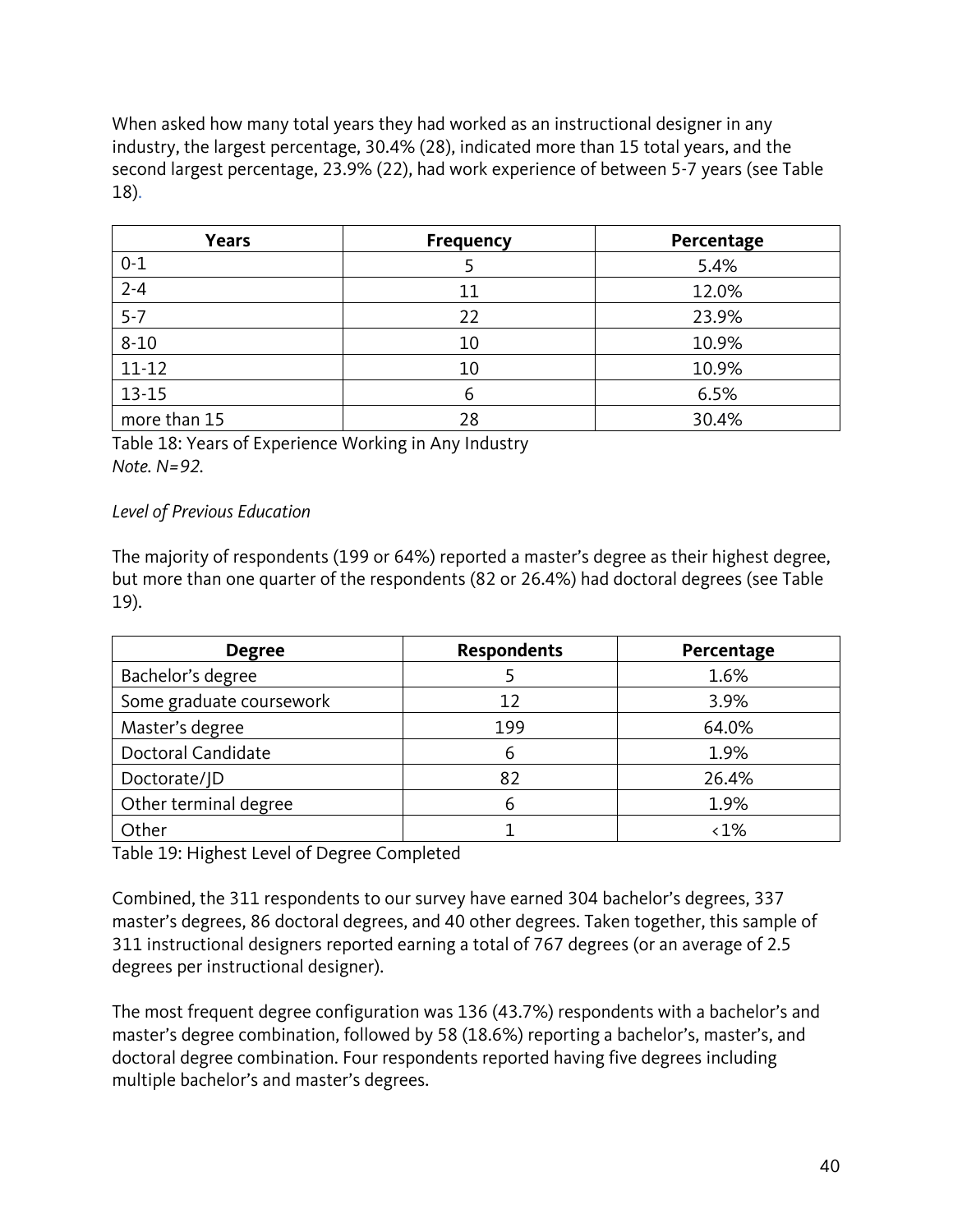Table 20 shows that the largest percentage of respondents earned their bachelor's and master's degrees in the 2000s. The vast majority of the doctorates were earned since 2010. Nearly 40% of other degrees (such as certificates) were earned in the 2000s, with another 37% earned since 2010. Seventy-six (24.4%) of survey respondents reported being currently enrolled in a degree or certificate program.

| Decade degree earned | <b>Bachelor's</b> | Master's | <b>Doctorate</b> | Other degree  |
|----------------------|-------------------|----------|------------------|---------------|
| 1960                 | 0.3%              | $ -$     |                  |               |
| 1970s                | 5.3%              | 1.5%     |                  | $- -$         |
| 1980s                | 14.5%             | 6.8%     | 2.4%             | $\sim$ $\sim$ |
| 1990s                | 31.0%             | 19.0%    | 2.4%             | 23.3%         |
| 2000s                | 39.3%             | 40.9%    | 23.8%            | 39.5%         |
| 2010s                | 9.6%              | 31.8%    | 71.4%            | 37.2%         |

Table 20: Degree Completion Broken Out by Year

#### *Disciplinary Background*

Table 21 shows the disciplines of each of the reported degree types. The largest percentage of respondents (35.2%) reported bachelor's degrees in the Arts and Humanities with the second largest (23.0%) in the Social and Behavioral Sciences. At the master's and doctoral level, the majority of degrees were in Education (61.4 and 74.4%, respectively).

| <b>Discipline</b>                           |                | <b>Bachelor's</b> |                | Master's<br><b>Doctorate</b> |                |                | Other degree   |                |
|---------------------------------------------|----------------|-------------------|----------------|------------------------------|----------------|----------------|----------------|----------------|
|                                             | N              | %                 | N              | %                            | N              | %              | Ν              | %              |
| Architecture                                | $\mathbf{1}$   | $\langle 1\%$     | $\overline{0}$ | $\overline{0}$               | $\overline{0}$ | $\overline{0}$ | 0              | $\overline{0}$ |
| Arts and<br><b>Humanities</b>               | 107            | 35.2%             | 54             | 16%                          | 11             | 12.8%          | 7              | 18%            |
| <b>Business</b>                             | 22             | 7.2%              | 17             | 5%                           | $\mathbf{1}$   | 1.2%           | $\overline{0}$ | $\overline{0}$ |
| Education                                   | 50             | 16.4%             | 207            | 61.4%                        | 64             | 74.4%          | 25             | 62.5%          |
| Engineering                                 | 3              | 1%                | $\overline{2}$ | $\langle 1\%$                | 0              | $\Omega$       | 0              | 0              |
| Law                                         | $\overline{0}$ | $\overline{0}$    | $\overline{0}$ |                              | 1              | 1.2%           | 0              | $\overline{0}$ |
| Life Sciences                               | 17             | 5.6%              | 6              | 1.8%                         | $\overline{2}$ | 2.3%           | $\overline{0}$ | $\overline{0}$ |
| Medicine and<br><b>Health Sciences</b>      | 3              | $1\%$             | $\overline{2}$ | $\langle 1\%$                | $\overline{0}$ |                | $\overline{2}$ | 5%             |
| <b>Physical Sciences</b><br>and Mathematics | 35             | 11.5%             | 8              | 2.4%                         | $\mathbf{1}$   | 1.2%           | 4              | 10%            |
| Social and<br>Behavioral<br><b>Sciences</b> | 70             | 23%               | 41             | 12%                          | 7              | 1.2%           | $\overline{2}$ | 5%             |
| Other                                       | $\mathbf 0$    | $\overline{0}$    | $\overline{0}$ | $\overline{0}$               | $1*$           | 1.2%           | 0              | $\overline{0}$ |

Table 21: Degree Type Broken Out by Discipline (\*Interdisciplinary degree)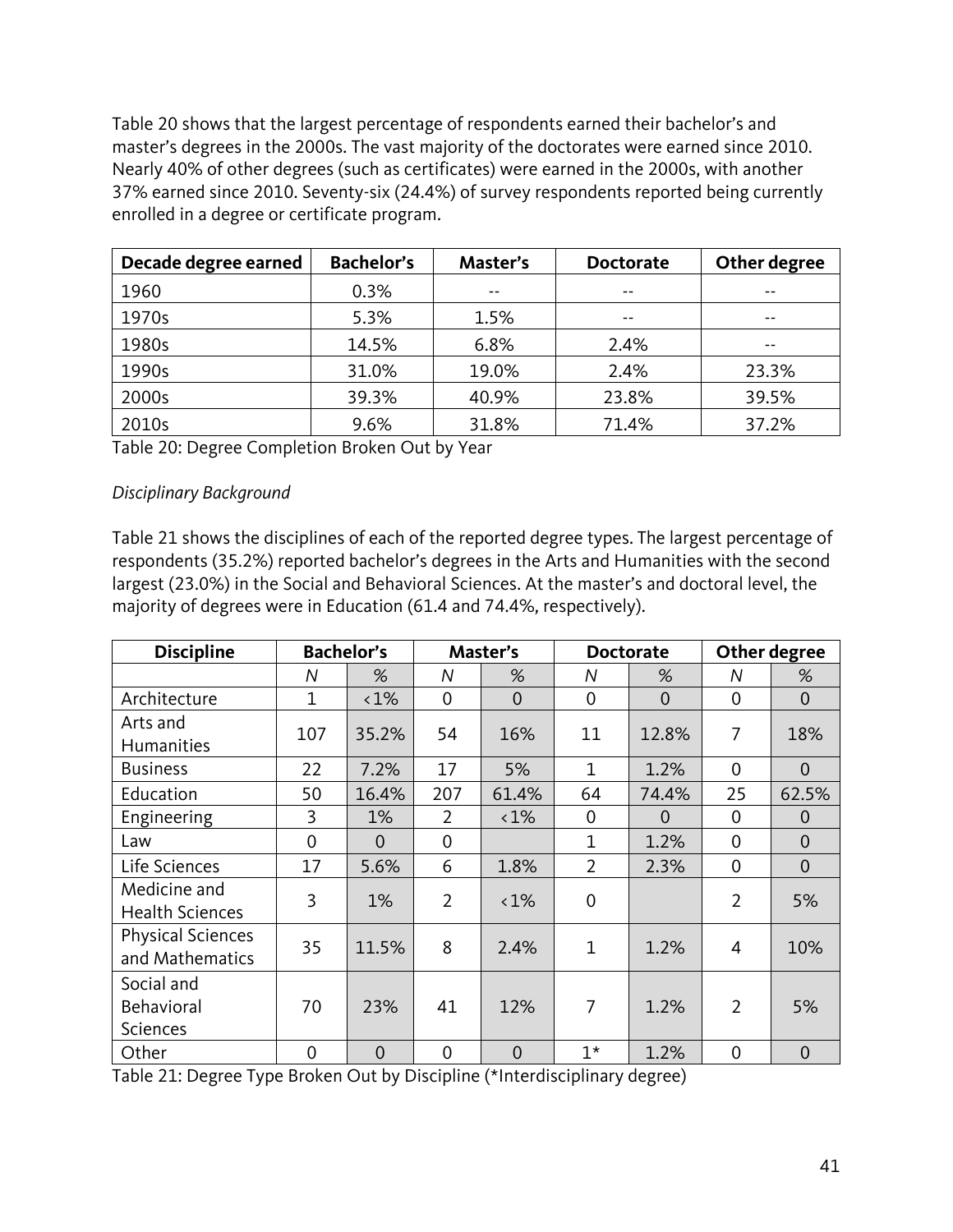In the "Other" degree category the majority were also in Education. Further, in this category 10 respondents reported education-related certificates and four reported associates degrees in different disciplines.

Of the 311 respondents, 205 (65.9%) have at least one degree in instructional design or a related field.

# *Additional Professional Training*

Beyond their degrees completed, survey respondents were also asked whether they have completed other professional training for their instructional design careers (see Table 22). The majority of respondents (78.8%) have completed a webinar series or an online course. Over half of respondents (51.4%) have completed non-credit continuing education opportunities. Over one-third of respondents (35.4%) have earned a certification from a professional organization.

| <b>Training Opportunity</b>             | <b>Frequency</b> | Percentage |
|-----------------------------------------|------------------|------------|
| Webinar series and/or online courses    | 245              | 78.8%      |
| Other                                   | 226              | 72.7%      |
| Continuing education (non-credit)       | 160              | 51.4%      |
| Professional organization certification | 110              | 35.4%      |
| Graduate certificate                    | 59               | 19.0%      |
| Face-to-face workshops                  | 52               | 16.7%      |
| MOOC certification                      | 45               | 14.5%      |
| Software certification                  | 43               | 13.8%      |

Table 22: Additional Professional Training Pursued for Instructional Design Careers

Of the 226 respondents who indicated they had pursued "other" professional training, 50 respondents described this additional training. These responses were coded into the categories noted in Table 23.

| <b>Training Opportunity</b> | <b>Frequency</b> | Percentage |
|-----------------------------|------------------|------------|
| Conferences                 | 16               | 5.1%       |
| Certifications              | 12               | 3.9%       |
| Self-directed learning      | 9                | 2.9%       |
| Formal coursework           | n                | 1.9%       |
| N/A or none                 |                  | 1.6%       |
| On-the-job training         |                  | $1\%$      |

Table 23: Coded "Other" Category Breakdown for Additional Professional Training *Note. N=50.*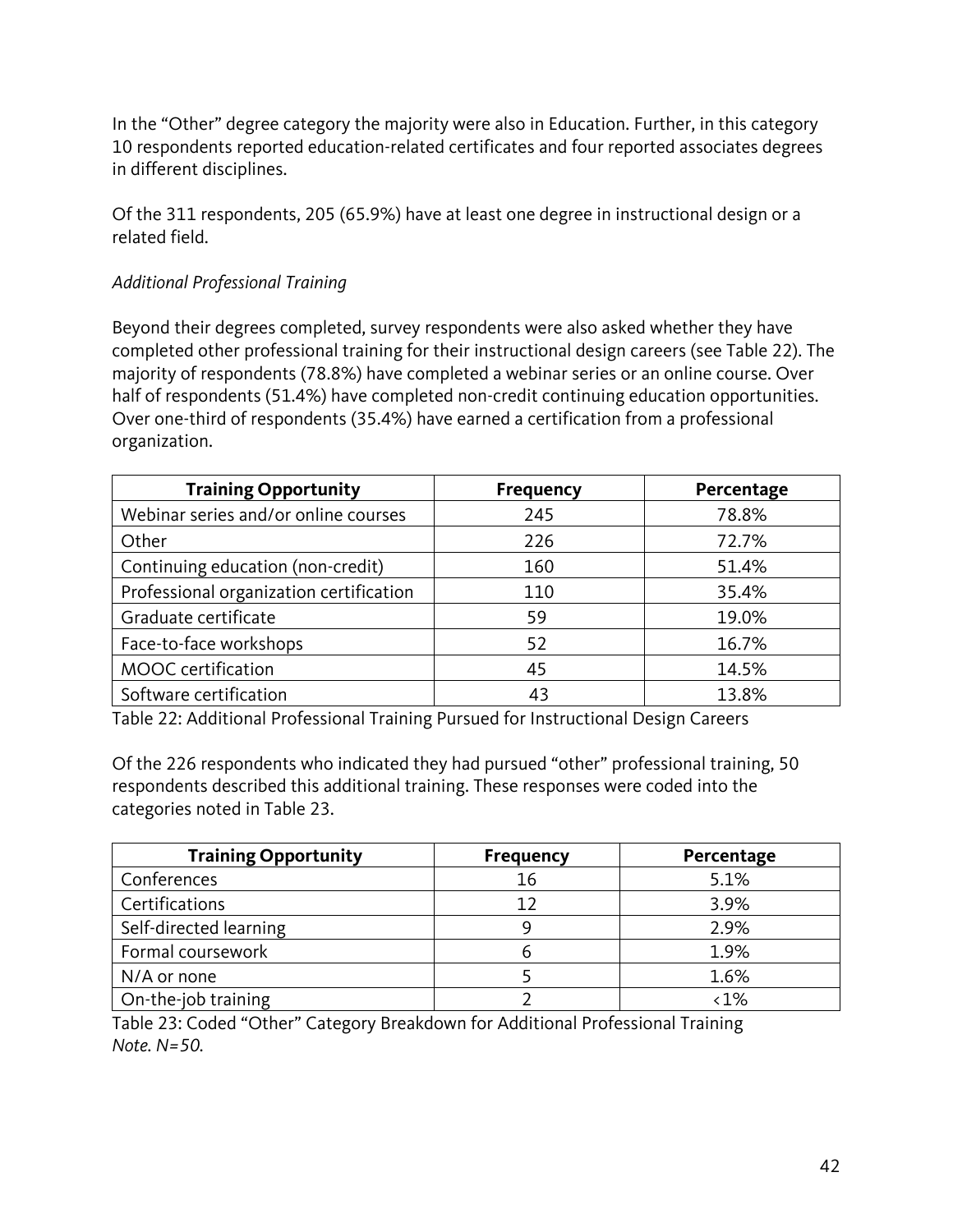# *Management Experience*

More than a quarter of the respondents (81 or 26%) are currently supervising other instructional designers. Of those supervisors, the majority (68 or 84%) supervise between one and five instructional designers, nine (11.1%) supervise 6-10 instructional designers, and four (5%) are supervising 11 or more instructional designers.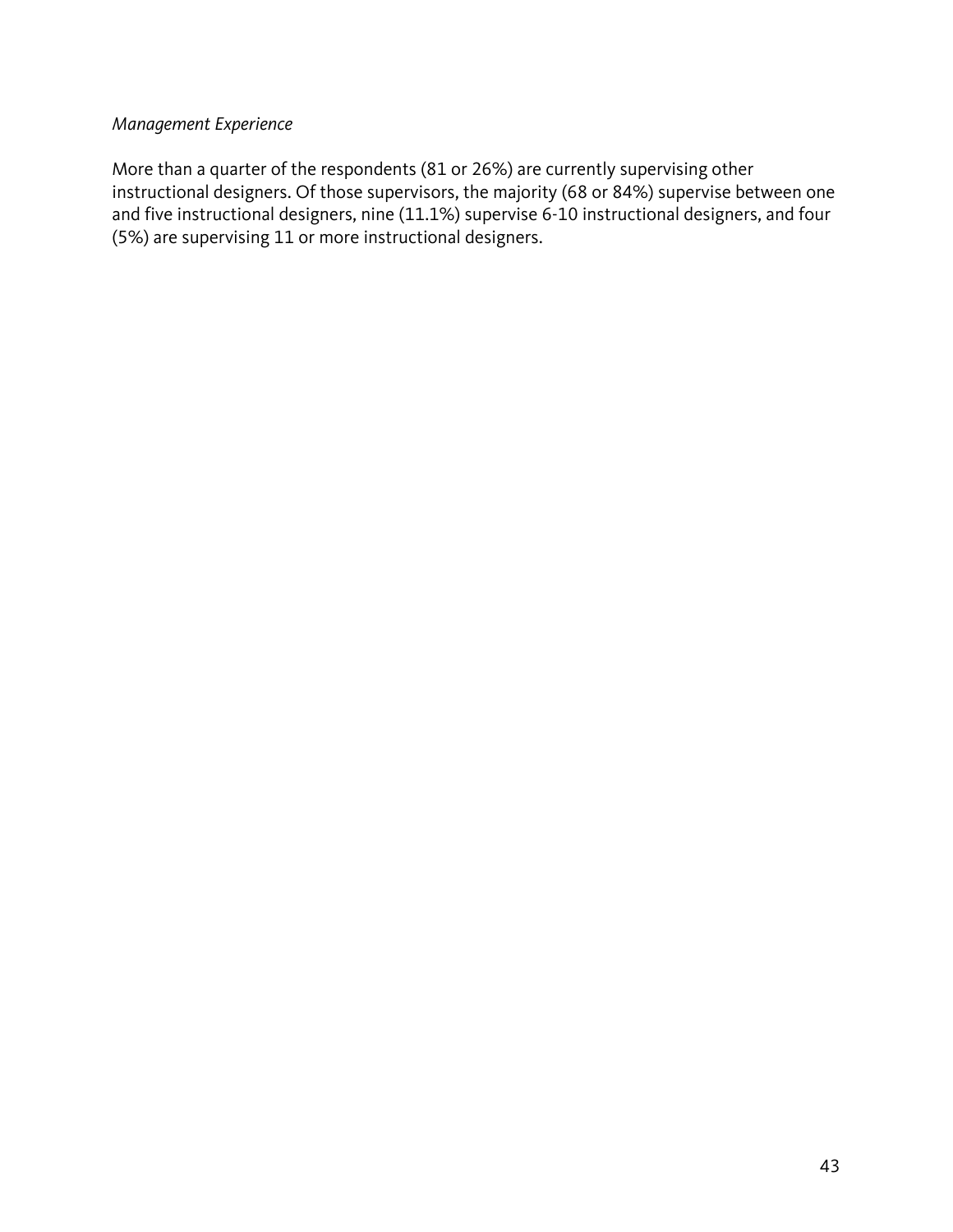# APPENDIX A: SURVEY INSTRUMENT

# **Explanation of Research Study**

Oregon State University is collecting data for a research project that explores how instructional designers in higher education engage with research in their roles and whether and how they are trained to conduct research. This study has been approved by Oregon State University's IRB.

If you choose to participate, you will be asked to complete a survey that should take approximately 20 minutes.

Your participation in this survey is completely voluntary and your answers will be reported only in the aggregate. You may choose to leave the survey at any time.

You may have received an invitation to this survey from a range of sources, including the Online Learning Consortium, WCET, EDUCAUSE, Quality Matters, or UPCEA. Please only take the survey one time.

Because this study involves web-based research, there is a possibility of a breach of confidentiality. The research team has attempted to minimize risk to the study participants. All records and data collected as part of this study will be kept in a confidential environment.

There are no anticipated benefits that you will experience from the study.

If you have questions about this research, you can contact Dr. Katie Linder, Research Director for Ecampus at Oregon State University (kathryn.linder@oregonstate.edu).

Thank you for taking the time to respond to our Survey on Research Engagement and Preparation for Instructional Designers in Higher Education.

Dr. Katie Linder Research Director, Ecampus Oregon State University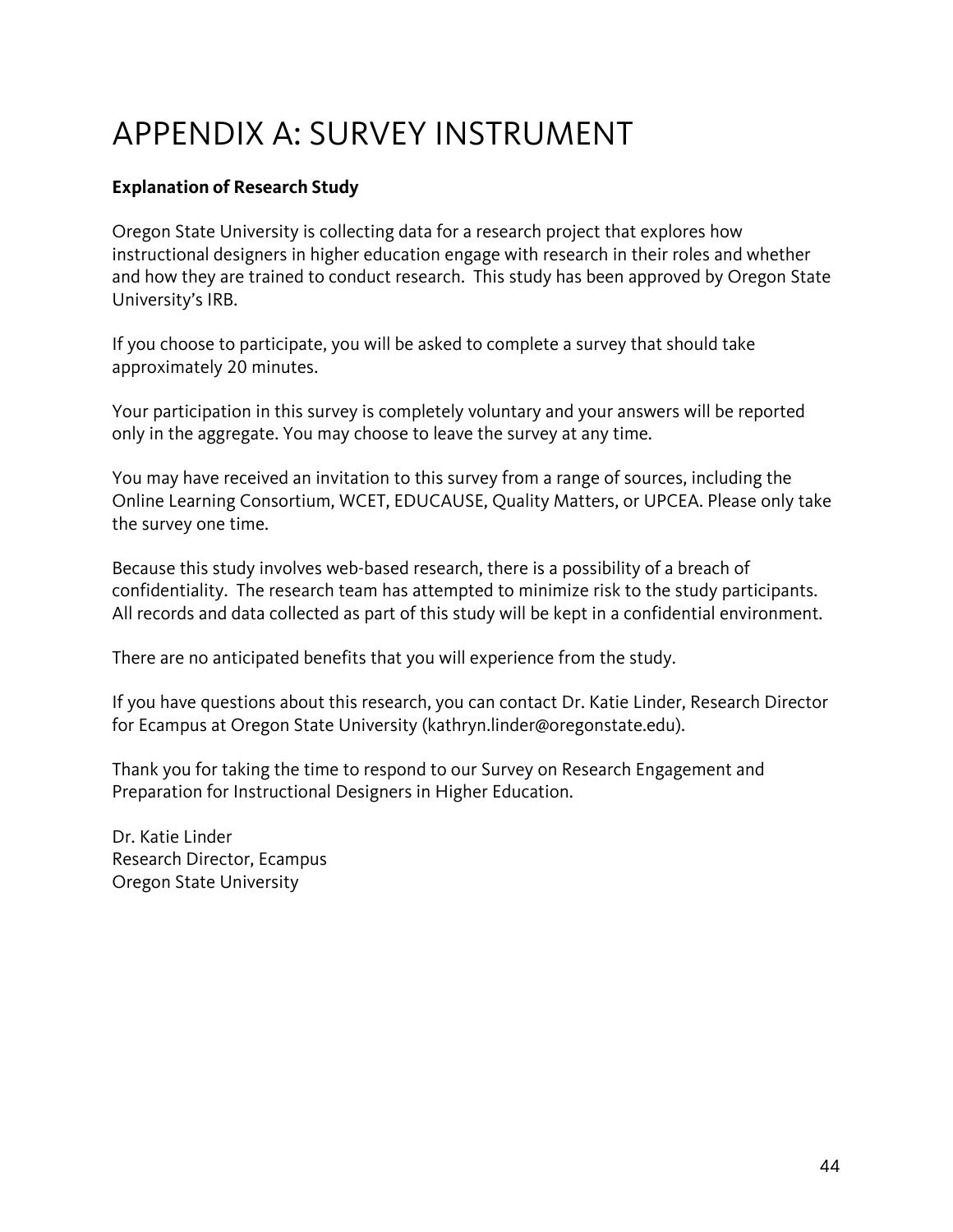I consent to this research.

 $Q$  Yes  $(1)$  $Q \text{No} (2)$ 

Are you proficient in reading the English language?

 $Q$  Yes  $(1)$ 

 $O No(2)$ 

Throughout this survey we use the term "instructional designer." We define an instructional designer for the purpose of this survey as a higher education professional who is engaged in course design and development and who provides faculty support to aid the adoption of academic technologies and effective teaching strategies across face-to-face, blended, and online modalities. We realize that you may be practicing instructional design under a different title such as learning designer or educational designer.

Do you currently work as an instructional designer, learning designer, or educational designer at a higher education institution in the United States?

 $Q$  Yes  $(1)$ 

 $Q \text{No} (2)$ 

How many different institutions have you worked at in a role as an instructional designer in higher education?

- $Q(1)$
- $Q_1(2)$
- $Q_2(3)$
- $Q_3(4)$
- $Q_4(5)$
- $O \ 5 (6)$
- $Q_{6}(7)$
- $\bigcirc$  7 or more (8)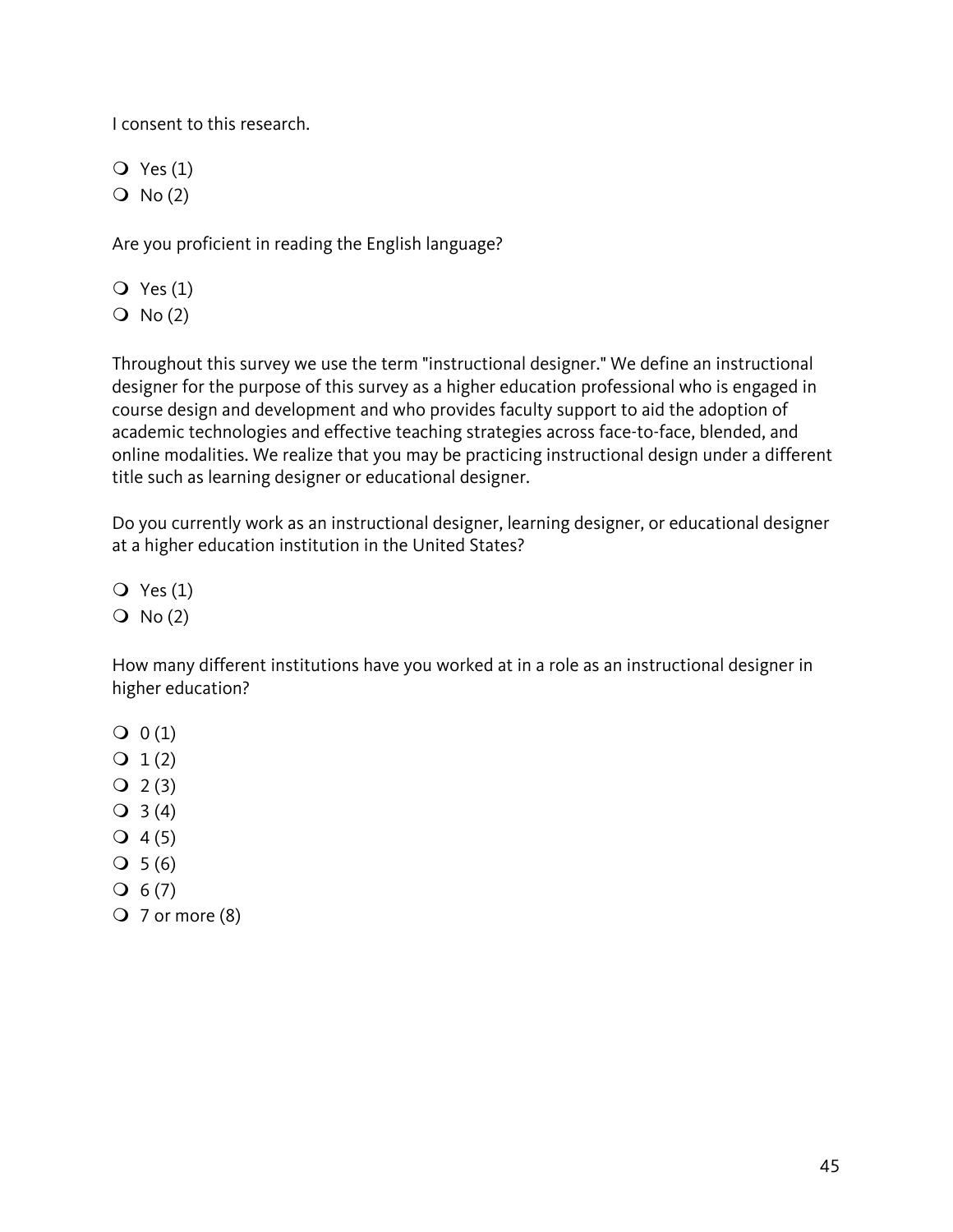For the most recent degrees that you have completed, indicate the level, discipline, and year of completion in the table below. Please do not leave any section blank, insert "NA" when necessary. (Do not include degrees that are in progress.)

|                | <b>Discipline</b> | Year of<br>Completion | Degree Level            |                |                 |              |            |
|----------------|-------------------|-----------------------|-------------------------|----------------|-----------------|--------------|------------|
|                | Answer<br>(1)     | <b>YYYY</b> (1)       | <b>Bachelors</b><br>(1) | Masters<br>(2) | Doctoral<br>(3) | Other<br>(4) | NA (5)     |
| Degree<br>1(1) |                   |                       | $\bigcirc$              | $\bigcirc$     | $\bigcirc$      | $\bigcirc$   | $\bigcirc$ |
| Degree<br>2(2) |                   |                       | $\bigcirc$              | ∩              | $\bigcirc$      | $\bigcirc$   | $\bigcirc$ |
| Degree<br>3(3) |                   |                       | $\bigcirc$              | $\Omega$       | $\Omega$        | $\bigcirc$   | $\bigcirc$ |
| Degree<br>4(4) |                   |                       | $\bigcirc$              | ∩              | $\mathsf{O}$    | $\bigcirc$   | $\bigcirc$ |
| Degree<br>5(5) |                   |                       | $\mathsf{O}$            |                | $\Omega$        | ∩            | $\bigcirc$ |

Are any of the degrees that you have completed in instructional design or a related field (e.g. instructional technology, educational technology)?

 $\overline{Q}$  Yes (1)

 $Q \text{No} (2)$ 

Aside from degrees, what other professional training have you pursued for your instructional design career? (mark all that apply)

- Graduate certificate  $(1)$
- $\Box$  Software certification (2)
- $\Box$  MOOC certification (3)
- $\Box$  Professional organization certification (4)
- $\Box$  Webinar series and/or online courses (5)
- Continuing education (non-credit)  $(6)$
- $\Box$  Face-to-face workshops (8)
- Other (please describe) (7) \_\_\_\_\_\_\_\_\_\_\_\_\_\_\_\_\_\_\_\_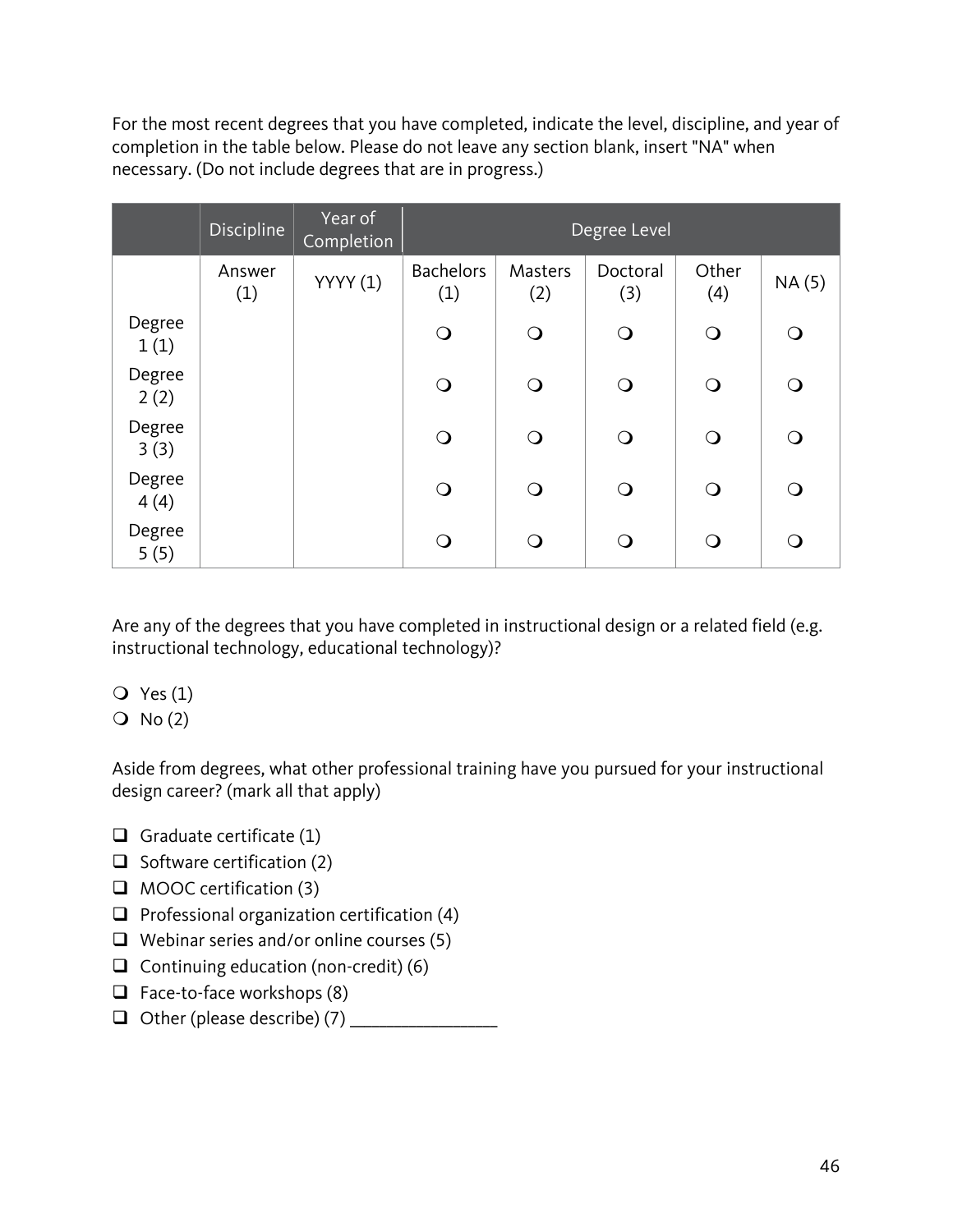Are you currently enrolled in a degree or certificate program in any discipline?

 $\bigcirc$  Yes (1)

 $Q \text{No} (2)$ 

How many years have you worked as an instructional designer in higher education?

- $Q_0$  0-1(1)
- $Q$  2-4 (2)
- $Q$  5-7(3)
- $Q$  8-10 (4)
- $Q_11-12(5)$
- $Q$  13-15 (6)

 $\overline{O}$  more than 15 (7)

In your current position, please indicate which of the following courses types you typically work with. (mark all that apply)

 $\Box$  Online courses (1)

- $\Box$  Face-to-face courses (2)
- $\Box$  Courses online and face-to-face components (3)

Have you worked as an instructional designer in an industry outside of higher education?

 $\bigcirc$  Yes (1)  $Q \text{No} (2)$ 

Which of the following industries outside of higher education do you have experience working in as an instructional designer? (mark all that apply)

- $\Box$  Corporate (1)  $\Box$  Medical (2)  $\Box$  Manufacturing (3)  $\Box$  Sales (4)  $\Box$  Government (5)  $\Box$  Freelance/contract (6)  $\Box$  Human Resources (7)  $\Box$  Non-profits (8) Other (please describe) (9) \_\_\_\_\_\_\_\_\_\_\_\_\_\_\_\_\_\_\_\_
- Comments: (10) \_\_\_\_\_\_\_\_\_\_\_\_\_\_\_\_\_\_\_\_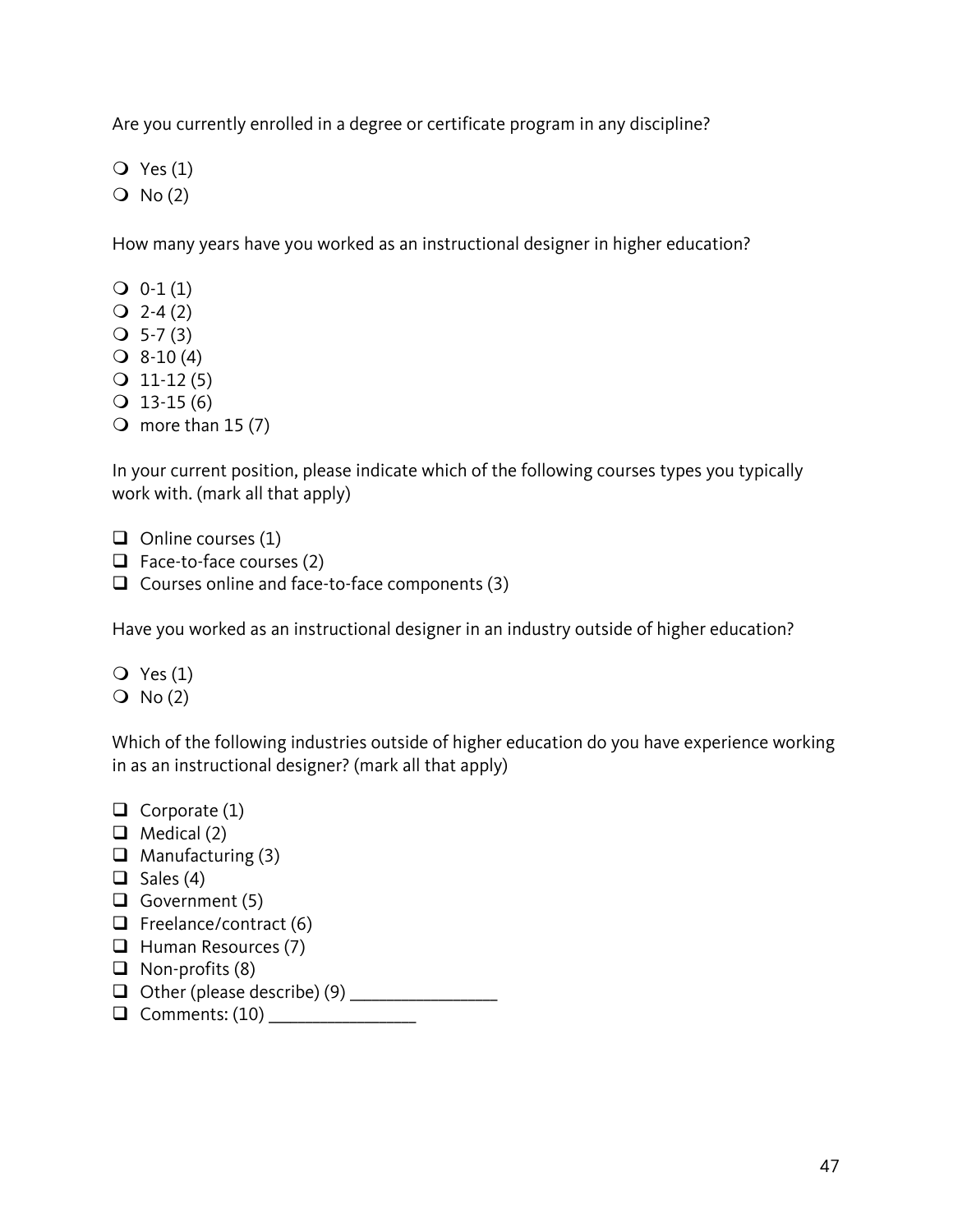How many total years have you worked as an instructional designer in any industry?

- $Q_0$  0-1(1)
- $Q$  2-4 (2)
- $Q$  5-7 (3)
- $Q$  8-10 (4)
- $Q_11-12(5)$
- $Q$  13-15 (6)
- $\Omega$  more than 15 (7)

Do you currently supervise other instructional designers?

 $Q$  Yes  $(1)$ 

 $Q \text{No} (2)$ 

How many instructional designers do you currently supervise?

- $Q_1-5(1)$
- $\bigcirc$  6-10 (2)
- $Q$  11-15 (3)
- $\bigcirc$  more than 15 (4)

The following questions are about your training in research methodology and the design of research studies. For example, we are interested in your experience with concepts such as scientific methods, experimental studies, survey research, design based research, interview and/or focus group design, etc. Please do not include any training related to assessment and evaluation of student learning within individual courses (i.e., assignment design, rubric creation, etc.).

How many undergraduate level courses did you take in research methodology and research design?

- $Q(1)$
- $Q_1(2)$
- $Q_2(3)$
- $Q_3(4)$
- $Q_4(5)$
- $Q 5(6)$
- $\overline{O}$  More than 5 (7)
- Unsure (8)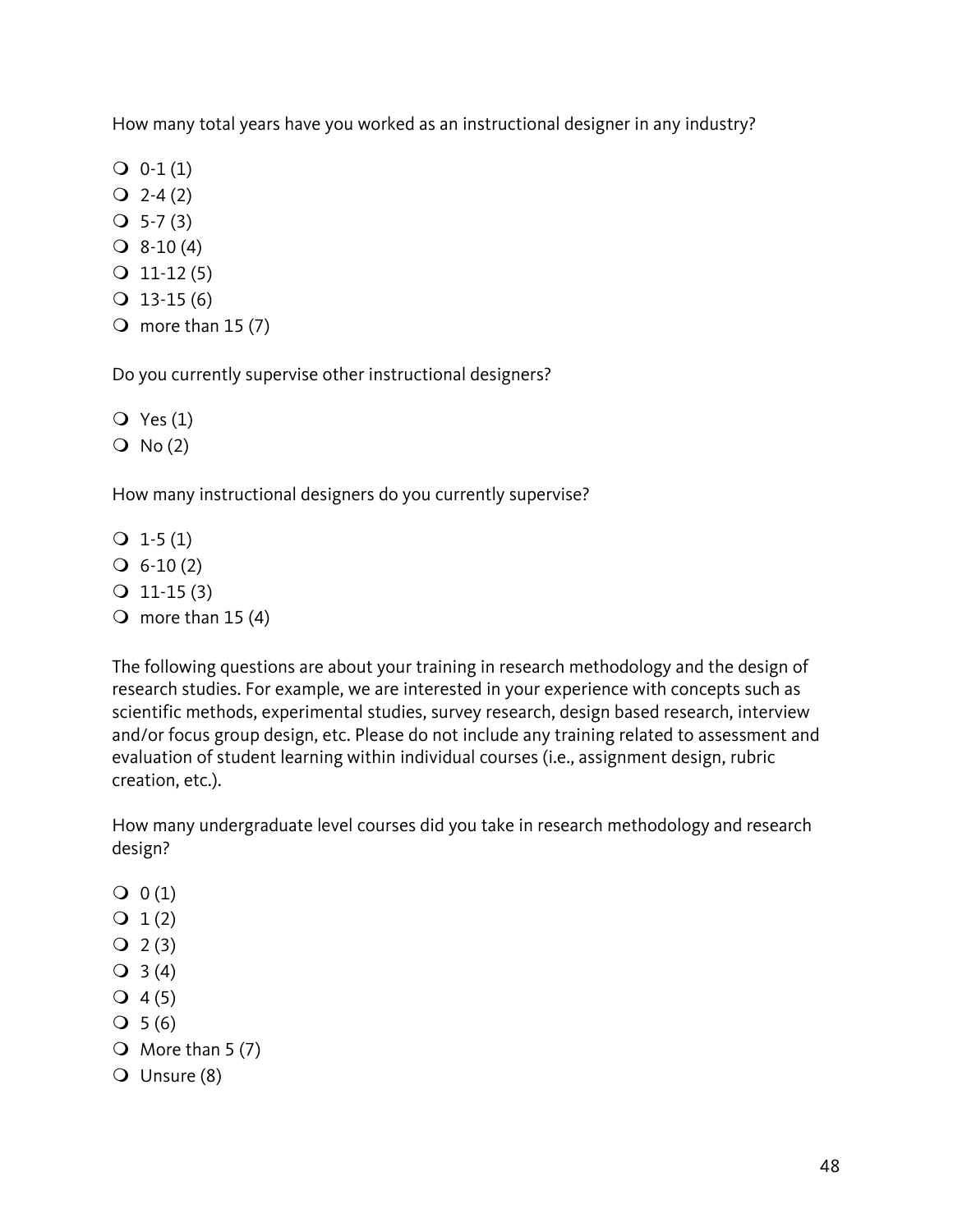Were any of those research methodology and research design courses you took specific to your undergraduate degree of study (for example, polling in political science or experimental design in lab-based sciences)?

- $Q$  Yes  $(1)$
- $Q \text{No} (2)$
- Unsure (3)

In the undergraduate level courses you took in research methodology and research design, did any of them involve hands-on experience with research design (i.e., a thesis project, a research apprenticeship, or a research practicum)?

- $Q$  Yes  $(1)$
- $O$  No  $(2)$
- $\bigcirc$  I don't know (3)

If you have a graduate degree(s) in discipline(s) other than instructional design or a related field, how many graduate courses did you take in research methodology and research design?

 $\bigcirc$  NA - I don't have a graduate degree in another discipline (1)

- $Q(2)$
- $Q_1(3)$
- $Q_2(4)$
- $Q_3(5)$
- $Q_4(6)$
- $Q_{5}(7)$
- $\overline{O}$  more than 5 (8)

In the graduate level courses you took in research methodology and research design, did any of them involve hands-on experience with research methods and design (i.e., a thesis or dissertation project, a research apprenticeship, or a research practicum)?

- $\bigcirc$  Yes (1)
- $Q \text{No} (2)$
- $\bigcirc$  I don't know (3)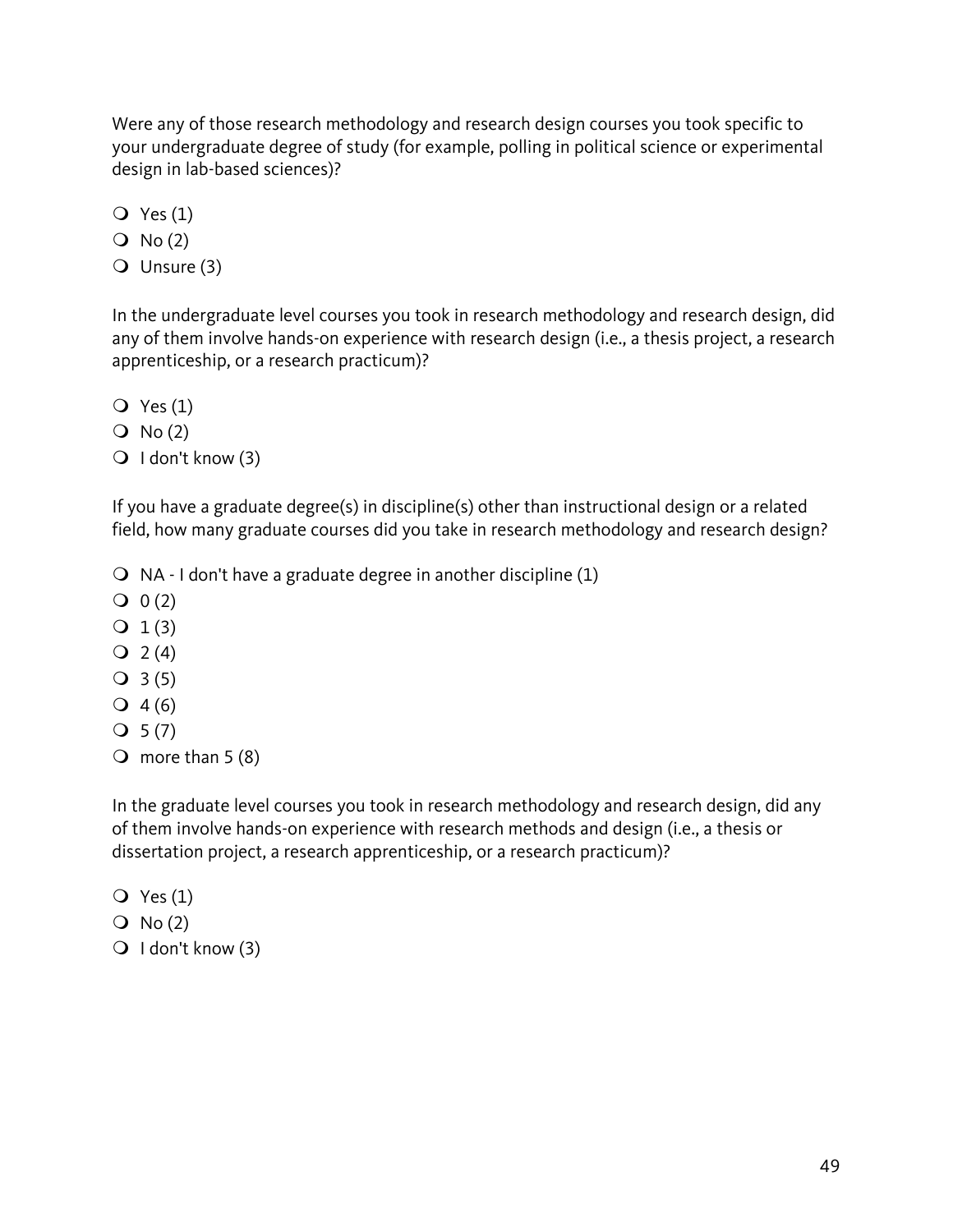Some fields include discipline-specific training in research methodologies and research design (for example, polling in political science or experimental design in lab-based sciences). Please describe research methods and research designs that were emphasized in your instructional design training at the undergraduate or graduate level. If none, indicate with "NA".

The following questions ask about your experiences engaging in academic research. For the purpose of this survey, we are defining "engaging in academic research" as your experience with one or more of the following: designing and planning a research study, reading and or summarizing literature, collecting data, analyzing data, writing up results, and/or disseminating results with the intention of creating generalizable knowledge that advances a field.

Approximately how many years of experience do you have engaging in academic research in each role below? If less than one year, indicate with "<1".

- o In an instructional design role (1)
- o In a role outside of instructional design (2)

We are interested in the degree to which you have engaged in certain research methodology and research design tasks as well as your level of confidence in your ability to engage in these tasks. Please rate your level of confidence for each task even if you have not directly engaged in the tasks.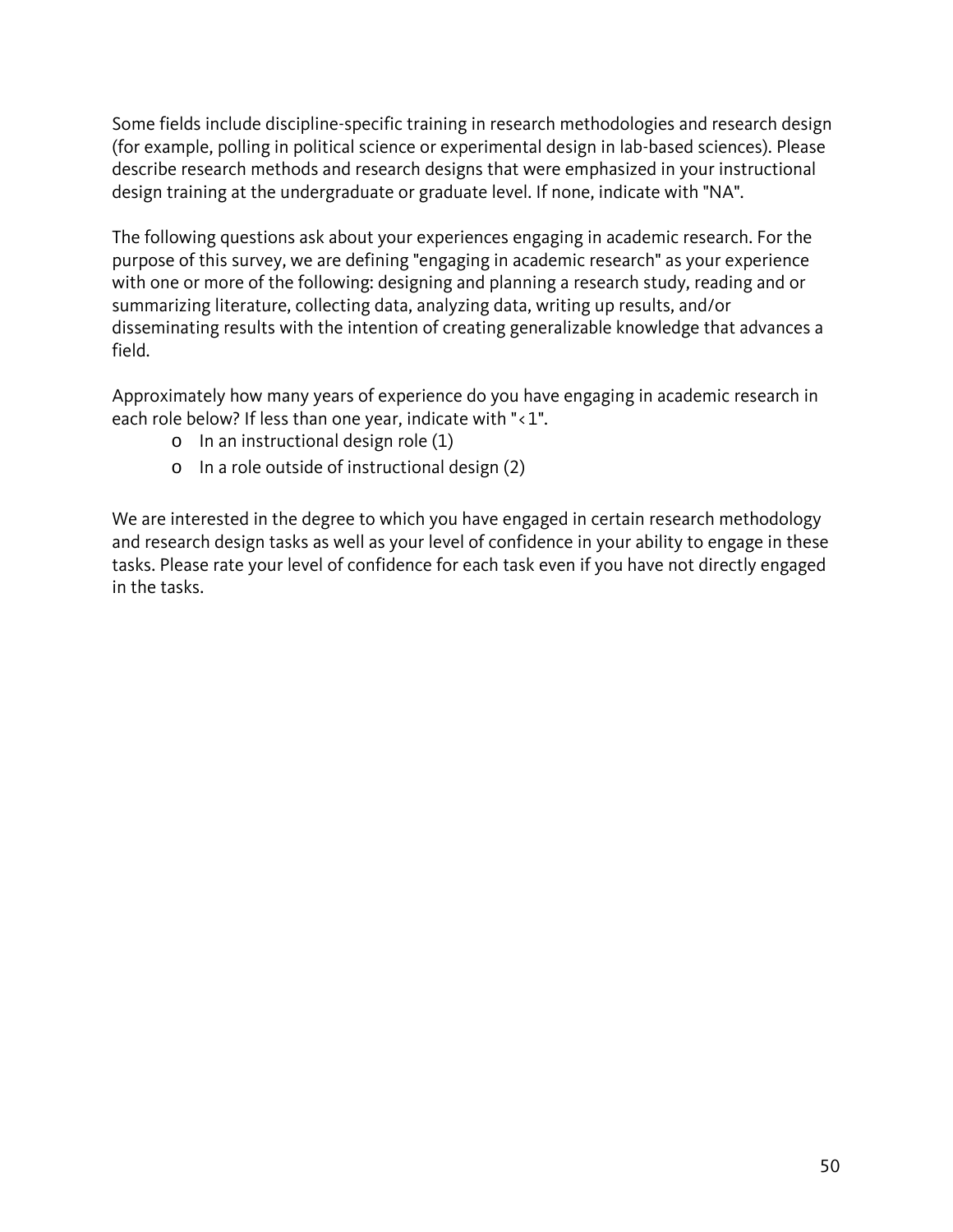|                                                                                                     | Have you engaged in this<br>task? |                | What is your level of confidence? |            |            |
|-----------------------------------------------------------------------------------------------------|-----------------------------------|----------------|-----------------------------------|------------|------------|
|                                                                                                     | Yes $(1)$                         | No(2)          | Low(1)                            | Medium (2) | High (3)   |
| Write a<br>research<br>question $(1)$                                                               | $\bigcirc$                        | $\bigcirc$     | $\bigcirc$                        | $\bigcirc$ | $\bigcirc$ |
| Complete a<br>literature<br>review (2)                                                              | $\bigcirc$                        | $\bigcirc$     | $\bigcirc$                        | $\bigcirc$ | $\bigcirc$ |
| Choose an<br>appropriate<br>research<br>study design<br>to align with<br>a research<br>question (3) | $\bigcirc$                        | $\bigcirc$     | $\bigcirc$                        | $\bigcirc$ | $\bigcirc$ |
| Conduct an<br>interview for<br>research<br>purposes (4)                                             | $\bigcirc$                        | $\bigcirc$     | $\bigcirc$                        | $\bigcirc$ | $\bigcirc$ |
| Conduct a<br>focus group<br>for research<br>purposes (5)                                            | $\bigcirc$                        | $\overline{O}$ | $\bigcirc$                        | $\bigcirc$ | $\bigcirc$ |
| Conduct an<br>observation<br>for research<br>purposes (6)                                           | $\bigcirc$                        | $\bigcirc$     | $\overline{O}$                    | $\bigcirc$ | $\bigcirc$ |
| Code<br>qualitative<br>data (7)                                                                     | $\bigcirc$                        | $\bigcirc$     | $\bigcirc$                        | $\bigcirc$ | $\bigcirc$ |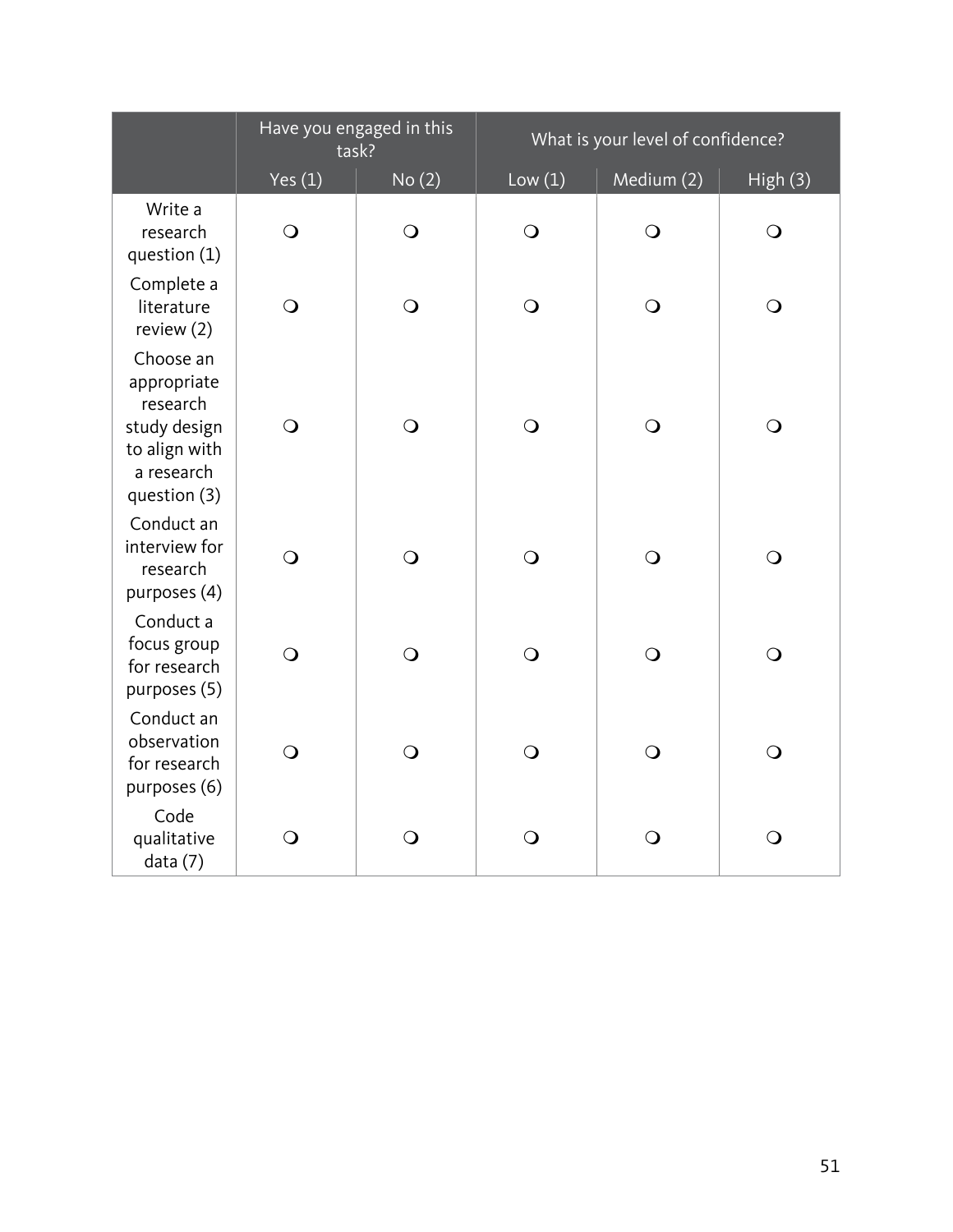|                                                                                                                                                       | Have you engaged in this<br>task? |            |            | What is your level of confidence? |              |  |  |
|-------------------------------------------------------------------------------------------------------------------------------------------------------|-----------------------------------|------------|------------|-----------------------------------|--------------|--|--|
|                                                                                                                                                       | Yes $(1)$                         | No(2)      | Low(1)     | Medium (2)                        | High (3)     |  |  |
| Complete<br>paperwork<br>for<br>Institutional<br>Review Board<br>(IRB)<br>approval for<br>conducting<br>research with<br>human<br>participants<br>(8) | $\bigcirc$                        | $\bigcirc$ | $\bigcirc$ | $\bigcirc$                        | $\bigcirc$   |  |  |
| Create a<br>survey<br>instrument<br>for research<br>purposes (9)                                                                                      | $\bigcirc$                        | $\bigcirc$ | $\bigcirc$ | $\bigcirc$                        | $\mathsf{O}$ |  |  |
| Validate a<br>survey<br>instrument<br>(10)                                                                                                            | $\bigcirc$                        | $\bigcirc$ | $\bigcirc$ | $\bigcirc$                        | $\bigcirc$   |  |  |
| Choose an<br>appropriate<br>statistical<br>test to<br>analyze data<br>in alignment<br>with your<br>study design<br>(11)                               | $\bigcirc$                        | O          | $\bigcirc$ | O                                 | O            |  |  |
| Clean data<br>(12)                                                                                                                                    | $\bigcirc$                        | $\bigcirc$ | $\bigcirc$ | $\bigcirc$                        | $\bigcirc$   |  |  |
| Use archival<br>data for<br>research<br>purposes<br>(13)                                                                                              | $\bigcirc$                        | $\bigcirc$ | $\bigcirc$ | $\bigcirc$                        | $\bigcirc$   |  |  |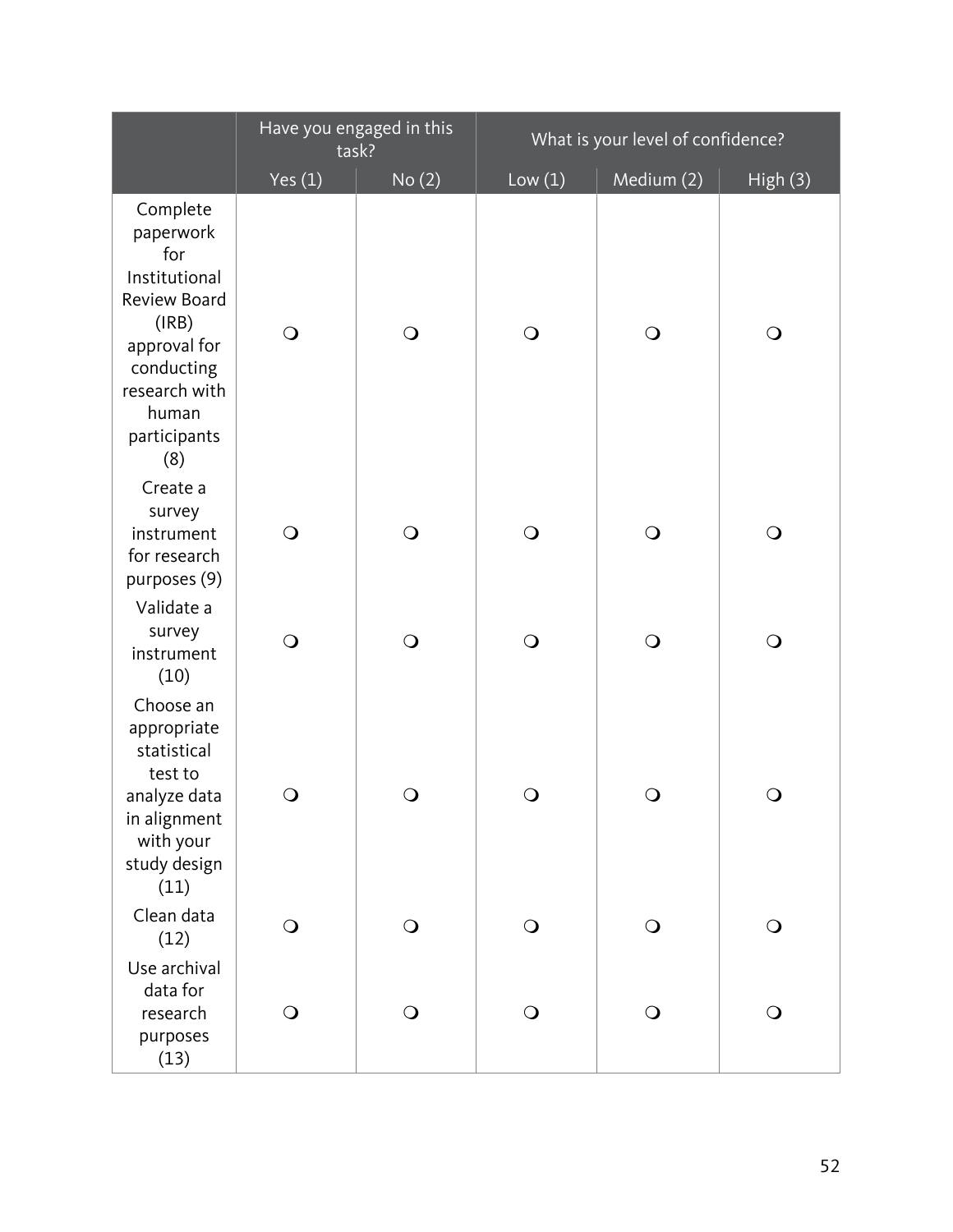The following questions ask about research on teaching and learning. For the purpose of this survey, we are defining "research on teaching and learning" as an investigation of higher education classroom practice (including online environments) using a systematic methodology resulting in a scholarly product to be publicly disseminated.

Given your current skills and abilities with research methodology and design, to what degree do you feel confident collaborating with a faculty member on a research project on teaching and learning?

- $\bigcirc$  I feel confident in my ability to collaborate on a teaching and learning research project with no direction from the faculty member. (1)
- $\bigcirc$  I feel confident in my ability to collaborate on a teaching and learning research project with little direction from the faculty member. (2)
- $\bigcirc$  I feel confident in my ability to collaborate on a teaching and learning research project with some direction from the faculty member. (3)
- $\bigcirc$  I feel confident in my ability to collaborate on a teaching and learning research project with a lot of direction from the faculty member. (4)
- $\bigcirc$  I do not feel confident in my ability to collaborate on a teaching and learning research project with a faculty member. (5)

Within the past year, which of the following have you collaborated with to conduct research on teaching and learning? (mark all that apply)

- $\Box$  I have not collaborated to conduct research on teaching and learning in past year. (1)
- $\Box$  Faculty/subject matter experts (2)
- $\Box$  Content experts (3)
- $\Box$  Vendors (4)
- $\Box$  Other instructional designers (5)
- $\Box$  Institutional Research staff (6)
- $\Box$  Administrators (deans, Provost) (7)
- $\Box$  Other elearning developers (8)
- $\Box$  Other scholarship of teaching and learning staff (9)
- $\Box$  Professional organizations (10)
- $\Box$  Librarians (11)
- Other (please describe) (12) \_\_\_\_\_\_\_\_\_\_\_\_\_\_\_\_\_\_\_\_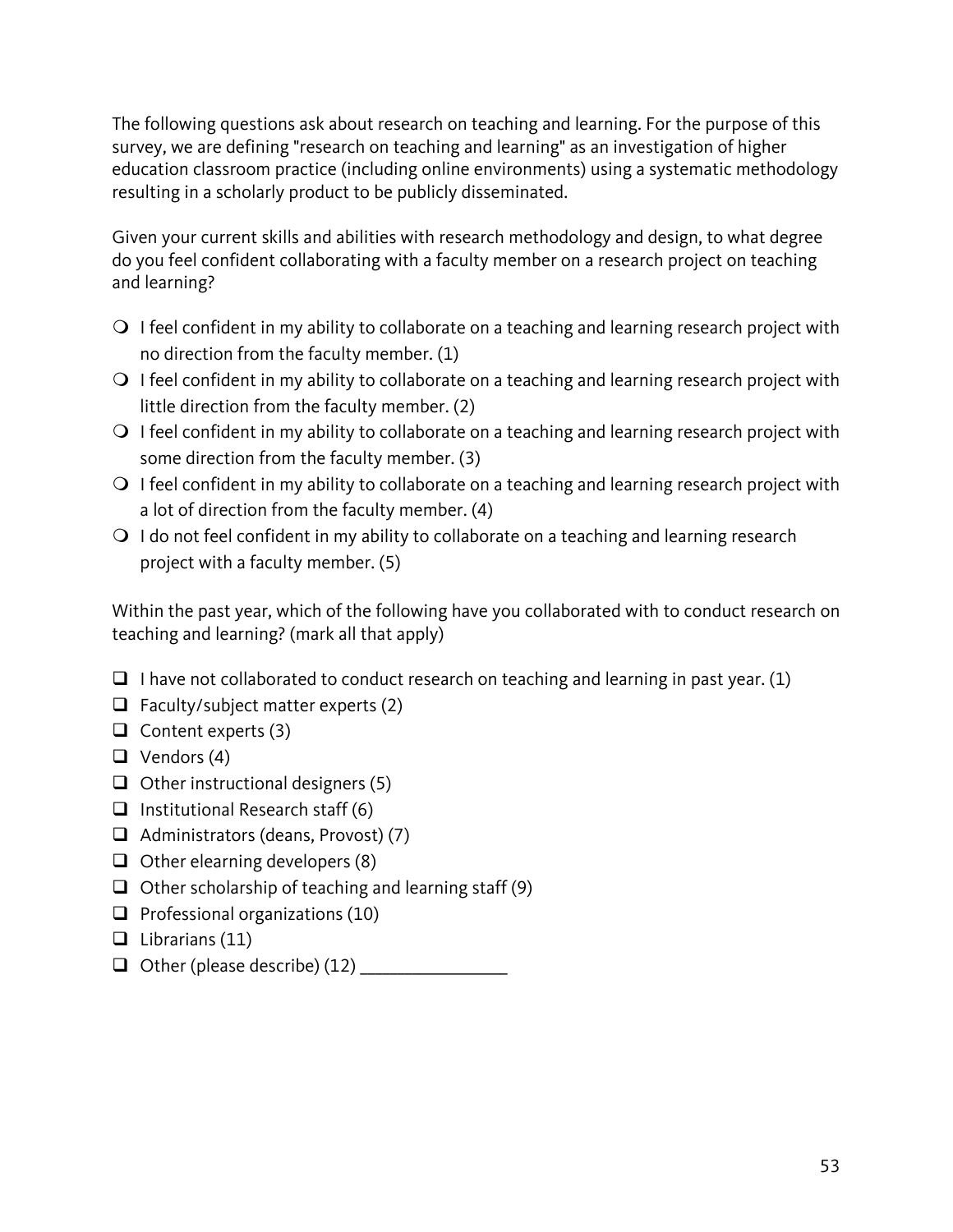If you are currently engaging in research on teaching and learning, what research methods and designs are you using to answer your research questions? (please mark all that apply)

- $\Box$  I am not currently engaging in research on teaching and learning (1)
- $\Box$  Qualitative (2)
- $\Box$  Quantitative (3)
- $\Box$  Mixed methods (4)
- $\Box$  Scientific methods (5)
- $\Box$  Experimental studies (6)
- $\Box$  Focus groups (7)
- $\Box$  Interviews (8)
- $\Box$  Mining big data (9)
- $\Box$  Survey research (10)
- $\Box$  Design-based research (11)
- Other (please describe) (12) \_\_\_\_\_\_\_\_\_\_\_\_\_\_\_\_\_\_\_\_

Please indicate if you have disseminated results from research on teaching and learning in any of the following outlets (mark all that apply):

- $\Box$  I have not disseminated results in any of these outlets (9)
- $\Box$  Conference presentation (regional) (1)
- $\Box$  Conference presentation (national) (2)
- $\Box$  Conference presentation (international) (3)
- $\Box$  Conference poster session (regional) (4)
- $\Box$  Conference poster session (national) (5)
- $\Box$  Conference poster session (international) (6)
- $\Box$  Internal presentation at your institution (7)
- $\Box$  Other (please describe) (8)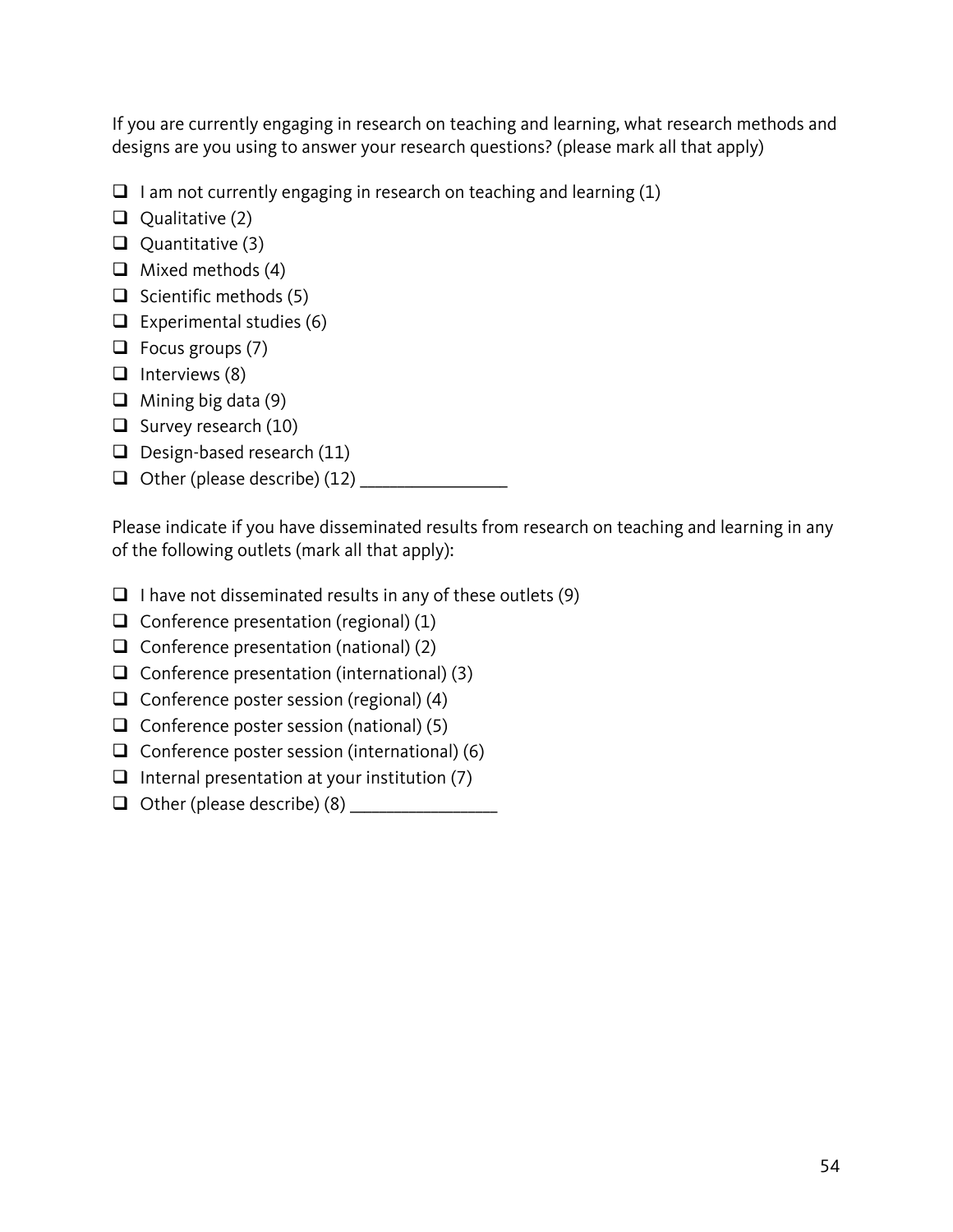Please indicate if you have published results from research on teaching and learning in any of the following outlets (mark all that apply):

- $\Box$  I have not published in any of these outlets (1)
- $\Box$  Peer reviewed journal (2)
- $\Box$  Book chapter (3)
- $\Box$  Case study (4)
- $\Box$  White paper (5)
- $\Box$  Research report (6)
- $\Box$  Book (7)
- $\Box$  Press release (8)
- Other (please describe) (9) \_\_\_\_\_\_\_\_\_\_\_\_\_\_\_\_\_\_\_\_

What barriers have you encountered with conducting research on teaching and learning in your work as an instructional designer? (please indicate "NA" if you do not conduct research in this role)

Does your job description include conducting research on teaching and learning?

- $\overline{Q}$  Yes (1)
- $\overline{O}$  No (2)
- $\bigcirc$  I don't know (3)

In your role as an instructional designer, are you expected to do any of the following?

|                                                                              | Yes $(1)$ | No(2) |
|------------------------------------------------------------------------------|-----------|-------|
| Independently conduct<br>research on teaching and<br>learning $(1)$          |           |       |
| Collaborate as a team-<br>member on research on<br>teaching and learning (2) |           |       |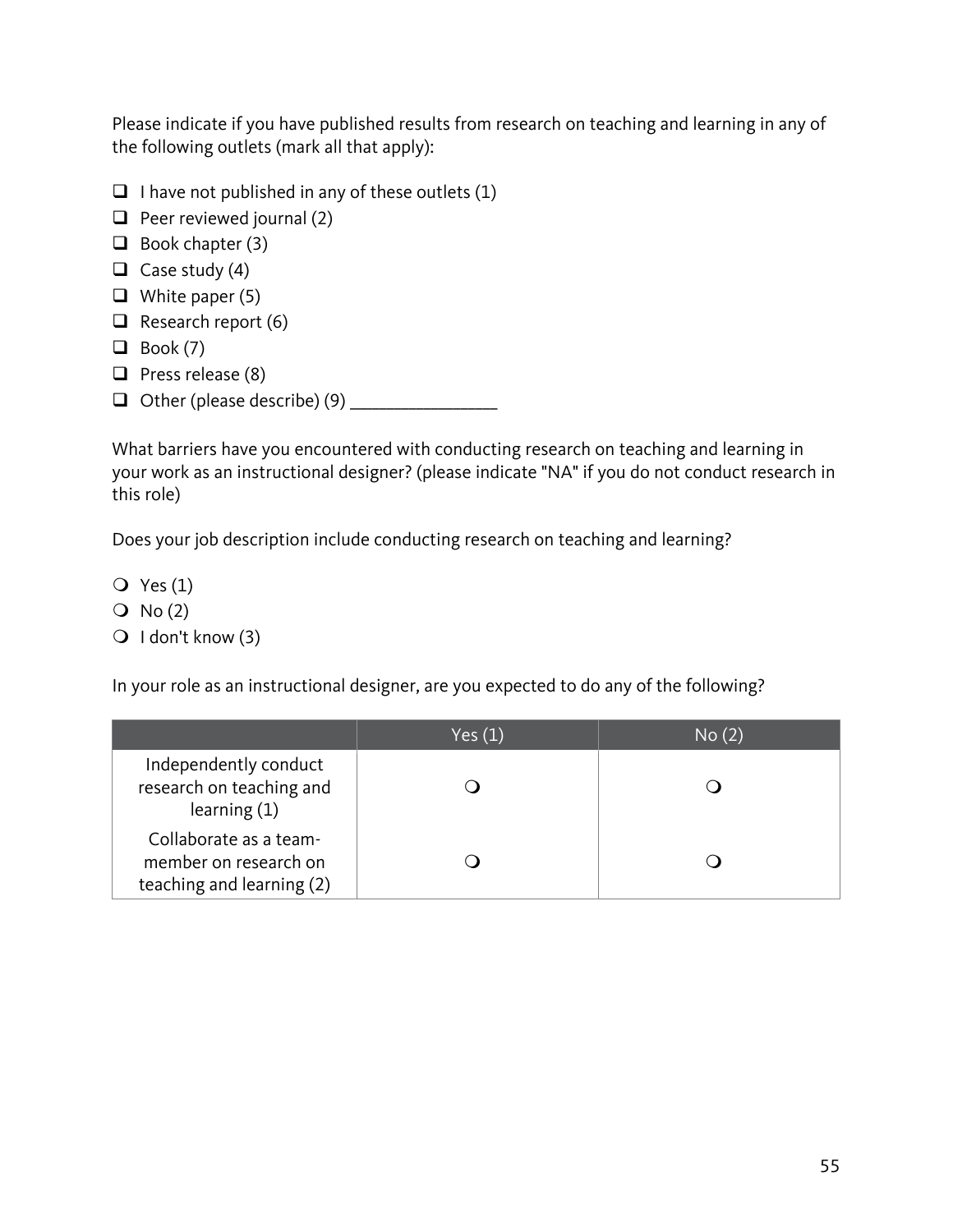Within the past year, which of the following research activities have you engaged in as part of your job as an instructional designer? (mark all that apply)

- $\Box$  Designing and planning a research study (1)
- $\Box$  Reading and/or summarizing literature (2)
- $\Box$  Collecting data (3)
- $\Box$  Analyzing data (4)
- $\Box$  Writing up results (5)
- $\Box$  Disseminating results (6)
- $\Box$  None of the above (7)

Is research on teaching and learning currently part of the evaluation of your work as an instructional designer?

 $Q$  Yes  $(1)$ 

 $O$  No  $(2)$ 

How much value do you think the following stakeholders place on research on teaching and learning conducted by instructional designers?

|                                                              | Low(1) | Moderate (2) | High(3) |
|--------------------------------------------------------------|--------|--------------|---------|
| Institutional<br>leadership (1)                              |        | ( )          |         |
| Direct supervisor (2)                                        |        |              |         |
| Faculty<br>members/subject<br>matter experts (3)             |        | ∩)           |         |
| Peers within your<br>institution (4)                         |        | ( )          |         |
| Peers outside your<br>institution (5)                        |        | ( )          |         |
| Broader academic<br>community (e.g.,<br>Quality Matters) (6) |        | ( )          |         |
| Corporate partners<br>and/or vendors (7)                     |        |              |         |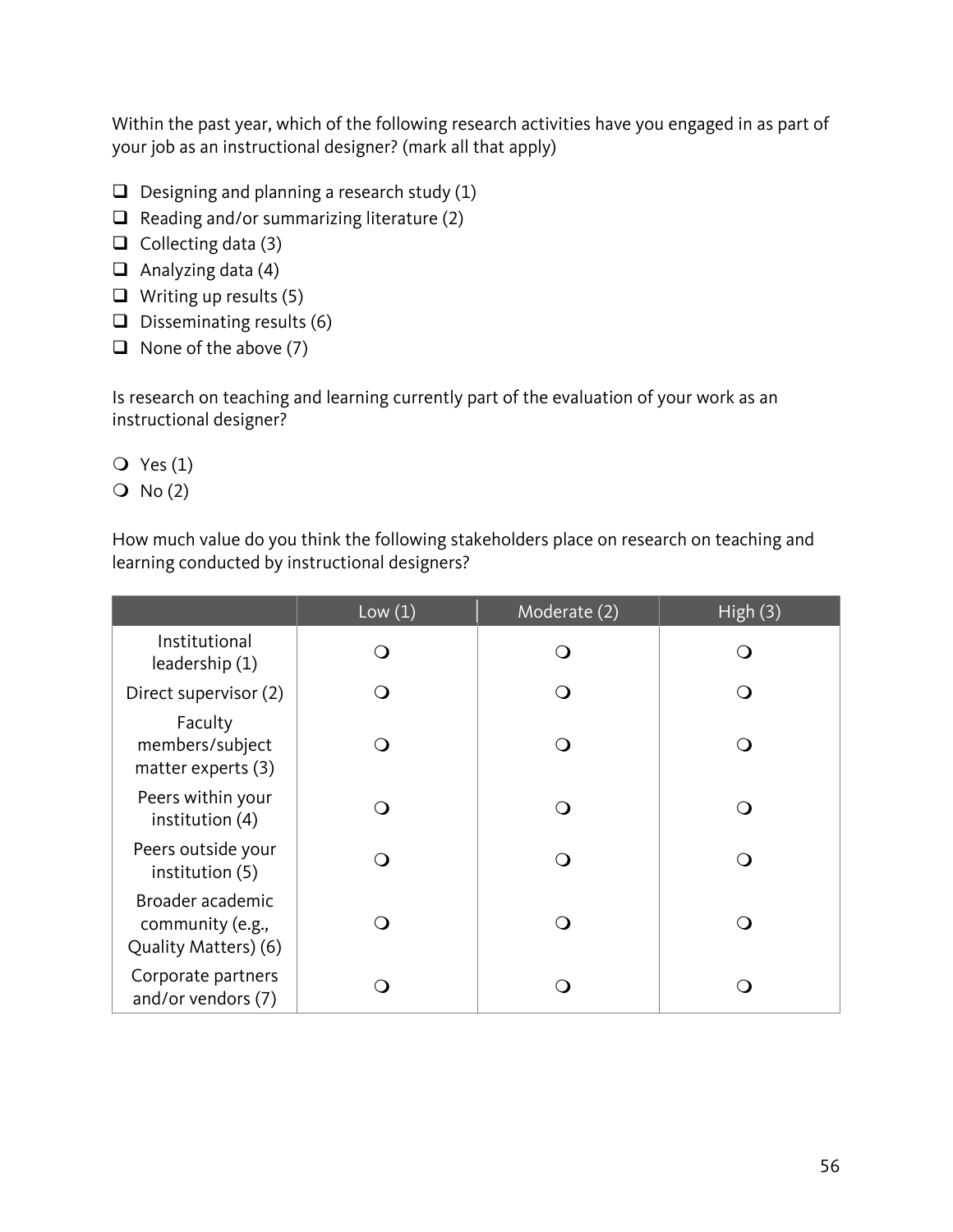Please list any other stakeholders who you think value research on teaching and learning conducted by instructional designers. If none, indicate "NA" in the box below.

|                                                              | Yes $(1)$ | No(2) |
|--------------------------------------------------------------|-----------|-------|
| Institutional leadership (1)                                 |           |       |
| Direct supervisor (2)                                        |           |       |
| Faculty members/subject (3)                                  |           |       |
| Peers within your institution<br>$\left( 4\right)$           |           |       |
| Peers outside your<br>institution (5)                        |           |       |
| Broader academic<br>community (e.g., Quality<br>Matters) (6) |           |       |
| Corporate partners and/or<br>vendors (7)                     |           |       |

Do you think the following stakeholders perceive instructional designers as more credible when they are conducting research on teaching and learning?

Please list any other stakeholders who you think perceive instructional designers to be more credible when they are conducting research on teaching and learning. If none, indicate "NA" in the box below.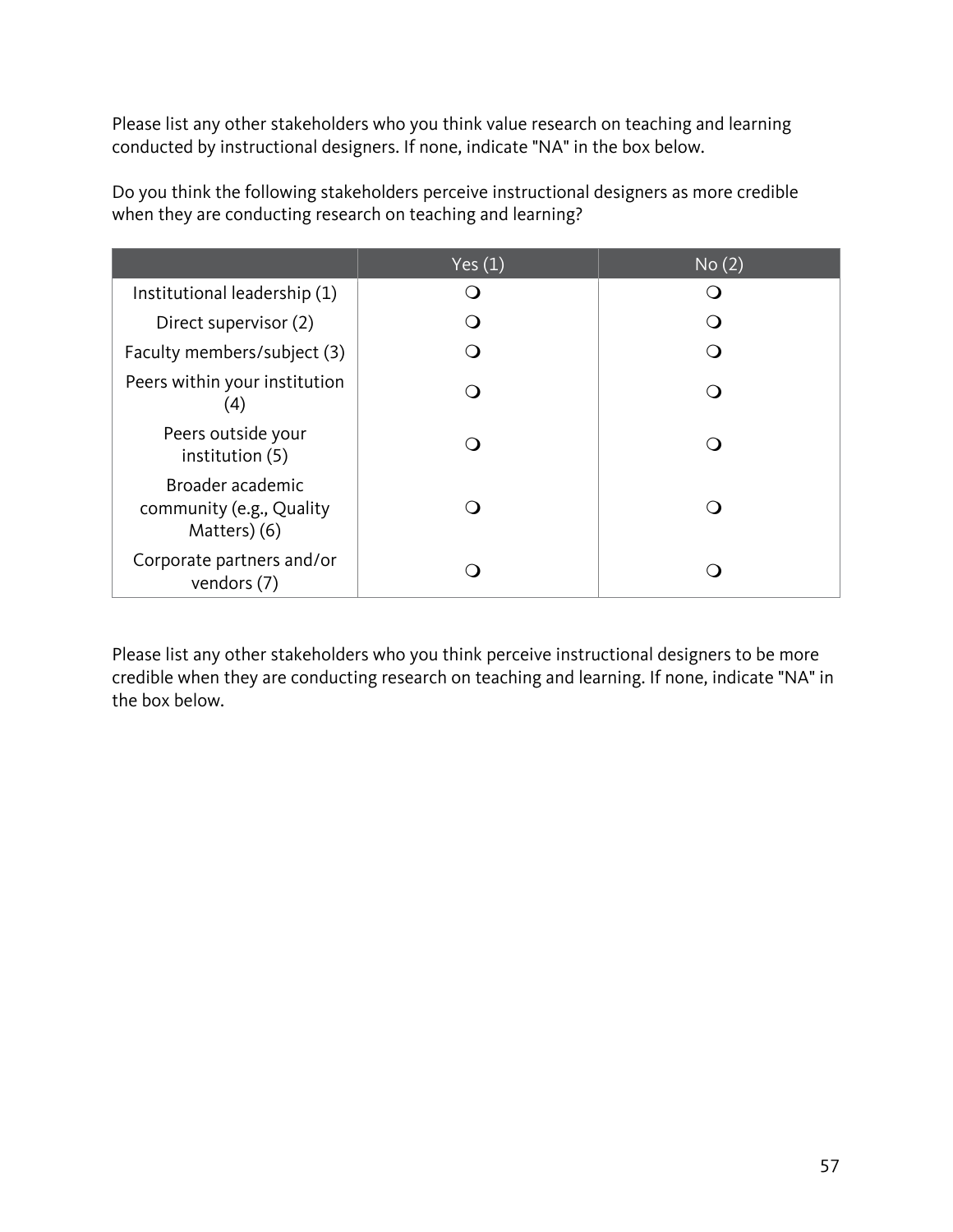Which of the following are reasons why instructional designers should further develop skills in research methods or research design? (mark all that apply)

- $\Box$  Opportunities for career/job advancement (1)
- $\Box$  Opportunities for individual professional development (2)
- $\Box$  Opportunities for faculty collaboration (3)
- $\Box$  Opportunities for collaboration with other instructional designers (4)
- Grant funding  $(5)$
- $\Box$  Further the discipline (innovation) (6)
- $\Box$  Understanding student needs (7)
- $\Box$  Understanding instructor/faculty needs (8)
- $\Box$  Opportunities for publication (9)
- $\Box$  Demonstrate their value (10)
- $\Box$  None (11)
- Other (please specify) (12) \_\_\_\_\_\_\_\_\_\_\_\_\_\_\_\_\_\_\_\_

To what degree do you think knowledge in research methods and research design enhances the work of an instructional designer?

- $\bigcirc$  Not at all  $(1)$
- $\bigcirc$  A little (2)
- $\bigcirc$  Somewhat (3)
- $\overline{Q}$  Quite a bit (4)
- $\bigcirc$  A great deal (5)

Please describe how you think knowledge in research methods and research design enhances the work of an instructional designer.

What kinds of research methods or research design skills do you think are most important for IDs to have/learn to be successful in their roles?

The following questions are about your interest in research methodology and research design activities and training in your role as an instructional designer.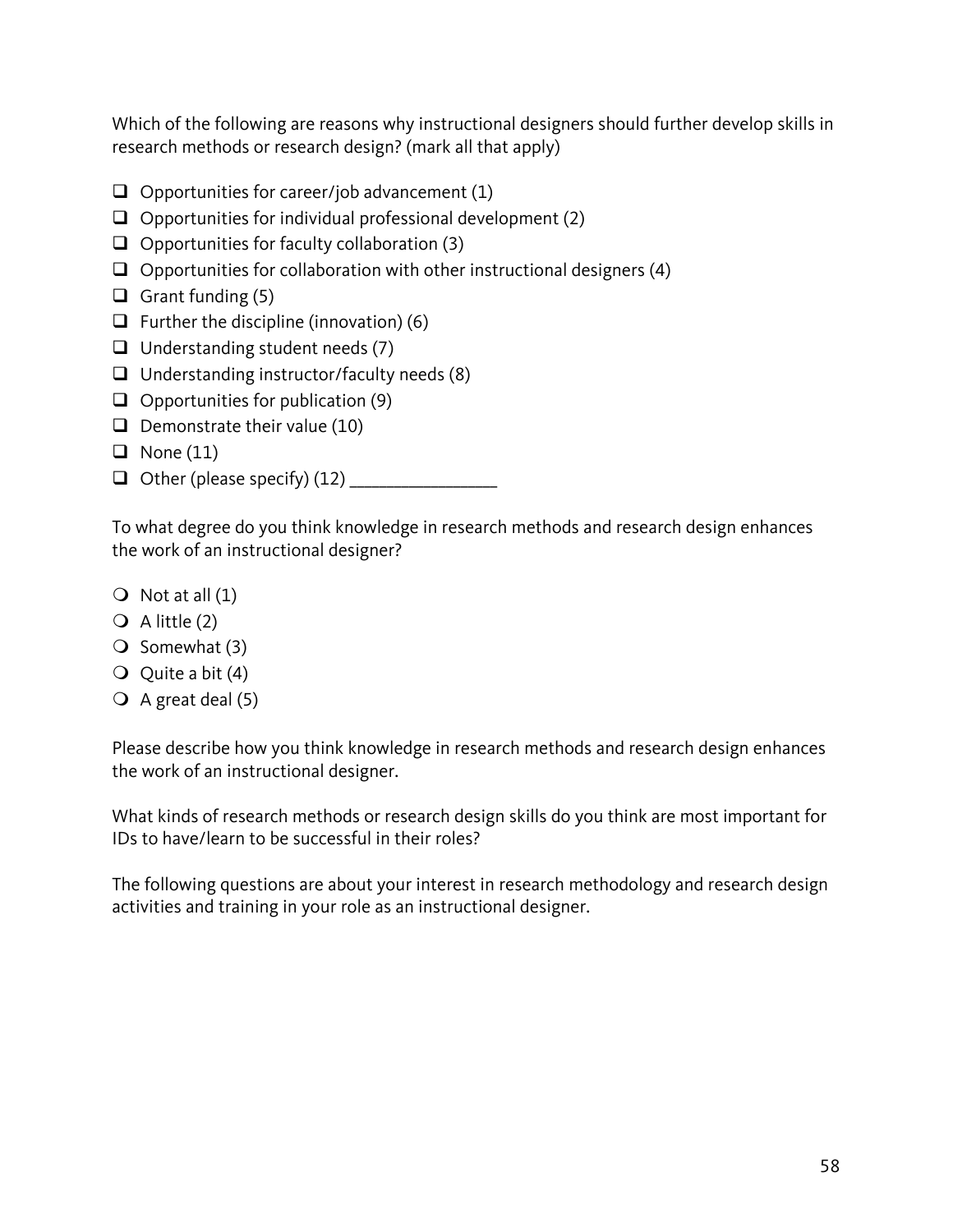What degree of interest do you have in the following research on teaching and learning activities as part of your role as an instructional designer?

|                                                                                         | No interest<br>(1) | Slight (2)     | Some (3)       | Moderate (4)   | High (5)   |
|-----------------------------------------------------------------------------------------|--------------------|----------------|----------------|----------------|------------|
| Independently<br>conducting<br>research on<br>teaching and<br>learning (1)              | $\bigcirc$         | $\overline{O}$ | $\bigcirc$     | $\bigcirc$     | $\bigcirc$ |
| Collaborating<br>as a team-<br>member on<br>research on<br>teaching and<br>learning (2) | $\bigcirc$         | $\Omega$       | $\bigcirc$     | $\bigcirc$     | $\bigcirc$ |
| Designing and<br>planning a<br>research<br>study (3)                                    | $\bigcirc$         | $\Omega$       | $\overline{O}$ | $\overline{O}$ | $\bigcirc$ |
| Reading<br>and/or<br>summarizing<br>literature (4)                                      | $\bigcirc$         | $\overline{O}$ | $\bigcirc$     | $\bigcirc$     | $\bigcirc$ |
| Collecting<br>data (5)                                                                  | $\bigcirc$         | $\overline{O}$ | $\overline{O}$ | $\overline{O}$ | $\bigcirc$ |
| Analyzing<br>data (6)                                                                   | $\bigcirc$         | $\overline{O}$ | $\bigcirc$     | $\bigcirc$     | $\bigcirc$ |
| Writing up<br>results (7)                                                               | $\bigcirc$         | $\overline{O}$ | $\bigcirc$     | $\bigcirc$     | $\bigcirc$ |
| Disseminating<br>results (8)                                                            | $\bigcirc$         | $\mathbf O$    | $\bigcirc$     | $\bigcirc$     | $\bigcirc$ |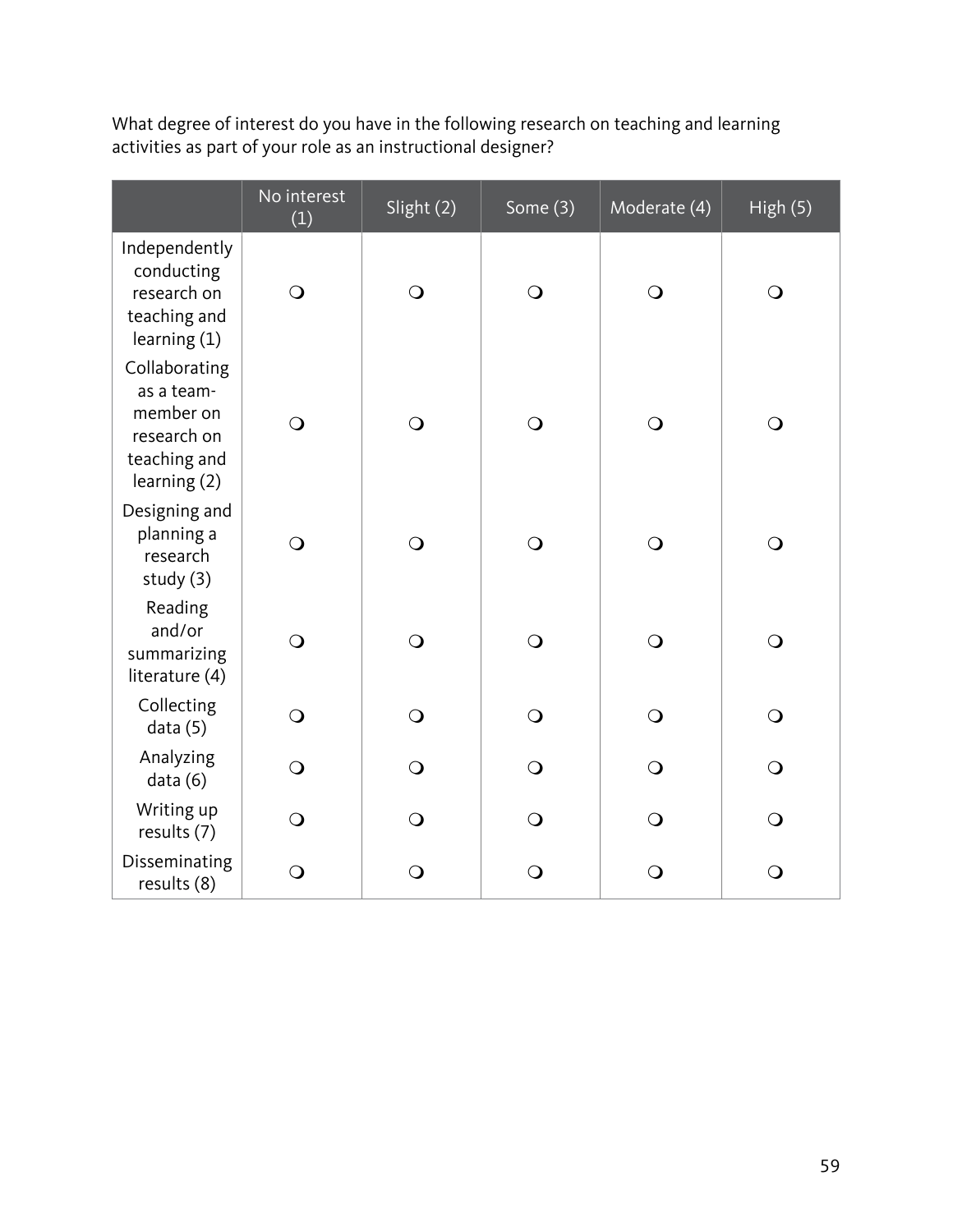Do you think you need additional training in research methods or research design to fulfill your role as an instructional designer?

 $\overline{O}$  Yes (1)

 $O No(2)$ 

 $\bigcirc$  I'm not sure (3)

Please indicate which the following research methodology and research design training opportunities you are currently engaging in and which you plan to pursue in the future.

|                                                                                                                                               | Currently doing (1) | Planning to do (2) | I'm not sure $(3)$ |
|-----------------------------------------------------------------------------------------------------------------------------------------------|---------------------|--------------------|--------------------|
| Engage in training in<br>research<br>methodology or<br>research design (i.e.,<br>workshops, readings,<br>MOOCs, coursework,<br>$etc.$ ) $(1)$ |                     |                    |                    |
| Pursue training in<br>research<br>methodology or<br>research design<br>through an<br>additional degree (2)                                    |                     |                    |                    |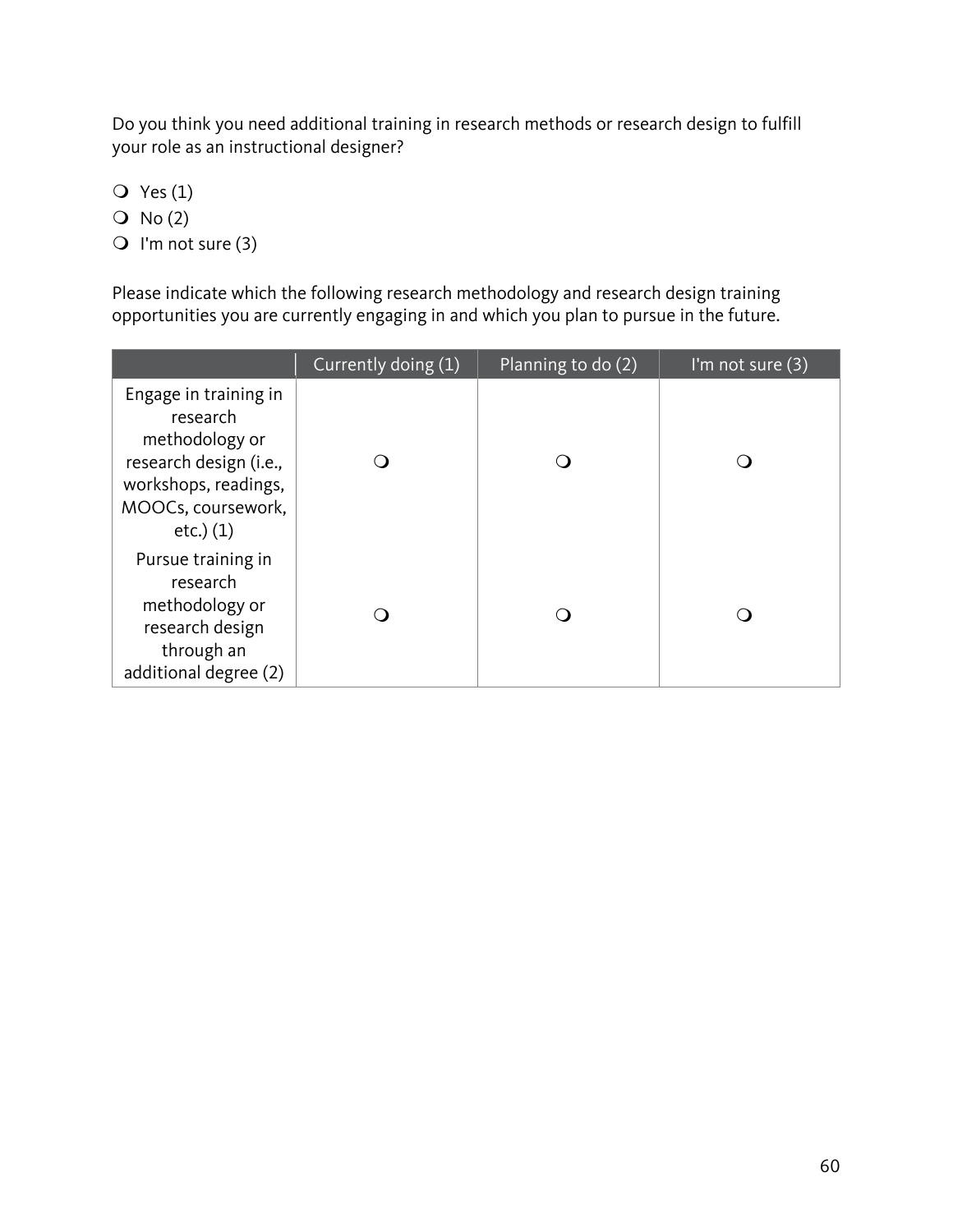If you have pursued training in research methods or research design in the past, where have you sought this training? (mark all that apply)

- $\Box$  I have not pursued additional training in research methods and design (1)
- $\Box$  Formal coursework for credit (2)
- $\Box$  Continuing education (noncredit) (3)
- Graduate certification (for credit)  $(4)$
- $\Box$  MOOCs (5)
- $\Box$  Webinar(s) (6)
- $\Box$  Professional organization certification (noncredit) (7)
- $\Box$  Conference workshops and sessions (8)
- $\Box$  Software certification (9)
- $\Box$  Reading (10)
- $\Box$  One-on-one mentorship (11)
- $\Box$  Collaborating with others (12)
- Other (please describe) (13) \_\_\_\_\_\_\_\_\_\_\_\_\_\_\_\_\_\_\_\_

Is there anything additional you would like to share about your experiences with research methodology and research design as an instructional designer in higher education?

With which gender do you identify?

- $\bigcirc$  Male (1)
- $\overline{Q}$  Female (2)
- $\bigcirc$  Trans male/Trans man (3)
- $\bigcirc$  Trans female/Trans woman (4)
- Genderqueer/Gender non-conforming (5)
- Different identity (please indicate) (6) \_\_\_\_\_\_\_\_\_\_\_\_\_\_\_\_\_\_\_\_
- $\bigcirc$  Prefer not to identify (7)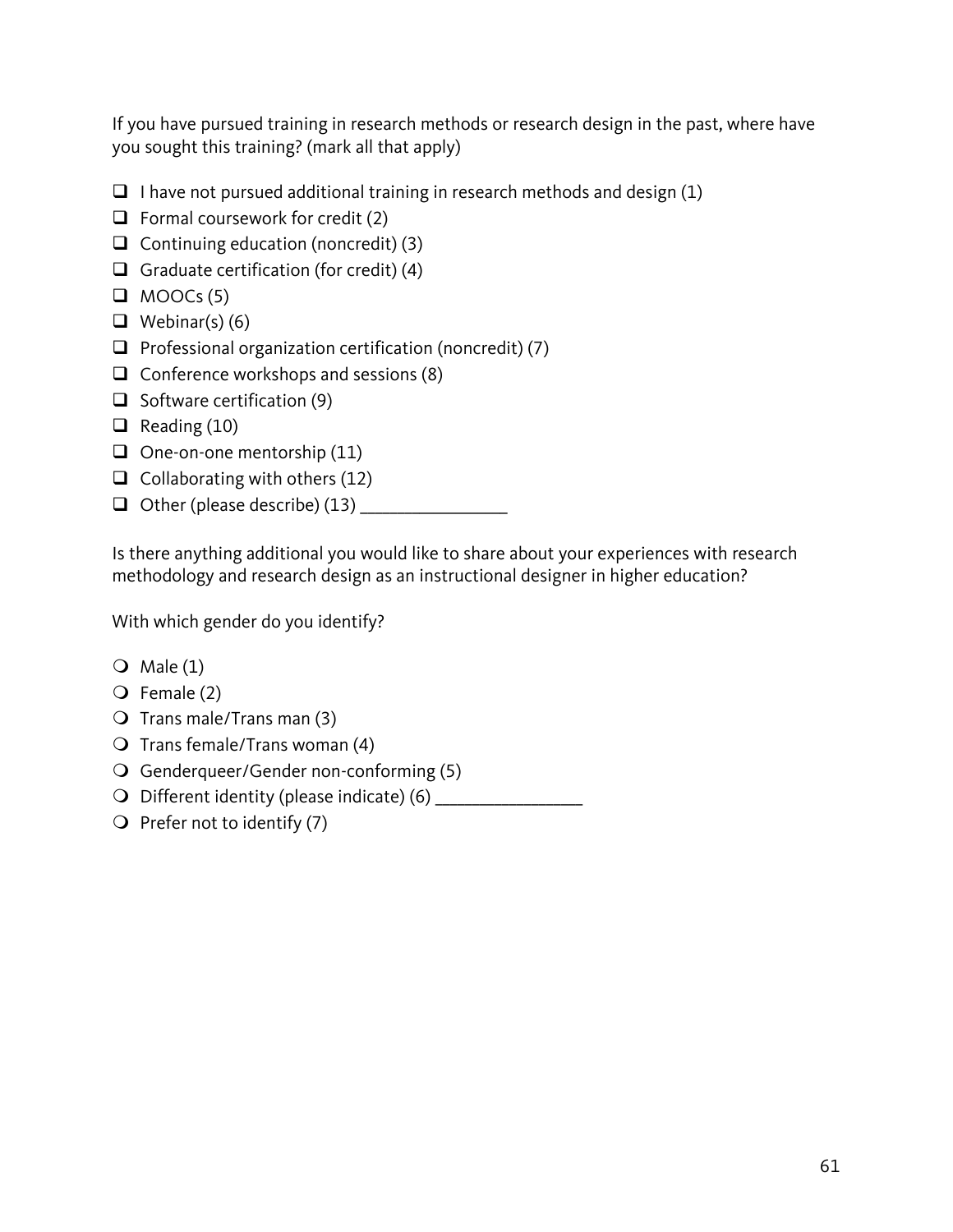With which race/ethnicity do you identify?

- $\bigcirc$  American Indian or Alaskan Native (1)
- $\overline{Q}$  Asian (2)
- **O** Black or African American (3)
- $\bigcirc$  Hispanic/Latino (4)
- $\bigcirc$  Native Hawaiian or Other Pacific Islander (5)
- White (6)
- $\bigcirc$  Two or more races/ethnicities (7)
- $\bigcirc$  Prefer not to identify (8)

What is your highest level of degree attainment?

- $\bigcirc$  High school (1)
- $\bigcirc$  Some college (2)
- $\overline{Q}$  Associates degree (3)
- $\bigcirc$  Bachelor's degree (4)
- $\bigcirc$  Some graduate coursework (5)
- $\bigcirc$  Master's degree (6)
- $\bigcirc$  Doctorate/JD(7)
- $\bigcirc$  Other terminal degree (8)
- Other (please describe) (9) \_\_\_\_\_\_\_\_\_\_\_\_\_\_\_\_\_\_\_\_

Which of the following best describes the current institution where you work?

- University, PhD/MD/JD/EdD (1)
- University, Bachelors and Masters (2)
- $\bigcirc$  Bachelors but not graduate degrees (3)
- $\bigcirc$  Two-year college (4)
- Community College (5)
- $\bigcirc$  Technical/trade/vocational (6)
- $\overline{Q}$  Professional school (7)
- $\bigcirc$  Other (please describe) (8)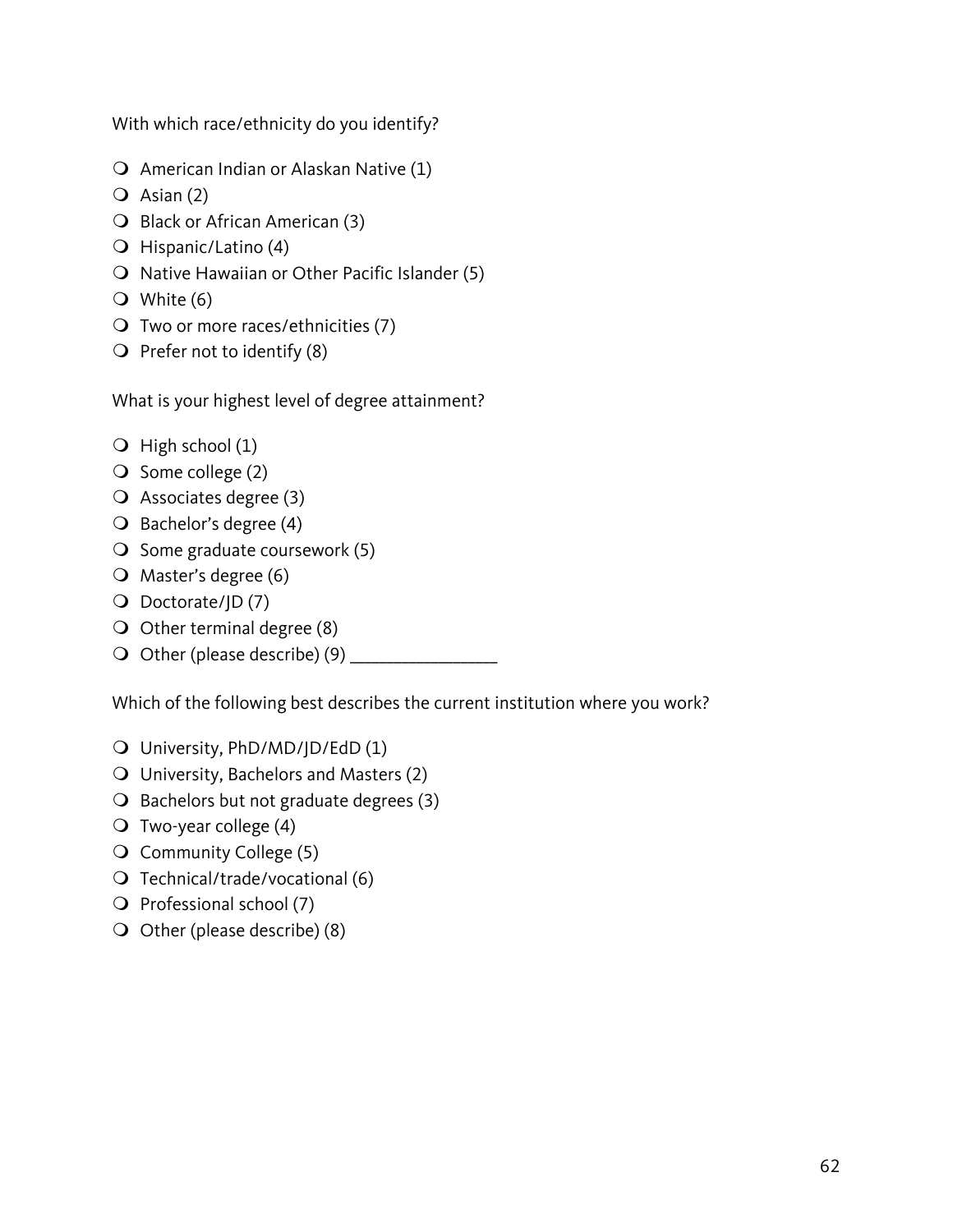Which of the following best describes your current institution? (mark all that apply)

- $\Box$  Public (1)
- $\Box$  Private (2)
- $\Box$  Fully online (3)
- $\Box$  For-profit (4)
- $\Box$  Non-profit (5)
- Other (please specify) (6) \_\_\_\_\_\_\_\_\_\_\_\_\_\_\_\_\_\_\_\_

For all the previous positions you have held in higher education (excluding your current position), which of the following best describes the institutions where you have worked? (mark all that apply)

- $\Box$  I don't have a previous position (1)
- $\Box$  University, PhD/MD/JD/EdD (2)
- $\Box$  University, Bachelors and Masters (3)
- $\Box$  Bachelors but not graduate degrees (4)
- $\Box$  Two-year college (5)
- $\Box$  Community College (6)
- $\Box$  Technical/trade/vocational (7)
- $\Box$  Professional school (8)
- $\Box$  Other (please describe) (9)

Which of the following best describes where you have previously worked in higher education (excluding your current position)? (mark all that apply)

- $\Box$  Public (1)
- $\Box$  Private (2)
- $\Box$  Fully online (3)
- $\Box$  For-profit (4)
- $\Box$  Non-profit (5)
- $\Box$  Other (please specify) (6)

Prior to your current position, please describe other positions in higher education that you have previously held (e.g., faculty member, data analyst, etc.).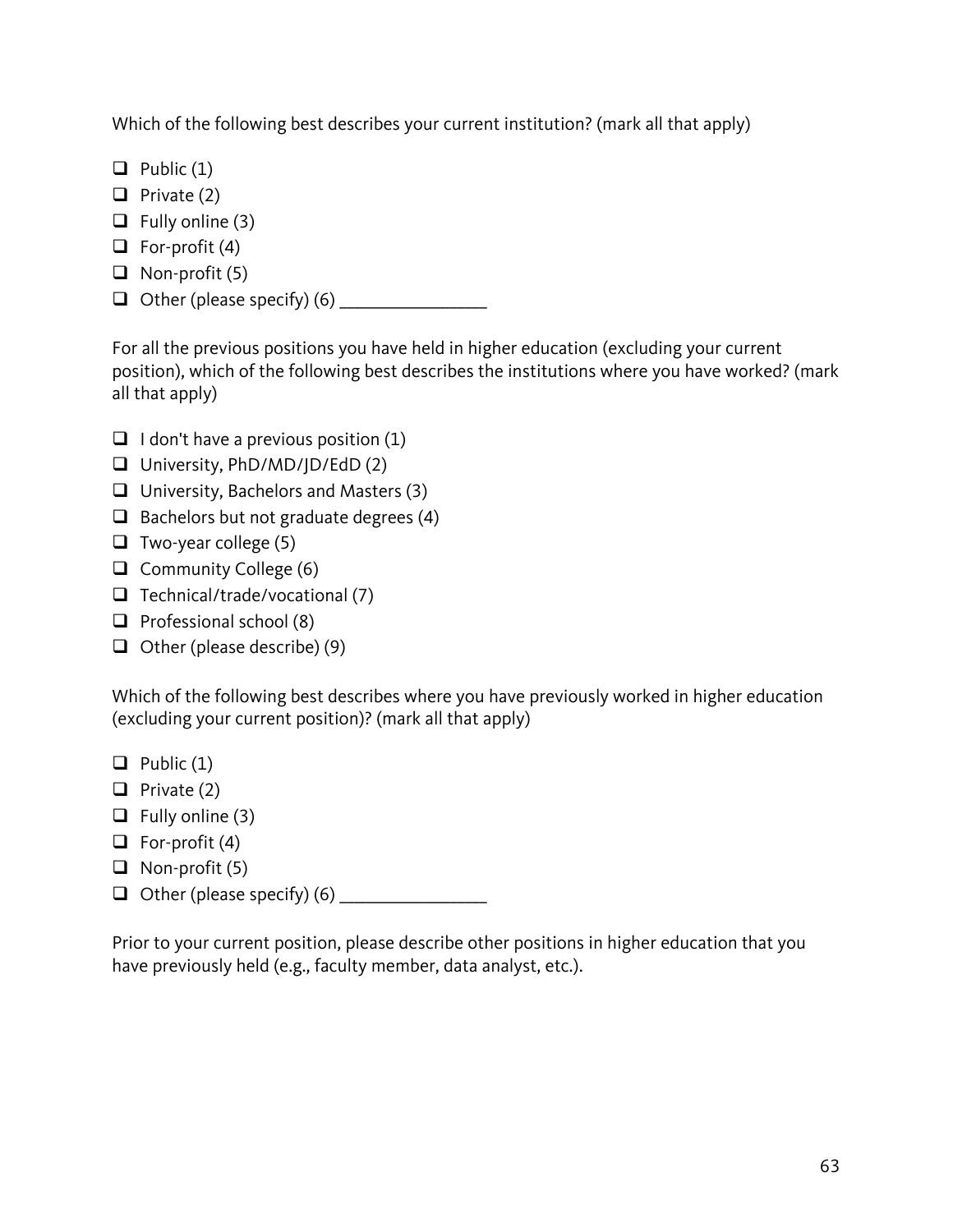We appreciate your willingness to provide your input, however you are ineligible to be a participant in this study. Thank you for considering this research.

If you are interested in the outcomes of this research, please click the following link or copy it into your browser to be taken to a separate survey: [link]

If you have questions about this research, contact Dr. Katie Linder, Research Director for Ecampus at Oregon State University at kathryn.linder@oregonstate.edu.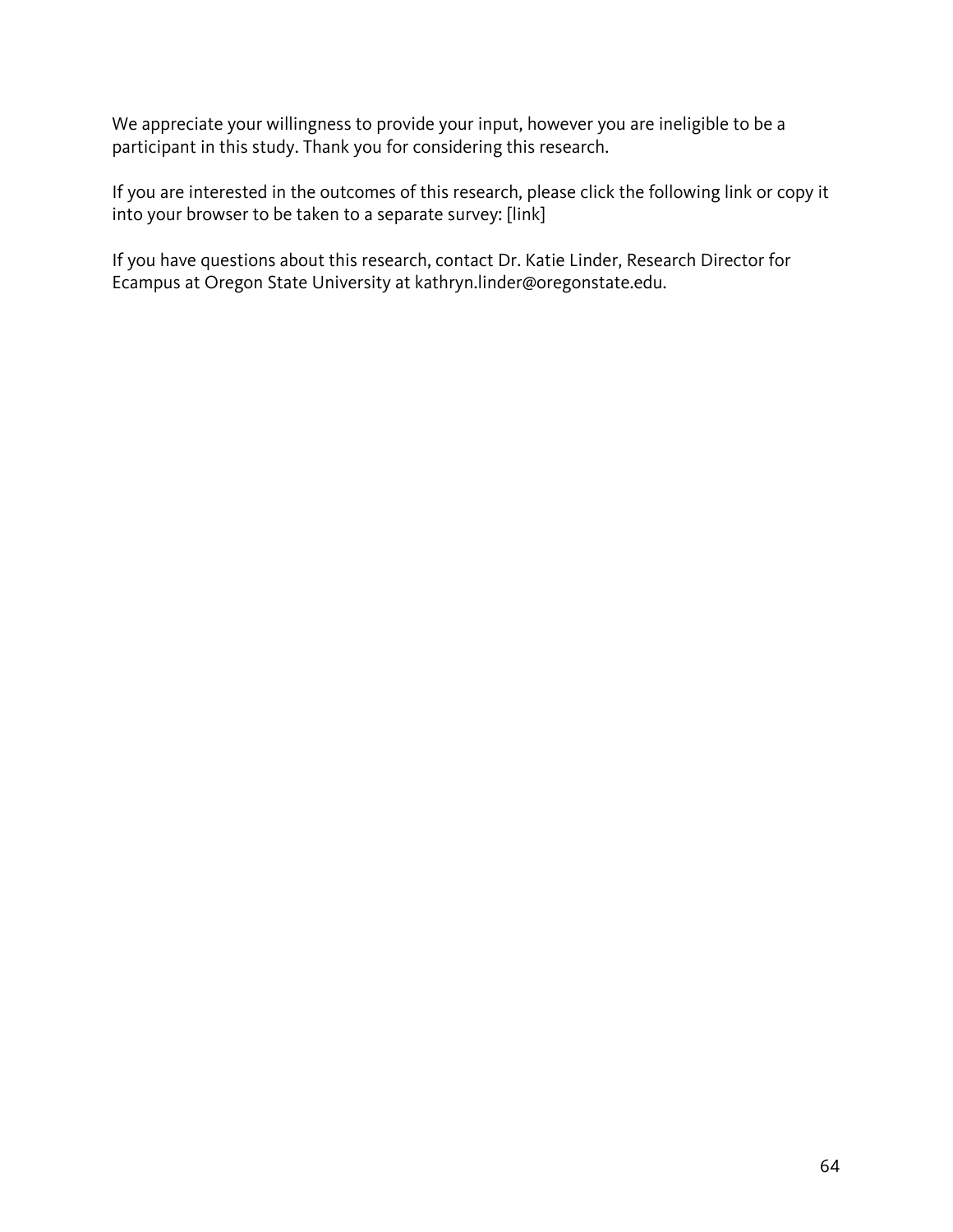# APPENDIX B: DATA TABLES

*N for all questions = 311 unless otherwise indicated.*

#### **How many different institutions have you worked at in a role as an instructional designer in higher education?**

|           | Frequency | Percent |
|-----------|-----------|---------|
| Zero      | 4         | 1.3%    |
|           | 152       | 48.9%   |
| っ         | 81        | 26.0%   |
| 3         | 48        | 15.4%   |
| 4         | 12        | 3.9%    |
|           |           | 2.3%    |
| 6         |           | .3%     |
| 7 or more |           | 1.9%    |

#### **Are any of the degrees that you have completed in instructional design or a related field (e.g., instructional technology, educational technology)?**

|           | Frequency | Percent |
|-----------|-----------|---------|
| Yes       |           | 65.9%   |
| <b>No</b> | 106       | 34.1%   |

#### **Aside from degrees, what other professional training have you pursued for your instructional design career? (mark all that apply)**

|                                         | Frequency | Percent |
|-----------------------------------------|-----------|---------|
| Graduate certificate                    | 59        | 19.0%   |
| Software certification                  | 43        | 13.8%   |
| MOOC certification                      | 45        | 14.5%   |
| Professional organization certification | 110       | 35.4%   |
| Webinar series and/or online courses    | 245       | 78.8%   |
| Continuing education (non-credit)       | 160       | 51.4%   |
| Face-to-face workshops                  | 52        | 16.7%   |
| Other                                   | 226       | 72.7%   |

#### **Are you currently enrolled in a degree or certificate program in any discipline?**

|     | Frequency | Percent |
|-----|-----------|---------|
| Yes | ' b       | 24.4%   |
| No  | つつに       | 75.6%   |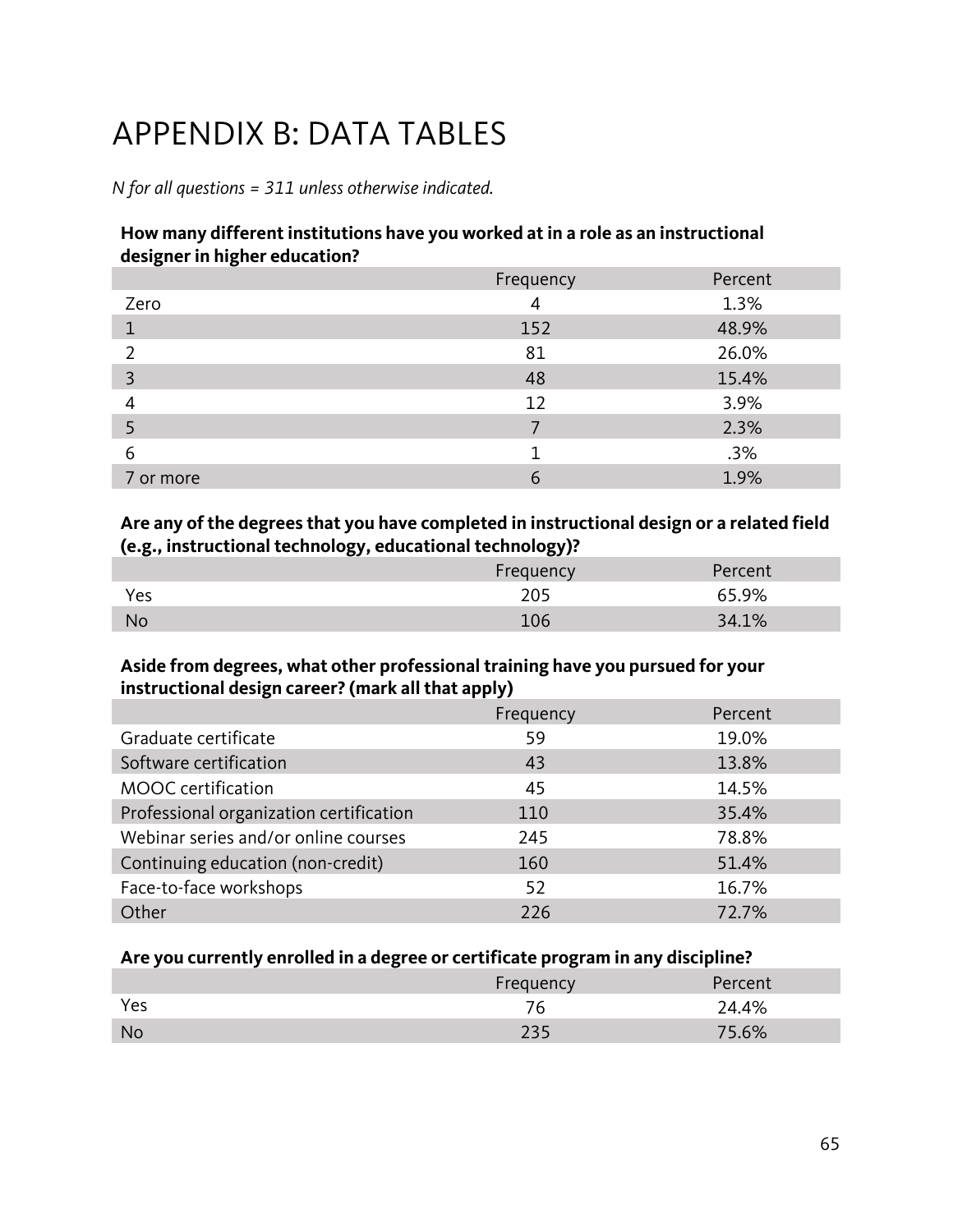|              | Frequency | Percent |
|--------------|-----------|---------|
| $0 - 1$      | 25        | 8.0%    |
| $2 - 4$      | 78        | 25.1%   |
| $5 - 7$      | 70        | 22.5%   |
| $8 - 10$     | 50        | 16.1%   |
| $11 - 12$    | 22        | 7.1%    |
| $13 - 15$    | 29        | 9.3%    |
| more than 15 | 37        | 11.9%   |

# **How many years have you worked as an instructional designer in higher education?**

#### **In your current position, please indicate which of the following course types you typically work with.**

|                                 | Frequency | Percent |
|---------------------------------|-----------|---------|
| Online courses                  | 255       | 82.0%   |
| Face-to-face courses            | -146      | 46.9%   |
| Courses online and face-to-face | 210       | 67.5%   |
| components                      |           |         |

#### **Have you worked as an instructional designer in an industry outside of higher education?**

|           | Frequency | Percent |
|-----------|-----------|---------|
| Yes       | ിി        | 29.6%   |
| <b>No</b> | 210       | 70.4%   |

# **Which of the following industries outside of higher education do you have experience working in as an instructional designer? (mark all that apply) (N = 92)**

|                    | Frequency | Percent |
|--------------------|-----------|---------|
| Corporate          | 56        | 60.9%   |
| Medical            | 16        | 17.4%   |
| Manufacturing      | 8         | 8.7%    |
| <b>Sales</b>       | 6         | 6.5%    |
| Government         | 25        | 27.2%   |
| Freelance/contract | 25        | 27.2%   |
| Human Resources    | 6         | 6.5%    |
| Non-profits        | 23        | 25.0%   |
| Other              | 21        | 22.8%   |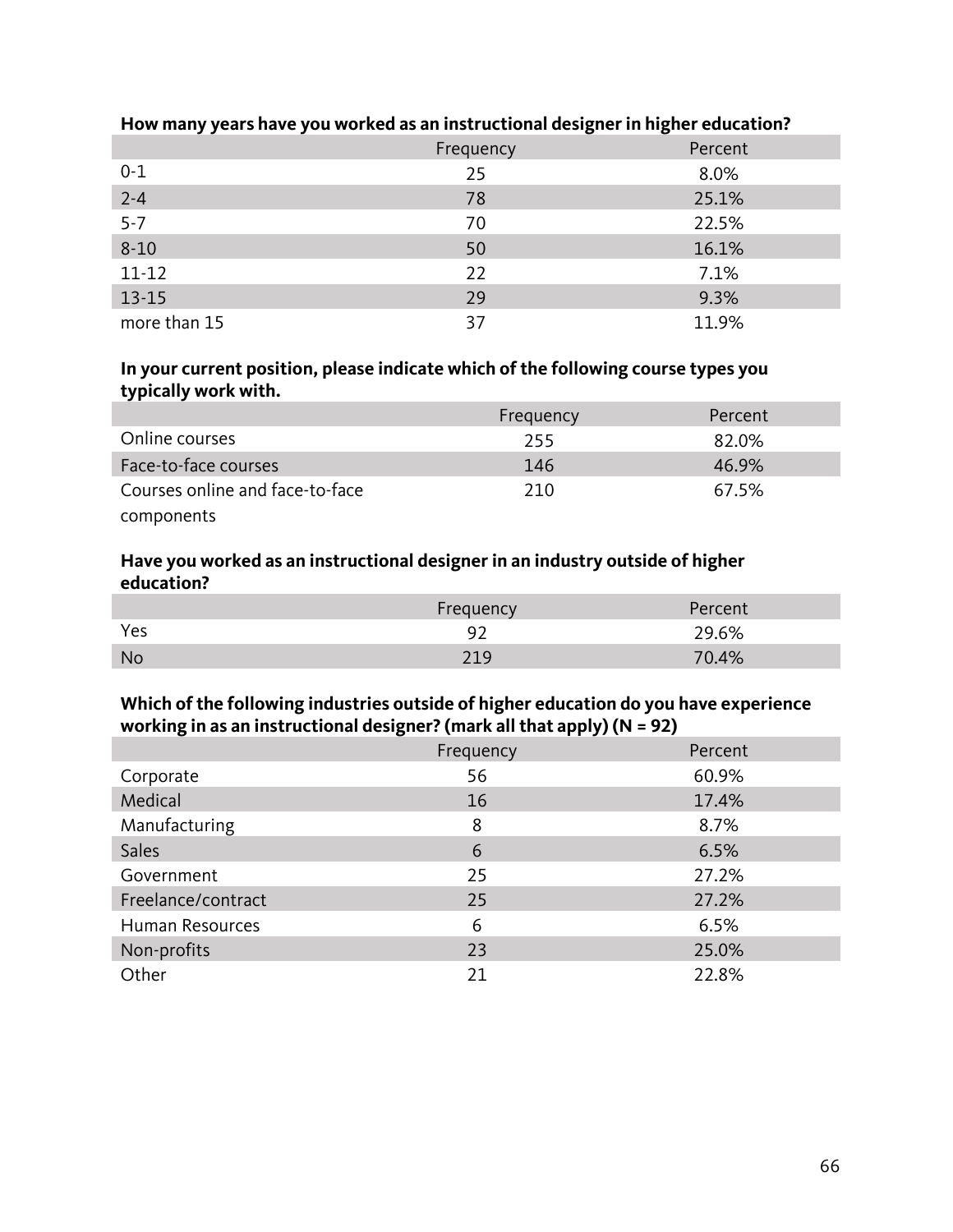| ,            |           |         |
|--------------|-----------|---------|
|              | Frequency | Percent |
| $0 - 1$      |           | 5.4%    |
| $2 - 4$      | 11        | 12.0%   |
| $5 - 7$      | 22        | 23.9%   |
| $8 - 10$     | 10        | 10.9%   |
| $11 - 12$    | 10        | 10.9%   |
| $13 - 15$    | 6         | 6.5%    |
| more than 15 | 28        | 30.4%   |

#### **How many total years have you worked as an instructional designer in any industry? (N=92)**

# **Do you currently supervise other instructional designers?**

|           | Freauencv | Percent |
|-----------|-----------|---------|
| Yes       |           | 26.0%   |
| <b>No</b> |           | 74.0%   |

#### **How many instructional designers do you currently supervise? (N=81)**

|              | Frequency | Percent |
|--------------|-----------|---------|
| $1-5$        | 68        | 84.0%   |
| $6 - 10$     |           | 11.1%   |
| $11 - 15$    |           | 2.5%    |
| more than 15 |           | 2.5%    |

# **How many undergraduate level courses did you take in research methodology and research design?**

| -            | Frequency | Percent |
|--------------|-----------|---------|
| 0            | 162       | 52.1%   |
| $\mathbf{1}$ | 60        | 19.3%   |
| 2            | 41        | 13.2%   |
| 3            | 16        | 5.1%    |
| 4            | 9         | 2.9%    |
| 5            | $\Omega$  | 0.0%    |
| More than 5  |           | 2.3%    |
| Unsure       | 16        | 5.1%    |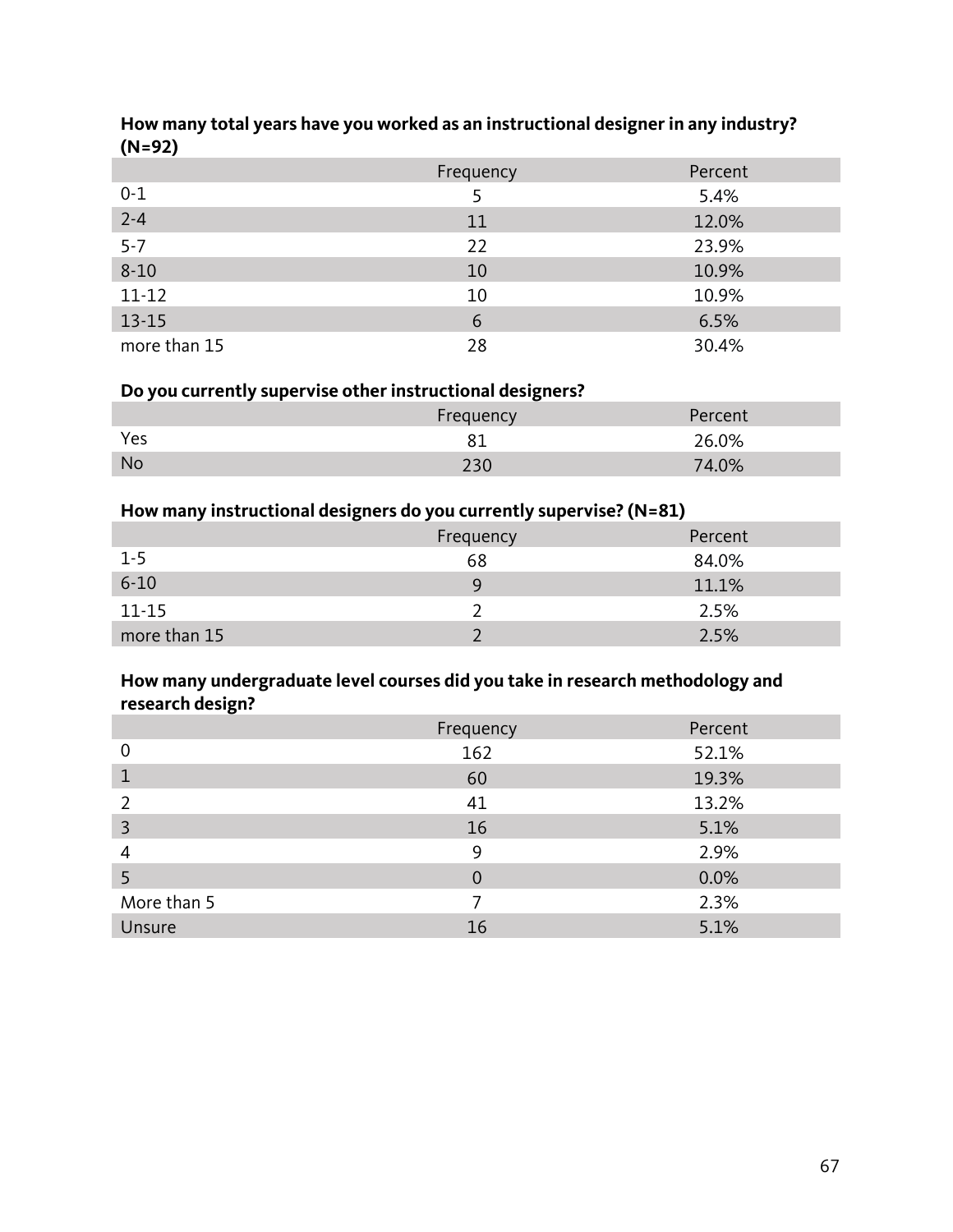| Were any of those research methodology and research design courses you took specific |
|--------------------------------------------------------------------------------------|
| to your undergraduate degree of study (for example, polling in political science or  |
| experimental design in lab-based sciences)? (N=149)                                  |

|           | Frequency | Percent |
|-----------|-----------|---------|
| Yes       | 102       | 68.5%   |
| <b>No</b> |           | 18.1%   |
| Unsure    |           | 13.4%   |

**In the undergraduate level courses you took in research methodology and research design, did any of them involve hands-on experience with research design (i.e., a thesis project, a research apprenticeship, or a research practicum)? (N=149)**

|              | Frequency | Percent |
|--------------|-----------|---------|
| Yes          |           | 52.3%   |
| <b>No</b>    | 6()       | 40.3%   |
| I don't know |           | 7.4%    |

**If you have a graduate degree(s) in discipline(s) other than instructional design or a related field, how many graduate courses did you take in research methodology and research design?**

|                | Frequency | Percent |
|----------------|-----------|---------|
| N/A            | 92        | 29.6%   |
| $\overline{0}$ | 48        | 15.4%   |
|                | 42        | 13.5%   |
| $\overline{2}$ | 47        | 15.1%   |
| 3              | 29        | 9.3%    |
| $\overline{4}$ | 28        | 9.0%    |
|                |           | 1.6%    |
| more than 5    | 20        | 6.4%    |

**In the graduate level courses you took in research methodology and research design, did any of them involve hands-on experience with research methods and design (i.e., a thesis or dissertation project, a research apprenticeship, or a research practicum)? (N=171)**

|              | Frequency | Percent |
|--------------|-----------|---------|
| Yes          | 144       | 84.2%   |
| <b>No</b>    | つっ        | 13.5%   |
| I don't know |           | 2.3%    |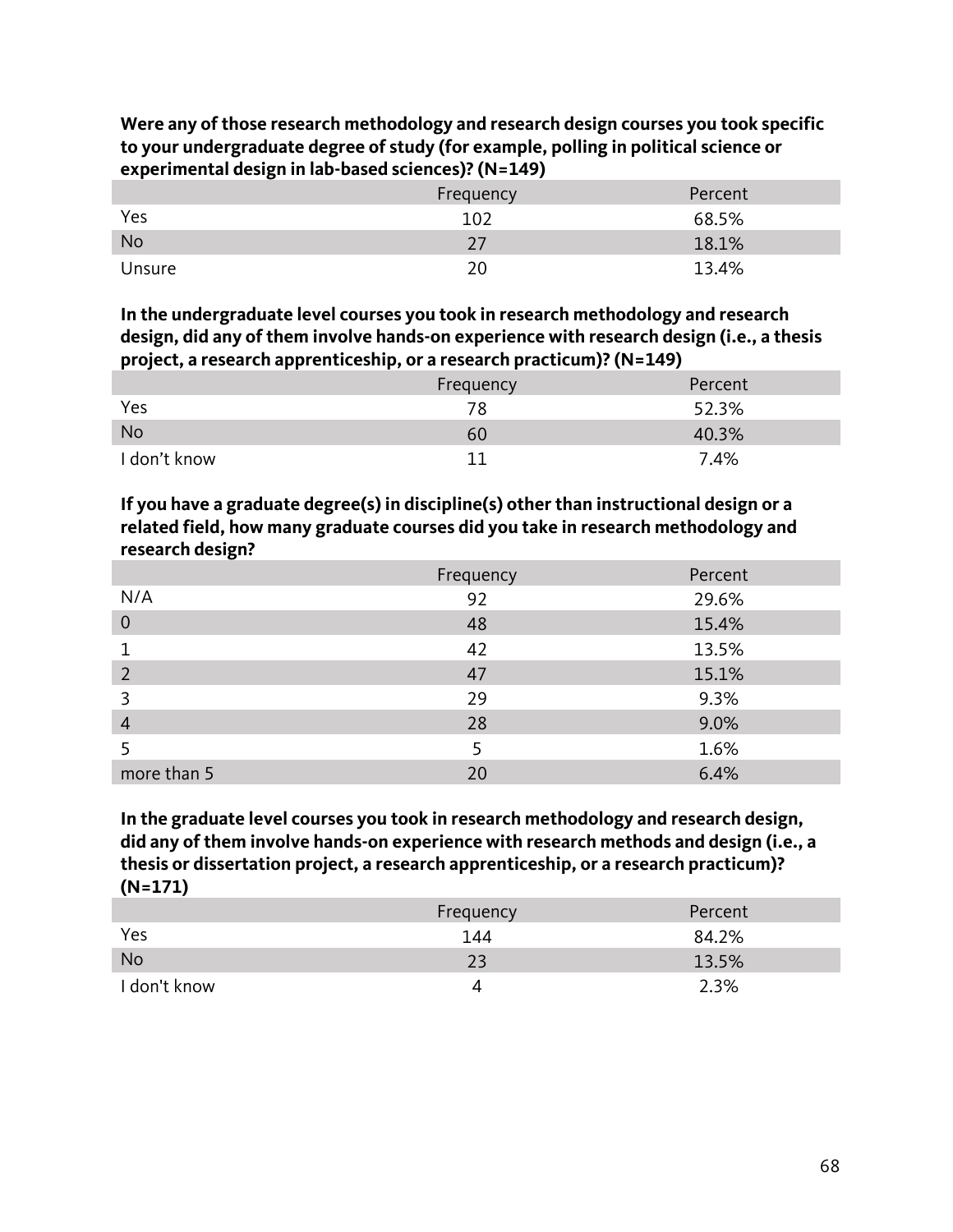|                   | Frequency | Percent |
|-------------------|-----------|---------|
| Less than one     | 115       | 37.6%   |
| $1 - 3$           | 91        | 29.7%   |
|                   | 50        | 16.3%   |
| $\frac{4-6}{7-9}$ | 21        | 6.9%    |
| $10 - 19$         | 26        | 8.5%    |
| 20 or more        |           | 1.0%    |

#### **Approximately how many years of experience do you have engaging in academic research in an instructional design role? (N=306)**

#### **Approximately how many years of experience do you have engaging in academic research in a role outside instructional design? (N=279)**

|               | Frequency | Percent |
|---------------|-----------|---------|
| Less than one | 124       | 44.4%   |
| $1 - 3$       | 80        | 28.7%   |
| $4 - 6$       | 25        | 9.0%    |
| $7-9$         | 17        | 6.1%    |
| $10 - 19$     | 24        | 8.6%    |
| $20 - 29$     | 6         | 2.2%    |
| $30 - 40$     | 2         | 1.1%    |

# **Have you engaged in this task? Write a research question.**

| __<br>____ | Frequency | Percent |
|------------|-----------|---------|
| Yes        | 267       | 85.9%   |
| <b>No</b>  |           | 14.1%   |

### **Have you engaged in this task? Complete a literature review.**

| _<br>___  | __<br>Frequency | Percent |
|-----------|-----------------|---------|
| Yes       |                 | 87.5%   |
| <b>No</b> | ה ר             | 12.5%   |

# **Have you engaged in this task? Choose an appropriate research study design to align with a research question.**

|     | Frequency | Percent |
|-----|-----------|---------|
| Yes | つつに       | 75.6%   |
| No  |           | 24.4%   |

#### **Have you engaged in this task? Conduct an interview for research purposes.**

|     | Frequency | Percent |
|-----|-----------|---------|
| Yes | 224       | 72.0%   |
| No  |           | 28.0%   |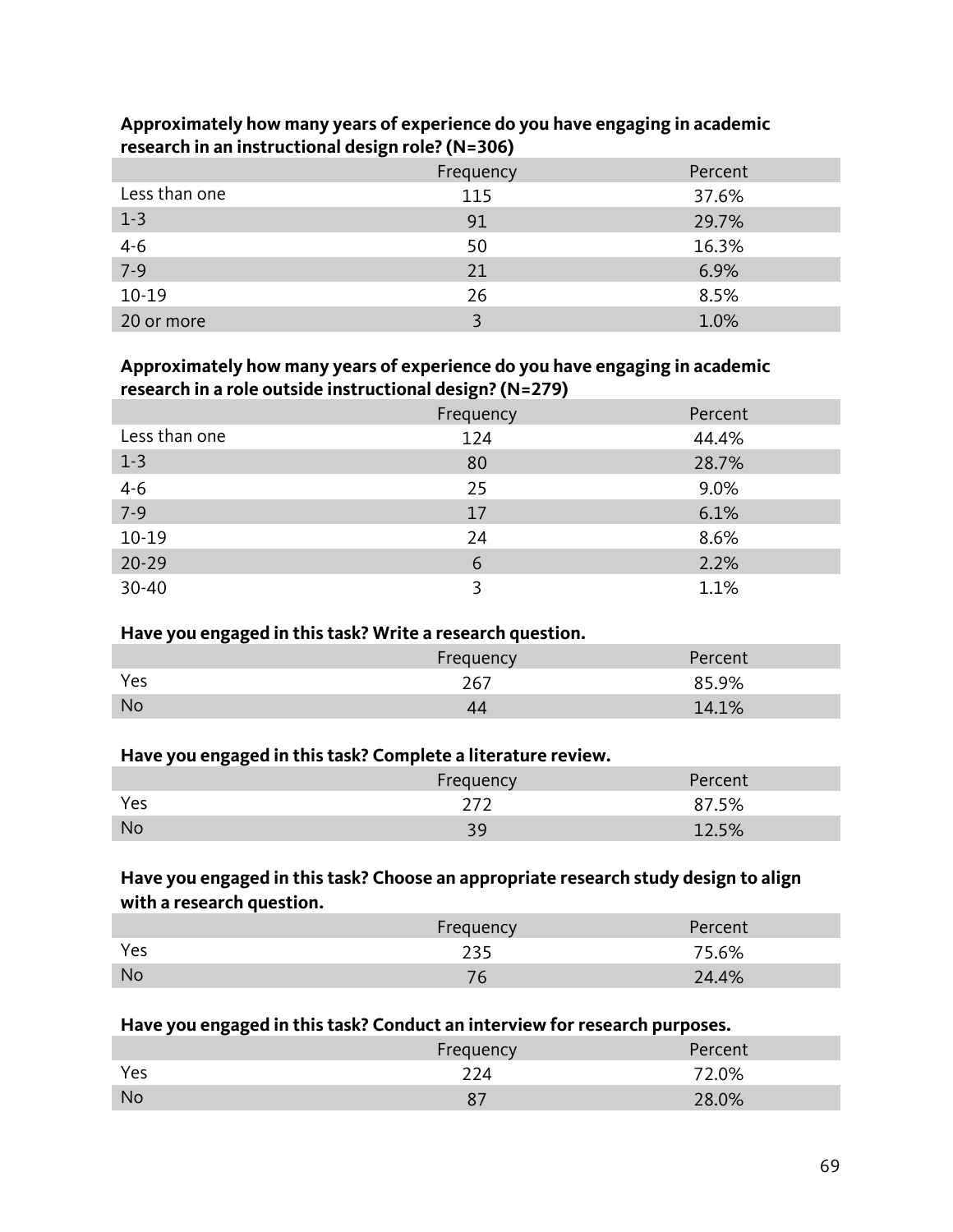# **Have you engaged in this task? Conduct a focus group for research purposes.**

|           | Frequency | Percent |
|-----------|-----------|---------|
| Yes       | 150       | 48.2%   |
| <b>No</b> | 161       | 51.8%   |

#### **Have you engaged in this task? Conduct an observation for research purposes.**

|           | Frequency | Percent |
|-----------|-----------|---------|
| Yes       | 187       | 58.5%   |
| <b>No</b> | 1 ລດ      | EQ      |

#### **Have you engaged in this task? Code qualitative data.**

|           | Frequency | Percent |
|-----------|-----------|---------|
| Yes       | 180       | 57.9%   |
| <b>No</b> | 127       | 42.1%   |

# **Have you engaged in this task? Complete paperwork for Institutional Review Board (IRB) approval for conducting research with human participants.**

|           | Frequency | Percent |
|-----------|-----------|---------|
| Yes       | 187       | 60.1%   |
| <b>No</b> | 124       | 39.9%   |

#### **Have you engaged in this task? Create a survey instrument for research purposes.**

|           | Frequency | Percent |
|-----------|-----------|---------|
| Yes       | 249       | 80.1%   |
| <b>No</b> |           | 19.9%   |

#### **Have you engaged in this task? Validate a survey instrument.**

|           | Frequency | Percent |
|-----------|-----------|---------|
| Yes       | 144       | 46.3%   |
| <b>No</b> | 167       | 53.7%   |

# **Have you engaged in this task? Choose an appropriate statistical test to analyze data in alignment with your study design.**

|           | Frequency | Percent |
|-----------|-----------|---------|
| Yes       | 139       | 44.7%   |
| <b>No</b> |           | 55.3%   |

#### **Have you engaged in this task? Clean data.**

|           | Frequency | Percent |
|-----------|-----------|---------|
| Yes       | 141       | 45.3%   |
| <b>No</b> |           | 54.7%   |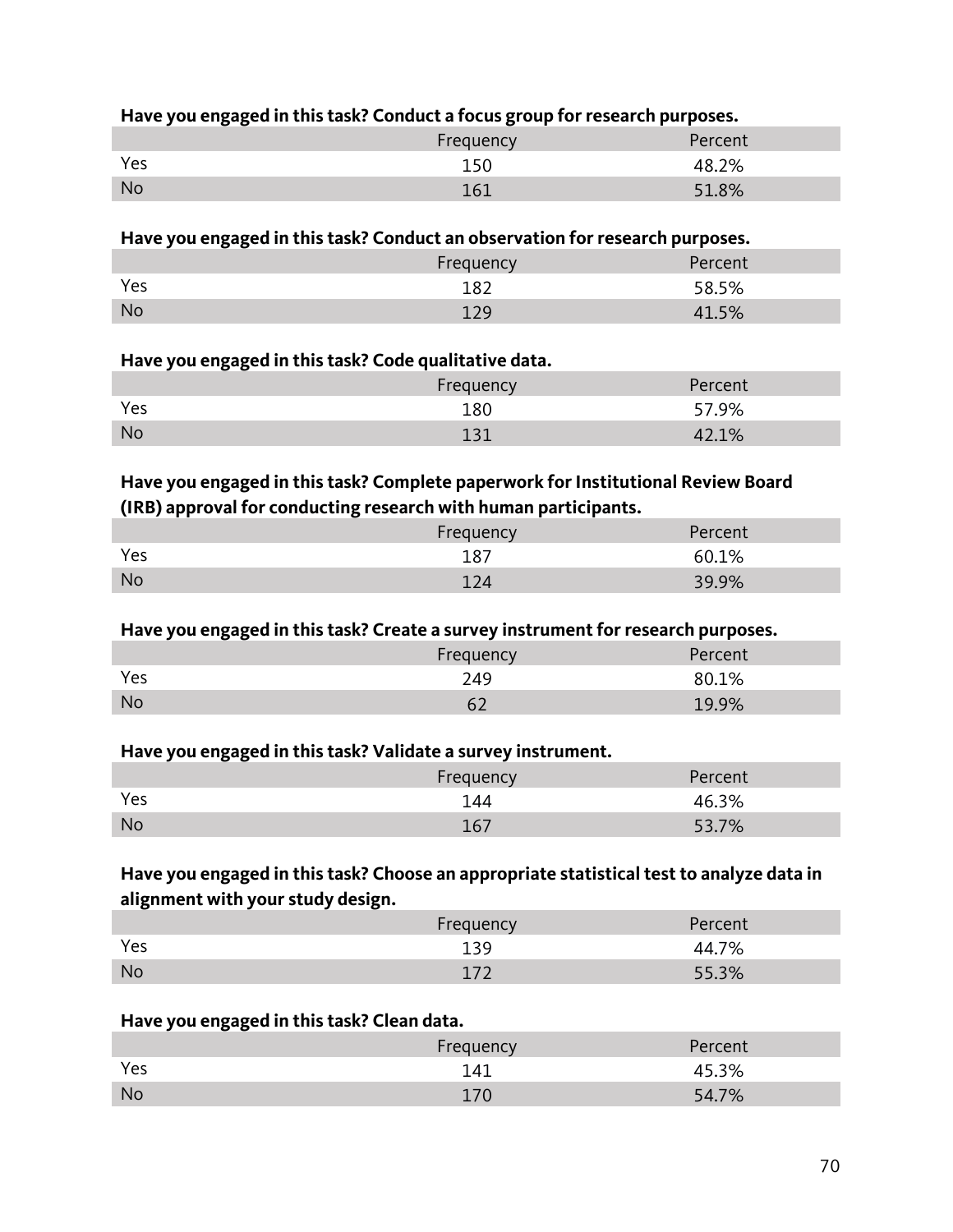# **Have you engaged in this task? Use archival data for research purposes.**

|           | <b>Frequency</b><br>uency | 'ercent |
|-----------|---------------------------|---------|
| Yes       |                           | 1%      |
| <b>No</b> | щ.                        | 56.9%   |

# **What is your level of confidence? Write a research question.**

|        | Frequency | Percent |
|--------|-----------|---------|
| Low    |           | 16.4%   |
| Medium | 133       | 42.8%   |
| High   | 127       | 40.8%   |

# **What is your level of confidence? Complete a literature review.**

|        | Frequency | Percent |
|--------|-----------|---------|
| Low    |           | 13.5%   |
| Medium | 103       | 33.1%   |
| High   | 166       | 53.4%   |

#### **What is your level of confidence? Choose an appropriate research study design to align with a research question.**

|        | Frequency | Percent |
|--------|-----------|---------|
| Low    | 100       | 32.2%   |
| Medium | 126       | 40.5%   |
| High   | 85        | 27.3%   |

#### **What is your level of confidence? Conduct an interview for research purposes.**

|        | Frequency | Percent |
|--------|-----------|---------|
| Low    | 63        | 20.3%   |
| Medium | 130       | 41.8%   |
| High   | 118       | 37.9%   |

# **What is your level of confidence? Conduct a focus group for research purposes.**

|        | Frequency | Percent |
|--------|-----------|---------|
| LOW    | 115       | 37.0%   |
| Medium | 119       | 38.3%   |
| High   |           | 24.8%   |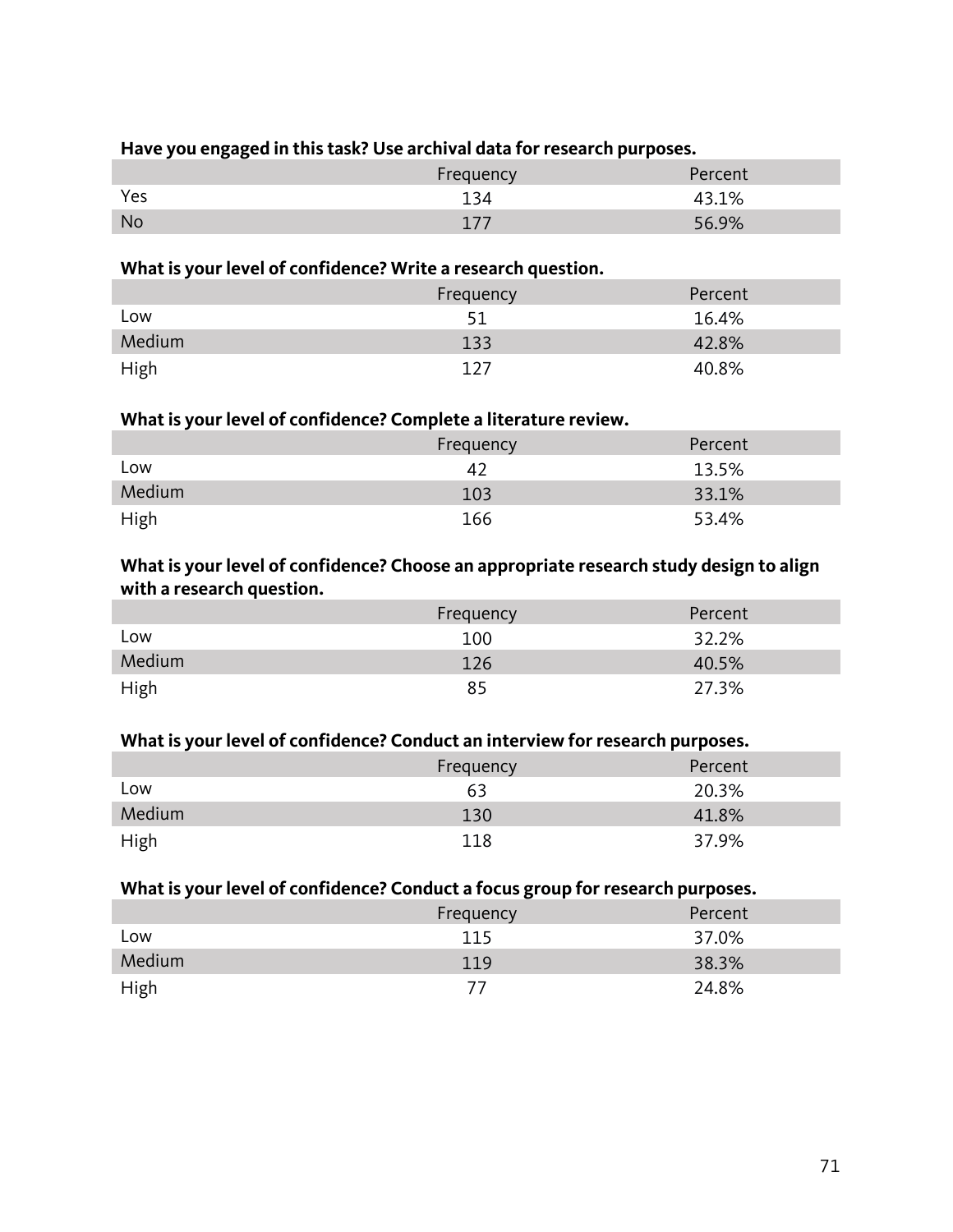| What is your level of confidence? Conduct an observation for research purposes. |  |  |
|---------------------------------------------------------------------------------|--|--|
|---------------------------------------------------------------------------------|--|--|

|        | Frequency | Percent |
|--------|-----------|---------|
| LOW    | 99        | 31.8%   |
| Medium | 119       | 38.3%   |
| High   | -93       | 29.9%   |

#### **What is your level of confidence? Code qualitative data.**

|        | Frequency | Percent |
|--------|-----------|---------|
| LOW    | 137       | 44.1%   |
| Medium | 105       | 33.8%   |
| High   | 69        | 22.2%   |

#### **What is your level of confidence? Complete paperwork for Institutional Review Board (IRB) approval for conducting research with human participants.**

|        | Frequency | Percent |
|--------|-----------|---------|
| Low    | 114       | 36.7%   |
| Medium | 91        | 29.3%   |
| High   | 106       | 34.1%   |

#### **What is your level of confidence? Create a survey instrument for research purposes.**

|        | Frequency | Percent |
|--------|-----------|---------|
| Low    | 67        | 21.5%   |
| Medium | 136       | 43.7%   |
| High   | 108       | 34.7%   |

#### **What is your level of confidence? Validate a survey instrument.**

|        | Frequency | Percent |
|--------|-----------|---------|
| Low    | 181       | 58.2%   |
| Medium | 93        | 29.9%   |
| High   | 37        | 11.9%   |

### **What is your level of confidence? Choose an appropriate statistical test to analyze data in alignment with your study design.**

|             | Frequency | Percent |
|-------------|-----------|---------|
| LOW         | 200       | 64.3%   |
| Medium      | 83        | 26.7%   |
| <b>High</b> | 28        | 9.0%    |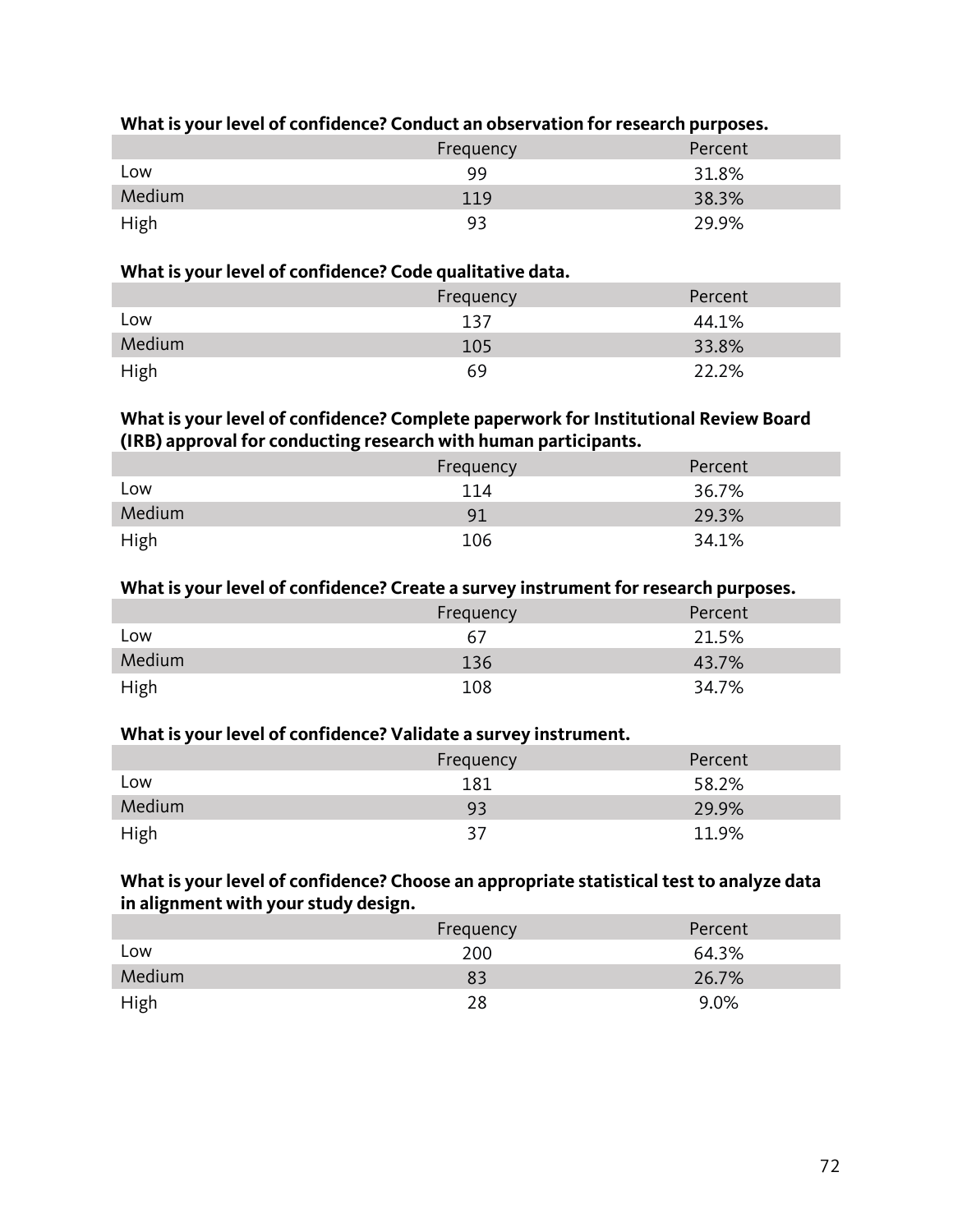## **What is your level of confidence? Clean data.**

|        | Frequency | Percent |
|--------|-----------|---------|
| Low    | 188       | 60.5%   |
| Medium |           | 24.8%   |
| High   | 46        | 14.8%   |

# **What is your level of confidence? Use archival data for research purposes.**

|        | Frequency | Percent |
|--------|-----------|---------|
| Low    | 162       | 52.1%   |
| Medium | 95        | 30.5%   |
| High   | 54        | 17.4%   |

# **Given your current skills and abilities with research methodology and design, to what degree do you feel confident collaborating with a faculty member on a research project on teaching and learning?**

|                                   | Frequency | Percent |
|-----------------------------------|-----------|---------|
| Confident with no direction       | 67        | 21.5%   |
| Confident with little direction   | 69        | 22.2%   |
| Confident with some direction     | 116       | 37.3%   |
| Confident with a lot of direction | 53        | 17.0%   |
| Do not feel confident             | 6         | 1.9%    |

# **Within the past year, which of the following have you collaborated with to conduct research on teaching and learning? (mark all that apply)**

|                                                  | Frequency | Percent |
|--------------------------------------------------|-----------|---------|
| I have not collaborated to conduct research on   |           |         |
| teaching and learning in the past year           | 135       | 43.4%   |
| Faculty/subject matter experts                   | 138       | 44.4%   |
| Other instructional designers                    | 112       | 36.0%   |
| Content experts                                  | 57        | 18.3%   |
| Administrators (deans, Provost)                  | 54        | 17.4%   |
| Institutional Research staff                     | 51        | 16.4%   |
| Other scholarship of teaching and learning staff | 48        | 15.4%   |
| Other e-learning developers                      | 35        | 11.3%   |
| Librarians                                       | 35        | 11.3%   |
| Professional organizations                       | 29        | 9.3%    |
| Vendors                                          | 17        | 5.5%    |
| Other                                            | 3         | 1.0%    |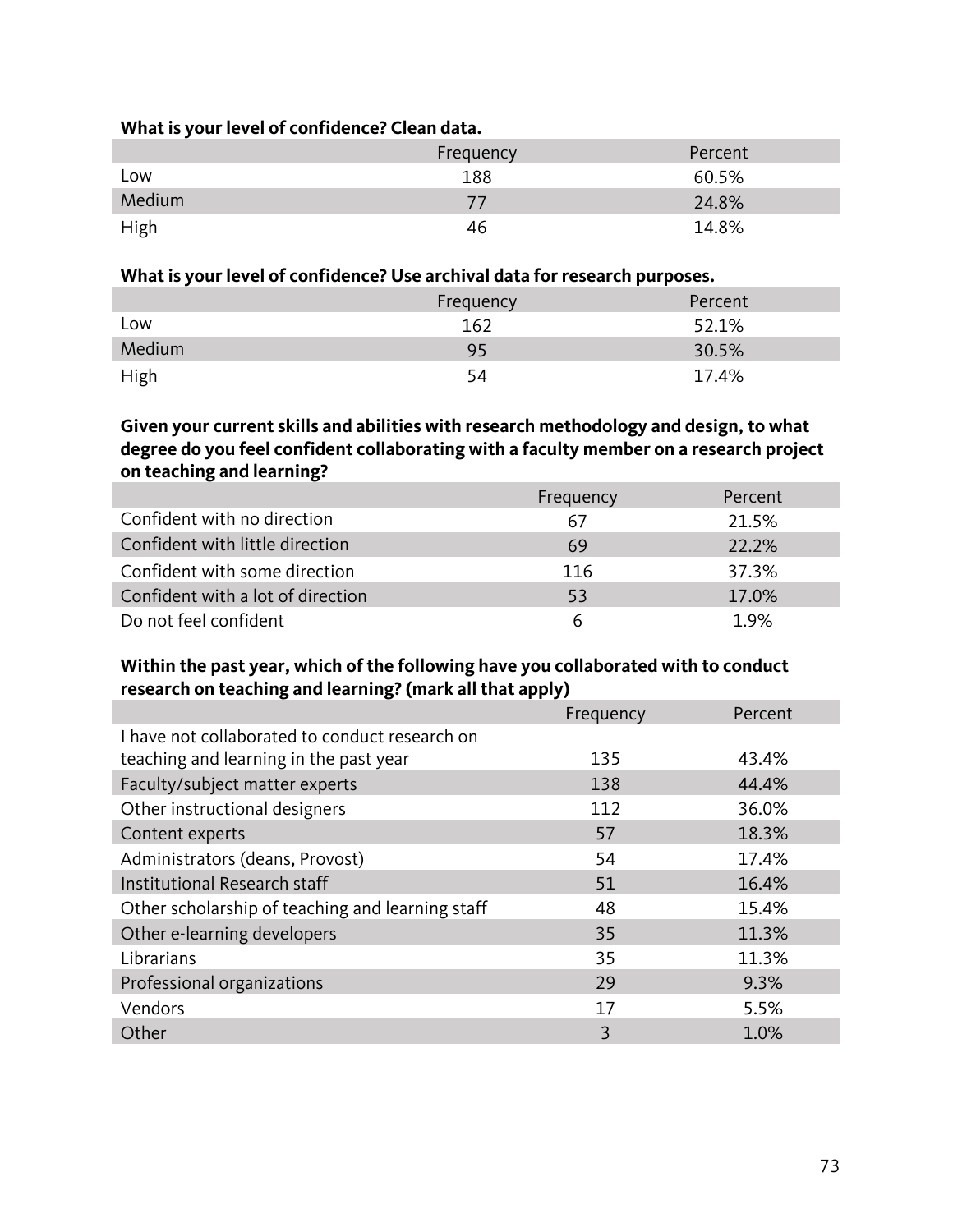## **If you are currently engaging in research on teaching and learning, what research methods and designs are you using to answer your research questions? (mark all that apply)**

|                                            | Frequency | Percent |
|--------------------------------------------|-----------|---------|
| I am not currently engaging in research on |           |         |
| teaching and learning                      | 158       | 50.8%   |
| Qualitative                                | 99        | 31.8%   |
| Survey research                            | 94        | 30.2%   |
| Quantitative                               | 79        | 25.4%   |
| <b>Interviews</b>                          | 72        | 23.2%   |
| Mixed methods                              | 70        | 22.5%   |
| Focus groups                               | 48        | 15.4%   |
| Design-based research                      | 35        | 11.3%   |
| Mining big data                            | 24        | 7.7%    |
| <b>Experimental studies</b>                | 11        | 3.5%    |
| Scientific methods                         | 10        | 3.2%    |
| Other                                      | 6         | 1.9%    |

# **Please indicate if you have disseminated results from research on teaching and learning in any of the following outlets (mark all that apply):**

|                                                 | Frequency | Percent |
|-------------------------------------------------|-----------|---------|
| I have not disseminated results in any of these |           |         |
| outlets                                         | 157       | 50.5%   |
| Internal presentation at your institution       | 107       | 34.4%   |
| Conference presentation (national)              | 99        | 31.8%   |
| Conference presentation (regional)              | 94        | 30.2%   |
| Conference poster session (national)            | 49        | 15.8%   |
| Conference presentation (international)         | 44        | 14.1%   |
| Conference poster session (regional)            | 44        | 14.1%   |
| Conference poster session (international)       | 19        | 6.1%    |
| Other                                           | 8         | 2.6%    |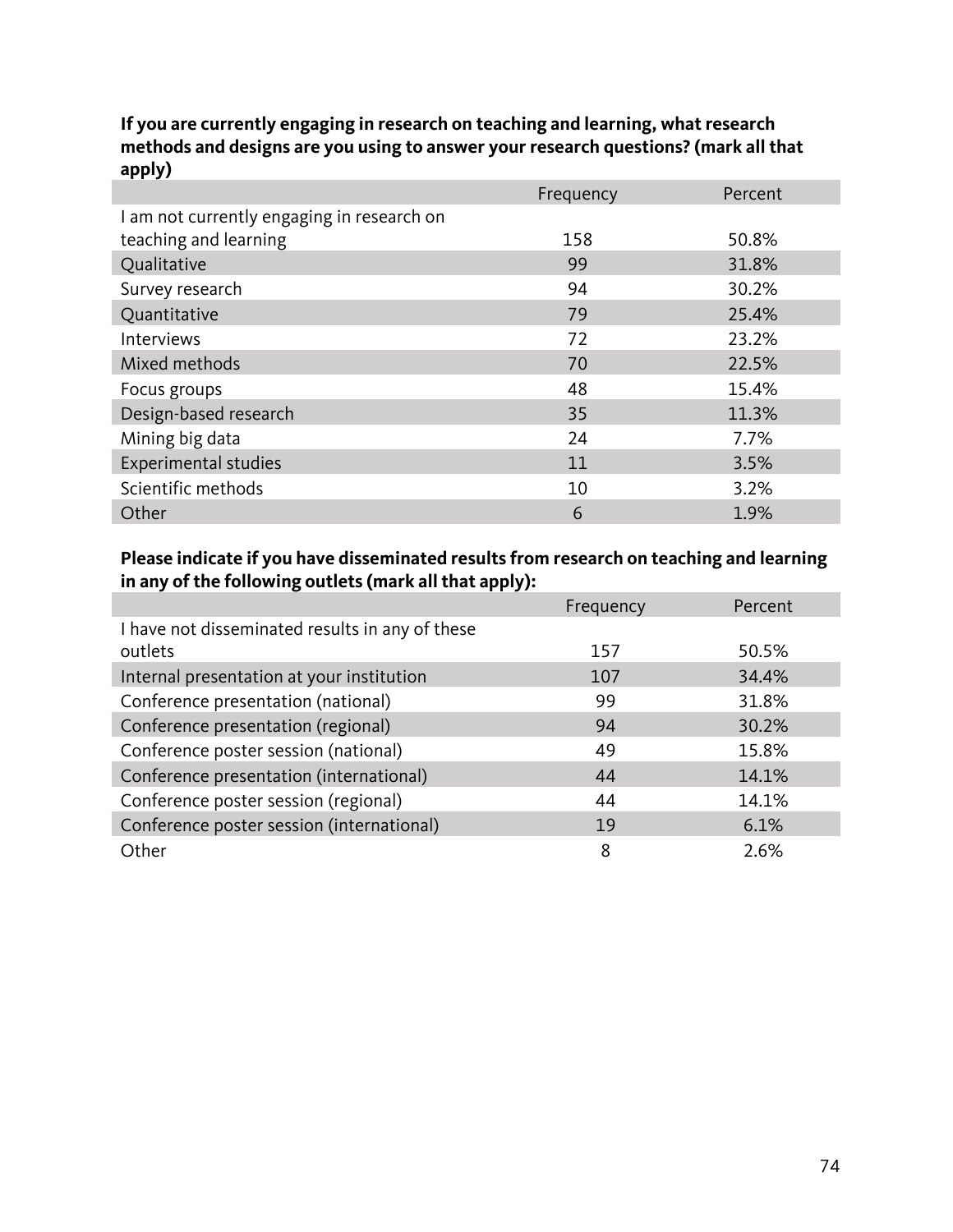|                                              | Frequency | Percent |
|----------------------------------------------|-----------|---------|
| I have not published in any of these outlets | 201       | 64.6%   |
| Peer reviewed journal                        | 77        | 24.8%   |
| Book chapter                                 | 33        | 10.6%   |
| Case study                                   | 14        | 4.5%    |
| White paper                                  | 17        | 5.5%    |
| Research report                              | 27        | 8.7%    |
| <b>Book</b>                                  | 8         | 2.6%    |
| Press release                                | 6         | 1.9%    |
| Other                                        | 11        | 3.5%    |

## **Please indicate if you have published results from research on teaching and learning in any of the following outlets (mark all that apply):**

# **Does your job description include conducting research on teaching and learning?**

|              | Frequency | Percent |
|--------------|-----------|---------|
| Yes          |           | 24.8%   |
| <b>No</b>    |           | 71.1%   |
| I don't know |           | 4.2%    |

# **In your role as an instructional designer, are you expected to do any of the following? Independently conduct research on teaching and learning.**

| . .<br>- | <br><br>Frequency | Percent |
|----------|-------------------|---------|
|          |                   |         |
| Yes      | bb                | 21.2%   |
| No       |                   | 78.8%   |

# **In your role as an instructional designer, are you expected to do any of the following? Collaborate as a team member on research on teaching and learning.**

|     | Frequency | <br>Percent |
|-----|-----------|-------------|
| Yes | 135       | 43.4%       |
| No  |           | 56.6%       |

# **Within the past year, which of the following research activities have you engaged in as part of your job as an instructional designer? (mark all that apply)**

|                                         | Frequency | Percent |
|-----------------------------------------|-----------|---------|
| Designing and planning a research study | 99        | 31.8%   |
| Reading and/or summarizing literature   | 175       | 56.3%   |
| Collecting data                         | 153       | 49.2%   |
| Analyzing data                          | 140       | 45.0%   |
| Writing up results                      | 121       | 38.9%   |
| Disseminating results                   | 96        | 30.9%   |
| None of the above                       | 89        | 28.6%   |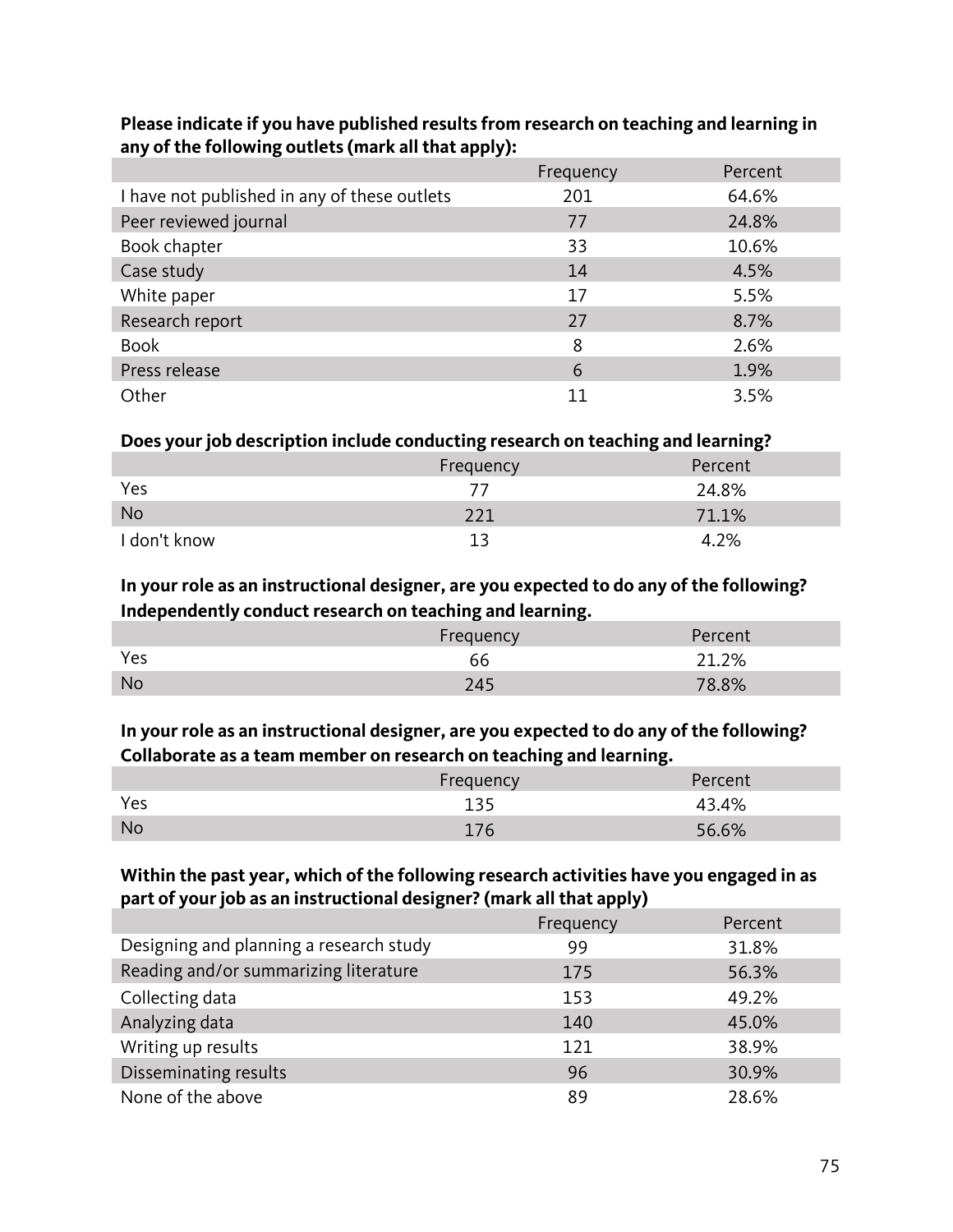| ັ         |           |         |
|-----------|-----------|---------|
|           | Frequency | Percent |
| Yes       |           | 21.5%   |
| <b>No</b> | '44       | 78.5%   |

#### **Is research on teaching and learning currently part of the evaluation of your work as an instructional designer?**

#### **How much value do you think the following stakeholders place on research on teaching and learning conducted by instructional designers? Institutional leadership.**

| .        |           |         |
|----------|-----------|---------|
|          | Frequency | Percent |
| Low      | 170       | 54.7%   |
| Moderate | 102       | 32.8%   |
| High     | 39        | 12.5%   |

#### **How much value do you think the following stakeholders place on research on teaching and learning conducted by instructional designers? Direct supervisor.**

| _  _ _ . _ _ . _ _ |           |         |
|--------------------|-----------|---------|
|                    | Frequency | Percent |
| Low                | 99        | 31.8%   |
| Moderate           | 116       | 37.3%   |
| High               | 96        | 30.9%   |

# **How much value do you think the following stakeholders place on research on teaching and learning conducted by instructional designers?**

# **Faculty members/subject matter experts.**

|          | Frequency | Percent |
|----------|-----------|---------|
| LOW      | 113       | 36.3%   |
| Moderate | 149       | 47.9%   |
| High     | 49        | 15.8%   |

# **How much value do you think the following stakeholders place on research on teaching and learning conducted by instructional designers?**

## **Peers within your institution.**

|          | Frequency | Percent  |
|----------|-----------|----------|
| Low      | 106       | 34.1%    |
| Moderate | 158       | $50.8\%$ |
| High     | 47        | 15.1%    |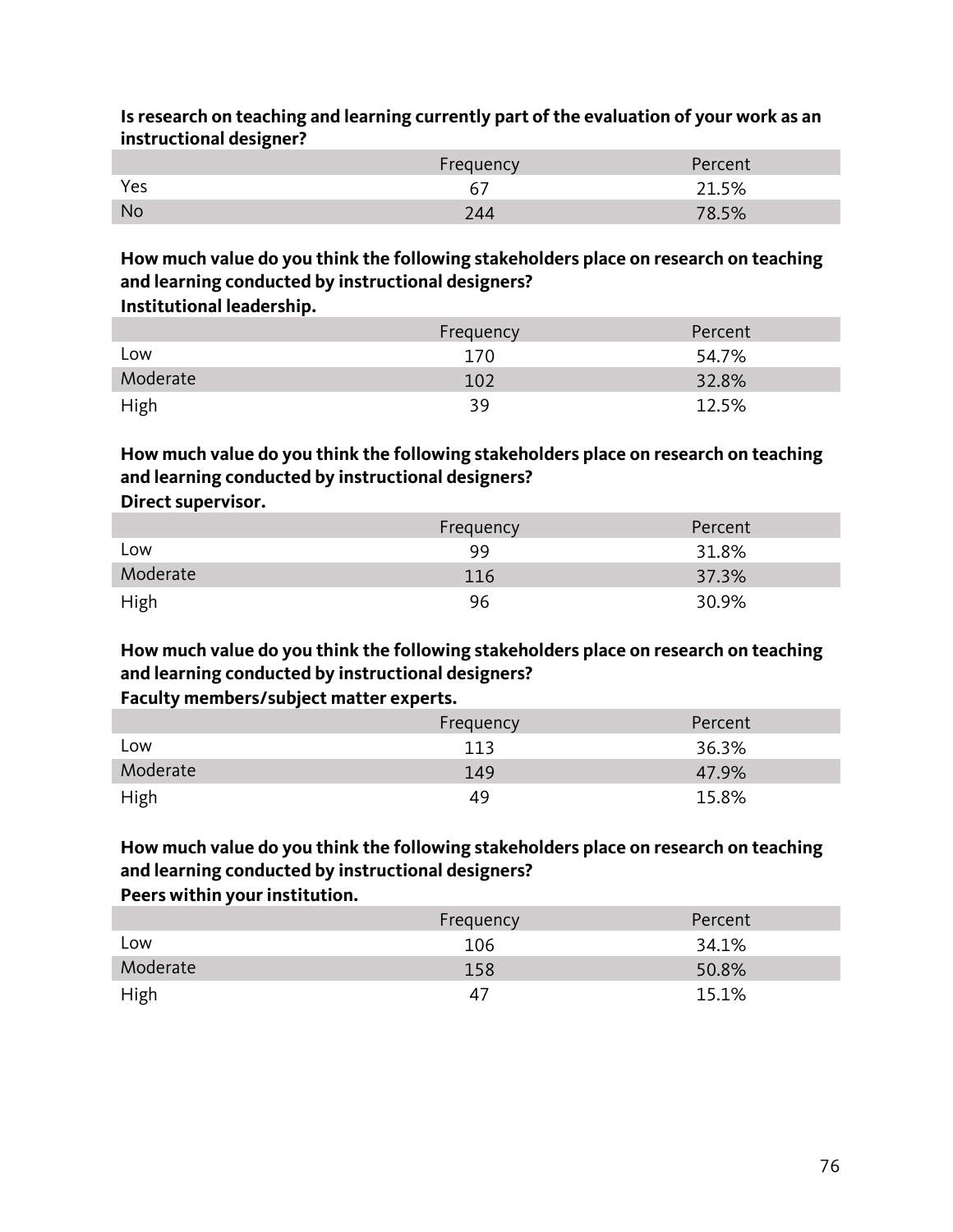**How much value do you think the following stakeholders place on research on teaching and learning conducted by instructional designers? Peers outside your institution.**

|          | Frequency | Percent |
|----------|-----------|---------|
| LOW      |           | 23.2%   |
| Moderate | 163       | 52.4%   |
| High     | 76        | 24.4%   |

**How much value do you think the following stakeholders place on research on teaching and learning conducted by instructional designers?**

**Broader academic community (e.g., Quality Matters).**

|          | Frequency | Percent |
|----------|-----------|---------|
| LOW      | 59        | 19.0%   |
| Moderate | 127       | 40.8%   |
| High     | 125       | 40.2%   |

**How much value do you think the following stakeholders place on research on teaching and learning conducted by instructional designers?**

**Corporate partners and/or vendors.**

|             | Frequency | Percent |
|-------------|-----------|---------|
| Low         | 180       | 57.9%   |
| Moderate    | 100       | 32.2%   |
| <b>High</b> |           | 10.0%   |

**Do you think the following stakeholders perceive instructional designers as more credible when they are conducting research on teaching and learning? Institutional leadership.**

|     | Frequency | Percent |
|-----|-----------|---------|
| Yes | 193       | 62.1%   |
| No  | 110       | 37.9%   |

## **Do you think the following stakeholders perceive instructional designers as more credible when they are conducting research on teaching and learning? Direct supervisor.**

|           | Frequency       | Percent |
|-----------|-----------------|---------|
| Yes       | 197             | 63.3%   |
| <b>No</b> | 11 <sub>A</sub> | 36.7%   |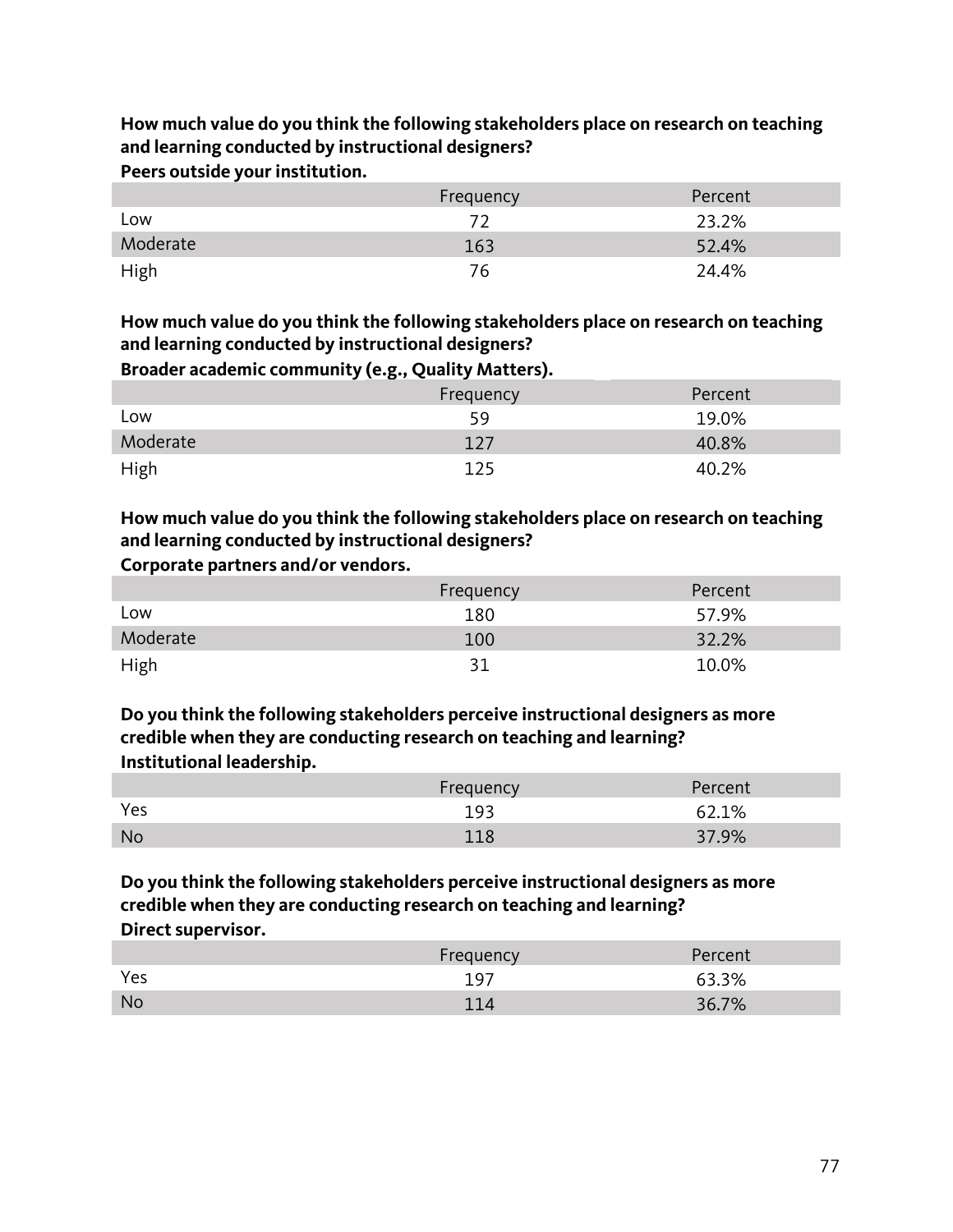**Do you think the following stakeholders perceive instructional designers as more credible when they are conducting research on teaching and learning? Faculty members/subject matter experts.**

|     | uency |          |
|-----|-------|----------|
| Yes | -     | $9.4\%$  |
| No  |       | $20.6\%$ |

**Do you think the following stakeholders perceive instructional designers as more credible when they are conducting research on teaching and learning? Peers within your institution.**

|     | Frequency | Percent |
|-----|-----------|---------|
| Yes | า1ว       | 68.5    |
| No  | oc<br>7 C | ر.15    |

**Do you think the following stakeholders perceive instructional designers as more credible when they are conducting research on teaching and learning? Peers outside your institution.**

|     | Frequency | Percent |
|-----|-----------|---------|
| Yes | 229       | 73.6%   |
| No  |           | 26.4%   |

**Do you think the following stakeholders perceive instructional designers as more credible when they are conducting research on teaching and learning? Broader academic community (e.g., Quality Matters).**

|           | .         |         |
|-----------|-----------|---------|
|           | Frequency | Percent |
| Yes       | 249       | 80.1%   |
| <b>No</b> |           | 19.9%   |

**Do you think the following stakeholders perceive instructional designers as more credible when they are conducting research on teaching and learning?**

**Corporate partners and/or vendors.**

|           | Frequency | Percent |
|-----------|-----------|---------|
| Yes       | 133       | 42.8%   |
| <b>No</b> | 170       | 57.2%   |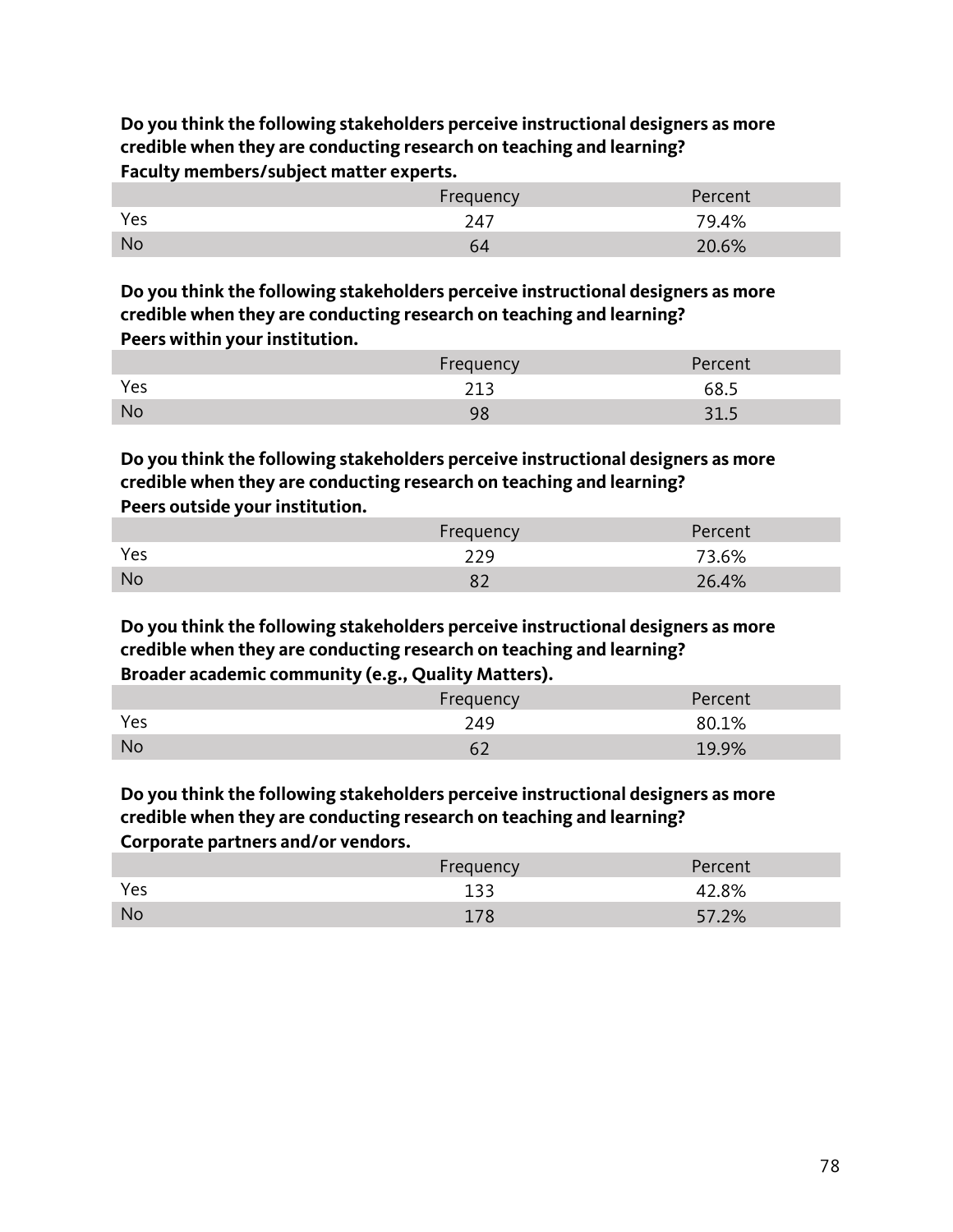|                                                                       | Frequency | Percent |
|-----------------------------------------------------------------------|-----------|---------|
| Opportunities for career/job advancement                              | 246       | 79.1%   |
| Opportunities for individual professional<br>development              | 275       | 88.4%   |
| Opportunities for faculty collaboration                               | 266       | 85.5%   |
| Opportunities for collaboration with other<br>instructional designers | 242       | 77.8%   |
| Grant funding                                                         | 197       | 63.3%   |
| Further the discipline (innovation)                                   | 262       | 84.2%   |
| Understanding student needs                                           | 269       | 86.5%   |
| Understanding instructor/faculty needs                                | 268       | 86.2%   |
| Opportunities for publication                                         | 213       | 68.5%   |
| Demonstrate their value                                               | 186       | 59.8%   |
| None                                                                  | 2         | 0.6%    |
| Other                                                                 | 21        | 6.8%    |

#### **Which of the following are reasons why instructional designers should further develop skills in research methods or research design? (mark all that apply)**

## **To what degree do you think knowledge in research methods and research design enhances the work of an instructional designer?**

|              | Frequency | Percent |
|--------------|-----------|---------|
| Not at all   |           | 1.0%    |
| A little     | 16        | 5.1%    |
| Somewhat     | 78        | 25.1%   |
| Quite a bit  | 110       | 35.4%   |
| A great deal | 104       | 33.4%   |

# **What degree of interest do you have in the following research on teaching and learning activities as part of your role as an instructional designer?**

**Independently conducting research on teaching and learning.**

|             | Frequency | Percent |
|-------------|-----------|---------|
| No interest | 27        | 8.7%    |
| Slight      | 39        | 12.5%   |
| Some        | 77        | 24.8%   |
| Moderate    | 70        | 22.5%   |
| <b>High</b> | 98        | 31.5%   |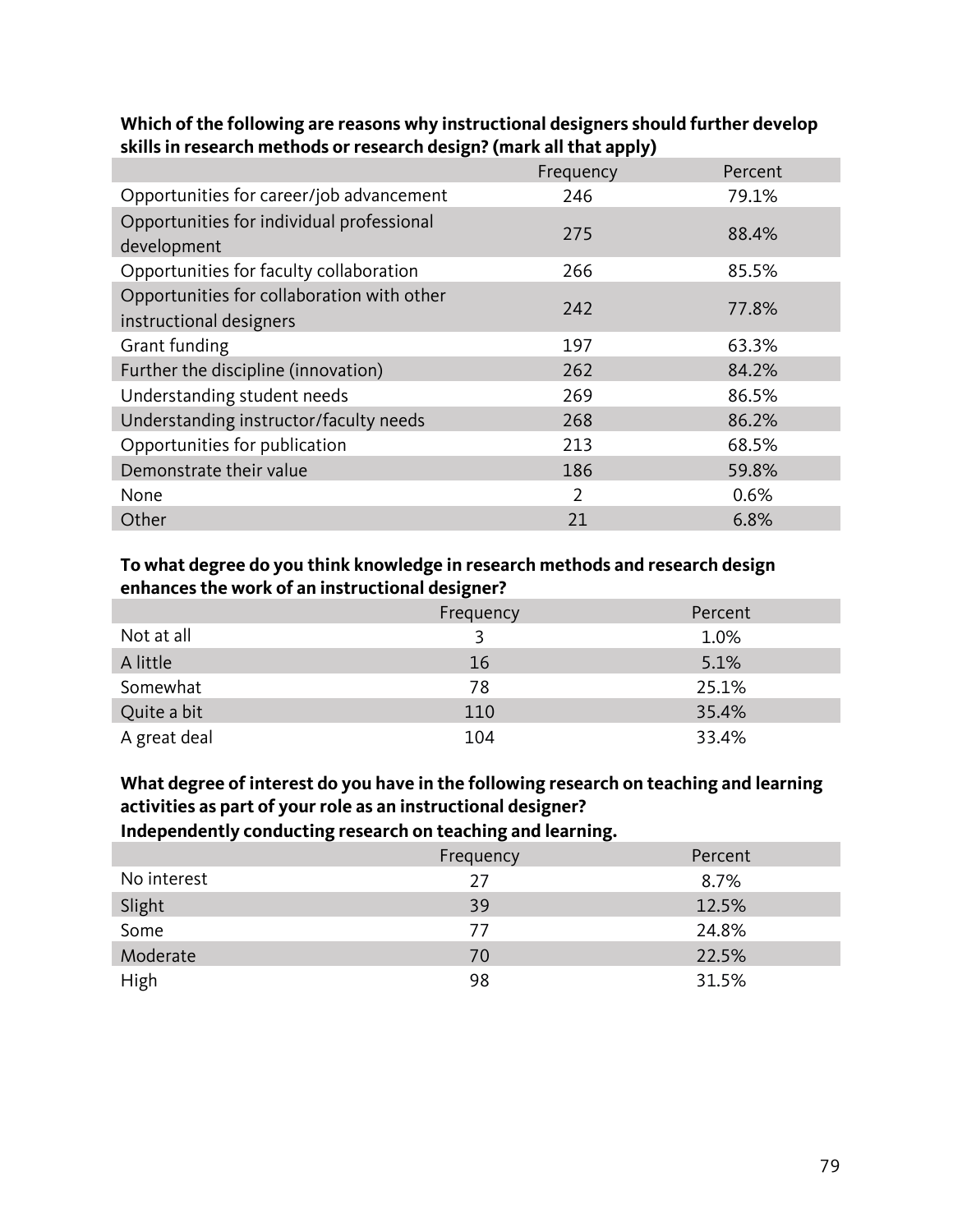**What degree of interest do you have in the following research on teaching and learning activities as part of your role as an instructional designer?**

|             | Frequency | Percent |
|-------------|-----------|---------|
| No interest |           | 1.6%    |
| Slight      | 20        | 6.4%    |
| Some        | 50        | 16.1%   |
| Moderate    | 92        | 29.6%   |
| High        | 144       | 46.3%   |

**Collaborating as a team member on research on teaching and learning.**

# **What degree of interest do you have in the following research on teaching and learning activities as part of your role as an instructional designer?**

**Designing and planning a research study.**

|             | Frequency | Percent |
|-------------|-----------|---------|
| No interest | 20        | 6.4%    |
| Slight      | 38        | 12.2%   |
| Some        | 63        | 20.3%   |
| Moderate    | 81        | 26.0%   |
| High        | 109       | 35.0%   |

**What degree of interest do you have in the following research on teaching and learning activities as part of your role as an instructional designer? Reading and/or summarizing literature.**

#### **What degree of interest do you have in the following research on teaching and learning activities as part of your role as an instructional designer? Collecting data.**

|                | Frequency | Percent |
|----------------|-----------|---------|
| No interest    | 9         | 2.9%    |
|                | 37        | 11.9%   |
| Slight<br>Some | 66        | 21.2%   |
| Moderate       | 92        | 29.6%   |
| High           | 107       | 34.4%   |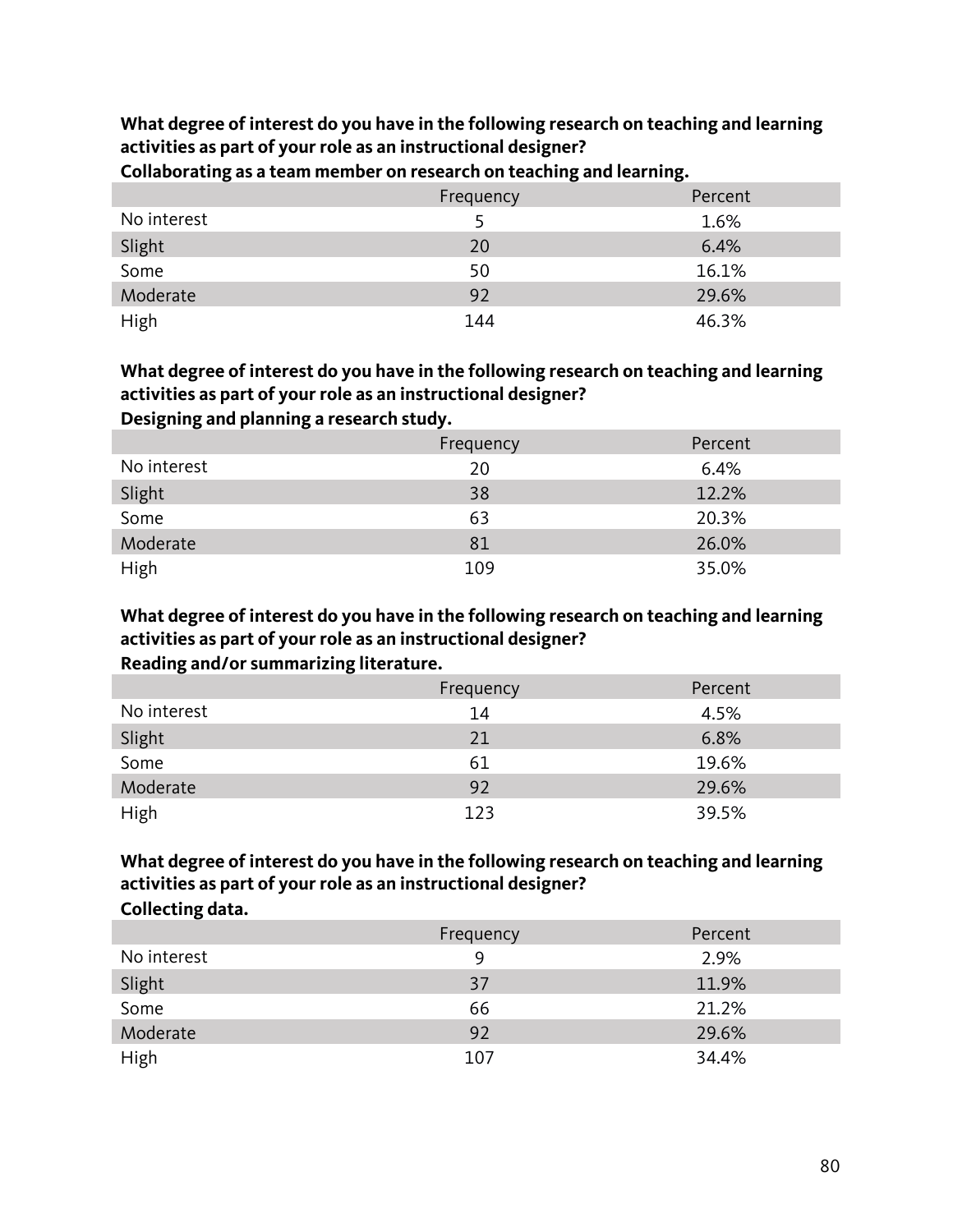**What degree of interest do you have in the following research on teaching and learning activities as part of your role as an instructional designer?**

**Analyzing data.**

|                | Frequency | Percent |
|----------------|-----------|---------|
| No interest    | 10        | 3.2%    |
| Slight<br>Some | 32        | 10.3%   |
|                | 68        | 21.9%   |
| Moderate       | 82        | 26.4%   |
| High           | 119       | 38.3%   |

# **What degree of interest do you have in the following research on teaching and learning activities as part of your role as an instructional designer?**

**Writing up results.**

|             | Frequency | Percent |
|-------------|-----------|---------|
| No interest |           | 2.3%    |
| Slight      | 37        | 11.9%   |
| Some        | 62        | 19.9%   |
| Moderate    | 97        | 31.2%   |
| High        | 108       | 34.7%   |

**What degree of interest do you have in the following research on teaching and learning activities as part of your role as an instructional designer? Disseminating results.**

|             | Frequency | Percent |
|-------------|-----------|---------|
| No interest | 10        | 3.2%    |
| Slight      | 28        | 9.0%    |
| Some        | 56        | 18.0%   |
| Moderate    | 87        | 28.0%   |
| <b>High</b> | 130       | 41.8%   |

# **Do you think you need additional training in research methods or research design to fulfill your role as an instructional designer?**

|              | Frequency | Percent |
|--------------|-----------|---------|
| Yes          | 172       | 55.3%   |
| <b>No</b>    | 99        | 31.8%   |
| I'm not sure | 40        | 12.9%   |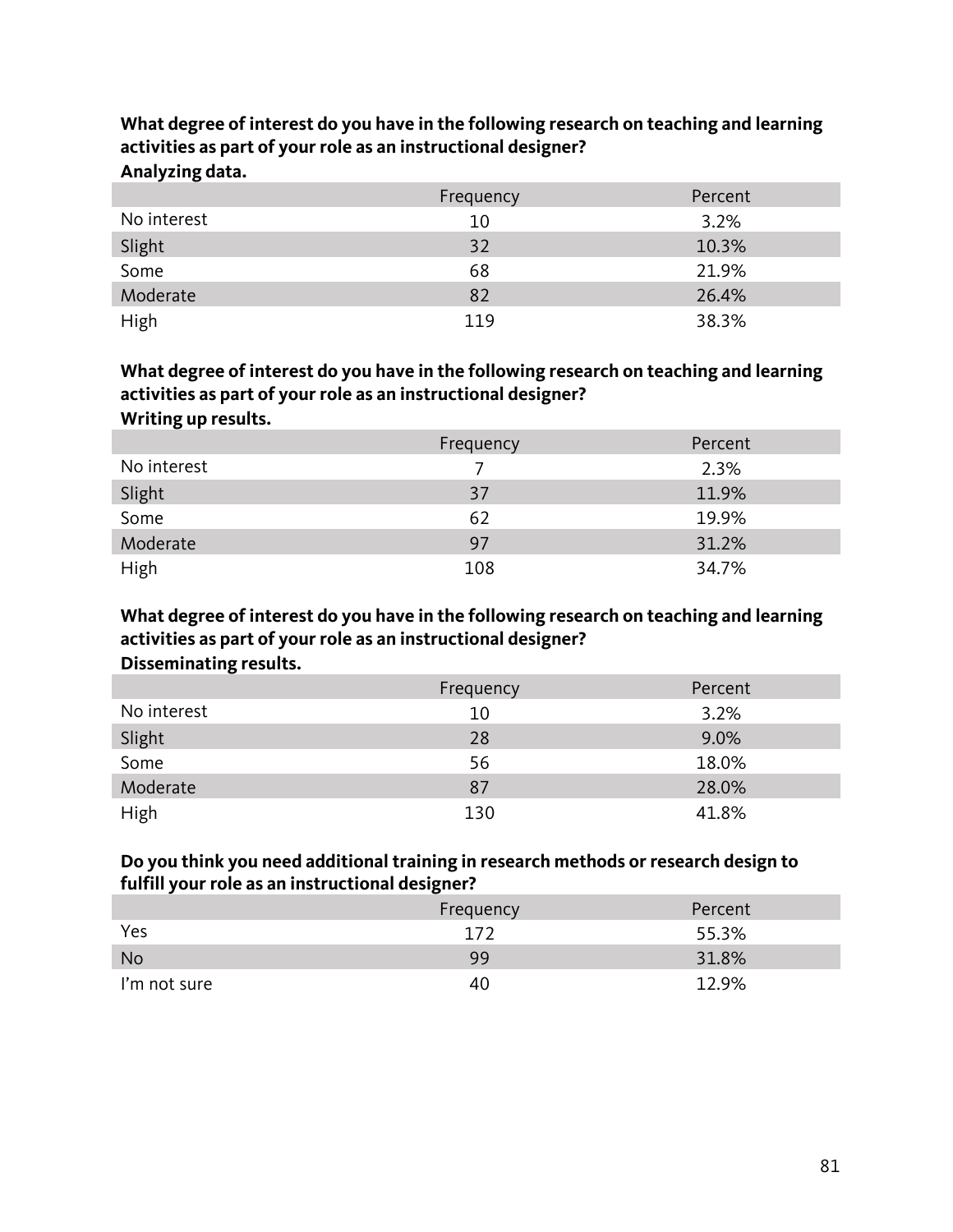**Please indicate which of the following research methodology and research design training opportunities you are currently engaging in and which you plan to pursue in the future.**

**Engage in training in research methodology or research design (i.e., workshops, readings, MOOCs, coursework, etc.).**

|                 | Frequency | Percent |
|-----------------|-----------|---------|
| Currently doing | 85.       | 27.3%   |
| Planning to do  | 83        | 26.7%   |
| I'm not sure    | 143       | 46.0%   |

**Please indicate which of the following research methodology and research design training opportunities you are currently engaging in and which you plan to pursue in the future.**

**Pursue training in research methodology or research design through an additional degree.**

|                 | Frequency | Percent |
|-----------------|-----------|---------|
| Currently doing |           | 13.5%   |
| Planning to do  | 54        | 17.4%   |
| I'm not sure    | 215       | 69.1%   |

## **If you have pursued training in research methods or research design in the past, where have you sought this training? (mark all that apply)**

|                                           | Frequency | Percent |
|-------------------------------------------|-----------|---------|
| Formal coursework for credit              | 138       | 44.4%   |
| Conference workshops and sessions         | 125       | 40.2%   |
| Reading                                   | 108       | 34.7%   |
| Collaborating with others                 | 99        | 31.8%   |
| Webinar(s)                                | 97        | 31.2%   |
| I have not pursued additional training in |           |         |
| research methods and design               | 89        | 28.6%   |
| <b>MOOCs</b>                              | 56        | 18.0%   |
| One-on-one mentorship                     | 52        | 16.7%   |
| Continuing education (noncredit)          | 42        | 13.5%   |
| Professional organization certification   |           |         |
| (noncredit)                               | 36        | 11.6%   |
| Graduate certification (for credit)       | 32        | 10.3%   |
| Software certification                    | 15        | 4.8%    |
| Required or in-house training             | 6         | 1.9%    |
| Other                                     |           | 0.3%    |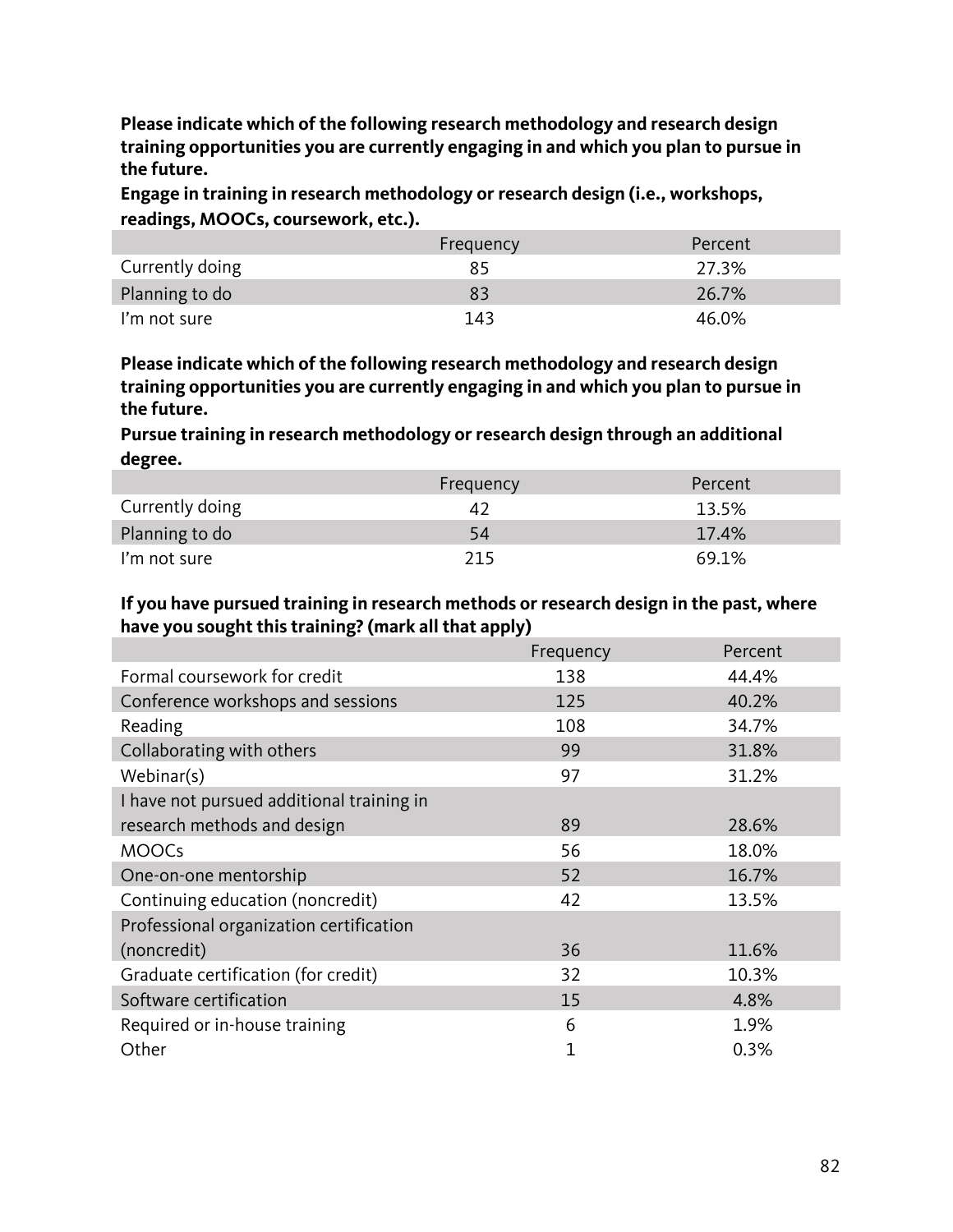# **With which gender do you identify?**

|                                   | Frequency | Percent |
|-----------------------------------|-----------|---------|
| Male                              | 81        | 26.0%   |
| Female                            | 217       | 69.8%   |
| Trans male/Trans man              |           | 0.0%    |
| Trans female/Trans woman          | $\Omega$  | 0.0%    |
| Genderqueer/Gender non-conforming |           | 0.3%    |
| Different identity                |           | 0.3%    |
| Prefer not to identify            |           | 3.5%    |

# **With which race/ethnicity do you identify?**

|                                           | Frequency | Percent |
|-------------------------------------------|-----------|---------|
| American Indian or Alaskan Native         |           | 0.3%    |
| Asian                                     | 11        | 3.5%    |
| <b>Black or African American</b>          |           | 2.3%    |
| Hispanic/Latino                           | 10        | 3.2%    |
| Native Hawaiian or Other Pacific Islander |           | 0.3%    |
| White                                     | 247       | 79.4%   |
| Two or more races/ethnicities             | 13        | 4.2%    |
| Prefer not to identify                    | 21        | 6.8%    |

# **What is your highest level of degree attainment?**

|                          | Frequency      | Percent |
|--------------------------|----------------|---------|
| High school              | 0              | 0.0%    |
| Some college             | $\overline{0}$ | 0.0%    |
| Associates degree        | $\Omega$       | 0.0%    |
| Bachelor's degree        | 5              | 1.6%    |
| Some graduate coursework | 12             | 3.9%    |
| Master's degree          | 199            | 64.0%   |
| Doctorate/JD             | 82             | 26.4%   |
| Other terminal degree    | 6              | 1.9%    |
| Other                    |                | 2.3%    |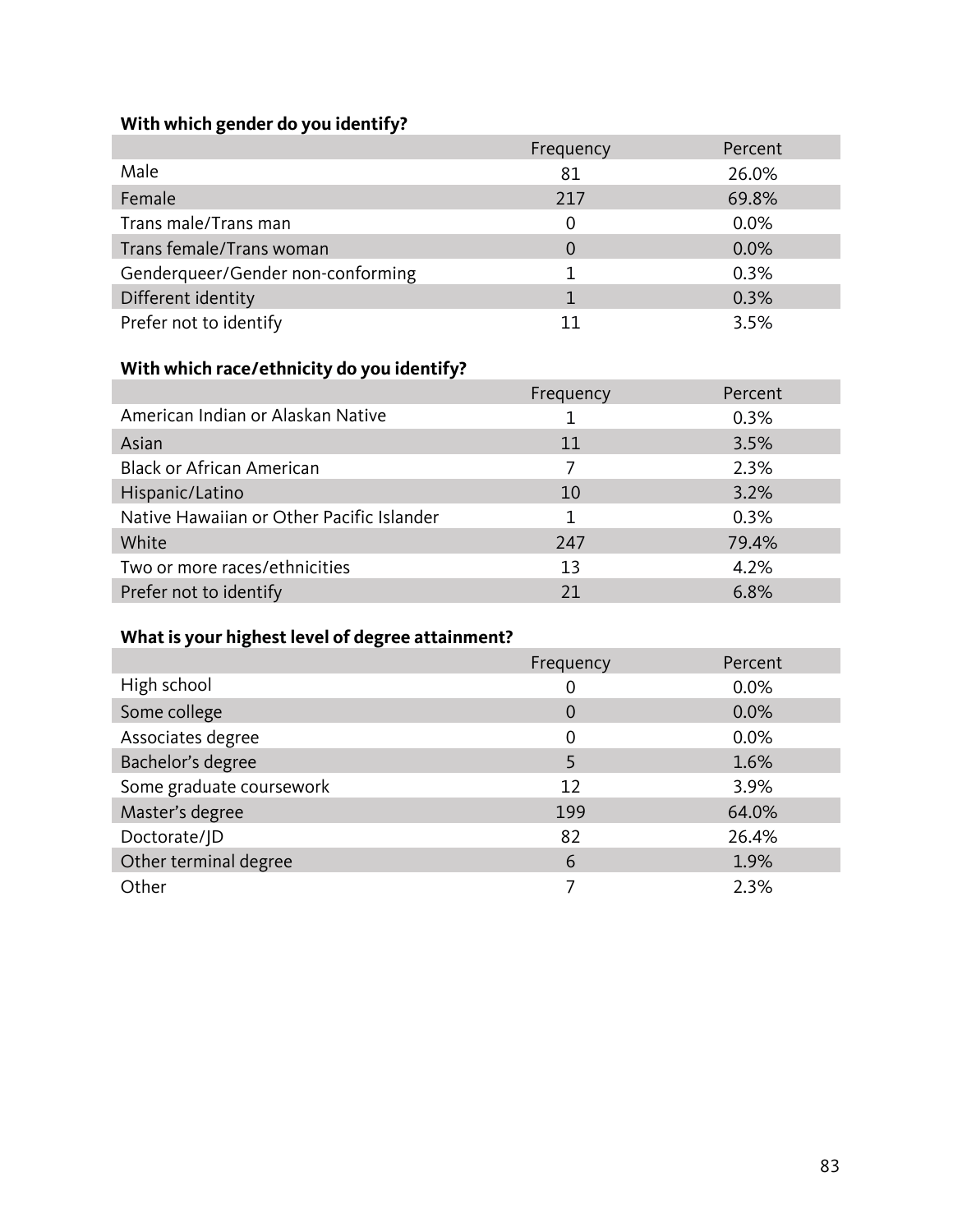|                                    | Frequency     | Percent |
|------------------------------------|---------------|---------|
| University, PhD/MD/JD/EdD          | 194           | 62.4%   |
| University, Bachelors and Masters  | 69            | 22.2%   |
| Bachelors but not graduate degrees | 12            | 3.9%    |
| Two-year college                   | $\mathcal{P}$ | .6%     |
| <b>Community College</b>           | 18            | 5.8%    |
| Technical/trade/vocational         | 3             | 1.0%    |
| Professional school                | 4             | 1.3%    |
| Other                              | 9             | 2.9%    |

## **Which of the following best describes the current institution where you work?**

## **Which of the following best describes your current institution? (mark all that apply)**

| --           | -<br>Frequency | Percent |
|--------------|----------------|---------|
| Public       | 197            | 63.3%   |
| Private      | 97             | 31.2%   |
| Non-profit   | 80             | 25.7%   |
| For-profit   | 9              | 2.9%    |
| Fully online |                | 1.3%    |
| Other        |                | 1.0%    |

**For all the previous positions you have held in higher education (excluding your current position), which of the following best describes the institutions where you have worked? (mark all that apply)**

|                                   | Frequency | Percent |
|-----------------------------------|-----------|---------|
| I don't have a previous position  | 74        | 23.8%   |
| University, PhD/MD/JD/EdD         | 154       | 49.5%   |
| University, Bachelors and Masters | 90        | 28.9%   |
| Bachelors but not graduate degree | 22        | 7.1%    |
| Two-year college                  | 8         | 2.6%    |
| <b>Community College</b>          | 45        | 14.5%   |
| Technical/trade/vocational        | 10        | 3.2%    |
| Professional school               | 11        | 3.5%    |
| Other                             | 14        | 4.5%    |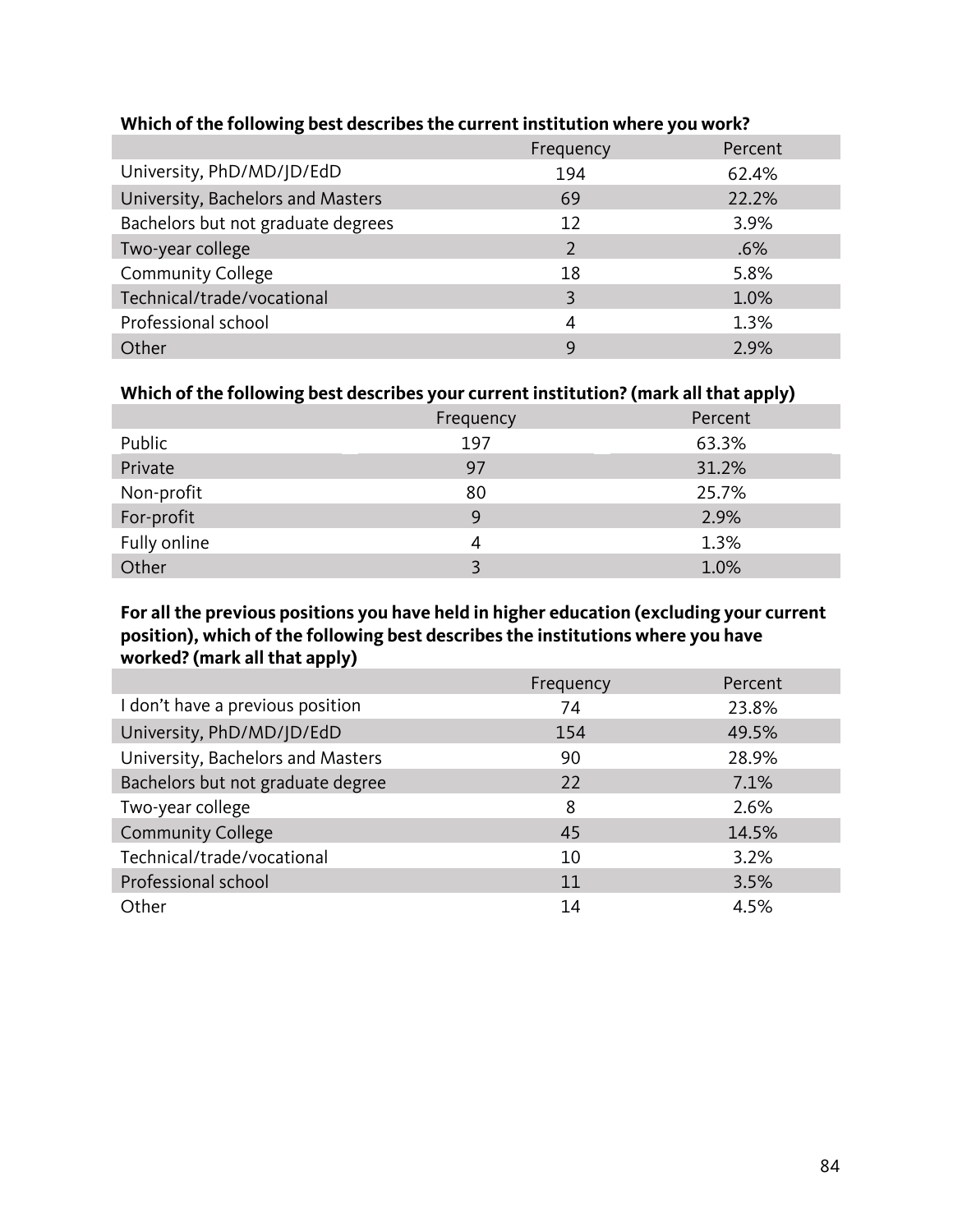| --           | Frequency | .<br>Percent |
|--------------|-----------|--------------|
| Public       | 165       | 53.1%        |
| Private      | 97        | 31.2%        |
| Fully online | 11        | 3.5%         |
| For-profit   | 24        | 7.7%         |
| Non-profit   | 64        | 20.6%        |
| Other        | 6         | 1.9%         |

## **Which of the following best describes where you have previously worked in higher education (excluding your current position)? (mark all that apply)**